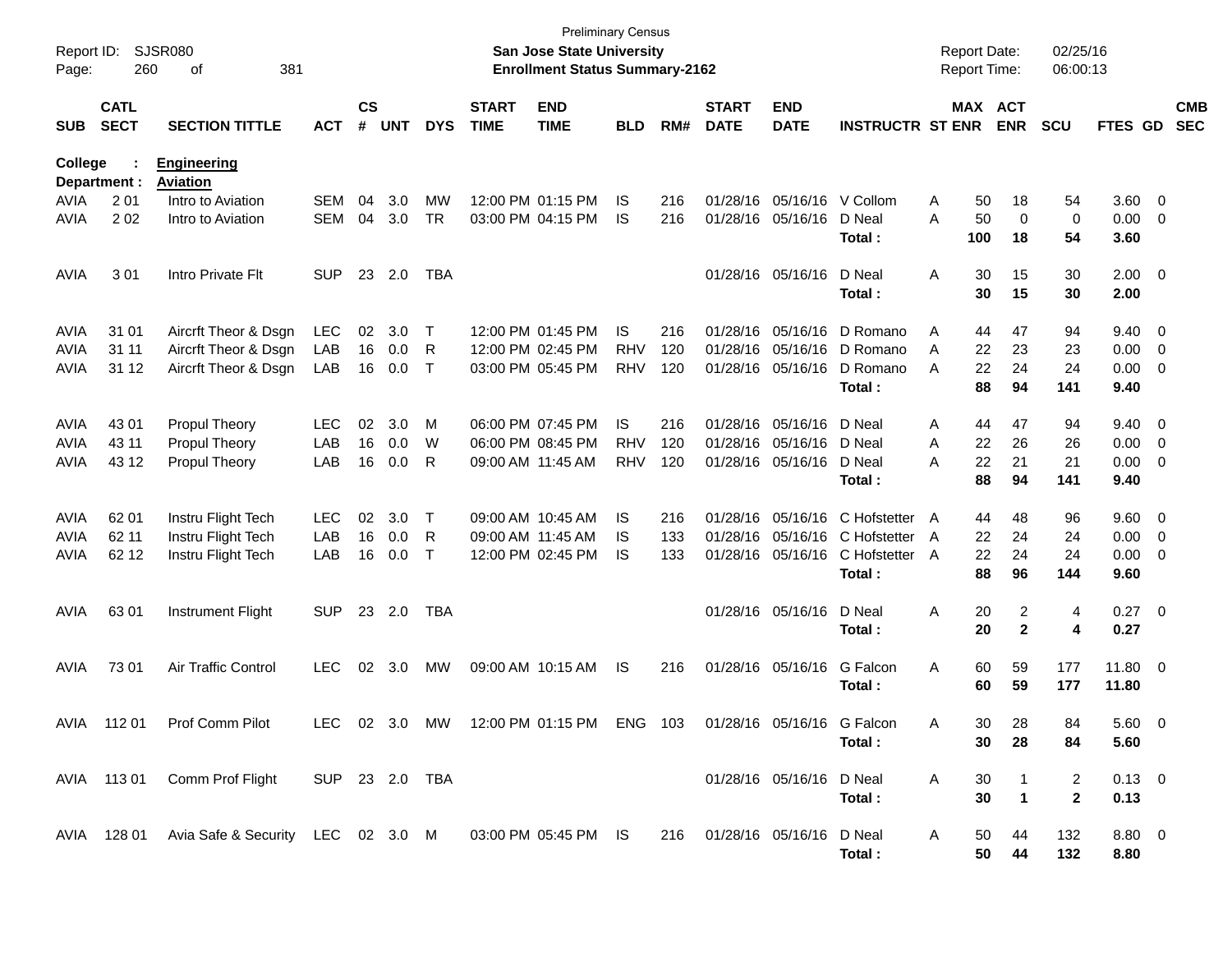| Report ID:<br>Page:        | <b>Preliminary Census</b><br><b>SJSR080</b><br>San Jose State University<br>381<br><b>Enrollment Status Summary-2162</b><br>261<br>of |                                                         |                          |                 |            |                          |                             |                           |            |     |                             |                                                  |                                                       |        | <b>Report Date:</b><br><b>Report Time:</b> |                                  | 02/25/16<br>06:00:13             |                                    |                                                    |            |
|----------------------------|---------------------------------------------------------------------------------------------------------------------------------------|---------------------------------------------------------|--------------------------|-----------------|------------|--------------------------|-----------------------------|---------------------------|------------|-----|-----------------------------|--------------------------------------------------|-------------------------------------------------------|--------|--------------------------------------------|----------------------------------|----------------------------------|------------------------------------|----------------------------------------------------|------------|
| <b>SUB</b>                 | <b>CATL</b><br><b>SECT</b>                                                                                                            | <b>SECTION TITTLE</b>                                   | <b>ACT</b>               | <b>CS</b><br>#  | <b>UNT</b> | <b>DYS</b>               | <b>START</b><br><b>TIME</b> | <b>END</b><br><b>TIME</b> | <b>BLD</b> | RM# | <b>START</b><br><b>DATE</b> | <b>END</b><br><b>DATE</b>                        | <b>INSTRUCTR ST ENR</b>                               |        | <b>MAX ACT</b>                             | <b>ENR</b>                       | SCU                              | FTES GD SEC                        |                                                    | <b>CMB</b> |
| AVIA                       | 17301                                                                                                                                 | <b>Aviation Law</b>                                     | <b>LEC</b>               |                 | 02 3.0     | MW                       | 10:30 AM 11:45 AM           |                           | <b>IS</b>  | 216 |                             | 01/28/16 05/16/16                                | G Falcon<br>Total:                                    | Α      | 50<br>50                                   | 44<br>44                         | 132<br>132                       | 8.80 0<br>8.80                     |                                                    |            |
| AVIA                       | 176 01                                                                                                                                | Airline Ops & Mgmt                                      | LEC.                     | 02 <sub>o</sub> | 3.0        | MW                       |                             | 01:30 PM 02:45 PM         | IS.        | 216 |                             | 01/28/16 05/16/16                                | W Wei<br>Total:                                       | A      | 50<br>50                                   | 43<br>43                         | 129<br>129                       | $8.60 \quad 0$<br>8.60             |                                                    |            |
| AVIA                       | 179 01                                                                                                                                | Adv Airport Plnng                                       | <b>LEC</b>               | 02              | 3.0        | W                        |                             | 03:00 PM 05:45 PM         | <b>ENG</b> | 333 |                             | 01/28/16 05/16/16                                | W Wei<br>Total:                                       | A      | 22<br>22                                   | 11<br>11                         | 33<br>33                         | $2.20 \t 0$<br>2.20                |                                                    |            |
| <b>AVIA</b><br><b>AVIA</b> | 180 01<br>180 03                                                                                                                      | <b>Individual Studies</b><br><b>Individual Studies</b>  | <b>SUP</b><br><b>SUP</b> | 36<br>36        | 1.0<br>3.0 | TBA<br><b>TBA</b>        |                             |                           |            |     |                             | 01/28/16 05/16/16 W Wei<br>01/28/16 05/16/16     | W Wei<br>Total:                                       | A<br>A | 20<br>20<br>40                             | 0<br>$\mathbf 0$<br>$\bf{0}$     | $\mathbf 0$<br>0<br>$\mathbf 0$  | $0.00 \t 0$<br>$0.00 \t 0$<br>0.00 |                                                    |            |
| <b>AVIA</b><br><b>AVIA</b> | 180H 01                                                                                                                               | <b>Individual Studies</b><br>180H 02 Individual Studies | <b>SUP</b><br><b>SUP</b> | 36              | 1.0<br>1.0 | <b>TBA</b>               |                             |                           |            |     |                             | 01/28/16 05/16/16 W Wei                          |                                                       | A<br>X | 20<br>$\mathbf 0$                          | 3<br>$\mathbf 0$                 | 3<br>$\mathbf 0$                 | 0.20<br>0.00                       | $\overline{\mathbf{0}}$<br>$\overline{\mathbf{0}}$ |            |
| <b>AVIA</b>                |                                                                                                                                       | 180H 03 Individual Studies                              | <b>SUP</b>               | 36              | 2.0        | <b>TBA</b>               |                             |                           |            |     |                             | 01/28/16 05/16/16                                | W Wei<br>Total:                                       | A      | 10<br>30                                   | $\overline{c}$<br>$5\phantom{1}$ | $\overline{4}$<br>$\overline{7}$ | 0.27<br>0.47                       | $\overline{0}$                                     |            |
| AVIA                       | 194 01                                                                                                                                | Pilot Avion & GA Sys                                    | LEC                      | 02              | 3.0        | TBA                      |                             |                           |            |     |                             | 01/28/16 05/16/16 P Kelly                        | Total:                                                | A      | 60<br>60                                   | 32<br>32                         | 96<br>96                         | $6.40 \quad 0$<br>6.40             |                                                    |            |
| AVIA<br><b>AVIA</b>        | 195 01<br>195 03                                                                                                                      | Intern Avia Indust<br>Intern Avia Indust                | <b>SUP</b><br><b>SUP</b> | 36<br>36        | 3.0<br>3.0 | <b>TBA</b><br><b>TBA</b> |                             |                           |            |     |                             | 01/28/16 05/16/16<br>01/28/16 05/16/16           | W Wei<br>W Wei<br>Total:                              | A<br>A | 20<br>20<br>40                             | 0<br>5<br>5                      | 0<br>15<br>15                    | 0.00<br>1.00<br>1.00               | $\overline{\mathbf{0}}$<br>$\overline{\mathbf{0}}$ |            |
|                            | Department :                                                                                                                          | <b>Aviation</b>                                         |                          |                 |            |                          |                             |                           |            |     |                             | <b>Lower Division:</b><br><b>Upper Division:</b> | <b>Department Total:</b><br><b>Graduate Division:</b> |        | 876<br>474<br>402<br>$\bf{0}$              | 591<br>378<br>213<br>$\bf{0}$    | 1321<br>691<br>630<br>0          | 88.07<br>46.07<br>42.00<br>0.00    |                                                    |            |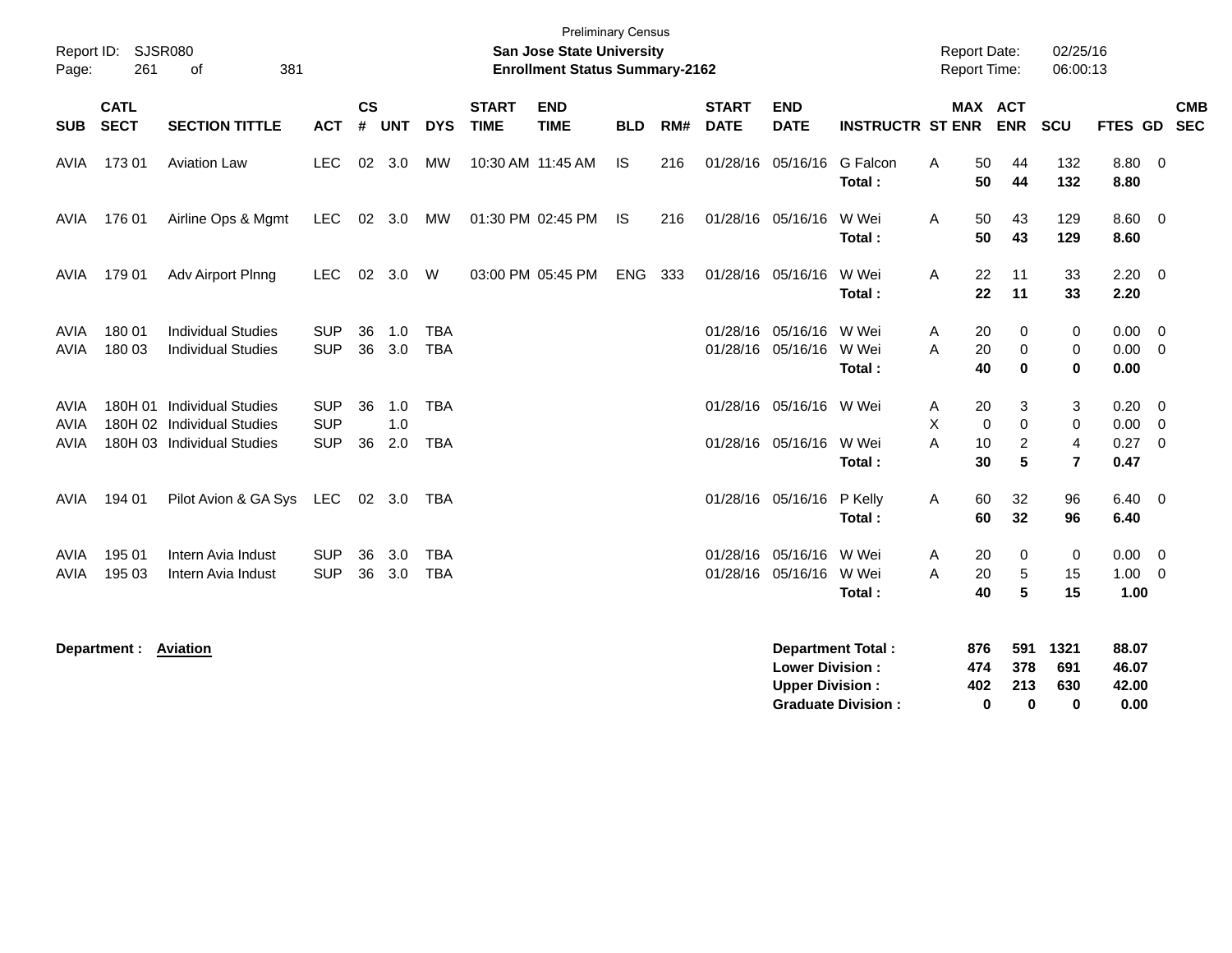| Report ID:<br>Page: | 262                        | <b>SJSR080</b><br>381<br>οf                              |                          |                    |                   |                        |                             | San Jose State University<br><b>Enrollment Status Summary-2162</b> | <b>Preliminary Census</b>              |                   |                             |                                                             |                                                            | <b>Report Date:</b><br><b>Report Time:</b> |                       | 02/25/16<br>06:00:13  |                                    |                                                                               |                          |
|---------------------|----------------------------|----------------------------------------------------------|--------------------------|--------------------|-------------------|------------------------|-----------------------------|--------------------------------------------------------------------|----------------------------------------|-------------------|-----------------------------|-------------------------------------------------------------|------------------------------------------------------------|--------------------------------------------|-----------------------|-----------------------|------------------------------------|-------------------------------------------------------------------------------|--------------------------|
| <b>SUB</b>          | <b>CATL</b><br><b>SECT</b> | <b>SECTION TITTLE</b>                                    | <b>ACT</b>               | $\mathsf{cs}$<br># | <b>UNT</b>        | <b>DYS</b>             | <b>START</b><br><b>TIME</b> | <b>END</b><br><b>TIME</b>                                          | <b>BLD</b>                             | RM#               | <b>START</b><br><b>DATE</b> | <b>END</b><br><b>DATE</b>                                   | <b>INSTRUCTR ST ENR</b>                                    |                                            | MAX ACT<br><b>ENR</b> | <b>SCU</b>            | FTES GD                            |                                                                               | <b>CMB</b><br><b>SEC</b> |
| College             | Department :               | <b>Engineering</b><br><b>Aerospace Engineering</b>       |                          |                    |                   |                        |                             |                                                                    |                                        |                   |                             |                                                             |                                                            |                                            |                       |                       |                                    |                                                                               |                          |
| AE                  | 15 01                      | Air & Space Flight                                       | <b>LEC</b>               | 01                 | 1.0               | -R                     |                             | 11:00 AM 11:50 AM                                                  | <b>ENG</b>                             | 164               |                             | 01/28/16 05/16/16                                           | S MontgomeryA<br>Total:                                    | 40<br>40                                   | 35<br>35              | 35<br>35              | $2.33 \t 0$<br>2.33                |                                                                               |                          |
| AE                  | 20 01<br>20 02             | CAD for AEs<br>CAD for AEs                               | LEC<br>LAB               | 01<br>16           | 2.0<br>0.0        | W<br>W                 |                             | 04:30 PM 05:20 PM<br>06:00 PM 08:45 PM                             | <b>ENG</b><br><b>ENG</b>               | 339<br>407        |                             | 01/28/16 05/16/16<br>01/28/16 05/16/16                      | R Benzio<br>R Benzio                                       | Α<br>60<br>A<br>30                         | 44<br>32              | 44<br>32              | 5.87<br>0.00                       | $\overline{\phantom{0}}$<br>$\overline{\mathbf{0}}$                           |                          |
| AE<br>AE            | 20 03                      | CAD for AEs                                              | LAB                      | 16                 | 0.0               | М                      |                             | 06:00 PM 08:45 PM                                                  | <b>ENG</b>                             | 407               |                             | 01/28/16 05/16/16                                           | R Benzio<br>Total:                                         | A<br>30<br>120                             | 12<br>88              | 12<br>88              | 0.00<br>5.87                       | $\overline{\phantom{0}}$                                                      |                          |
| AE<br>AE<br>AE      | 30 01<br>30 02<br>30 03    | Program. for AEs<br>Program. for AEs<br>Program. for AEs | <b>LEC</b><br>LAB<br>LAB | 01<br>16<br>16     | 2.0<br>0.0<br>0.0 | R<br>$\mathsf{T}$<br>R |                             | 01:30 PM 02:20 PM<br>09:00 AM 11:45 AM<br>03:00 PM 05:45 PM        | <b>ENG</b><br><b>ENG</b><br><b>ENG</b> | 164<br>407<br>407 |                             | 01/28/16 05/16/16<br>01/28/16 05/16/16<br>01/28/16 05/16/16 | L Lu<br>L Lu<br>L Lu<br>Total:                             | 60<br>Α<br>30<br>Α<br>30<br>Α<br>120       | 50<br>20<br>30<br>100 | 50<br>20<br>30<br>100 | 6.67<br>0.00<br>0.00<br>6.67       | $\overline{\mathbf{0}}$<br>$\overline{\mathbf{0}}$<br>$\overline{\mathbf{0}}$ |                          |
| AE                  | 114 01                     | Aerostructures II                                        | <b>SEM</b>               | 04                 | 3.0               | MW                     | 10:30 AM 11:45 AM           |                                                                    | <b>ENG</b>                             | 164               |                             | 01/28/16 05/16/16                                           | A Boylan-Ash A<br>Total:                                   | 80<br>80                                   | 80<br>80              | 240<br>240            | 16.35<br>16.35                     | $\overline{7}$                                                                |                          |
| AE                  | 140 01                     | Rigid Body Dynamic                                       | <b>SEM</b>               | 04                 | 3.0               | МW                     |                             | 01:30 PM 02:45 PM                                                  | <b>ENG</b>                             | 164               |                             | 01/28/16 05/16/16                                           | J Hunter<br>Total:                                         | 80<br>Α<br>80                              | 67<br>67              | 201<br>201            | 13.45<br>13.45                     | $\blacksquare$ 1                                                              |                          |
| AE                  | 15701                      | AE ACS Design                                            | <b>LEC</b>               | 01                 | 3.0               | МW                     |                             | 03:00 PM 04:15 PM                                                  | <b>ENG</b>                             | -341              |                             | 01/28/16 05/16/16                                           | K Turkoglu<br>Total:                                       | Α<br>90<br>90                              | 78<br>78              | 234<br>234            | 15.65<br>15.65                     | $\overline{\phantom{0}}$                                                      |                          |
| AE                  | 162 01                     | Aerodynamics II                                          | <b>LEC</b>               | 01                 | 3.0               | <b>TR</b>              |                             | 03:00 PM 04:15 PM                                                  | <b>ENG</b>                             | 164               |                             | 01/28/16 05/16/16                                           | N Mourtos<br>Total:                                        | Α<br>80<br>80                              | 77<br>77              | 231<br>231            | 15.95 11<br>15.95                  |                                                                               |                          |
| AE                  | 165 01                     | <b>Flight Mechanics</b>                                  | <b>SEM</b>               | 04                 | 3.0               | MW                     |                             | 12:00 PM 01:15 PM                                                  | <b>ENG</b>                             | 164               |                             | 01/28/16 05/16/16                                           | J Hunter<br>Total:                                         | Α<br>80<br>80                              | 65<br>65              | 195<br>195            | 13.35<br>13.35                     | $\overline{7}$                                                                |                          |
| AE                  | 167 01                     | Propulsion                                               | SEM                      |                    | 04 3.0 TR         |                        |                             | 04:30 PM 05:45 PM                                                  | ENG 164                                |                   |                             |                                                             | 01/28/16 05/16/16 A Carlozzi<br>Total:                     | A<br>80                                    | 80.<br>71<br>71       | 213<br>213            | 14.50 6<br>14.50                   |                                                                               |                          |
| AE<br>AE            | 169 01<br>169 02           | <b>Computational Fluid</b><br><b>Computational Fluid</b> | LEC<br>LAB               |                    | 01 3.0<br>16 0.0  | MW<br>TBA              |                             | 07:00 PM 08:15 PM ENG 164                                          |                                        |                   |                             | 01/28/16 05/16/16                                           | 01/28/16 05/16/16 M Barnhardt A<br>M Barnhardt A<br>Total: | 80<br>80<br>160                            | 66<br>66<br>132       | 132<br>66<br>198      | 13.35 3<br>$0.00 \quad 3$<br>13.35 |                                                                               |                          |
| AE                  |                            | 171B 01 Aircraft Design II                               | LEC 02 3.0 F             |                    |                   |                        |                             | 09:00 AM 11:45 AM                                                  | ENG 164                                |                   |                             |                                                             | 01/28/16 05/16/16 G Mendoza A<br>Total:                    | 40<br>40                                   | 26<br>26              | 78<br>78              | $5.20 \t 0$<br>5.20                |                                                                               |                          |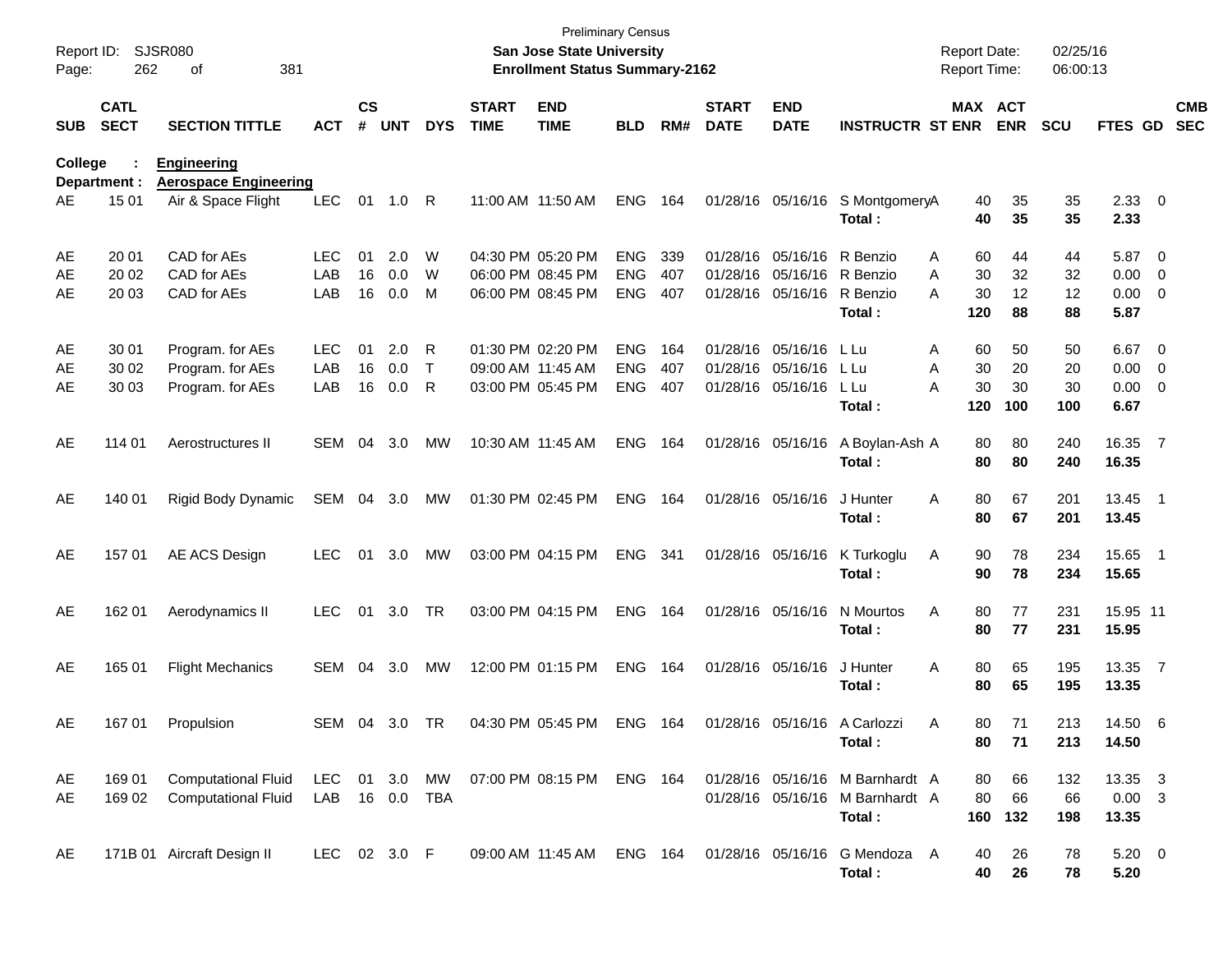| Page:          | Report ID: SJSR080<br>263  | 381<br>οf                                                                           |                                        |                |                   |             |                                                             | <b>Preliminary Census</b><br>San Jose State University<br><b>Enrollment Status Summary-2162</b> |                                        |                   |                             |                                        |                                                                  | <b>Report Date:</b><br><b>Report Time:</b> |                               | 02/25/16<br>06:00:13 |                                               |            |
|----------------|----------------------------|-------------------------------------------------------------------------------------|----------------------------------------|----------------|-------------------|-------------|-------------------------------------------------------------|-------------------------------------------------------------------------------------------------|----------------------------------------|-------------------|-----------------------------|----------------------------------------|------------------------------------------------------------------|--------------------------------------------|-------------------------------|----------------------|-----------------------------------------------|------------|
| <b>SUB</b>     | <b>CATL</b><br><b>SECT</b> | <b>SECTION TITTLE</b>                                                               | <b>ACT</b>                             | <b>CS</b><br># | <b>UNT</b>        | <b>DYS</b>  | <b>START</b><br><b>TIME</b>                                 | <b>END</b><br><b>TIME</b>                                                                       | <b>BLD</b>                             | RM#               | <b>START</b><br><b>DATE</b> | <b>END</b><br><b>DATE</b>              | <b>INSTRUCTR ST ENR</b>                                          |                                            | MAX ACT<br><b>ENR</b>         | <b>SCU</b>           | FTES GD SEC                                   | <b>CMB</b> |
| AE             |                            | 172B 01 Spacecraft Design II                                                        | LEC                                    |                | 02 3.0 T          |             | 06:30 PM 09:15 PM                                           |                                                                                                 | ENG                                    | 164               |                             | 01/28/16 05/16/16                      | M Murbach<br>Total:                                              | 40<br>A<br>40                              | 33<br>33                      | 99<br>99             | $6.60$ 0<br>6.60                              |            |
| AE<br>AE<br>AE | 180 01<br>180 02<br>180 03 | <b>Individual Studies</b><br><b>Individual Studies</b><br><b>Individual Studies</b> | <b>SUP</b><br><b>SUP</b><br><b>SUP</b> | 36<br>36<br>36 | 1.0<br>2.0<br>3.0 | R<br>R<br>R | 06:00 PM 06:50 PM<br>06:00 PM 07:50 PM<br>06:00 PM 08:50 PM |                                                                                                 | <b>ENG</b><br><b>ENG</b><br><b>ENG</b> | 164<br>164<br>164 | 01/28/16 05/16/16           | 01/28/16 05/16/16<br>01/28/16 05/16/16 | N Mourtos<br>N Mourtos<br>N Mourtos<br>Total:                    | 30<br>A<br>10<br>A<br>A<br>10<br>50        | 0<br>1<br>1<br>$\overline{2}$ | 0<br>2<br>3<br>5     | $0.00 \t 0$<br>$0.17$ 1<br>$0.20 \ 0$<br>0.37 |            |
| AE             | 199 01                     | Special Topics AE                                                                   | <b>LEC</b>                             |                | 3.0               |             |                                                             |                                                                                                 |                                        |                   |                             |                                        | Total:                                                           | X                                          | 0<br>0<br>$\bf{0}$<br>0       | 0<br>0               | $0.00 \t 0$<br>0.00                           |            |
| AE             | 242 01                     | Orb Mech Miss Des                                                                   | <b>LEC</b>                             | 04             | 3.0               | W           | 04:00 PM 06:45 PM                                           |                                                                                                 | <b>ENG</b>                             | 164               | 01/28/16 05/16/16           |                                        | J Hunter<br>Total:                                               | 50<br>Α<br>50                              | 26<br>26                      | 78<br>78             | 6.15 19<br>6.15                               |            |
| AE             | 247 01                     | Trajectory Optim.                                                                   | <b>LEC</b>                             |                | 3.0               |             |                                                             |                                                                                                 |                                        |                   |                             |                                        | Total:                                                           | X                                          | 0<br>0<br>0<br>0              | 0<br>0               | $0.00 \t 0$<br>0.00                           |            |
| AE             | 267 01                     | Space Propulsion                                                                    | SEM 05                                 |                | 3.0               | M           | 04:30 PM 07:15 PM                                           |                                                                                                 | <b>ENG</b>                             | 164               | 01/28/16 05/16/16           |                                        | N Djordjevic A<br>Total:                                         | 50<br>50                                   | 37<br>37                      | 111<br>111           | 9.15 35<br>9.15                               |            |
| AE             |                            | 290R 01 Thesis/Project Sup                                                          | <b>SUP</b>                             |                | 1.0               |             |                                                             |                                                                                                 |                                        |                   |                             |                                        | Total:                                                           | X                                          | 0<br>0<br>0<br>0              | 0<br>0               | $0.00 \t 0$<br>0.00                           |            |
| AE             | 295A 01 Project I          |                                                                                     | <b>SUP</b>                             | 25             | 3.0               | R           | 06:00 PM 08:45 PM                                           |                                                                                                 | <b>ENG</b>                             | 164               | 01/28/16 05/16/16           |                                        | K Turkoglu<br>Total:                                             | 20<br>A<br>20                              | 14<br>14                      | 42<br>42             | 3.50 14<br>3.50                               |            |
| AE             |                            | 295B 01 Project II                                                                  | <b>SUP</b>                             |                | 25 3.0            | R           | 06:00 PM 08:45 PM                                           |                                                                                                 | ENG                                    | 164               | 01/28/16 05/16/16           |                                        | K Turkoglu<br>Total:                                             | 20<br>A<br>20                              | 9<br>9                        | 27<br>27             | $2.25$ 9<br>2.25                              |            |
| AE             | 297 01                     | Special Topics AE                                                                   | LEC 01 3.0                             |                |                   |             | MTWE 07:30 PM 10:00 PM                                      |                                                                                                 | DMH 163                                |                   | 01/30/16 02/12/16           |                                        | Total :                                                          | 50<br>A<br>50                              | 31<br>31                      | 31<br>31             | 7.00 16<br>7.00                               |            |
| AE             | 298 01                     | Spec Proj in Aerospa SUP 25 3.0 F                                                   |                                        |                |                   |             |                                                             | 06:00 PM 08:45 PM ENG 164 01/28/16 05/16/16                                                     |                                        |                   |                             |                                        | N Mourtos<br>Total:                                              | A<br>20<br>20                              | 1                             | 3<br>3               | $0.25$ 1<br>0.25                              |            |
| AE             | 299 01 Thesis              |                                                                                     | SUP 25 3.0 R                           |                |                   |             |                                                             |                                                                                                 |                                        |                   |                             |                                        | 06:00 PM 08:45 PM ENG 164 01/28/16 05/16/16 K Turkoglu<br>Total: | 20<br>A<br>20                              | 4<br>4                        | 12<br>12             | $1.00 \quad 4$<br>1.00                        |            |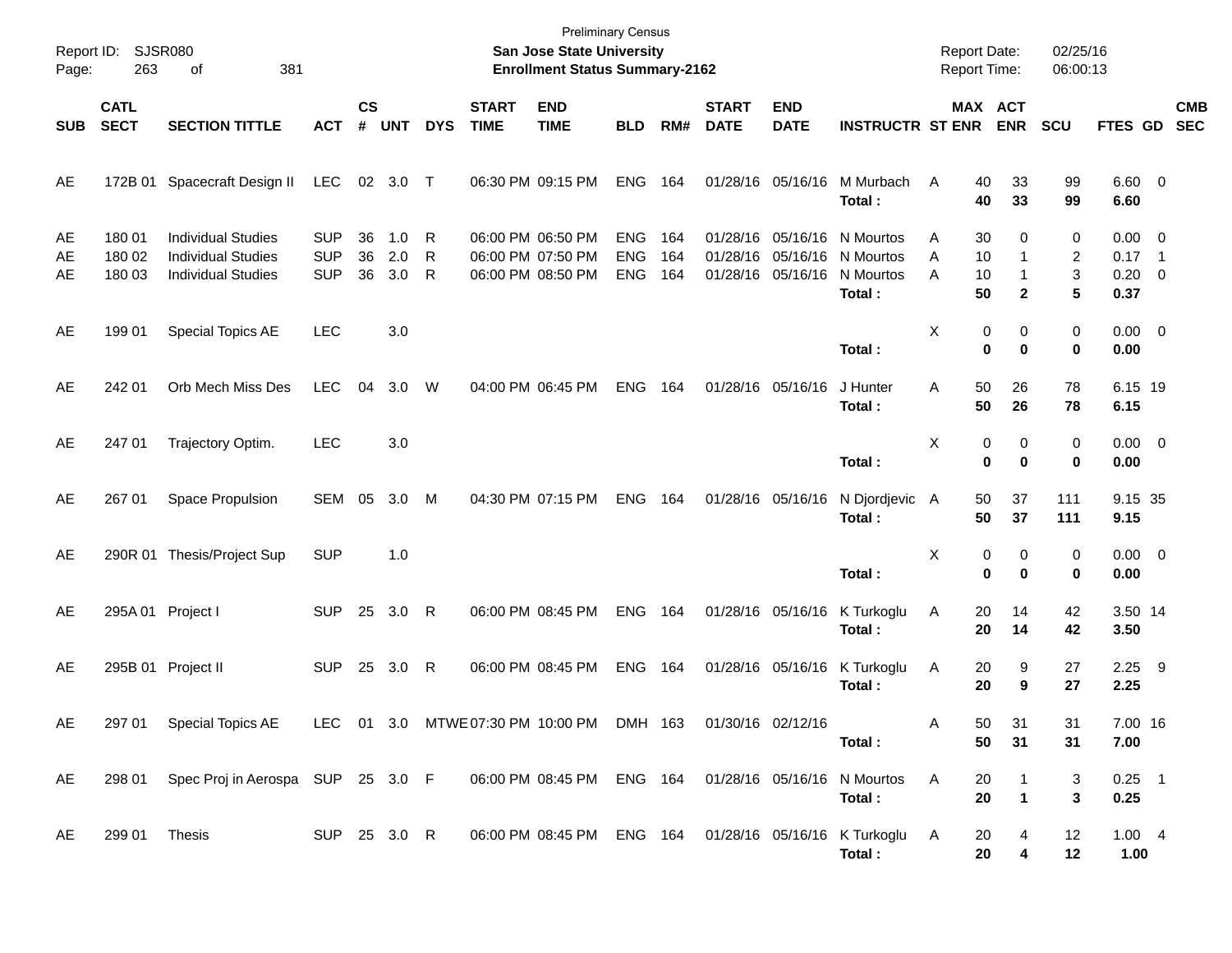| Report ID:<br>264<br>Page:               | SJSR080<br>381<br>оf         |            |                       |            |                      | <b>San Jose State University</b><br><b>Enrollment Status Summary-2162</b> | <b>Preliminary Census</b> |     |                             |                                                  |                         | Report Date:<br><b>Report Time:</b> |                          | 02/25/16<br>06:00:13 |                           |                          |
|------------------------------------------|------------------------------|------------|-----------------------|------------|----------------------|---------------------------------------------------------------------------|---------------------------|-----|-----------------------------|--------------------------------------------------|-------------------------|-------------------------------------|--------------------------|----------------------|---------------------------|--------------------------|
| <b>CATL</b><br><b>SECT</b><br><b>SUB</b> | <b>SECTION TITTLE</b>        | <b>ACT</b> | CS<br><b>UNT</b><br># | <b>DYS</b> | <b>START</b><br>TIME | <b>END</b><br>TIME                                                        | <b>BLD</b>                | RM# | <b>START</b><br><b>DATE</b> | <b>END</b><br><b>DATE</b>                        | <b>INSTRUCTR ST ENR</b> | MAX                                 | <b>ACT</b><br><b>ENR</b> | <b>SCU</b>           | <b>FTES GD</b>            | <b>CMB</b><br><b>SEC</b> |
| Department :                             | <b>Aerospace Engineering</b> |            |                       |            |                      |                                                                           |                           |     |                             | <b>Lower Division:</b><br><b>Upper Division:</b> | Department Total:       | 1290<br>280<br>780                  | 976<br>223<br>631        | 2221<br>223<br>1694  | 158.93<br>14.87<br>114.77 |                          |

**Graduate Division : 230 122 304 29.30**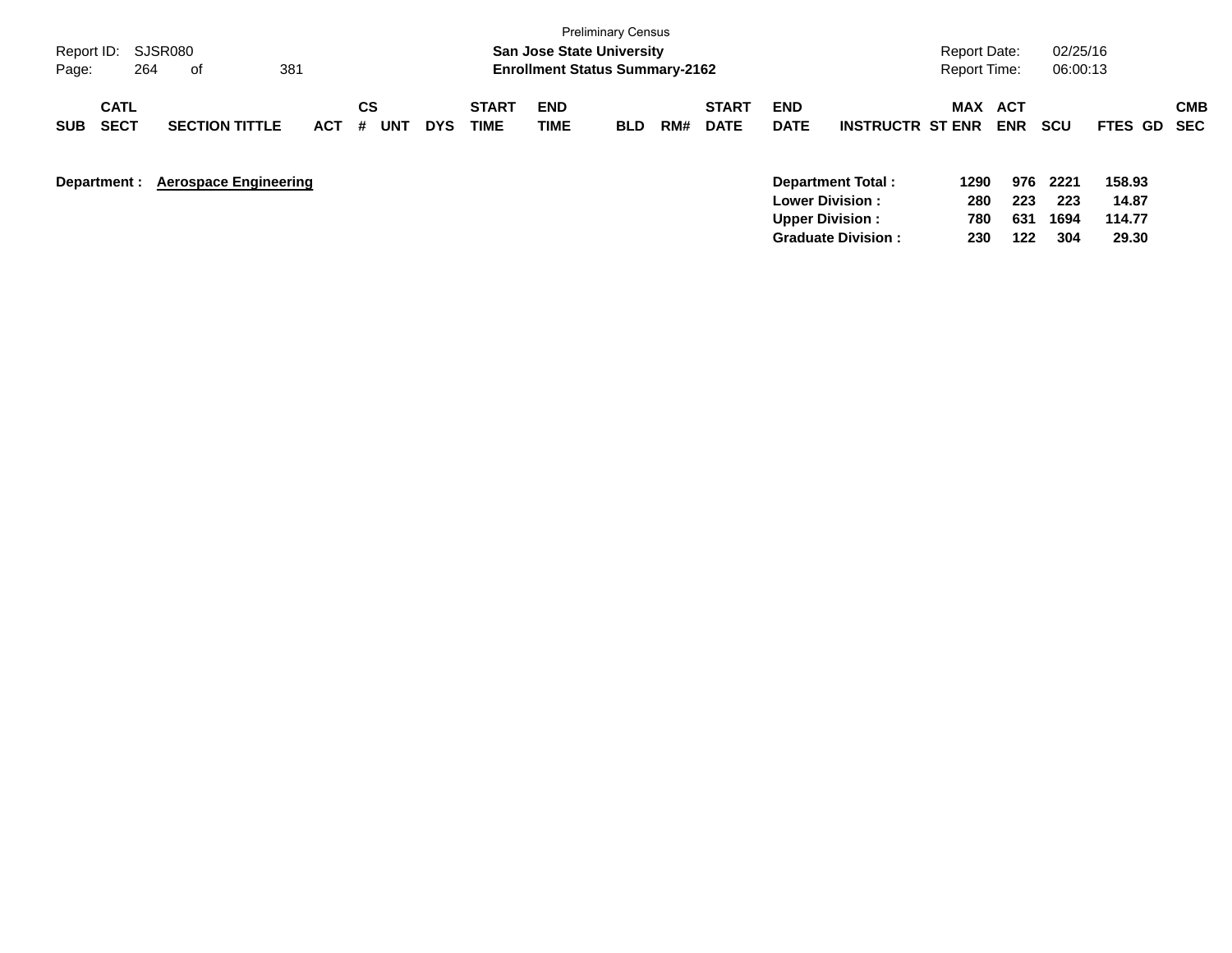| Report ID:<br>Page:      | 265                        | <b>SJSR080</b><br>381<br>οf                       |            |                    |            |              |                             | <b>San Jose State University</b><br><b>Enrollment Status Summary-2162</b> | <b>Preliminary Census</b> |            |                             |                            |                                             | <b>Report Date:</b><br>Report Time: |                              | 02/25/16<br>06:00:13 |                      |                          |                          |
|--------------------------|----------------------------|---------------------------------------------------|------------|--------------------|------------|--------------|-----------------------------|---------------------------------------------------------------------------|---------------------------|------------|-----------------------------|----------------------------|---------------------------------------------|-------------------------------------|------------------------------|----------------------|----------------------|--------------------------|--------------------------|
| <b>SUB</b>               | <b>CATL</b><br><b>SECT</b> | <b>SECTION TITTLE</b>                             | <b>ACT</b> | $\mathsf{cs}$<br># | <b>UNT</b> | <b>DYS</b>   | <b>START</b><br><b>TIME</b> | <b>END</b><br><b>TIME</b>                                                 | <b>BLD</b>                | RM#        | <b>START</b><br><b>DATE</b> | <b>END</b><br><b>DATE</b>  | <b>INSTRUCTR ST ENR</b>                     |                                     | <b>MAX ACT</b><br><b>ENR</b> | <b>SCU</b>           | FTES GD              |                          | <b>CMB</b><br><b>SEC</b> |
| College                  | Department :               | <b>Engineering</b><br><b>Chemical Engineering</b> |            |                    |            |              |                             |                                                                           |                           |            |                             |                            |                                             |                                     |                              |                      |                      |                          |                          |
| <b>CHE</b>               | 109 01                     | <b>Heat Trans Electr</b>                          | <b>LEC</b> |                    | 3.0        |              |                             |                                                                           |                           |            |                             |                            |                                             | X                                   | 0<br>0                       | 0                    | 0.00 0               |                          |                          |
| ME                       | 109 01                     | <b>Heat Trans Electr</b>                          | <b>LEC</b> |                    | 3.0        |              |                             |                                                                           |                           |            |                             |                            |                                             | X                                   | 0<br>0                       | 0                    | $0.00 \t 0$          |                          |                          |
|                          |                            |                                                   |            |                    |            |              |                             |                                                                           |                           |            |                             |                            | Total:                                      |                                     | 0<br>0                       | 0                    | 0.00                 |                          |                          |
| <b>CHE</b>               | 151 01                     | Proc Engr Thermo                                  | <b>SEM</b> | 04                 | 4.0        | MW           |                             | 12:00 PM 01:15 PM                                                         | <b>ENG</b>                | 341        | 01/28/16                    | 05/16/16                   | C Komives                                   | Α<br>90                             | 64                           | 192                  | 17.27                | - 3                      |                          |
| <b>CHE</b>               | 151 02                     | Proc Engr Thermo                                  | LAB        | 16                 | 0.0        | $\mathsf{T}$ |                             | 10:30 AM 01:15 PM                                                         | <b>ENG</b>                | 333        | 01/28/16                    | 05/16/16                   | L Chang                                     | 35<br>Α                             | 33                           | 33                   | 0.00                 | $\overline{2}$           |                          |
| <b>CHE</b>               | 151 03                     | Proc Engr Thermo                                  | LAB        | 16                 | 0.0        | $\mathsf{T}$ |                             | 01:30 PM 04:15 PM                                                         | <b>ENG</b>                | 333        |                             |                            | 01/28/16 05/16/16   Hinojosa-V A<br>Total : | 35<br>160                           | 31<br>128                    | 31<br>256            | 0.00<br>17.27        | $\overline{\phantom{1}}$ |                          |
|                          |                            |                                                   |            |                    |            |              |                             |                                                                           |                           |            |                             |                            |                                             |                                     |                              |                      |                      |                          |                          |
| <b>CHE</b>               |                            | 160A 01 Unit Oper I                               | <b>SEM</b> | 04<br>16           | 4.0        | MW<br>R      |                             | 10:30 AM 11:45 AM                                                         | <b>ENG</b>                | 341        | 01/28/16                    | 05/16/16 L Chang           | 05/16/16 L Rosenfeld                        | 90<br>A                             | 74<br>36                     | 222<br>36            | 20.13 6              |                          |                          |
| <b>CHE</b><br><b>CHE</b> |                            | 160A 02 Unit Oper I<br>160A 03 Unit Oper I        | LAB<br>LAB | 16                 | 0.0<br>0.0 | R            |                             | 10:30 AM 01:15 PM<br>01:30 PM 04:15 PM                                    | <b>ENG</b><br><b>ENG</b>  | 333<br>333 | 01/28/16                    | 01/28/16 05/16/16 L Chang  |                                             | 40<br>A<br>40<br>A                  | 38                           | 38                   | 0.00<br>0.00         | - 5<br>$\overline{1}$    |                          |
|                          |                            |                                                   |            |                    |            |              |                             |                                                                           |                           |            |                             |                            | Total:                                      | 170                                 | 148                          | 296                  | 20.13                |                          |                          |
| <b>CHE</b>               | 162L 01                    | UG ChE Engr Lab                                   | LAB        | 16                 | 1.0        | м            |                             | 01:30 PM 04:15 PM                                                         | <b>ENG</b>                | 205        | 01/28/16                    | 05/16/16 M Mcneil          |                                             | 12<br>A                             | 12                           | 12                   | 0.80 0               |                          |                          |
| <b>CHE</b>               | 162L 02                    | UG ChE Engr Lab                                   | LAB        | 16                 | 1.0        | $\mathsf{T}$ |                             | 10:30 AM 01:15 PM                                                         | <b>ENG</b>                | 205        | 01/28/16                    | 05/16/16 E Giles           |                                             | 12<br>A                             | 12                           | 12                   | 0.80 0               |                          |                          |
| <b>CHE</b>               | 162L03                     | UG ChE Engr Lab                                   | LAB        | 16                 | 1.0        | W            |                             | 01:30 PM 04:15 PM                                                         | <b>ENG</b>                | 205        | 01/28/16                    | 05/16/16 M Mcneil          |                                             | 12<br>A                             | 12                           | 12                   | 0.80                 | $\overline{\mathbf{0}}$  |                          |
| <b>CHE</b>               | 162L 04                    | UG ChE Engr Lab                                   | LAB        | 16                 | 1.0        | R            |                             | 10:30 AM 01:15 PM                                                         | <b>ENG</b>                | 205        | 01/28/16                    | 05/16/16 E Giles           |                                             | 12<br>Α                             | 10                           | 10                   | 0.67                 | $\overline{\phantom{0}}$ |                          |
| <b>CHE</b>               |                            | 162L 05 UG ChE Engr Lab                           | LAB        | 16                 | 1.0        | F            |                             | 01:30 PM 04:15 PM                                                         | <b>ENG</b>                | 205        |                             | 01/28/16 05/16/16 M Mcneil |                                             | 12<br>A                             | 9                            | 9                    | $0.60 \t 0$          |                          |                          |
|                          |                            |                                                   |            |                    |            |              |                             |                                                                           |                           |            |                             |                            | Total :                                     | 60                                  | 55                           | 55                   | 3.67                 |                          |                          |
| <b>CHE</b>               | 165 01                     | <b>Plant Design</b>                               | SEM        | 04                 | 4.0        | MW           |                             | 12:00 PM 01:15 PM                                                         | <b>BBC</b>                | 204        | 01/28/16                    | 05/16/16                   | D Wagner                                    | 60<br>A                             | 54                           | 162                  | 14.40 0              |                          |                          |
| <b>CHE</b>               | 165 02                     | <b>Plant Design</b>                               | LAB        | 16                 | 0.0        | F            |                             | 09:00 AM 11:45 AM                                                         | <b>ENG</b>                | 333        | 01/28/16                    | 05/16/16                   | D Wagner                                    | 30<br>Α                             | 29                           | 29                   | $0.00 \t 0$          |                          |                          |
| <b>CHE</b>               | 165 03                     | <b>Plant Design</b>                               | LAB        | 16                 | 0.0        | F            |                             | 09:00 AM  11:45 AM                                                        | <b>ENG</b>                | 329        |                             | 01/28/16 05/16/16          | M Mcneil<br>Total:                          | 30<br>Α<br>120                      | 25<br>108                    | 25<br>216            | $0.00 \t 0$<br>14.40 |                          |                          |
| <b>CHE</b>               | 180 01                     | <b>Individual Studies</b>                         | SUP        | 36                 | 1.0        | <b>TBA</b>   |                             |                                                                           |                           |            | 01/28/16                    |                            | 05/16/16 G Selvaduray A                     | 40                                  | 2                            | 2                    | $0.17$ 2             |                          |                          |
| <b>CHE</b>               | 180 02                     | <b>Individual Studies</b>                         | <b>SUP</b> | 36                 | 2.0        | <b>TBA</b>   |                             |                                                                           |                           |            |                             |                            | 01/28/16 05/16/16 G Selvaduray A            | 40                                  | 1                            | 2                    | $0.13 \ 0$           |                          |                          |
|                          |                            |                                                   |            |                    |            |              |                             |                                                                           |                           |            |                             |                            | Total :                                     | 80                                  | 3                            | 4                    | 0.30                 |                          |                          |
| <b>CHE</b>               | 18501                      | Chem Pro Dyn & Cont SEM 04 3.0                    |            |                    |            | M            |                             | 09:00 AM 10:45 AM                                                         | ENG 333                   |            |                             | 01/28/16 05/16/16 X Sinha  |                                             | 60<br>A                             | 55                           | 110                  | 11.00 0              |                          |                          |
| <b>CHE</b>               | 185 02                     | Chem Pro Dyn & Cont LAB                           |            |                    | 16  0.0  W |              |                             | 09:00 AM 11:45 AM                                                         | ENG 333                   |            |                             | 01/28/16 05/16/16 E Giles  |                                             | 60<br>A                             | 55                           | 55                   | $0.00 \t 0$          |                          |                          |
|                          |                            |                                                   |            |                    |            |              |                             |                                                                           |                           |            |                             |                            | Total:                                      | 120                                 | 110                          | 165                  | 11.00                |                          |                          |
| <b>CHE</b>               | 194 01                     | Bio Chem Engr Lab                                 | SEM 04 3.0 |                    |            | R            |                             | 04:30 PM 06:10 PM                                                         | ENG 109                   |            |                             |                            | 01/28/16 05/16/16 C Komives                 | 18<br>A                             | 20                           | 40                   | 4.10 2               |                          |                          |
| <b>CHE</b>               | 194 02                     | Bio Chem Engr Lab                                 | LAB 16 0.0 |                    |            | R            |                             | 06:30 PM 09:30 PM                                                         | ENG 109                   |            |                             |                            | 01/28/16 05/16/16 C Komives                 | 18<br>A                             | 20                           | 20                   | $0.00$ 2             |                          |                          |
|                          |                            |                                                   |            |                    |            |              |                             |                                                                           |                           |            |                             |                            | Total:                                      | 36                                  | 40                           | 60                   | 4.10                 |                          |                          |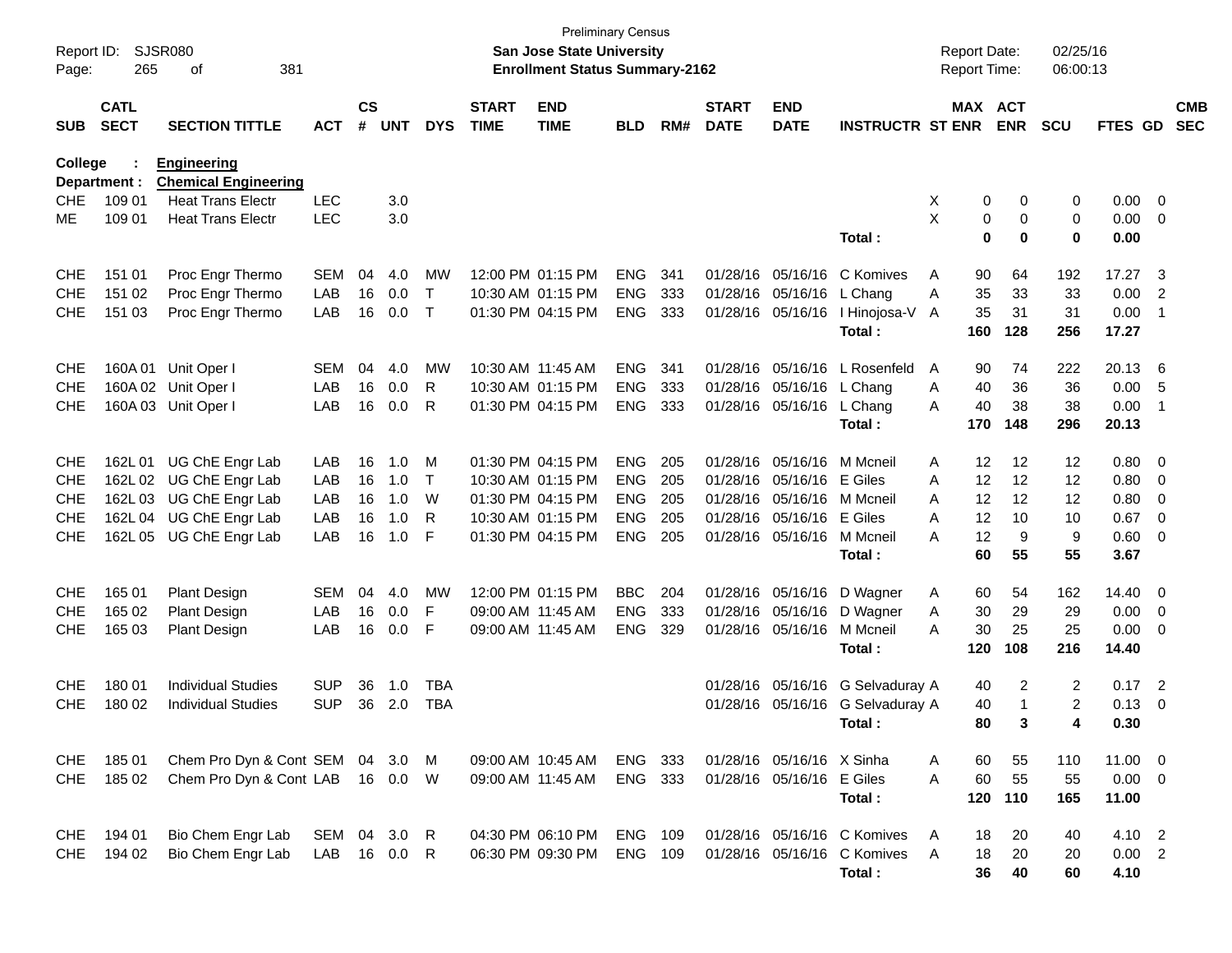| Page:      | Report ID: SJSR080<br>266  | 381<br>0f                                                            |            |                |            |            |                             | <b>Preliminary Census</b><br>San Jose State University<br><b>Enrollment Status Summary-2162</b> |            |            |                             |                                        |                                  | <b>Report Date:</b><br><b>Report Time:</b> |                            | 02/25/16<br>06:00:13 |                      |                           |
|------------|----------------------------|----------------------------------------------------------------------|------------|----------------|------------|------------|-----------------------------|-------------------------------------------------------------------------------------------------|------------|------------|-----------------------------|----------------------------------------|----------------------------------|--------------------------------------------|----------------------------|----------------------|----------------------|---------------------------|
| <b>SUB</b> | <b>CATL</b><br><b>SECT</b> | <b>SECTION TITTLE</b>                                                | <b>ACT</b> | <b>CS</b><br># | <b>UNT</b> | <b>DYS</b> | <b>START</b><br><b>TIME</b> | <b>END</b><br><b>TIME</b>                                                                       | <b>BLD</b> | RM#        | <b>START</b><br><b>DATE</b> | <b>END</b><br><b>DATE</b>              | <b>INSTRUCTR ST ENR</b>          | <b>MAX ACT</b>                             | <b>ENR</b>                 | <b>SCU</b>           |                      | <b>CMB</b><br>FTES GD SEC |
| <b>CHE</b> | 199 01<br>MATE 199 01      | Special Topics ChE & SEM 04 3.0<br>Special Topics ChE & SEM 04 3.0 T |            |                |            | $\top$     |                             | 06:00 PM 08:45 PM<br>06:00 PM 08:45 PM                                                          | ENG<br>ENG | 329<br>329 |                             | 01/28/16 05/16/16<br>01/28/16 05/16/16 | D Sopchak<br>D Sopchak<br>Total: | 45<br>A<br>$\mathbf 0$<br>A<br>45          | 35<br>$\overline{1}$<br>36 | 105<br>3<br>108      | 7.05<br>0.20<br>7.25 | 1 C<br>$0\,C$             |
| <b>CHE</b> | 207 01                     | Mass Transfer                                                        | SEM 05 3.0 |                |            | W          |                             | 06:00 PM 08:45 PM                                                                               | ENG 333    |            |                             | 01/28/16 05/16/16                      | T Kim<br>Total:                  | A<br>45<br>45                              | 15<br>15                   | 45<br>45             | 3.75 15<br>3.75      |                           |
| <b>CHE</b> | 218 01                     | Adv Ch E Kinetics                                                    | SEM 05 3.0 |                |            | M          |                             | 06:00 PM 08:45 PM                                                                               | ENG 333    |            |                             | 01/28/16 05/16/16                      | D Wagner<br>Total:               | A<br>45<br>45                              | 12<br>12                   | 36<br>36             | 3.00 12<br>3.00      |                           |
| <b>CHE</b> | 297 01                     | Spec Top Ch Engr                                                     | SEM 05     |                | 3.0 T      |            |                             | 06:00 PM 08:45 PM                                                                               | CL.        | 234        |                             | 01/28/16 05/16/16                      | D Wagner<br>Total:               | Α<br>40<br>40                              | 20<br>20                   | 20<br>20             | 4.75 15<br>4.75      |                           |
| <b>CHE</b> | 298 01                     | Master's Project                                                     | <b>SUP</b> | 25             | 1.0        | <b>TBA</b> |                             |                                                                                                 |            |            |                             |                                        | 01/28/16 05/16/16 F Erogbogbo A  | 20                                         | 0                          | 0                    | 0.00                 | $0\,$ C                   |
| <b>BME</b> | 298 01                     | Master's Project                                                     | <b>SUP</b> | 25             | 1.0        | <b>TBA</b> |                             |                                                                                                 |            |            |                             |                                        | 01/28/16 05/16/16 F Erogbogbo A  | 0                                          | $\mathbf{1}$               | $\mathbf{1}$         | 0.08                 | 1 C                       |
| CHE        | 298 02                     | Master's Project                                                     | <b>SUP</b> | 25             | 2.0        | <b>TBA</b> |                             |                                                                                                 |            |            |                             |                                        | 01/28/16 05/16/16 F Erogbogbo A  | 20                                         | $\mathbf{1}$               | 2                    | 0.17                 | 1 C                       |
| <b>BME</b> | 298 02                     | Master's Project                                                     | <b>SUP</b> | 25             | 2.0        | <b>TBA</b> |                             |                                                                                                 |            |            |                             |                                        | 01/28/16 05/16/16 F Erogbogbo A  | 0                                          | 2                          | $\overline{4}$       | 0.33                 | 2 C                       |
| CHE        | 298 03                     | Master's Project                                                     | <b>SUP</b> | 25             | 2.0        | M          |                             | 03:00 PM 04:15 PM                                                                               |            |            |                             |                                        | 01/28/16 05/16/16 F Erogbogbo A  | 40                                         | 10                         | 20                   |                      | 1.67 10 C                 |
| <b>BME</b> | 298 03                     | Master's Project                                                     | <b>SUP</b> | 25             | 2.0        | M          |                             | 03:00 PM 04:15 PM                                                                               |            |            |                             |                                        | 01/28/16 05/16/16 F Erogbogbo A  | $\mathbf 0$                                | 22                         | 44                   |                      | 3.67 22 C                 |
|            |                            |                                                                      |            |                |            |            |                             |                                                                                                 |            |            |                             |                                        | Total:                           | 80                                         | 36                         | 71                   | 5.92                 |                           |
| <b>CHE</b> | 299 01                     | Master's Thesis                                                      | <b>SUP</b> | 25             | 3.0        | <b>TBA</b> |                             |                                                                                                 |            |            |                             |                                        | 01/28/16 05/16/16 F Erogbogbo A  | 0                                          | 0                          | 0                    | 0.00                 | 0 <sup>o</sup>            |
| <b>BME</b> | 299 01                     | Master's Thesis                                                      | <b>SUP</b> | 25             | 3.0        | <b>TBA</b> |                             |                                                                                                 |            |            |                             |                                        | 01/28/16 05/16/16 F Erogbogbo A  | 0                                          | $\mathbf 0$                | 0                    | 0.00                 | 0 <sup>o</sup>            |
| <b>CHE</b> | 299 02                     | Master's Thesis                                                      | <b>SUP</b> | 25             | 3.0        | M          |                             | 03:00 PM 04:15 PM                                                                               |            |            |                             |                                        | 01/28/16 05/16/16 F Erogbogbo A  | 20                                         | 3                          | 9                    | 0.75                 | 3 C                       |
| <b>BME</b> | 299 02                     | Master's Thesis                                                      | <b>SUP</b> | 25             | 3.0        | M          |                             | 03:00 PM 04:15 PM                                                                               |            |            |                             |                                        | 01/28/16 05/16/16 F Erogbogbo A  | $\mathbf 0$                                | $\mathbf 0$                | $\mathbf 0$          | 0.00                 | 0 <sup>o</sup>            |
|            |                            |                                                                      |            |                |            |            |                             |                                                                                                 |            |            |                             |                                        | Total:                           | 20                                         | 3                          | 9                    | 0.75                 |                           |
|            |                            | <b>Department:</b> Chamical Engineering                              |            |                |            |            |                             |                                                                                                 |            |            |                             |                                        | Donarimont Total                 |                                            | $1021$ $711$ $1211$        |                      | <b>00.30</b>         |                           |

**Department : Chemical Engineering** 

| Department Total:         | 1021 | 714 | 1341         | 96.28 |
|---------------------------|------|-----|--------------|-------|
| <b>Lower Division:</b>    | n    | n   | $\mathbf{u}$ | 0.00  |
| <b>Upper Division:</b>    | 791  |     | 628 1160     | 78.12 |
| <b>Graduate Division:</b> | 230  | 86  | 181          | 18.17 |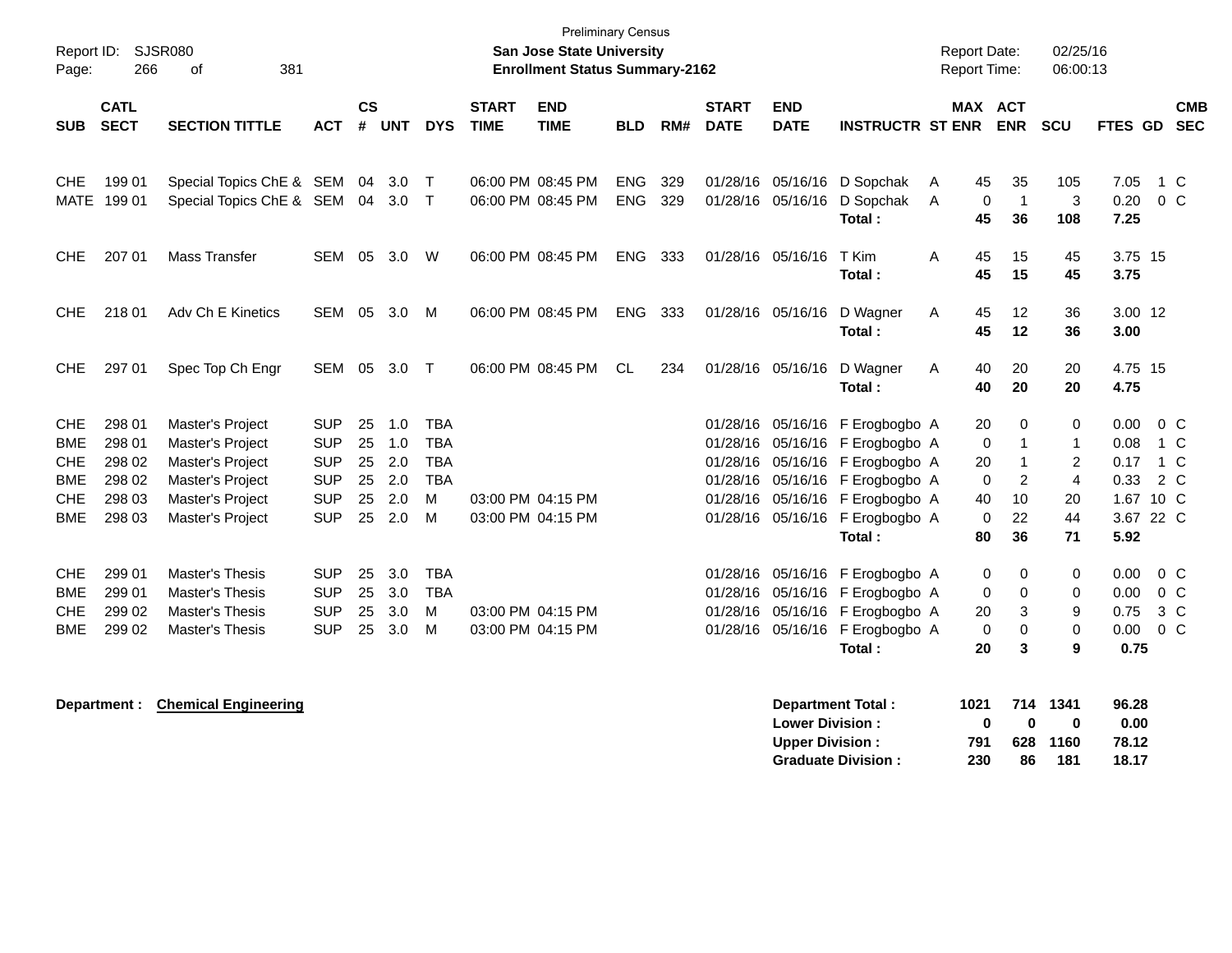| Report ID:<br>Page: | 267                        | SJSR080<br>381<br>οf                         |              |                    |            |              |                             | <b>San Jose State University</b><br><b>Enrollment Status Summary-2162</b> | <b>Preliminary Census</b> |      |                             |                           |                         |   | <b>Report Date:</b><br>Report Time: |             | 02/25/16<br>06:00:13 |               |                |            |
|---------------------|----------------------------|----------------------------------------------|--------------|--------------------|------------|--------------|-----------------------------|---------------------------------------------------------------------------|---------------------------|------|-----------------------------|---------------------------|-------------------------|---|-------------------------------------|-------------|----------------------|---------------|----------------|------------|
| <b>SUB</b>          | <b>CATL</b><br><b>SECT</b> | <b>SECTION TITTLE</b>                        | <b>ACT</b>   | $\mathsf{cs}$<br># | <b>UNT</b> | <b>DYS</b>   | <b>START</b><br><b>TIME</b> | <b>END</b><br><b>TIME</b>                                                 | <b>BLD</b>                | RM#  | <b>START</b><br><b>DATE</b> | <b>END</b><br><b>DATE</b> | <b>INSTRUCTR ST ENR</b> |   | MAX ACT                             | <b>ENR</b>  | <b>SCU</b>           | FTES GD SEC   |                | <b>CMB</b> |
| College             |                            | <b>Engineering</b>                           |              |                    |            |              |                             |                                                                           |                           |      |                             |                           |                         |   |                                     |             |                      |               |                |            |
|                     | Department :               | <b>Civil &amp; Environmental Engineering</b> |              |                    |            |              |                             |                                                                           |                           |      |                             |                           |                         |   |                                     |             |                      |               |                |            |
| <b>CE</b>           | 801                        | Plane Surveying                              | <b>SEM</b>   | 04                 | 3.0        | TR           |                             | 07:30 AM 08:20 AM                                                         | <b>ENG</b>                | 341  |                             | 01/28/16 05/16/16         | J May                   | A | 72                                  | 78          | 156                  | 15.75         | 3              |            |
| <b>CE</b>           | 802                        | Plane Surveying                              | LAB          | 16                 | 0.0        | Т            | 08:30 AM 11:20 AM           |                                                                           | <b>ENG</b>                | 132  |                             | 01/28/16 05/16/16         | J May                   | Α | 18                                  | 18          | 18                   | 0.00          | 0              |            |
| <b>CE</b>           | 803                        | <b>Plane Surveying</b>                       | LAB          | 16                 | 0.0        | $\mathsf{T}$ |                             | 12:30 PM 03:15 PM                                                         | <b>ENG</b>                | 132  |                             | 01/28/16 05/16/16         | J May                   | A | 18                                  | 21          | 21                   | 0.00          | 0              |            |
| <b>CE</b>           | 8 0 4                      | Plane Surveying                              | LAB          | 16                 | 0.0        | R            | 08:30 AM 11:20 AM           |                                                                           | <b>ENG</b>                | 132  |                             | 01/28/16 05/16/16         | J May                   | A | 18                                  | 21          | 21                   | 0.00          | -1             |            |
| <b>CE</b>           | 805                        | Plane Surveying                              | LAB          | 16                 | 0.0        | R            |                             | 12:30 PM 03:15 PM                                                         | <b>ENG</b>                | 132  |                             | 01/28/16 05/16/16         | A Ladai                 | A | 18                                  | 18          | 18                   | 0.00          | $\overline{2}$ |            |
|                     |                            |                                              |              |                    |            |              |                             |                                                                           |                           |      |                             |                           | Total:                  |   | 144                                 | 156         | 234                  | 15.75         |                |            |
| <b>CE</b>           | 20 01                      | Graphics/CAD/Prog                            | <b>SEM</b>   | 02                 | 3.0        | <b>MW</b>    |                             | 07:30 AM 08:20 AM                                                         | <b>ENG</b>                | 341  |                             | 01/28/16 05/16/16 A Wong  |                         | A | 72                                  | 52          | 104                  | 10.40         | $\overline{0}$ |            |
| <b>CE</b>           | 20 02                      | Graphics/CAD/Prog                            | LAB          | 16                 | 0.0        | M            | 09:00 AM 11:45 AM           |                                                                           | <b>ENG</b>                | 407  |                             | 01/28/16 05/16/16 A Wong  |                         | Α | 18                                  | 18          | 18                   | 0.00          | 0              |            |
| СE                  | 20 03                      | Graphics/CAD/Prog                            | LAB          | 16                 | 0.0        | M            |                             | 12:00 PM 02:45 PM                                                         | <b>ENG</b>                | 407  |                             | 01/28/16 05/16/16 A Wong  |                         | A | 18                                  | 17          | 17                   | 0.00          | 0              |            |
| <b>CE</b>           | 20 04                      | Graphics/CAD/Prog                            | LAB          | 16                 | 0.0        | W            | 09:00 AM 11:45 AM           |                                                                           | <b>ENG</b>                | 407  |                             | 01/28/16 05/16/16 A Wong  |                         | Α | 18                                  | 17          | 17                   | 0.00          | 0              |            |
| <b>CE</b>           | 20 05                      | Graphics/CAD/Prog                            | LAB          |                    | 0.0        |              |                             |                                                                           |                           |      |                             |                           |                         | X | 0                                   | $\mathbf 0$ | 0                    | 0.00          | 0              |            |
|                     |                            |                                              |              |                    |            |              |                             |                                                                           |                           |      |                             |                           | Total:                  |   | 126                                 | 104         | 156                  | 10.40         |                |            |
| CE                  | 95 01                      | <b>Theory App Statics</b>                    | <b>LEC</b>   |                    | 3.0        |              |                             |                                                                           |                           |      |                             |                           |                         | Χ | 0                                   | 0           | 0                    | 0.00          | $\overline{0}$ |            |
| <b>CE</b>           | 95 02                      | <b>Theory App Statics</b>                    | <b>LEC</b>   | 02                 | 3.0        | <b>MW</b>    |                             | 09:00 AM 10:15 AM                                                         | <b>ENG</b>                | 337  |                             | 01/28/16 05/16/16         | M Maaz                  | A | 65                                  | 59          | 177                  | 11.95         | 3              |            |
| <b>CE</b>           | 95 03                      | <b>Theory App Statics</b>                    | <b>LEC</b>   | 02                 | 3.0        | TR           | 10:30 AM 11:45 AM           |                                                                           | ENG                       | -341 |                             | 01/28/16 05/16/16         | H Habib                 | A | 65                                  | 56          | 168                  | 11.30         | $\overline{2}$ |            |
|                     |                            |                                              |              |                    |            |              |                             |                                                                           |                           |      |                             |                           | Total:                  |   | 130                                 | 115         | 345                  | 23.25         |                |            |
| <b>CE</b>           | 99 01                      | Intro Statics                                | <b>LEC</b>   | 02                 | 2.0        | МW           |                             | 08:00 AM 08:50 AM                                                         | ENG                       | -331 |                             | 01/28/16 05/16/16         | M Maaz                  | Α | 65                                  | 48          | 96                   | $6.40\quad 0$ |                |            |
|                     |                            |                                              |              |                    |            |              |                             |                                                                           |                           |      |                             |                           | Total:                  |   | 65                                  | 48          | 96                   | 6.40          |                |            |
| <b>CE</b>           | 112 01                     | Mech of Matls                                | <b>LEC</b>   | 02                 | 3.0        | <b>MW</b>    | 10:30 AM 11:45 AM           |                                                                           | <b>ENG</b>                | 488  |                             | 01/28/16 05/16/16 H Habib |                         | A | 60                                  | 43          | 129                  | 8.90          | 6              |            |
| <b>CE</b>           | 112 02                     | Mech of Matls                                | <b>LEC</b>   |                    | 3.0        |              |                             |                                                                           |                           |      |                             |                           |                         | X | 0                                   | $\mathbf 0$ | 0                    | 0.00          | 0              |            |
| <b>CE</b>           | 112 03                     | Mech of Matls                                | <b>LEC</b>   | 02                 | 3.0        | <b>MW</b>    |                             | 09:00 AM 10:15 AM                                                         | <b>ENG</b>                | 331  |                             | 01/28/16 05/16/16         | M Soliman               | A | 65                                  | 61          | 183                  | 12.50         | 6              |            |
| <b>CE</b>           | 112 04                     | Mech of Matls                                | <b>LEC</b>   | 02                 | 3.0        | TR           |                             | 09:00 AM 10:15 AM                                                         | <b>ENG</b>                | 486  |                             | 01/28/16 05/16/16         | M Soliman               | A | 65                                  | 64          | 192                  | 13.05         | 5              |            |
|                     |                            |                                              |              |                    |            |              |                             |                                                                           |                           |      |                             |                           | Total:                  |   | 190                                 | 168         | 504                  | 34.45         |                |            |
| <b>CE</b>           | 120 01                     | Construc Matl Lab                            | LAB 16 1.0 M |                    |            |              |                             | 06:00 PM 08:45 PM                                                         | ENG 134                   |      |                             | 01/28/16 05/16/16 M Maaz  |                         | A | 18                                  | 18          | 18                   | 1.20          | - 0            |            |
| CE                  | 120 02                     | <b>Construc Matl Lab</b>                     | LAB          |                    | 16 1.0 T   |              |                             | 06:00 PM 08:45 PM                                                         | ENG 134                   |      |                             | 01/28/16 05/16/16 M Maaz  |                         | Α | 18                                  | 18          | 18                   | $1.20 \t 0$   |                |            |
| CE                  | 120 03                     | Construc Matl Lab                            | LAB          |                    | 16 1.0     | W            |                             | 06:00 PM 08:45 PM                                                         | ENG 134                   |      |                             | 01/28/16 05/16/16 M Maaz  |                         | A | 18                                  | 15          | 15                   | $1.00 \t 0$   |                |            |
| <b>CE</b>           | 120 04                     | Construc Matl Lab                            | LAB          |                    | 16  1.0  R |              |                             | 06:00 PM 08:45 PM                                                         | ENG 134                   |      |                             | 01/28/16 05/16/16 M Maaz  |                         | A | 18                                  | 10          | 10                   | $0.67$ 0      |                |            |
|                     |                            |                                              |              |                    |            |              |                             |                                                                           |                           |      |                             |                           | Total:                  |   | 72                                  | 61          | 61                   | 4.07          |                |            |
| CE                  | 121 01                     | <b>Transp Engrg</b>                          | LEC 02 3.0   |                    |            | MW           |                             | 10:30 AM 11:20 AM                                                         | CL.                       | 202  |                             | 01/28/16 05/16/16 J Botha |                         | A | 54                                  | 57          | 114                  | 11.40 0       |                |            |
| CE                  | 121 02                     | <b>Transp Engrg</b>                          | LAB          |                    | 16 0.0     | M            |                             | 01:30 PM 04:15 PM                                                         | ENG 339                   |      |                             | 01/28/16 05/16/16 J Botha |                         | A | 18                                  | 20          | 20                   | $0.00 \t 0$   |                |            |
| <b>CE</b>           | 121 03                     | <b>Transp Engrg</b>                          | LAB 16 0.0 W |                    |            |              |                             | 01:30 PM 04:15 PM                                                         | ENG 339                   |      |                             | 01/28/16 05/16/16 J Botha |                         | A | 18                                  | 18          | 18                   | $0.00 \t 0$   |                |            |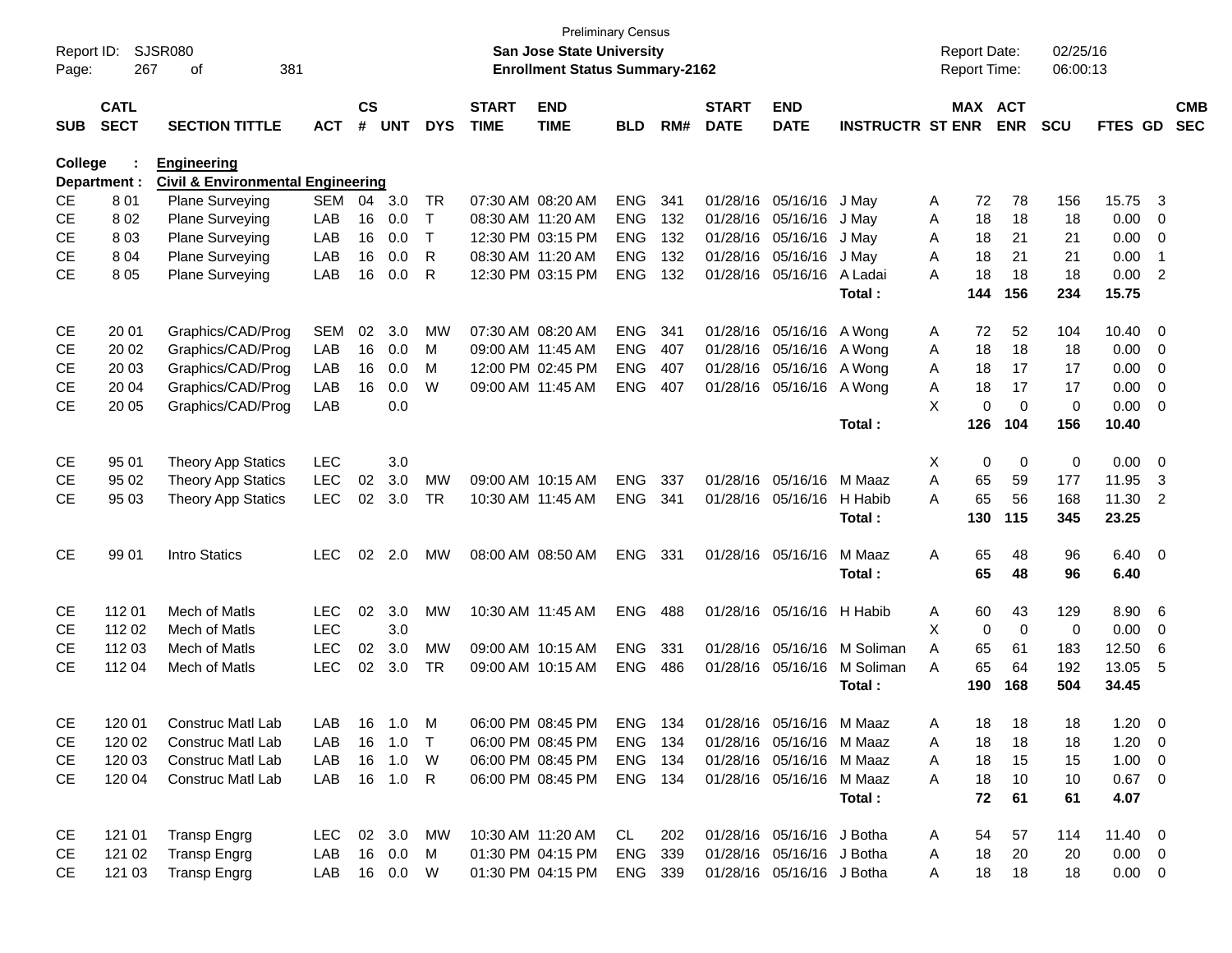| Page:                               | Report ID: SJSR080<br>268  | 381<br>οf                                                         |                          |                |                   |              |                             | <b>Preliminary Census</b><br>San Jose State University<br><b>Enrollment Status Summary-2162</b> |                |     |                             |                           |                                           | <b>Report Date:</b><br><b>Report Time:</b> |                        |                         | 02/25/16<br>06:00:13   |                        |                                                                                |            |
|-------------------------------------|----------------------------|-------------------------------------------------------------------|--------------------------|----------------|-------------------|--------------|-----------------------------|-------------------------------------------------------------------------------------------------|----------------|-----|-----------------------------|---------------------------|-------------------------------------------|--------------------------------------------|------------------------|-------------------------|------------------------|------------------------|--------------------------------------------------------------------------------|------------|
| <b>SUB</b>                          | <b>CATL</b><br><b>SECT</b> | <b>SECTION TITTLE</b>                                             | <b>ACT</b>               | <b>CS</b><br># | <b>UNT</b>        | <b>DYS</b>   | <b>START</b><br><b>TIME</b> | <b>END</b><br><b>TIME</b>                                                                       | <b>BLD</b>     | RM# | <b>START</b><br><b>DATE</b> | <b>END</b><br><b>DATE</b> | <b>INSTRUCTR ST ENR</b>                   | MAX ACT                                    |                        | <b>ENR</b>              | <b>SCU</b>             | FTES GD SEC            |                                                                                | <b>CMB</b> |
| <b>CE</b><br><b>CE</b><br><b>CE</b> | 121 04<br>121 05<br>121 06 | <b>Transp Engrg</b><br><b>Transp Engrg</b><br><b>Transp Engrg</b> | LAB<br><b>LEC</b><br>LAB | 16             | 0.0<br>3.0<br>0.0 | $\mathsf{T}$ |                             | 01:30 PM 04:15 PM                                                                               | ENG            | 339 |                             | 01/28/16 05/16/16 J Botha |                                           | Α<br>Χ<br>X                                | 18<br>$\mathbf 0$<br>0 | 19<br>0<br>0            | 19<br>0<br>$\mathbf 0$ | 0.00<br>0.00<br>0.00   | $\overline{\phantom{0}}$<br>$\overline{\mathbf{0}}$<br>$\overline{\mathbf{0}}$ |            |
|                                     |                            |                                                                   |                          |                |                   |              |                             |                                                                                                 |                |     |                             |                           | Total:                                    |                                            | 108                    | 114                     | 171                    | 11.40                  |                                                                                |            |
| <b>CE</b>                           | 123 01                     | Highway & Stree Des SEM 04 3.0 T                                  |                          |                |                   |              |                             | 06:00 PM 08:45 PM                                                                               | <b>ENG</b>     | 339 |                             | 01/28/16 05/16/16         | S Koosha<br>Total:                        | Α                                          | 35<br>35               | 35<br>35                | 105<br>105             | $7.05$ 1<br>7.05       |                                                                                |            |
| <b>CE</b><br><b>CE</b>              | 130 01<br>130 02           | <b>CE Econ Analysis</b><br><b>CE Econ Analysis</b>                | <b>LEC</b><br><b>LEC</b> | 02             | 2.0<br>2.0        | MW           |                             | 07:00 AM 07:50 AM                                                                               | <b>ENG</b>     | 339 |                             | 01/28/16 05/16/16         | J Tang<br>Total:                          | A<br>X                                     | 60<br>0<br>60          | 58<br>$\mathbf 0$<br>58 | 116<br>0<br>116        | 7.80 2<br>0.00<br>7.80 | $\overline{\phantom{0}}$                                                       |            |
| <b>CE</b>                           | 131 01                     | Intr to Const Engr                                                | <b>LEC</b>               | 02             | 3.0               | $\top$       |                             | 06:00 PM 08:45 PM                                                                               | CL             | 310 |                             | 01/28/16 05/16/16         | H Park                                    | A                                          | 60                     | 34                      | 102                    | 6.85                   | $\overline{\phantom{1}}$                                                       |            |
| <b>CE</b>                           | 131 02                     | Intr to Const Engr                                                | <b>LEC</b>               |                | 02 3.0            | M            |                             | 06:00 PM 08:45 PM                                                                               | <b>ENG</b>     | 339 |                             | 01/28/16 05/16/16         | H Tooryani<br>Total:                      | A                                          | 60<br>120              | 24<br>58                | 72<br>174              | 4.80<br>11.65          | $\overline{\mathbf{0}}$                                                        |            |
| <b>CE</b>                           | 132 01                     | Constr Meth & Equip                                               | SEM 04 3.0               |                |                   | W            |                             | 01:30 PM 04:15 PM                                                                               | ENG            | 340 |                             | 01/28/16 05/16/16         | J Pyeon<br>Total:                         | A                                          | 35<br>35               | 15<br>15                | 45<br>45               | $3.25$ 5<br>3.25       |                                                                                |            |
| <b>CE</b>                           | 134 01                     | Proj Mgt Const                                                    | SEM                      |                | 04 3.0            | -R           |                             | 01:30 PM 04:15 PM                                                                               | <b>ENG</b>     | 395 |                             | 01/28/16 05/16/16         | J Pyeon<br>Total:                         | A                                          | 30<br>30               | 30<br>30                | 90<br>90               | $6.25$ 5<br>6.25       |                                                                                |            |
| <b>CE</b>                           | 140 01                     | Geotech Engr                                                      | <b>SEM</b>               | 02             | 3.0               | <b>TR</b>    |                             | 09:00 AM 09:50 AM                                                                               | <b>ENG</b>     | 329 |                             | 01/28/16 05/16/16         | A Moore                                   | A                                          | 54                     | 57                      | 114                    | 11.45 1                |                                                                                |            |
| <b>CE</b>                           | 140 02                     | Geotech Engr                                                      | LAB                      | 16             | 0.0               | M            |                             | 01:30 PM 04:15 PM                                                                               | <b>ENG</b>     | 209 |                             |                           | 01/28/16 05/16/16 R Kachhapati A          |                                            | 18                     | 20                      | 20                     | 0.00                   | - 1                                                                            |            |
| СE                                  | 140 03                     | Geotech Engr                                                      | LAB                      | 16             | 0.0               | $\mathsf{T}$ |                             | 01:30 PM 04:15 PM                                                                               | <b>ENG</b>     | 209 |                             | 01/28/16 05/16/16         | T Brown                                   | A                                          | 18                     | 19                      | 19                     | 0.00                   | $\overline{\mathbf{0}}$                                                        |            |
| СE                                  | 140 04                     | Geotech Engr                                                      | LAB                      | 16             | 0.0               | W            |                             | 01:30 PM 04:15 PM                                                                               | <b>ENG</b>     | 209 |                             |                           | 01/28/16 05/16/16 R Kachhapati A          |                                            | 18                     | 18                      | 18                     | 0.00                   | $\overline{\mathbf{0}}$                                                        |            |
| <b>CE</b>                           | 140 05                     | Geotech Engr                                                      | <b>SEM</b>               |                | 3.0               |              |                             |                                                                                                 |                |     |                             |                           |                                           | Х                                          | 0                      | 0                       | 0                      | 0.00                   | 0                                                                              |            |
| <b>CE</b>                           | 140 06                     | Geotech Engr                                                      | LAB                      |                | 0.0               |              |                             |                                                                                                 |                |     |                             |                           | Total:                                    | X                                          | $\mathbf 0$<br>108     | $\mathbf 0$<br>114      | $\mathbf 0$<br>171     | 0.00<br>11.45          | $\overline{\mathbf{0}}$                                                        |            |
| <b>CE</b>                           | 144 01                     | Porous Media                                                      | LEC                      |                | 02 3.0            | W            |                             | 06:00 PM 08:45 PM                                                                               | CL             | 225 |                             | 01/28/16 05/16/16 W Wang  | Total:                                    | A                                          | 35<br>35               | 10<br>10                | 30<br>30               | $2.40\quad 8$<br>2.40  |                                                                                |            |
| CE                                  | 145 01                     | <b>Foundation Engr</b>                                            | LEC 02 3.0 T             |                |                   |              |                             | 01:30 PM 04:15 PM ENG 395                                                                       |                |     |                             |                           | 01/28/16 05/16/16 M ThummaluruA<br>Total: |                                            | 30<br>30               | 19<br>19                | 57<br>57               | $3.85$ 1<br>3.85       |                                                                                |            |
| CE                                  | 150 01                     | Hydro and Hydrau                                                  | SEM                      |                | 02 3.0            | MW           |                             | 12:00 PM 12:50 PM                                                                               | ENG 331        |     |                             | 01/28/16 05/16/16 W Wang  |                                           | A                                          | 54                     | 51                      | 102                    | $10.20 \t 0$           |                                                                                |            |
| CE                                  | 150 02                     | Hydro and Hydrau                                                  | LAB                      |                | 16 0.0            | M            |                             | 01:30 PM 04:15 PM                                                                               | <b>ENG 150</b> |     |                             | 01/28/16 05/16/16 W Wang  |                                           | Α                                          | 18                     | 19                      | 19                     | $0.00 \t 0$            |                                                                                |            |
| <b>CE</b>                           | 150 03                     | Hydro and Hydrau                                                  | LAB                      |                | 16  0.0  T        |              |                             | 01:30 PM 04:15 PM                                                                               | ENG 150        |     |                             |                           | 01/28/16 05/16/16 I Jeyachandr A          |                                            | 18                     | 16                      | 16                     | $0.00 \t 0$            |                                                                                |            |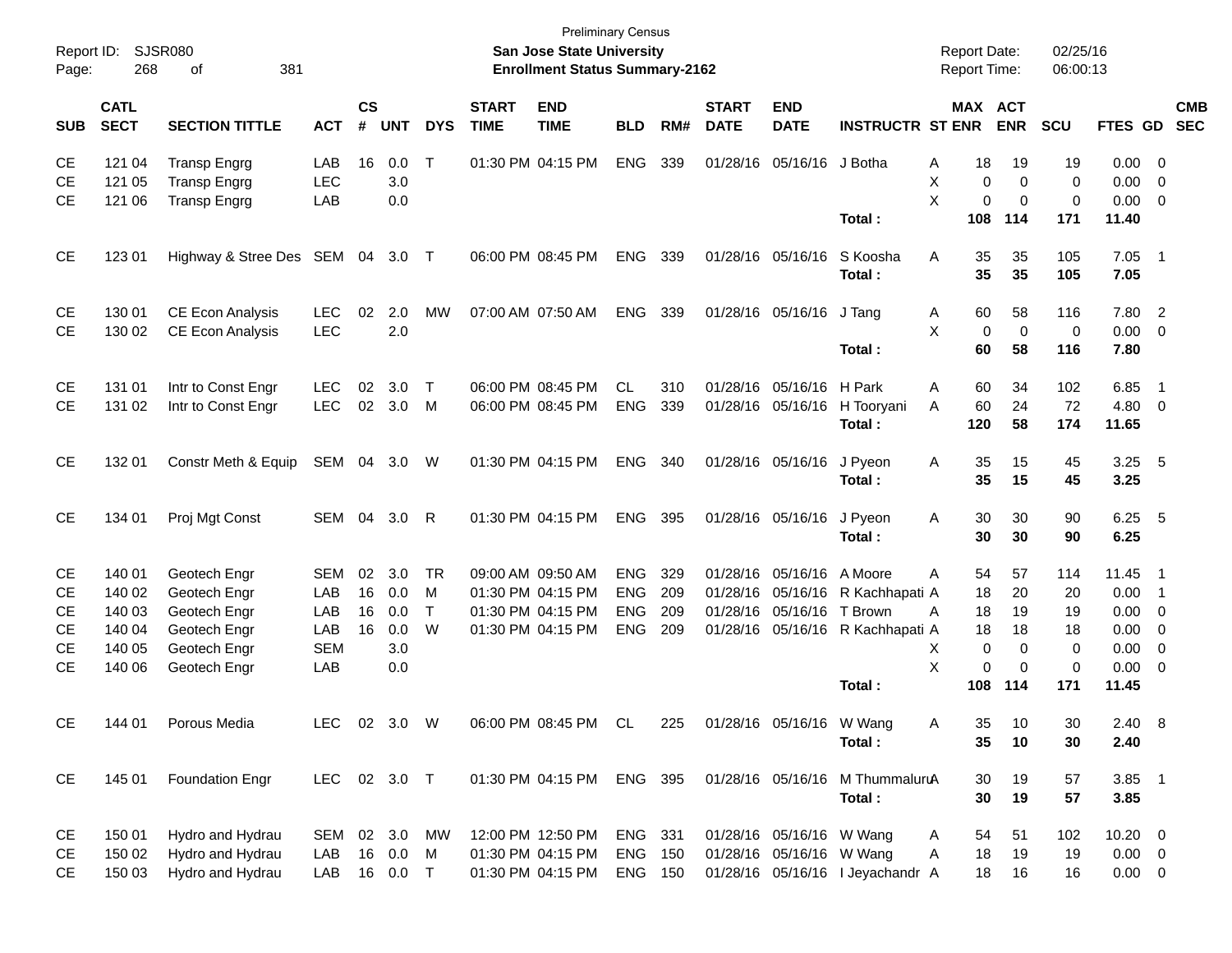| <b>CS</b><br>MAX ACT<br><b>CATL</b><br><b>START</b><br><b>END</b><br><b>START</b><br><b>END</b><br><b>SECT</b><br>#<br><b>SECTION TITTLE</b><br><b>UNT</b><br><b>DYS</b><br><b>TIME</b><br><b>BLD</b><br>RM#<br><b>DATE</b><br><b>DATE</b><br><b>INSTRUCTR ST ENR</b><br><b>ENR</b><br><b>SCU</b><br><b>SUB</b><br><b>ACT</b><br><b>TIME</b><br>W<br>01:30 PM 04:15 PM<br><b>ENG</b><br>150<br>01/28/16<br>05/16/16<br>0.00<br><b>CE</b><br>150 04<br>Hydro and Hydrau<br>LAB<br>16<br>0.0<br>J Lee<br>Α<br>18<br>16<br>16<br><b>CE</b><br>150 05<br>Hydro and Hydrau<br><b>SEM</b><br>02<br>3.0<br>12:00 PM 12:50 PM<br><b>ENG</b><br>327<br>01/28/16<br>05/16/16<br>18<br>19<br>38<br>3.80<br>МW<br>I Jeyachandr<br>A<br><b>CE</b><br>150 06<br>LAB<br>16<br>0.0<br>W<br>06:00 PM 08:45 PM<br><b>ENG</b><br>150<br>01/28/16 05/16/16<br>A<br>18<br>19<br>19<br>0.00<br>Hydro and Hydrau<br>J Lee<br>Total:<br>144<br>140<br>210<br>14.00 | <b>CMB</b><br>FTES GD SEC<br>0<br>$\overline{0}$<br>$\overline{0}$ |
|--------------------------------------------------------------------------------------------------------------------------------------------------------------------------------------------------------------------------------------------------------------------------------------------------------------------------------------------------------------------------------------------------------------------------------------------------------------------------------------------------------------------------------------------------------------------------------------------------------------------------------------------------------------------------------------------------------------------------------------------------------------------------------------------------------------------------------------------------------------------------------------------------------------------------------------------|--------------------------------------------------------------------|
|                                                                                                                                                                                                                                                                                                                                                                                                                                                                                                                                                                                                                                                                                                                                                                                                                                                                                                                                            |                                                                    |
|                                                                                                                                                                                                                                                                                                                                                                                                                                                                                                                                                                                                                                                                                                                                                                                                                                                                                                                                            |                                                                    |
|                                                                                                                                                                                                                                                                                                                                                                                                                                                                                                                                                                                                                                                                                                                                                                                                                                                                                                                                            |                                                                    |
|                                                                                                                                                                                                                                                                                                                                                                                                                                                                                                                                                                                                                                                                                                                                                                                                                                                                                                                                            |                                                                    |
|                                                                                                                                                                                                                                                                                                                                                                                                                                                                                                                                                                                                                                                                                                                                                                                                                                                                                                                                            |                                                                    |
| <b>CE</b><br>06:00 PM 08:45 PM<br>122<br>35<br>34<br>102<br>7.20<br>154 01<br><b>Hydraulic Design</b><br>SEM<br>04<br>3.0<br>W<br>HGH<br>01/28/16 05/16/16<br><b>B</b> Kassab<br>Α                                                                                                                                                                                                                                                                                                                                                                                                                                                                                                                                                                                                                                                                                                                                                         | 8                                                                  |
| 35<br>34<br>102<br>7.20<br>Total:                                                                                                                                                                                                                                                                                                                                                                                                                                                                                                                                                                                                                                                                                                                                                                                                                                                                                                          |                                                                    |
| 3.0<br><b>TR</b><br>10:30 AM 11:20 AM<br><b>CL</b><br>S Vukazich<br>10.25<br><b>CE</b><br>160 01<br><b>Struc Anlys</b><br>SEM<br>02<br>202<br>01/28/16<br>05/16/16<br>54<br>51<br>102<br>A                                                                                                                                                                                                                                                                                                                                                                                                                                                                                                                                                                                                                                                                                                                                                 | - 1                                                                |
| $\mathsf{T}$<br><b>CE</b><br>160 02<br>LAB<br>16<br>0.0<br>01:30 PM 04:15 PM<br><b>ENG</b><br>340<br>01/28/16<br>05/16/16<br>S Vukazich<br>18<br>19<br>0.00<br><b>Struc Anlys</b><br>19<br>A                                                                                                                                                                                                                                                                                                                                                                                                                                                                                                                                                                                                                                                                                                                                               | 0                                                                  |
| $\mathsf{R}$<br>LAB<br>16<br>0.0<br>01:30 PM 04:15 PM<br><b>ENG</b><br>340<br>01/28/16<br>05/16/16<br>S Vukazich<br>15<br>0.00<br><b>CE</b><br>160 03<br><b>Struc Anlys</b><br>Α<br>18<br>15                                                                                                                                                                                                                                                                                                                                                                                                                                                                                                                                                                                                                                                                                                                                               | -1                                                                 |
| M<br><b>CE</b><br>160 04<br>LAB<br>16<br>0.0<br>01:30 PM 04:15 PM<br><b>ENG</b><br>340<br>01/28/16 05/16/16 S Vukazich<br>18<br>17<br>0.00<br><b>Struc Anlys</b><br>Α<br>17                                                                                                                                                                                                                                                                                                                                                                                                                                                                                                                                                                                                                                                                                                                                                                | 0                                                                  |
| <b>CE</b><br><b>SEM</b><br>3.0<br>X<br>$\mathbf 0$<br>0<br>0.00<br>160 05<br><b>Struc Anlys</b><br>0                                                                                                                                                                                                                                                                                                                                                                                                                                                                                                                                                                                                                                                                                                                                                                                                                                       | 0                                                                  |
| X<br><b>CE</b><br>160 06<br>LAB<br>0.0<br>0<br>$\mathbf 0$<br>$\mathbf 0$<br>0.00<br><b>Struc Anlys</b>                                                                                                                                                                                                                                                                                                                                                                                                                                                                                                                                                                                                                                                                                                                                                                                                                                    | $\overline{0}$                                                     |
| Total:<br>108<br>102<br>153<br>10.25                                                                                                                                                                                                                                                                                                                                                                                                                                                                                                                                                                                                                                                                                                                                                                                                                                                                                                       |                                                                    |
| 162 01<br><b>Struc Concrete Des</b><br>3.0<br><b>TR</b><br>10:30 AM 11:20 AM<br><b>ENG</b><br>329<br>05/16/16<br>10.45<br><b>CE</b><br>SEM<br>04<br>01/28/16<br>A Al-Manasee A<br>54<br>52<br>104                                                                                                                                                                                                                                                                                                                                                                                                                                                                                                                                                                                                                                                                                                                                          | - 1                                                                |
| $\mathsf{T}$<br><b>CE</b><br>162 02<br><b>Struc Concrete Des</b><br>LAB<br>16<br>0.0<br>01:30 PM 04:20 PM<br><b>ENG</b><br>335<br>01/28/16<br>05/16/16<br>B SoumounthaA<br>18<br>18<br>0.00<br>18                                                                                                                                                                                                                                                                                                                                                                                                                                                                                                                                                                                                                                                                                                                                          | 0                                                                  |
| <b>CE</b><br>162 03<br><b>Struc Concrete Des</b><br>LAB<br>16<br>0.0<br>W<br>01:30 PM 04:15 PM<br><b>ENG</b><br>335<br>01/28/16<br>05/16/16<br>18<br>0.00<br>M Soliman<br>16<br>16<br>A                                                                                                                                                                                                                                                                                                                                                                                                                                                                                                                                                                                                                                                                                                                                                    | 0                                                                  |
| $\mathsf{R}$<br><b>CE</b><br>162 04<br><b>Struc Concrete Des</b><br>LAB<br>16<br>0.0<br>01:30 PM 04:15 PM<br><b>ENG</b><br>335<br>01/28/16<br>05/16/16 M Soliman<br>18<br>0.00<br>A<br>18<br>18                                                                                                                                                                                                                                                                                                                                                                                                                                                                                                                                                                                                                                                                                                                                            | -1                                                                 |
| <b>TR</b><br><b>CE</b><br>162 05<br><b>Struc Concrete Des</b><br><b>SEM</b><br>3.0<br><b>ENG</b><br>327<br>01/28/16<br>05/16/16<br>B SoumounthaA<br>18<br>13<br>2.65<br>04<br>10:30 AM 11:20 AM<br>26                                                                                                                                                                                                                                                                                                                                                                                                                                                                                                                                                                                                                                                                                                                                      | $\overline{1}$                                                     |
| $\top$<br>18<br><b>CE</b><br>162 06<br><b>Struc Concrete Des</b><br>LAB<br>16<br>0.0<br>06:00 PM 08:45 PM<br><b>ENG</b><br>335<br>M Soliman<br>13<br>13<br>0.00<br>01/28/16 05/16/16<br>A                                                                                                                                                                                                                                                                                                                                                                                                                                                                                                                                                                                                                                                                                                                                                  | $\overline{\phantom{0}}$                                           |
| 144<br>130<br>195<br>13.10<br>Total:                                                                                                                                                                                                                                                                                                                                                                                                                                                                                                                                                                                                                                                                                                                                                                                                                                                                                                       |                                                                    |
| <b>CE</b><br>Design Steel Struc<br><b>SEM</b><br>01:30 PM 04:15 PM<br><b>ENG</b><br>131<br>35<br>34<br>102<br>6.90 2<br>16301<br>04<br>3.0<br>W<br>01/28/16 05/16/16<br>K McMullin<br>A                                                                                                                                                                                                                                                                                                                                                                                                                                                                                                                                                                                                                                                                                                                                                    |                                                                    |
| 35<br>34<br>102<br>6.90<br>Total:                                                                                                                                                                                                                                                                                                                                                                                                                                                                                                                                                                                                                                                                                                                                                                                                                                                                                                          |                                                                    |
| Prin Environ Engr<br>3.0<br>08:00 AM 08:50 AM<br><b>CL</b><br>R Mukhar<br>11.50<br><b>CE</b><br>170 01<br><b>LEC</b><br>02<br>МW<br>202<br>01/28/16<br>05/16/16<br>54<br>57<br>114<br>A                                                                                                                                                                                                                                                                                                                                                                                                                                                                                                                                                                                                                                                                                                                                                    | $\overline{2}$                                                     |
| 170 02<br>Prin Environ Engr<br>LAB<br>01:30 PM 04:15 PM<br><b>ENG</b><br>336<br>S Balasubram A<br>18<br>19<br>0.00<br>СE<br>16<br>0.0<br>м<br>01/28/16<br>05/16/16<br>19                                                                                                                                                                                                                                                                                                                                                                                                                                                                                                                                                                                                                                                                                                                                                                   | $\overline{2}$                                                     |
| <b>CE</b><br>LAB<br>$\top$<br>336<br>18<br>19<br>0.00<br>170 03<br>Prin Environ Engr<br>16<br>0.0<br>01:30 PM 04:15 PM<br><b>ENG</b><br>01/28/16 05/16/16 S Balasubram A<br>19                                                                                                                                                                                                                                                                                                                                                                                                                                                                                                                                                                                                                                                                                                                                                             | $\mathbf 0$                                                        |
| <b>CE</b><br>170 04<br>Prin Environ Engr<br>LAB<br>16<br>$0.0$ R<br>01:30 PM 04:15 PM ENG 336 01/28/16 05/16/16 S Balasubram A<br>0.00<br>18<br>19<br>19                                                                                                                                                                                                                                                                                                                                                                                                                                                                                                                                                                                                                                                                                                                                                                                   | $\overline{\mathbf{0}}$                                            |
| Prin Environ Engr<br>CE<br>170 05<br><b>LEC</b><br>3.0<br>$0.00 \t 0$<br>X<br>0<br>0<br>0                                                                                                                                                                                                                                                                                                                                                                                                                                                                                                                                                                                                                                                                                                                                                                                                                                                  |                                                                    |
| X<br>$\pmb{0}$<br>$0.00 \t 0$<br><b>CE</b><br>170 06<br>Prin Environ Engr<br>LAB<br>0.0<br>0<br>0                                                                                                                                                                                                                                                                                                                                                                                                                                                                                                                                                                                                                                                                                                                                                                                                                                          |                                                                    |
| Total:<br>108 114<br>171<br>11.50                                                                                                                                                                                                                                                                                                                                                                                                                                                                                                                                                                                                                                                                                                                                                                                                                                                                                                          |                                                                    |
| CE<br>Solid Waste Mgt Engr SEM 05 3.0 T<br>06:00 PM 08:45 PM CL<br>01/28/16 05/16/16<br>U Mandlekar A<br>$2.45$ 5<br>172 01<br>225<br>35<br>11<br>33                                                                                                                                                                                                                                                                                                                                                                                                                                                                                                                                                                                                                                                                                                                                                                                       |                                                                    |
| 35<br>11<br>33<br>2.45<br>Total:                                                                                                                                                                                                                                                                                                                                                                                                                                                                                                                                                                                                                                                                                                                                                                                                                                                                                                           |                                                                    |
| Wtr Dist WW Coll<br>SEM 05 3.0 M<br>06:00 PM 08:45 PM HGH 223 01/28/16 05/16/16 B Kassab<br>35<br>72<br>5.15 7<br>CE<br>174 01<br>24<br>A                                                                                                                                                                                                                                                                                                                                                                                                                                                                                                                                                                                                                                                                                                                                                                                                  |                                                                    |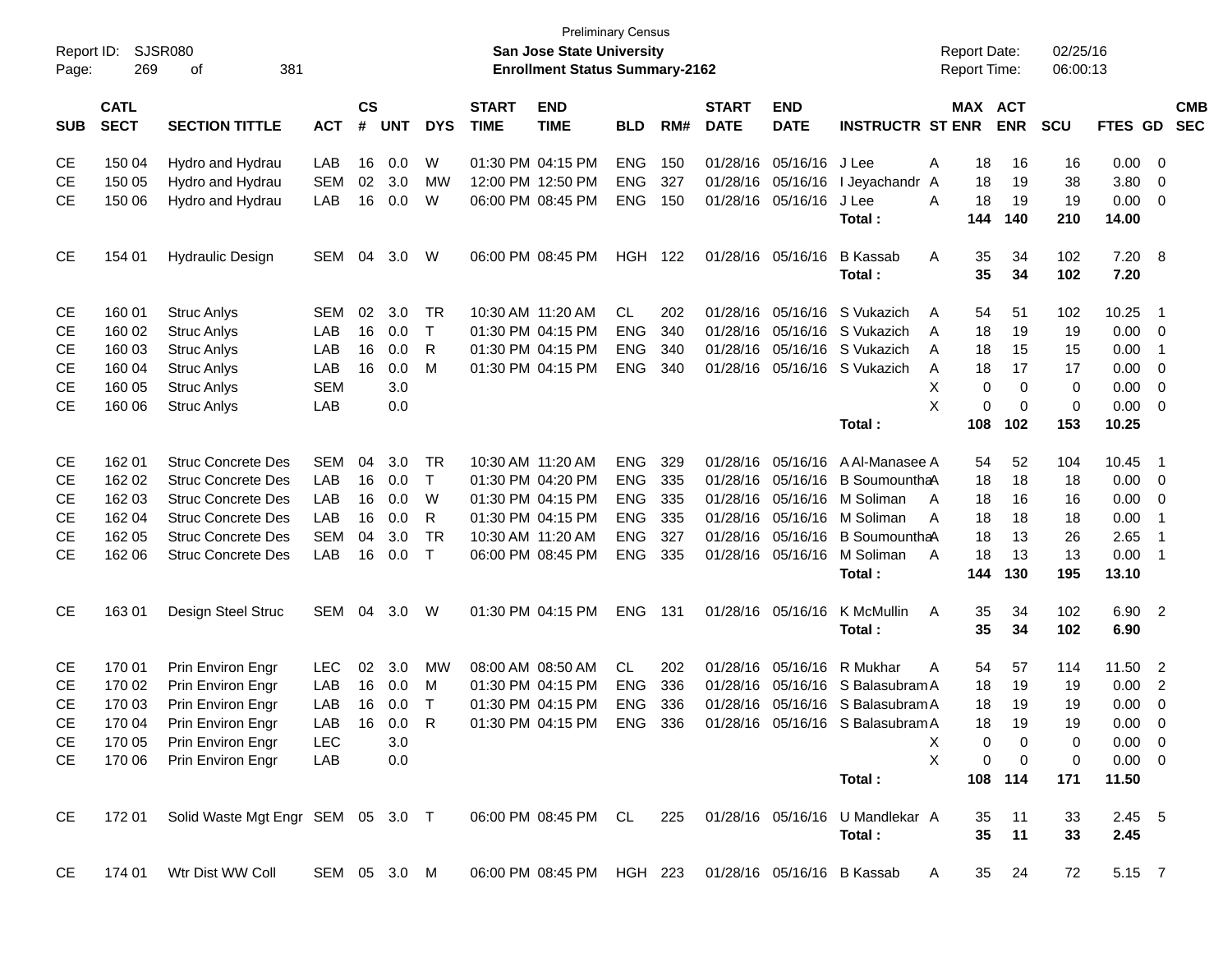| Report ID:<br>Page:                              | 270                                  | SJSR080<br>381<br>оf                                                     |                                                      |                    |                          |              |                             | <b>Preliminary Census</b><br><b>San Jose State University</b><br><b>Enrollment Status Summary-2162</b> |                                       |                   |                             |                                           |                                            | <b>Report Date:</b><br>Report Time: |                                    | 02/25/16<br>06:00:13   |                               |                                                                  |  |
|--------------------------------------------------|--------------------------------------|--------------------------------------------------------------------------|------------------------------------------------------|--------------------|--------------------------|--------------|-----------------------------|--------------------------------------------------------------------------------------------------------|---------------------------------------|-------------------|-----------------------------|-------------------------------------------|--------------------------------------------|-------------------------------------|------------------------------------|------------------------|-------------------------------|------------------------------------------------------------------|--|
| <b>SUB</b>                                       | <b>CATL</b><br><b>SECT</b>           | <b>SECTION TITTLE</b>                                                    | <b>ACT</b>                                           | $\mathsf{cs}$<br># | <b>UNT</b>               | <b>DYS</b>   | <b>START</b><br><b>TIME</b> | <b>END</b><br><b>TIME</b>                                                                              | <b>BLD</b>                            | RM#               | <b>START</b><br><b>DATE</b> | <b>END</b><br><b>DATE</b>                 | <b>INSTRUCTR ST ENR</b>                    |                                     | MAX ACT<br><b>ENR</b>              | SCU                    | FTES GD                       | <b>CMB</b><br><b>SEC</b>                                         |  |
|                                                  |                                      |                                                                          |                                                      |                    |                          |              |                             |                                                                                                        |                                       |                   |                             |                                           | Total:                                     | 35                                  | 24                                 | 72                     | 5.15                          |                                                                  |  |
| <b>CE</b><br><b>CE</b><br><b>CE</b><br><b>CE</b> | 181 01<br>181 02<br>181 03<br>181 04 | Civ Eng Systems<br>Civ Eng Systems<br>Civ Eng Systems<br>Civ Eng Systems | <b>SEM</b><br><b>SEM</b><br><b>SEM</b><br><b>SEM</b> | 05<br>05<br>05     | 3.0<br>3.0<br>3.0<br>3.0 | МW<br>M<br>W |                             | 09:00 AM 10:15 AM<br>06:00 PM 08:45 PM<br>06:00 PM 08:45 PM                                            | <b>CL</b><br><b>ENG</b><br><b>ENG</b> | 205<br>232<br>232 | 01/28/16<br>01/28/16        | 01/28/16 05/16/16<br>05/16/16<br>05/16/16 | J Botha<br>S Fakhry<br>S Fakhry            | 18<br>A<br>18<br>A<br>18<br>Α<br>X  | 21<br>20<br>20<br>0<br>$\mathbf 0$ | 63<br>60<br>60<br>0    | 4.20<br>4.00<br>4.00<br>0.00  | $\overline{\mathbf{0}}$<br>0<br>$\overline{0}$<br>$\overline{0}$ |  |
| <b>CE</b><br><b>CE</b>                           | 190 01<br>190 02                     | Numer Solu CE Prob<br>Numer Solu CE Prob                                 | <b>LEC</b><br><b>LEC</b>                             | 02                 | 2.0<br>2.0               | $\top$       |                             | 06:00 PM 07:50 PM                                                                                      | <b>ENG</b>                            | 343               |                             | 01/28/16 05/16/16                         | Total:<br>N Pham<br>Total:                 | 54<br>Α<br>60<br>X<br>60            | 61<br>57<br>$\mathbf 0$<br>0<br>57 | 183<br>114<br>0<br>114 | 12.20<br>7.63<br>0.00<br>7.63 | $\overline{1}$<br>$\overline{0}$                                 |  |
| <b>CE</b><br><b>CE</b>                           | 192 01<br>192 02                     | Prob Models for CE<br>Prob Models for CE                                 | <b>SEM</b><br><b>SEM</b>                             | 02                 | 2.0<br>2.0               | W            |                             | 06:00 PM 08:45 PM                                                                                      | <b>ENG</b>                            | 343               |                             | 01/28/16 05/16/16                         | R Mukhar<br>Total:                         | 60<br>Α<br>X<br>60                  | 59<br>$\mathbf 0$<br>0<br>59       | 118<br>0<br>118        | 7.90<br>0.00<br>7.90          | $\overline{1}$<br>$\overline{\mathbf{0}}$                        |  |
| <b>CE</b>                                        | 212 01                               | <b>Struct Dynamics</b>                                                   | SEM                                                  | 05                 | 3.0                      | R            |                             | 06:00 PM 08:45 PM                                                                                      | <b>ENG</b>                            | 329               |                             | 01/28/16 05/16/16                         | A Singhal<br>Total:                        | 40<br>Α<br>40                       | 19<br>19                           | 57<br>57               | 4.70 18<br>4.70               |                                                                  |  |
| <b>CE</b>                                        | 221 01                               | ADV HWY DESIGN                                                           | SEM                                                  | 05                 | 3.0                      | M            |                             | 06:00 PM 08:45 PM                                                                                      | <b>CL</b>                             | 225               |                             | 01/28/16 05/16/16                         | S Koosha<br>Total:                         | A<br>40<br>40                       | 19<br>19                           | 57<br>57               | 4.75 19<br>4.75               |                                                                  |  |
| <b>CE</b>                                        | 224 01                               | <b>Traffic Operations</b>                                                | SEM                                                  | 05                 | 3.0                      | W            |                             | 06:00 PM 08:45 PM                                                                                      | <b>ENG</b>                            | 327               |                             | 01/28/16 05/16/16                         | J Bhattachar A<br>Total:                   | 30<br>30                            | 24<br>24                           | 72<br>72               | 6.00 24<br>6.00               |                                                                  |  |
| <b>CE</b>                                        | 237 01                               | Sustainable Constr                                                       | SEM                                                  | 05                 | 3.0                      | $\top$       |                             | 06:00 PM 08:45 PM                                                                                      | <b>BBC</b>                            | 225               |                             | 01/28/16 05/16/16                         | H Tooryani<br>Total:                       | 37<br>Α<br>37                       | 34<br>34                           | 102<br>102             | 8.45 33<br>8.45               |                                                                  |  |
| <b>CE</b>                                        | 240 01                               | Adv Soil Mech                                                            | <b>LEC</b>                                           | 02                 | 3.0                      | M            | 06:00 PM 08:45 PM           |                                                                                                        | <b>CL</b>                             | 216               |                             | 01/28/16 05/16/16                         | S Huang<br>Total:                          | 30<br>Α<br>30                       | 11<br>11                           | 33<br>33               | 2.75 11<br>2.75               |                                                                  |  |
| CE                                               | 250 01                               | Model Water Res Engr SEM 05 3.0 M                                        |                                                      |                    |                          |              |                             | 06:00 PM 08:45 PM CL                                                                                   |                                       | 202               |                             | 01/28/16 05/16/16 W Wang                  | Total:                                     | 40<br>A<br>40                       | 22<br>22                           | 66<br>66               | 5.45 21<br>5.45               |                                                                  |  |
| CE                                               |                                      | 261 01 Adv Concrete Des                                                  | SEM 05 3.0 T                                         |                    |                          |              |                             | 06:00 PM 08:45 PM ENG 232                                                                              |                                       |                   |                             |                                           | 01/28/16 05/16/16 B Soumountha A<br>Total: | 40<br>40                            | 24<br>24                           | 72<br>72               | 6.00 24<br>6.00               |                                                                  |  |
| CE                                               |                                      | 270 01 Envr Pro Kinetics                                                 | SEM 05 3.0 R                                         |                    |                          |              |                             | 06:00 PM 08:45 PM CL                                                                                   |                                       | 225               | 01/28/16 05/16/16 U Ndon    |                                           | Total:                                     | A<br>40<br>40                       | 13<br>13                           | 39<br>39               | 3.25 13<br>3.25               |                                                                  |  |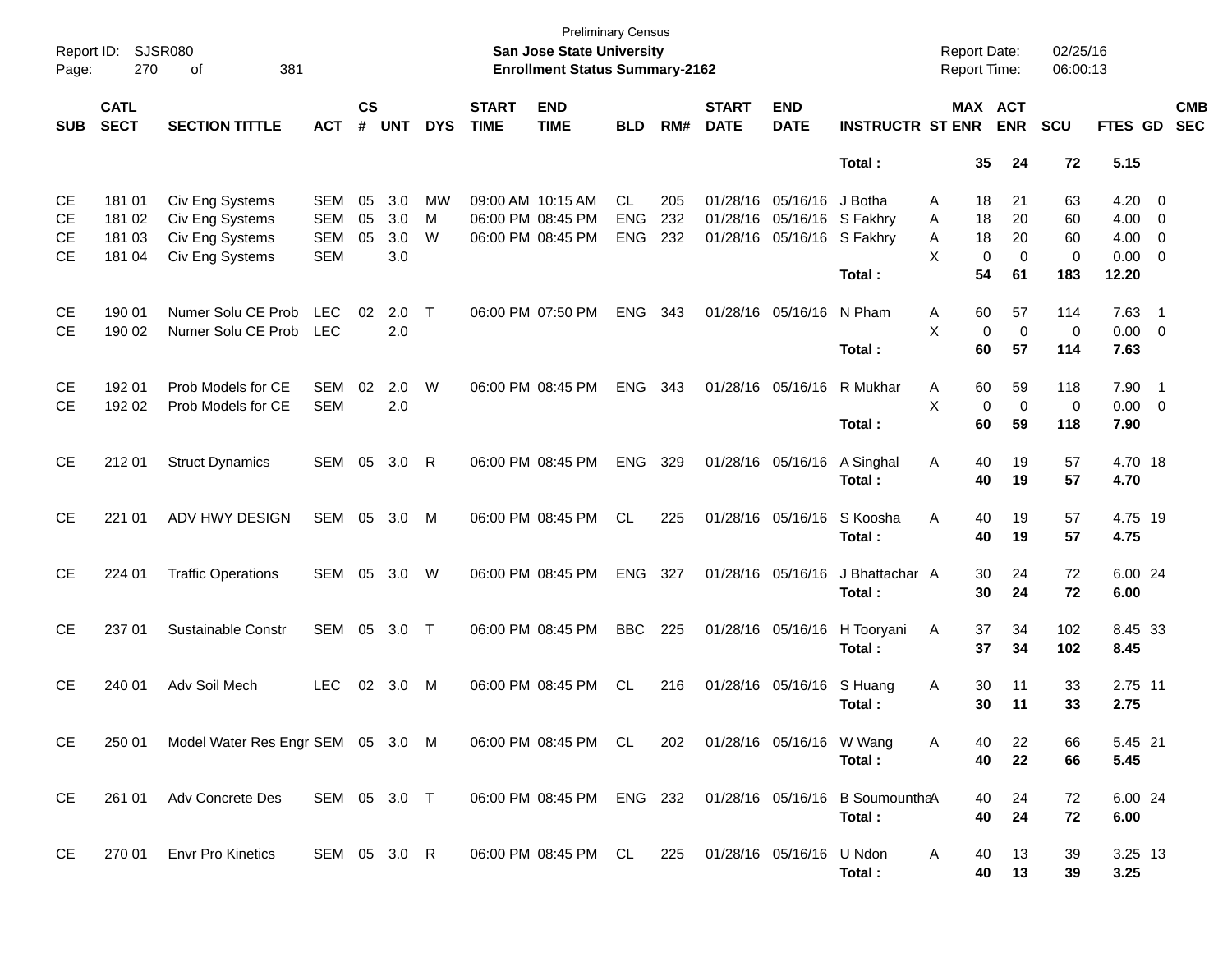| Report ID:<br>Page: | 271                        | SJSR080<br>381<br>οf                         |            |                    |            |            |                             | <b>Preliminary Census</b><br><b>San Jose State University</b><br><b>Enrollment Status Summary-2162</b> |            |     |                             |                                                  |                                                       |              | <b>Report Date:</b><br><b>Report Time:</b> |                            | 02/25/16<br>06:00:13       |                                    |                |                          |
|---------------------|----------------------------|----------------------------------------------|------------|--------------------|------------|------------|-----------------------------|--------------------------------------------------------------------------------------------------------|------------|-----|-----------------------------|--------------------------------------------------|-------------------------------------------------------|--------------|--------------------------------------------|----------------------------|----------------------------|------------------------------------|----------------|--------------------------|
| <b>SUB</b>          | <b>CATL</b><br><b>SECT</b> | <b>SECTION TITTLE</b>                        | <b>ACT</b> | $\mathsf{cs}$<br># | <b>UNT</b> | <b>DYS</b> | <b>START</b><br><b>TIME</b> | <b>END</b><br><b>TIME</b>                                                                              | <b>BLD</b> | RM# | <b>START</b><br><b>DATE</b> | <b>END</b><br><b>DATE</b>                        | <b>INSTRUCTR ST ENR</b>                               |              | <b>MAX ACT</b>                             | <b>ENR</b>                 | <b>SCU</b>                 | FTES GD                            |                | <b>CMB</b><br><b>SEC</b> |
| CE.                 | 297 01                     | Special Topics CE                            | SEM        | 05                 | 3.0        | R.         |                             | 06:00 PM 08:45 PM                                                                                      | CL         | 243 |                             | 01/28/16 05/16/16                                | J Pyeon<br>Total:                                     | $\mathsf{A}$ | 30<br>30                                   | 11<br>11                   | 11<br>11                   | 2.75 11<br>2.75                    |                |                          |
| CE                  | 298 01                     | <b>Special Problems</b>                      | <b>SUP</b> | 25                 | 3.0        | <b>TBA</b> |                             |                                                                                                        |            |     | 01/28/16                    | 05/16/16                                         | J Lee                                                 | A            | 10                                         |                            | 3                          | 0.25                               | - 1            |                          |
| <b>CE</b>           | 298 02                     | <b>Special Problems</b>                      | <b>SUP</b> | 25                 | 3.0        | <b>TBA</b> |                             |                                                                                                        |            |     | 01/28/16                    | 05/16/16                                         | J Pyeon                                               | A            | 10                                         | 5                          | 15                         | 1.25                               | -5             |                          |
| <b>CE</b>           | 298 03                     | <b>Special Problems</b>                      | <b>SUP</b> | 25                 | 3.0        | <b>TBA</b> |                             |                                                                                                        |            |     | 01/28/16                    | 05/16/16                                         | K McMullin                                            | A            | 10                                         |                            | 3                          | 0.25                               | -1             |                          |
| <b>CE</b>           | 298 04                     | <b>Special Problems</b>                      | <b>SUP</b> | 25                 | 3.0        | <b>TBA</b> |                             |                                                                                                        |            |     | 01/28/16                    | 05/16/16                                         |                                                       | A            | 10                                         | 0                          | 0                          | 0.00                               | $\overline{0}$ |                          |
|                     |                            |                                              |            |                    |            |            |                             |                                                                                                        |            |     |                             |                                                  | Total:                                                |              | 40                                         | $\overline{7}$             | 21                         | 1.75                               |                |                          |
| <b>CE</b>           | 299 01                     | <b>Masters Thesis</b>                        | <b>SUP</b> | 25                 | 3.0        | <b>TBA</b> |                             |                                                                                                        |            |     | 01/28/16                    | 05/16/16                                         | J Lee                                                 | A            | 10                                         | 0                          | 0                          | 0.00                               | - 0            |                          |
| <b>CE</b>           | 299 02                     | <b>Masters Thesis</b>                        | <b>SUP</b> | 25                 | 3.0        | <b>TBA</b> |                             |                                                                                                        |            |     | 01/28/16                    | 05/16/16                                         | K McMullin                                            | A            | 10                                         |                            | 3                          | 0.25                               | -1             |                          |
| <b>CE</b>           | 299 03                     | <b>Masters Thesis</b>                        | <b>SUP</b> | 25                 | 3.0        | <b>TBA</b> |                             |                                                                                                        |            |     | 01/28/16                    | 05/16/16                                         | L Sullivan-G                                          | A            | 5                                          |                            | 3                          | 0.25                               | -1             |                          |
|                     |                            |                                              |            |                    |            |            |                             |                                                                                                        |            |     |                             |                                                  | Total:                                                |              | 25                                         | $\overline{2}$             | 6                          | 0.50                               |                |                          |
|                     | Department :               | <b>Civil &amp; Environmental Engineering</b> |            |                    |            |            |                             |                                                                                                        |            |     |                             | <b>Lower Division:</b><br><b>Upper Division:</b> | <b>Department Total:</b><br><b>Graduate Division:</b> |              | 2498<br>465<br>1641<br>392                 | 2057<br>423<br>1448<br>186 | 4344<br>831<br>2977<br>536 | 304.05<br>55.80<br>201.90<br>46.35 |                |                          |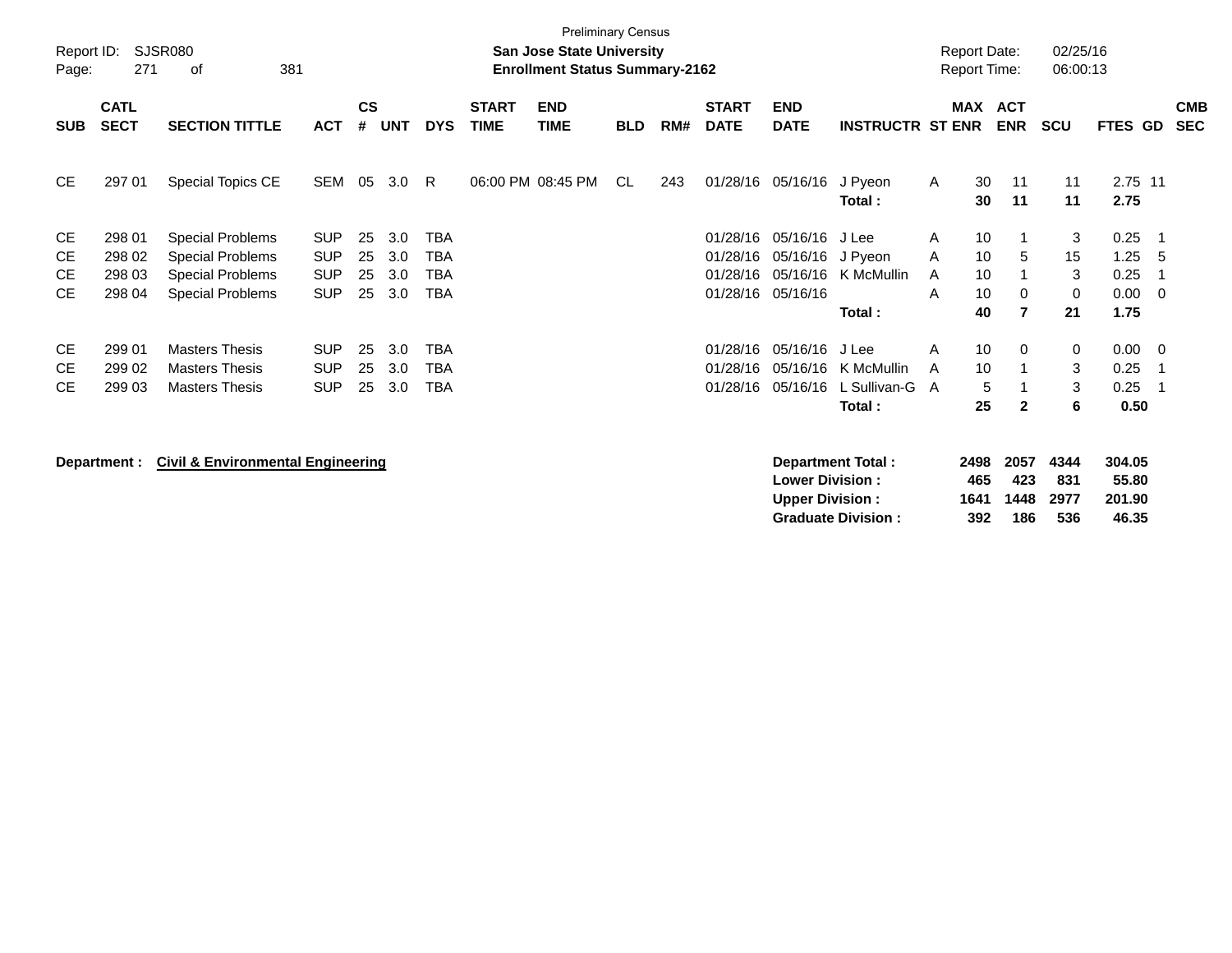| Report ID:     |              | <b>SJSR080</b>                 |            |               |            |            |                   | <b>Preliminary Census</b><br><b>San Jose State University</b> |            |     |              |                            |                            |   | <b>Report Date:</b> |             | 02/25/16   |                |                          |            |
|----------------|--------------|--------------------------------|------------|---------------|------------|------------|-------------------|---------------------------------------------------------------|------------|-----|--------------|----------------------------|----------------------------|---|---------------------|-------------|------------|----------------|--------------------------|------------|
| Page:          | 272          | 381<br>of                      |            |               |            |            |                   | <b>Enrollment Status Summary-2162</b>                         |            |     |              |                            |                            |   | Report Time:        |             | 06:00:13   |                |                          |            |
|                | <b>CATL</b>  |                                |            | $\mathsf{cs}$ |            |            | <b>START</b>      | <b>END</b>                                                    |            |     | <b>START</b> | <b>END</b>                 |                            |   | MAX ACT             |             |            |                |                          | <b>CMB</b> |
| <b>SUB</b>     | <b>SECT</b>  | <b>SECTION TITTLE</b>          | <b>ACT</b> | #             | <b>UNT</b> | <b>DYS</b> | <b>TIME</b>       | <b>TIME</b>                                                   | <b>BLD</b> | RM# | <b>DATE</b>  | <b>DATE</b>                | <b>INSTRUCTR ST ENR</b>    |   |                     | <b>ENR</b>  | <b>SCU</b> | <b>FTES GD</b> |                          | <b>SEC</b> |
| <b>College</b> |              | <b>Engineering</b>             |            |               |            |            |                   |                                                               |            |     |              |                            |                            |   |                     |             |            |                |                          |            |
|                | Department : | <b>Computer Engineering</b>    |            |               |            |            |                   |                                                               |            |     |              |                            |                            |   |                     |             |            |                |                          |            |
| CMPE 30 01     |              | Programming Concept LEC        |            | 01            | 3.0        | MW         | 11:00 AM 11:50 AM |                                                               | <b>ENG</b> | 486 | 01/28/16     | 05/16/16                   | S Ananthaiah A             |   | 60                  | 60          | 120        | 12.00          | 0                        |            |
|                | CMPE 30 02   | Programming Concept LAB        |            | 16            | 0.0        | R          |                   | 05:30 PM 08:20 PM                                             | <b>ENG</b> | 405 | 01/28/16     | 05/16/16                   | C Abboud                   | A | 30                  | 30          | 30         | 0.00           | 0                        |            |
|                | CMPE 30 03   | Programming Concept LAB        |            | 16            | 0.0        | W          |                   | 05:45 PM 08:35 PM                                             | <b>ENG</b> | 405 | 01/28/16     | 05/16/16                   | C Abboud                   | Α | 30                  | 30          | 30         | 0.00           | 0                        |            |
|                | CMPE 30 04   | Programming Concept LEC        |            | 01            | 3.0        | F          | 08:00 AM 09:40 AM |                                                               | <b>ENG</b> | 337 | 01/28/16     | 05/16/16                   | P Kang                     | Α | 44                  | 57          | 114        | 11.45          | $\overline{1}$           |            |
|                | CMPE 30 05   | Programming Concept LAB        |            | 16            | 0.0        | F          |                   | 10:00 AM 12:50 PM                                             | <b>ENG</b> | 405 | 01/28/16     | 05/16/16                   | P Kang                     | Α | 22                  | 29          | 29         | 0.00           | 0                        |            |
|                | CMPE 30 06   | Programming Concept LAB        |            | 16            | 0.0        | M          |                   | 05:30 PM 08:20 PM                                             | <b>ENG</b> | 405 | 01/28/16     | 05/16/16                   | P Kang                     | Α | 22                  | 28          | 28         | 0.00           | -1                       |            |
|                | CMPE 30 07   | Programming Concept LEC        |            | 01            | 3.0        | <b>TR</b>  |                   | 04:30 PM 05:20 PM                                             | <b>ENG</b> | 405 | 01/28/16     | 05/16/16                   | <b>B</b> Hartbeck          | A | 30                  | 30          | 60         | 6.00           | 0                        |            |
| <b>CMPE</b>    | 30 08        | Programming Concept LAB        |            | 16            | 0.0        | Т          |                   | 05:30 PM 08:20 PM                                             | <b>ENG</b> | 405 | 01/28/16     | 05/16/16                   | <b>B</b> Hartbeck          | A | 30                  | 30          | 30         | 0.00           | 0                        |            |
|                |              |                                |            |               |            |            |                   |                                                               |            |     |              |                            | Total:                     |   | 268                 | 294         | 441        | 29.45          |                          |            |
| CMPE 50 01     |              | Object Orient Concep LEC       |            | 01            | 3.0        | TR         |                   | 04:30 PM 05:20 PM                                             | <b>ENG</b> | 189 | 01/28/16     | 05/16/16                   | C Tarng                    | A | 119                 | 89          | 178        | 17.85          | $\overline{1}$           |            |
|                | CMPE 50 02   | Object Orient Concep LAB       |            | 16            | 0.0        | Τ          |                   | 01:30 PM 04:20 PM                                             | <b>ENG</b> | 489 | 01/28/16     | 05/16/16                   | C Tarng                    | A | 30                  | 31          | 31         | 0.00           | $\overline{1}$           |            |
| CMPE           | 50 03        | Object Orient Concep LAB       |            | 16            | 0.0        | R          |                   | 01:30 PM 04:20 PM                                             | <b>ENG</b> | 489 | 01/28/16     | 05/16/16                   | H Meng                     | A | 30                  | 28          | 28         | 0.00           | 0                        |            |
| CMPE           | 50 04        | Object Orient Concep LAB       |            | 16            | 0.0        | M          |                   | 01:30 PM 04:20 PM                                             | <b>ENG</b> | 489 | 01/28/16     | 05/16/16                   | H Meng                     | Α | 30                  | 30          | 30         | 0.00           | 0                        |            |
| <b>CMPE</b>    | 50 05        | Object Orient Concep LAB       |            |               | 0.0        |            |                   |                                                               |            |     |              |                            |                            | X | 0                   | $\mathbf 0$ | 0          | 0.00           | 0                        |            |
|                |              |                                |            |               |            |            |                   |                                                               |            |     |              |                            | Total:                     |   | 209                 | 178         | 267        | 17.85          |                          |            |
|                | CMPE 102 01  | Assembly Language PrSEM        |            | 04            | 3.0        | <b>MW</b>  | 10:30 AM 11:45 AM |                                                               | <b>DMH</b> | 234 | 01/28/16     | 05/16/16                   | M Robinson                 | A | 50                  | 44          | 132        | 8.80           | 0 <sup>C</sup>           |            |
| SE             | 102 01       | Assembly Language PrSEM        |            | 04            | 3.0        | MW         | 10:30 AM 11:45 AM |                                                               | <b>DMH</b> | 234 | 01/28/16     | 05/16/16                   | M Robinson                 | A | 0                   | 7           | 21         | 1.40           | $0\,C$                   |            |
|                | CMPE 102 02  | Assembly Language PrSEM        |            | 04            | 3.0        | TR         |                   | 03:00 PM 04:15 PM                                             | <b>ENG</b> | 341 | 01/28/16     | 05/16/16                   | H Katirciogl               | A | 50                  | 44          | 132        | 8.80           | $0\,C$                   |            |
| SE             | 102 02       | Assembly Language PrSEM        |            | 04            | 3.0        | <b>TR</b>  |                   | 03:00 PM 04:15 PM                                             | <b>ENG</b> | 341 | 01/28/16     | 05/16/16                   | H Katirciogl               | A | 0                   | 6           | 18         | 1.20           | 0 <sup>C</sup>           |            |
|                | CMPE 102 03  | Assembly Language PrSEM        |            | 04            | 3.0        | <b>TR</b>  | 10:30 AM 11:45 AM |                                                               | <b>DMH</b> | 227 | 01/28/16     | 05/16/16                   | M Robinson                 | A | 60                  | 55          | 165        | 11.00          | 0 <sup>C</sup>           |            |
| SE             | 102 03       | Assembly Language PrSEM        |            | 04            | 3.0        | TR.        | 10:30 AM 11:45 AM |                                                               | DMH        | 227 | 01/28/16     | 05/16/16                   | M Robinson                 | A | 0                   | 6           | 18         | 1.20           | $0\,C$                   |            |
|                |              |                                |            |               |            |            |                   |                                                               |            |     |              |                            | Total:                     |   | 160                 | 162         | 486        | 32.40          |                          |            |
|                | CMPE 110 01  | <b>Embedded Electron</b>       | <b>SEM</b> | 04            | 3.0        | MW         | 12:00 PM 12:50 PM |                                                               | <b>ENG</b> | 337 | 01/28/16     | 05/16/16                   | A Bindal                   | Α | 50                  | 50          | 100        | 10.00          | 0                        |            |
|                | CMPE 110 02  | <b>Embedded Electron</b>       | LAB        | 16            | 0.0        | Т          | 01:30 PM 04:20 PM |                                                               | <b>ENG</b> | 286 | 01/28/16     | 05/16/16                   | A Bindal                   | A | 25                  | 24          | 24         | 0.00           | 0                        |            |
|                | CMPE 110 03  | <b>Embedded Electron</b>       | LAB        | 16            | 0.0        | Т          |                   | 04:30 PM 07:20 PM                                             | <b>ENG</b> | 286 | 01/28/16     | 05/16/16                   | A Bindal                   | Α | 25                  | 26          | 26         | 0.00           | 0                        |            |
|                |              |                                |            |               |            |            |                   |                                                               |            |     |              |                            | Total :                    |   | 100                 | 100         | 150        | 10.00          |                          |            |
|                | CMPE 120 01  | Computer Org & Arch SEM 04 3.0 |            |               |            | MW         | 10:30 AM 11:45 AM |                                                               | ENG 325    |     |              | 01/28/16 05/16/16 A Bindal |                            | A | 50                  | 35          | 105        | 7.00           | 0 C                      |            |
| <b>SE</b>      | 120 01       | Computer Org & Arch SEM 04 3.0 |            |               |            | MW         | 10:30 AM 11:45 AM |                                                               | ENG 325    |     |              | 01/28/16 05/16/16 A Bindal |                            | A | $\mathbf 0$         | 16          | 48         | 3.20           | $0\,C$                   |            |
|                |              |                                |            |               |            |            |                   |                                                               |            |     |              |                            | Total:                     |   | 50                  | 51          | 153        | 10.20          |                          |            |
|                |              |                                |            |               |            |            |                   |                                                               |            |     |              |                            |                            |   |                     |             |            |                |                          |            |
|                | CMPE 124 01  | Digital Design I               | SEM        |               | 04 3.0     | МW         | 08:00 AM 08:50 AM |                                                               | ENG 337    |     |              |                            | 01/28/16 05/16/16 H Ozemek | A | 60                  | 60          | 120        | 12.00          | $\overline{\phantom{0}}$ |            |
|                | CMPE 124 02  | Digital Design I               | LAB        | 16            | 0.0        | M          |                   | 01:30 PM 04:20 PM                                             | ENG 278    |     |              |                            | 01/28/16 05/16/16 H Ozemek | A | 20                  | 20          | 20         | 0.00           | $\overline{\mathbf{0}}$  |            |
|                | CMPE 124 03  | Digital Design I               | LAB        |               | 16  0.0  W |            |                   | 01:30 PM 04:20 PM                                             | ENG 278    |     |              |                            | 01/28/16 05/16/16 H Ozemek | A | 20                  | 20          | 20         | $0.00 \t 0$    |                          |            |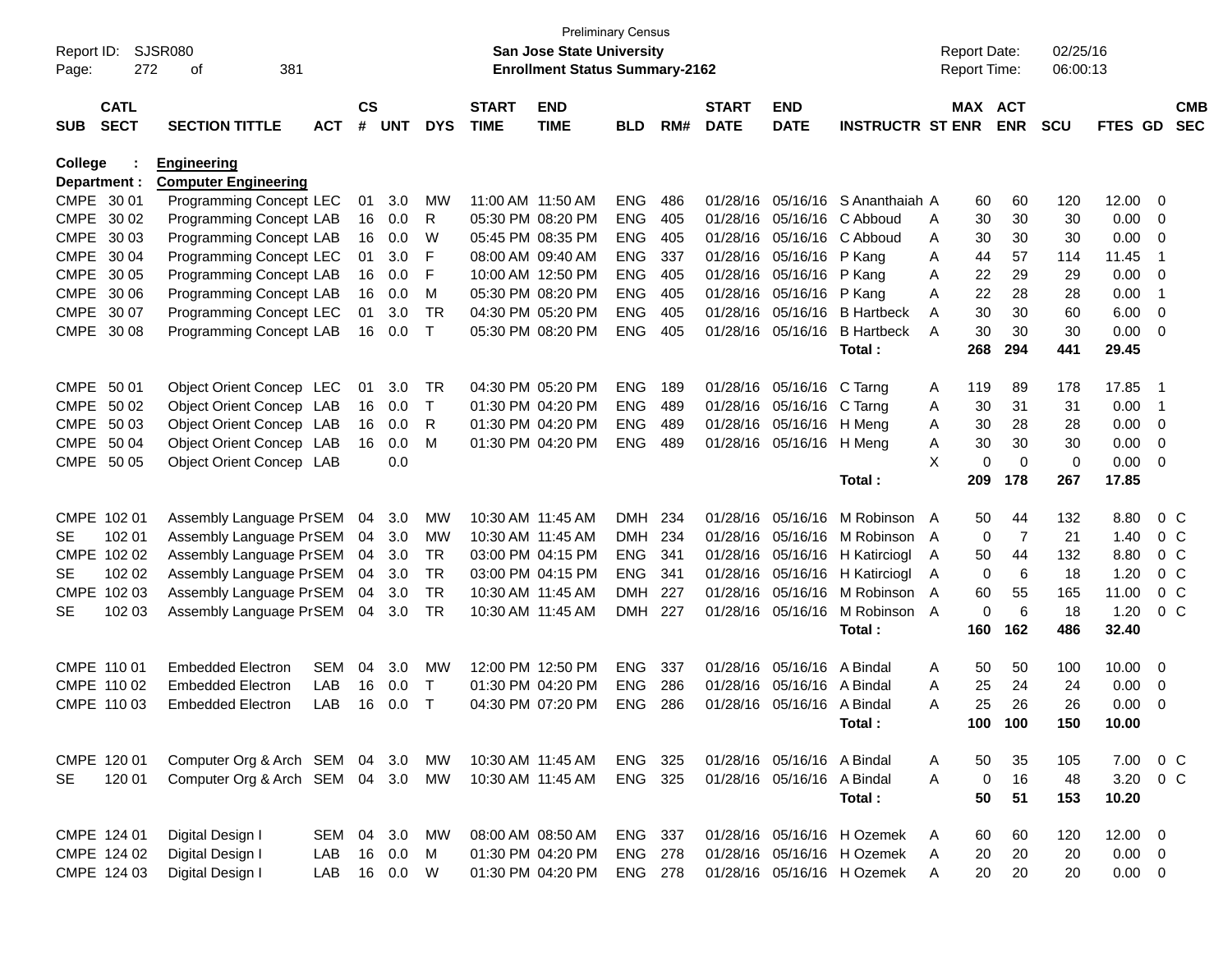| Report ID:<br>273<br>Page:                                                               | SJSR080<br>381<br>оf                                                                                                             |                                                                          |                                  |                                        |                                                |                             | <b>Preliminary Census</b><br>San Jose State University<br><b>Enrollment Status Summary-2162</b>                            |                                                                           |                                        |                                                          |                                                                                                                  |                                                              | <b>Report Date:</b><br><b>Report Time:</b>                            |                                                  | 02/25/16<br>06:00:13                     |                                                        |                                                                       |  |
|------------------------------------------------------------------------------------------|----------------------------------------------------------------------------------------------------------------------------------|--------------------------------------------------------------------------|----------------------------------|----------------------------------------|------------------------------------------------|-----------------------------|----------------------------------------------------------------------------------------------------------------------------|---------------------------------------------------------------------------|----------------------------------------|----------------------------------------------------------|------------------------------------------------------------------------------------------------------------------|--------------------------------------------------------------|-----------------------------------------------------------------------|--------------------------------------------------|------------------------------------------|--------------------------------------------------------|-----------------------------------------------------------------------|--|
| <b>CATL</b><br><b>SECT</b><br><b>SUB</b>                                                 | <b>SECTION TITTLE</b>                                                                                                            | <b>ACT</b>                                                               | <b>CS</b><br>#                   | <b>UNT</b>                             | <b>DYS</b>                                     | <b>START</b><br><b>TIME</b> | <b>END</b><br><b>TIME</b>                                                                                                  | <b>BLD</b>                                                                | RM#                                    | <b>START</b><br><b>DATE</b>                              | <b>END</b><br><b>DATE</b>                                                                                        | <b>INSTRUCTR ST ENR</b>                                      | <b>MAX ACT</b>                                                        | <b>ENR</b>                                       | <b>SCU</b>                               | FTES GD                                                | <b>CMB</b><br><b>SEC</b>                                              |  |
| CMPE 124 04<br>CMPE 124 05<br>CMPE 124 06                                                | Digital Design I<br>Digital Design I<br>Digital Design I                                                                         | LAB<br><b>SEM</b><br>LAB                                                 | 16<br>04<br>16                   | 0.0<br>3.0<br>0.0                      | R<br>MW<br>$\top$                              |                             | 10:30 AM 01:30 PM<br>11:00 AM 11:50 AM<br>09:00 AM 11:45 AM                                                                | <b>ENG</b><br><b>ENG</b><br><b>ENG</b>                                    | 278<br>337<br>278                      | 01/28/16<br>01/28/16<br>01/28/16                         | 05/16/16<br>05/16/16<br>05/16/16                                                                                 | A ShokouhbakA<br>H Ozemek<br>H Ozemek<br>Total:              | 20<br>30<br>A<br>30<br>A<br>180                                       | 20<br>26<br>26<br>172                            | 20<br>52<br>26<br>258                    | 0.00<br>5.20<br>0.00<br>17.20                          | - 0<br>$\overline{0}$<br>- 0                                          |  |
| CMPE 125 01<br>CMPE 125 02<br>CMPE 125 03                                                | Digital Design 2<br>Digital Design 2<br>Digital Design 2                                                                         | <b>SEM</b><br>LAB<br>LAB                                                 | 04<br>16<br>16                   | 3.0<br>0.0<br>0.0                      | MW<br>M<br>$\mathsf{T}$                        |                             | 12:00 PM 12:50 PM<br>02:30 PM 05:20 PM<br>09:30 AM 12:20 PM                                                                | <b>ENG</b><br><b>ENG</b><br><b>ENG</b>                                    | 325<br>288<br>288                      | 01/28/16<br>01/28/16<br>01/28/16                         | 05/16/16<br>05/16/16<br>05/16/16                                                                                 | D Hung<br>C MacDonald A<br>C MacDonald A<br>Total:           | 50<br>A<br>25<br>25<br>100                                            | 45<br>23<br>22<br>90                             | 90<br>23<br>22<br>135                    | 9.00<br>0.00<br>0.00<br>9.00                           | - 0<br>$\overline{0}$<br>- 0                                          |  |
| CMPE 126 01<br>CMPE 126 02<br>CMPE 126 03<br>CMPE 126 04<br>CMPE 126 05<br>CMPE 126 06   | Alg & Data Str Des<br>Alg & Data Str Des<br>Alg & Data Str Des<br>Alg & Data Str Des<br>Alg & Data Str Des<br>Alg & Data Str Des | <b>LEC</b><br>LAB<br>LAB<br>LAB<br><b>LEC</b><br>LAB                     | 04<br>16<br>16<br>16<br>04<br>16 | 3.0<br>0.0<br>0.0<br>0.0<br>3.0<br>0.0 | TR<br>$\mathsf{T}$<br>R<br>R<br><b>MW</b><br>W |                             | 01:30 PM 02:20 PM<br>02:30 PM 05:20 PM<br>02:30 PM 05:20 PM<br>10:30 AM 01:20 PM<br>01:30 PM 02:20 PM<br>02:30 PM 05:20 PM | <b>ENG</b><br><b>ENG</b><br><b>ENG</b><br><b>ENG</b><br>CL.<br><b>ENG</b> | 337<br>206<br>206<br>206<br>303<br>206 | 01/28/16<br>01/28/16<br>01/28/16<br>01/28/16<br>01/28/16 | 05/16/16<br>05/16/16<br>05/16/16<br>05/16/16<br>05/16/16<br>01/28/16 05/16/16                                    | F Lin<br>F Lin<br>F Lin<br>F Lin<br>F Lin<br>C Xie<br>Total: | 72<br>Α<br>24<br>A<br>24<br>A<br>24<br>A<br>48<br>A<br>24<br>A<br>216 | 69<br>22<br>24<br>23<br>24<br>24<br>186          | 138<br>22<br>24<br>23<br>48<br>24<br>279 | 13.80<br>0.00<br>0.00<br>0.00<br>4.80<br>0.00<br>18.60 | - 0<br>- 0<br>- 0<br>- 0<br>- 0<br>- 0                                |  |
| CMPE 127 01<br>CMPE 127 02<br>CMPE 127 03                                                | Microproc Design 1<br>Microproc Design 1<br>Microproc Design 1                                                                   | <b>SEM</b><br>LAB<br>LAB                                                 | 04<br>16<br>16                   | 3.0<br>0.0<br>0.0                      | MW<br>W<br>$\top$                              |                             | 01:30 PM 02:20 PM<br>02:30 PM 05:20 PM<br>04:30 PM 07:20 PM                                                                | <b>DMH</b><br><b>ENG</b><br><b>ENG</b>                                    | 166<br>268<br>268                      | 01/28/16                                                 | 05/16/16<br>01/28/16 05/16/16<br>01/28/16 05/16/16                                                               | H Li<br>H Li<br>H Li<br>Total:                               | Α<br>40<br>20<br>Α<br>20<br>A<br>80                                   | 45<br>25<br>20<br>90                             | 90<br>25<br>20<br>135                    | 9.00<br>0.00<br>0.00<br>9.00                           | - 0<br>$\overline{0}$<br>- 0                                          |  |
| CMPE 130 01                                                                              | Adv Alg Des                                                                                                                      | <b>LEC</b>                                                               | 02                               | 3.0                                    | TR                                             |                             | 03:00 PM 04:15 PM                                                                                                          | <b>ENG</b>                                                                | 331                                    |                                                          | 01/28/16 05/16/16                                                                                                | H Li<br>Total:                                               | Α<br>50<br>50                                                         | 63<br>63                                         | 189<br>189                               | 12.60<br>12.60                                         | $\overline{\phantom{0}}$                                              |  |
| CMPE 131 01<br>131 01<br>SE.<br>CMPE 131 02<br><b>SE</b><br>131 02<br>CMPE 131 03<br>SE. | Software Engr I<br>Software Engr I<br>Software Engr I<br>Software Engr I<br>Software Engr I<br>131 03 Software Engr I            | SEM<br>SEM<br><b>SEM</b><br><b>SEM</b><br>SEM 04 3.0 TR<br>SEM 04 3.0 TR | 04<br>04                         | 3.0<br>3.0<br>3.0<br>3.0               | TR<br>TR                                       |                             | 03:00 PM 04:15 PM<br>03:00 PM 04:15 PM<br>04:30 PM 05:45 PM<br>04:30 PM 05:45 PM BBC 220                                   | DH<br>DH.<br><b>BBC</b>                                                   | 250<br>250<br>220                      | 01/28/16                                                 | 05/16/16<br>01/28/16 05/16/16<br>01/28/16 05/16/16 B Eswar<br>01/28/16 05/16/16 B Eswar                          | R Mak<br>R Mak<br>Total:                                     | 60<br>A<br>0<br>Α<br>х<br>0<br>X<br>0<br>60<br>Α<br>0<br>A<br>120     | 45<br>8<br>0<br>0<br>51<br>$\overline{7}$<br>111 | 135<br>24<br>0<br>0<br>153<br>21<br>333  | 9.00<br>1.60<br>0.00<br>0.00<br>10.20<br>22.20         | 0 <sup>C</sup><br>$0\,C$<br>0<br>0<br>0 <sup>C</sup><br>$1.40 \t 0 C$ |  |
| CMPE 133 01<br>13301<br><b>SE</b><br>CMPE 133 02<br>133 02<br>SE                         | Softwware Engr II<br>Softwware Engr II<br>Softwware Engr II<br>Softwware Engr II                                                 | SEM 04 3.0 T<br>SEM<br>LAB<br>LAB                                        | 04                               | 3.0<br>16  0.0<br>16 0.0               | $\top$<br>TBA<br>TBA                           |                             | 03:00 PM 04:45 PM<br>03:00 PM 04:45 PM                                                                                     | ENG 325<br>ENG 325                                                        |                                        |                                                          | 01/28/16 05/16/16 L Chang<br>01/28/16 05/16/16 L Chang<br>01/28/16 05/16/16 L Chang<br>01/28/16 05/16/16 L Chang | Total:                                                       | 30<br>A<br>0<br>A<br>30<br>A<br>0<br>A<br>60                          | 11<br>37<br>11<br>37<br>96                       | 22<br>74<br>11<br>37<br>144              | 2.20<br>7.40<br>0.00<br>0.00<br>9.60                   | $0\,C$<br>$0\,C$<br>0 C<br>$0\,$ C                                    |  |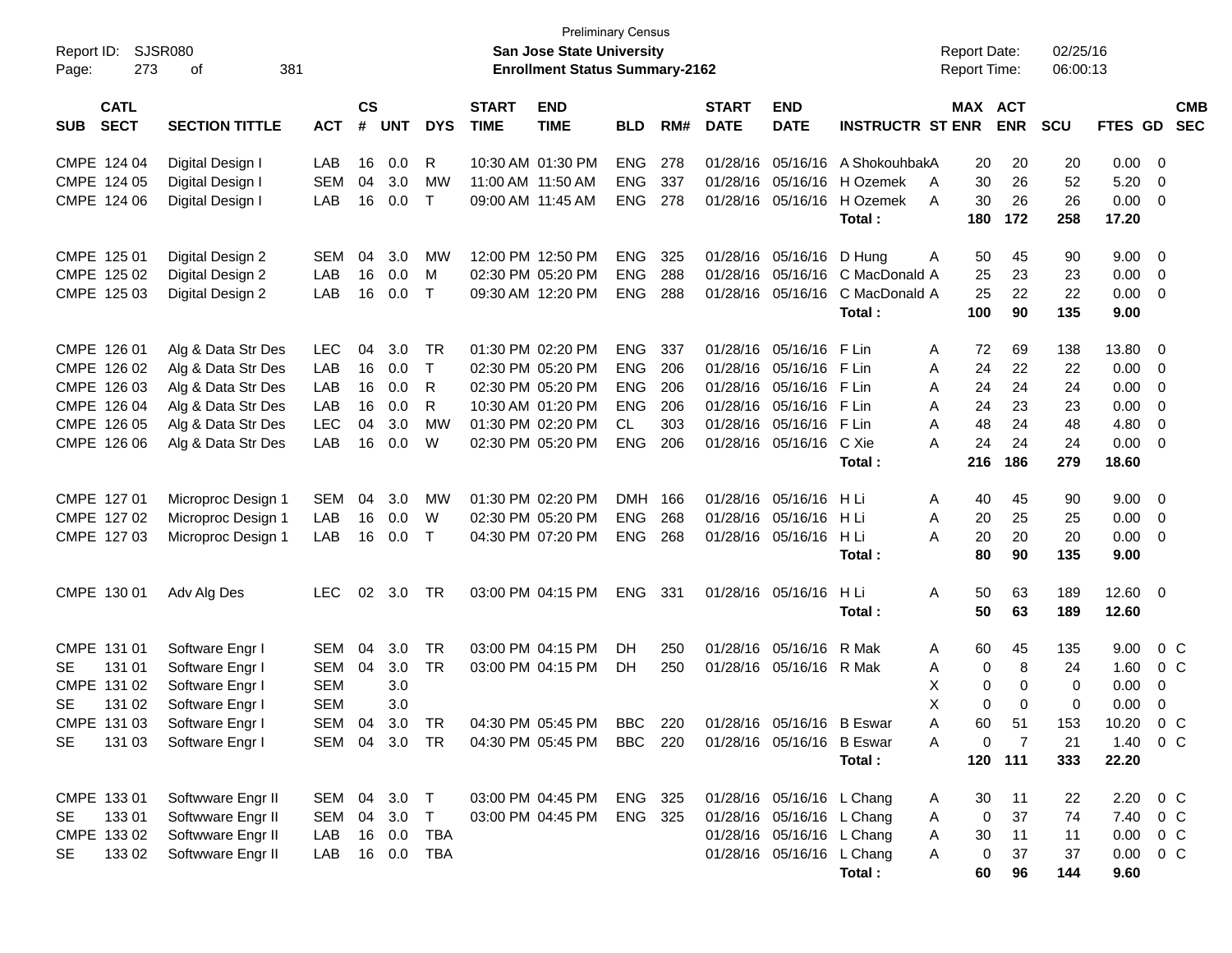| Report ID:<br>Page:    |                                                |                                                                                                                        |                                               |                      |                                | <b>San Jose State University</b><br><b>Enrollment Status Summary-2162</b> | <b>Preliminary Census</b>              |                                                             |                                                      |                          |                             | <b>Report Date:</b><br><b>Report Time:</b>                                                                                   |                                                                                | 02/25/16<br>06:00:13                 |                                         |                              |                                                             |                            |                                                              |
|------------------------|------------------------------------------------|------------------------------------------------------------------------------------------------------------------------|-----------------------------------------------|----------------------|--------------------------------|---------------------------------------------------------------------------|----------------------------------------|-------------------------------------------------------------|------------------------------------------------------|--------------------------|-----------------------------|------------------------------------------------------------------------------------------------------------------------------|--------------------------------------------------------------------------------|--------------------------------------|-----------------------------------------|------------------------------|-------------------------------------------------------------|----------------------------|--------------------------------------------------------------|
| <b>SUB</b>             | <b>CATL</b><br><b>SECT</b>                     | <b>SECTION TITTLE</b>                                                                                                  | <b>ACT</b>                                    | $\mathsf{cs}$<br>#   | <b>UNT</b>                     | <b>DYS</b>                                                                | <b>START</b><br><b>TIME</b>            | <b>END</b><br><b>TIME</b>                                   | <b>BLD</b>                                           | RM#                      | <b>START</b><br><b>DATE</b> | <b>END</b><br><b>DATE</b>                                                                                                    | <b>INSTRUCTR ST ENR</b>                                                        |                                      | MAX ACT<br><b>ENR</b>                   | <b>SCU</b>                   | FTES GD                                                     |                            | <b>CMB</b><br><b>SEC</b>                                     |
| <b>SE</b>              | CMPE 137 01<br>137 01                          | Mobile Software Engi<br>Mobile Software Engi                                                                           | SEM<br>SEM                                    | 05                   | 3.0<br>05 3.0                  | F<br>-F                                                                   |                                        | 03:00 PM 05:45 PM<br>03:00 PM 05:45 PM                      | <b>ENG</b><br><b>ENG</b>                             | 325<br>325               |                             | 01/28/16 05/16/16 K Perry<br>01/28/16 05/16/16 K Perry                                                                       | Total :                                                                        | 45<br>A<br>A<br>45                   | 30<br>0<br>14<br>44                     | 90<br>42<br>132              | 6.00<br>2.80<br>8.80                                        | $0\,$ C                    | 0 <sup>o</sup>                                               |
|                        | CMPE 138 01                                    | Database Systems I                                                                                                     | SEM                                           | 04                   | 3.0                            | MW                                                                        | 01:30 PM 02:45 PM                      |                                                             | <b>ENG</b>                                           | 337                      |                             | 01/28/16 05/16/16                                                                                                            | K Li<br>Total :                                                                | 50<br>Α<br>50                        | 42<br>42                                | 126<br>126                   | 8.40 0<br>8.40                                              |                            |                                                              |
|                        | CMPE 140 01<br>CMPE 140 02<br>CMPE 140 03      | Comp Arch & Design<br>Comp Arch & Design<br>Comp Arch & Design                                                         | SEM<br>LAB<br>LAB                             | 04<br>16<br>16       | 3.0<br>0.0<br>0.0              | MW<br>W<br>W                                                              |                                        | 10:00 AM 10:50 AM<br>02:30 PM 05:20 PM<br>06:00 PM 08:45 PM | <b>ENG</b><br><b>ENG</b><br><b>ENG</b>               | 325<br>288<br>288        |                             | 01/28/16 05/16/16 D Hung<br>01/28/16 05/16/16 D Hung<br>01/28/16 05/16/16 D Hung                                             | Total:                                                                         | 50<br>A<br>25<br>A<br>25<br>Α<br>100 | 32<br>21<br>11<br>64                    | 64<br>21<br>11<br>96         | $6.45$ 1<br>0.00<br>$0.00 \t 0$<br>6.45                     | $\overline{\phantom{0}}$ 1 |                                                              |
|                        | CMPE 142 01                                    | <b>Operating Systems</b>                                                                                               | SEM                                           | 04                   | 3.0                            | R                                                                         |                                        | 06:00 PM 08:45 PM                                           | <b>BBC</b>                                           | 204                      |                             | 01/28/16 05/16/16                                                                                                            | J Gomez<br>Total :                                                             | 70<br>Α<br>70                        | 62<br>62                                | 186<br>186                   | 12.45 1<br>12.45                                            |                            |                                                              |
|                        | CMPE 146 01<br>CMPE 146 02                     | RT Embedded CoDes SEM<br>RT Embedded CoDes LAB                                                                         |                                               | 04                   | 3.0<br>16  0.0                 | МW<br>F                                                                   | 09:00 AM 09:50 AM<br>08:30 AM 11:20 AM |                                                             | <b>ENG</b><br><b>ENG</b>                             | 325<br>278               |                             |                                                                                                                              | 01/28/16 05/16/16 H Ozemek<br>01/28/16 05/16/16 H Ozemek<br>Total:             | 30<br>A<br>30<br>A<br>60             | 20<br>20<br>40                          | 40<br>20<br>60               | $4.00 \ 0$<br>$0.00 \t 0$<br>4.00                           |                            |                                                              |
| <b>SE</b><br><b>SE</b> | CMPE 148 01<br>148 01<br>CMPE 148 02<br>148 02 | <b>Comptr Networks I</b><br>Comptr Networks I<br>Comptr Networks I<br><b>Comptr Networks I</b>                         | SEM<br>SEM<br><b>SEM</b><br>SEM               | 04<br>04<br>04<br>04 | 3.0<br>3.0<br>3.0<br>3.0       | W<br>W<br>$\top$<br>$\top$                                                | 06:00 PM 08:45 PM                      | 06:00 PM 08:45 PM<br>06:00 PM 08:45 PM<br>06:00 PM 08:45 PM | <b>DMH</b><br><b>DMH</b><br><b>ENG</b><br><b>ENG</b> | 234<br>234<br>325<br>325 |                             | 01/28/16 05/16/16 R Cartelli<br>01/28/16 05/16/16 R Cartelli<br>01/28/16 05/16/16 R Cartelli<br>01/28/16 05/16/16 R Cartelli | Total :                                                                        | 70<br>A<br>A<br>A<br>50<br>A<br>120  | 54<br>0<br>11<br>46<br>0<br>3<br>114    | 162<br>33<br>138<br>9<br>342 | 10.80<br>2.20<br>9.20<br>0.60<br>22.80                      |                            | 0 <sup>o</sup><br>0 <sup>o</sup><br>0 <sup>o</sup><br>$0\,C$ |
|                        | CMPE 152 01<br>CMPE 152 02                     | <b>Compiler Design</b><br><b>Compiler Design</b>                                                                       | SEM<br>LAB                                    | 04<br>16             | 3.0<br>0.0                     | <b>TR</b><br><b>TR</b>                                                    | 03:00 PM 03:50 PM                      | 04:00 PM 05:45 PM                                           | <b>ENG</b><br><b>ENG</b>                             | 405<br>492               |                             |                                                                                                                              | 01/28/16 05/16/16 M Robinson<br>01/28/16 05/16/16 M Robinson A<br>Total :      | 30<br>A<br>30<br>60                  | 31<br>31<br>62                          | 62<br>31<br>93               | $6.20 \quad 0$<br>$0.00 \t 0$<br>6.20                       |                            |                                                              |
| SE                     | CMPE 165 01<br>165 01                          | SW Engl Process Mgt SEM 04 3.0<br>SW Engl Process Mgt SEM 04 3.0 MW 04:30 PM 05:45 PM ENG 232 01/28/16 05/16/16 H Meng |                                               |                      |                                | MW                                                                        |                                        | 04:30 PM 05:45 PM                                           | ENG 232                                              |                          |                             | 01/28/16 05/16/16 H Meng                                                                                                     | Total:                                                                         | 40<br>A<br>A<br>40                   | 9<br>0<br>17<br>26                      | 27<br>51<br>78               | 1.80 0 C<br>3.40 0 C<br>5.20                                |                            |                                                              |
| SE<br>SE               | CMPE 172 01<br>172 01<br>CMPE 172 02<br>172 02 | <b>Enterprise Software</b><br><b>Enterprise Software</b><br><b>Enterprise Software</b><br><b>Enterprise Software</b>   | <b>LEC</b><br><b>LEC</b><br><b>LEC</b><br>LEC |                      | 3.0<br>3.0<br>02 3.0<br>02 3.0 | TR<br><b>TR</b>                                                           |                                        | 01:30 PM 02:45 PM CL<br>01:30 PM 02:45 PM                   | CL                                                   | 310<br>310               |                             |                                                                                                                              | 01/28/16 05/16/16 S Ananthaiah A<br>01/28/16 05/16/16 S Ananthaiah A<br>Total: | X<br>X<br>60<br>60                   | 0<br>0<br>0<br>0<br>32<br>0<br>26<br>58 | 0<br>0<br>96<br>78<br>174    | $0.00 \t 0$<br>$0.00 \t 0$<br>6.40 0 C<br>5.20 0 C<br>11.60 |                            |                                                              |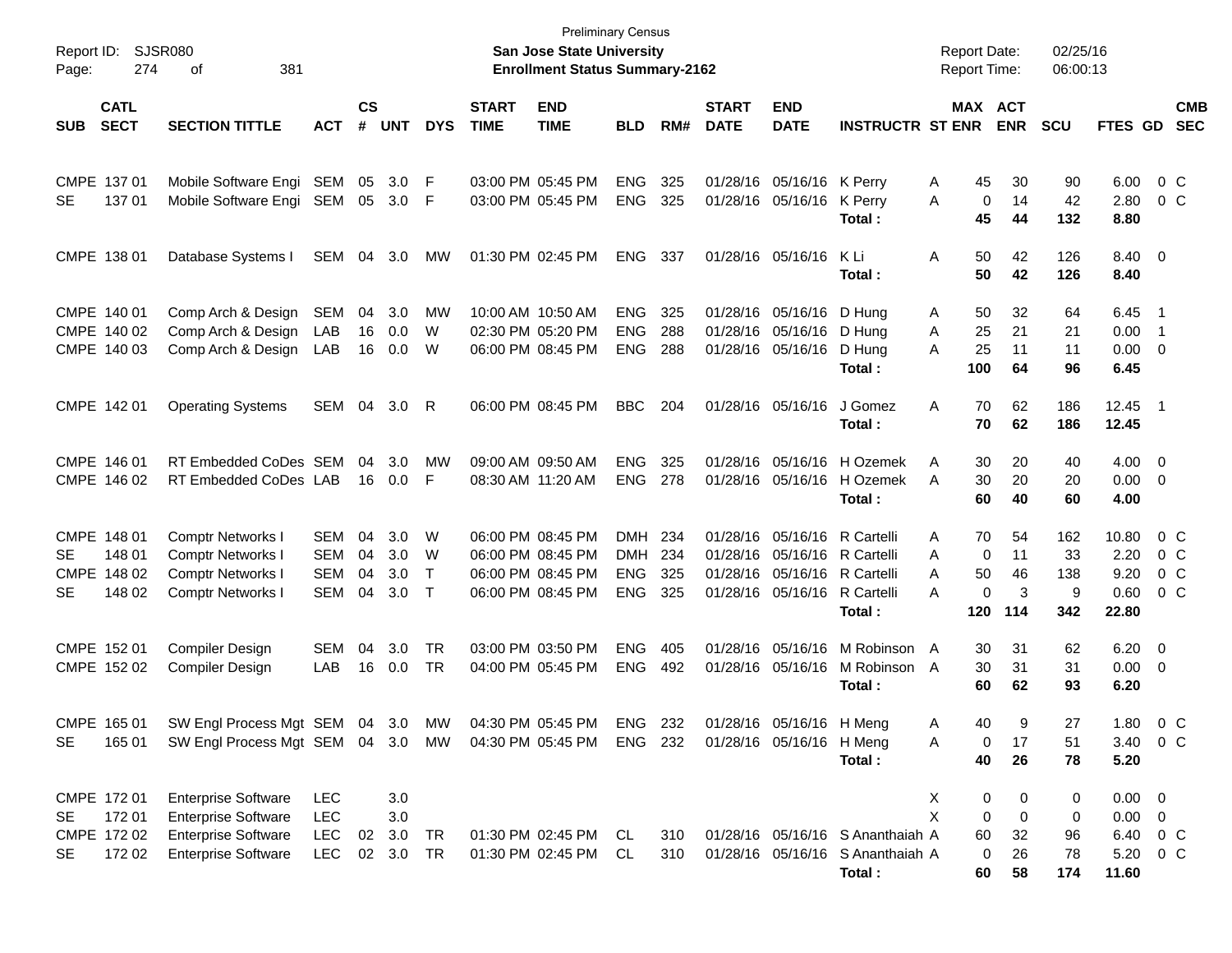|             | Report ID: SJSR080<br>275<br>381<br>Page:<br>οf |                                   |            |           |                  |              |              | San Jose State University             | <b>Preliminary Census</b> |     |              |                           |                                |        | <b>Report Date:</b> |                | 02/25/16     |             |         |                |
|-------------|-------------------------------------------------|-----------------------------------|------------|-----------|------------------|--------------|--------------|---------------------------------------|---------------------------|-----|--------------|---------------------------|--------------------------------|--------|---------------------|----------------|--------------|-------------|---------|----------------|
|             |                                                 |                                   |            |           |                  |              |              | <b>Enrollment Status Summary-2162</b> |                           |     |              |                           |                                |        | Report Time:        |                | 06:00:13     |             |         |                |
|             | <b>CATL</b>                                     |                                   |            | <b>CS</b> |                  |              | <b>START</b> | <b>END</b>                            |                           |     | <b>START</b> | <b>END</b>                |                                |        | MAX ACT             |                |              |             |         | <b>CMB</b>     |
| <b>SUB</b>  | <b>SECT</b>                                     | <b>SECTION TITTLE</b>             | <b>ACT</b> | #         | <b>UNT</b>       | <b>DYS</b>   | <b>TIME</b>  | <b>TIME</b>                           | <b>BLD</b>                | RM# | <b>DATE</b>  | <b>DATE</b>               | <b>INSTRUCTR ST ENR</b>        |        |                     | <b>ENR</b>     | <b>SCU</b>   | FTES GD     |         | <b>SEC</b>     |
|             |                                                 |                                   |            |           |                  |              |              |                                       |                           |     |              |                           |                                |        |                     |                |              |             |         |                |
|             |                                                 |                                   |            |           |                  |              |              |                                       |                           |     |              |                           |                                |        |                     |                |              |             |         |                |
|             | CMPE 180 01                                     | <b>Individual Studies</b>         | <b>SUP</b> | 36        | 3.0              | TBA          |              |                                       |                           |     |              | 01/28/16 05/16/16 K Perry |                                | A      | 15                  | 0              | 0            | 0.00        |         | $0\,$ C        |
| SE.         | 180 01                                          | <b>Individual Studies</b>         | <b>SUP</b> | 36        | 3.0              | <b>TBA</b>   |              | 01:30 PM 02:45 PM                     |                           |     |              | 01/28/16 05/16/16 K Perry |                                | A      | 0                   | -1             | 3            | 0.20        |         | 0 <sup>o</sup> |
|             | CMPE 180 38                                     | <b>Individual Studies</b>         | <b>SUP</b> | 36        | 3.0              | <b>MW</b>    |              |                                       | <b>ENG</b>                | 325 |              | 01/28/16 05/16/16 M Fayad |                                | A      | 50                  | 4              | 12           | 1.00        |         | 4 C            |
| SE          | 180 38                                          | <b>Individual Studies</b>         | <b>SUP</b> | 36        | 3.0              | <b>MW</b>    |              | 01:30 PM 02:45 PM                     | <b>ENG</b>                | 325 |              | 01/28/16 05/16/16 M Fayad |                                | A      | 0                   | 0              | 0            | 0.00        |         | 0 <sup>o</sup> |
|             | CMPE 180 90                                     | <b>Individual Studies</b>         | <b>SUP</b> | 36        | 3.0              | <b>TR</b>    |              | 01:30 PM 02:45 PM                     | <b>ENG</b>                | 325 |              |                           | 01/28/16 05/16/16 H Katirciogl | A      | 50                  | 45             | 135          | 11.25 45 C  |         |                |
| SE          | 180 90                                          | <b>Individual Studies</b>         | <b>SUP</b> | 36        | 3.0              | <b>TR</b>    |              | 01:30 PM 02:45 PM                     | <b>ENG</b>                | 325 |              |                           | 01/28/16 05/16/16 H Katirciogl | A      | $\mathbf 0$         | $\mathbf 0$    | 0            | 0.00        |         | 0 <sup>o</sup> |
|             | CMPE 180 92                                     | <b>Individual Studies</b>         | <b>SUP</b> | 36        | 3.0              | $\mathsf{T}$ |              | 06:00 PM 08:45 PM                     | <b>ENG</b>                | 189 |              | 01/28/16 05/16/16         | J Gomez                        | A      | 90                  | 59             | 177          | 14.75 59 C  |         |                |
| SE          | 180 92                                          | <b>Individual Studies</b>         | <b>SUP</b> | 36        | 3.0              | $\mathsf{T}$ |              | 06:00 PM 08:45 PM                     | <b>ENG</b>                | 189 |              | 01/28/16 05/16/16 J Gomez |                                | A      | 0                   | $\mathbf 0$    | 0            | 0.00        |         | 0 <sup>o</sup> |
|             | CMPE 180 93                                     | <b>Individual Studies</b>         | <b>SUP</b> | 36        | 3.0              | $\mathsf{T}$ |              | 06:00 PM 08:45 PM                     | <b>ENG</b>                | 337 |              | 01/28/16 05/16/16 B Eswar |                                | A      | 80                  | 47             | 141          | 11.75 47 C  |         |                |
| SE          | 180 93                                          | <b>Individual Studies</b>         | <b>SUP</b> | 36        | 3.0              | $\mathsf{T}$ |              | 06:00 PM 08:45 PM                     | <b>ENG</b>                | 337 |              | 01/28/16 05/16/16 B Eswar |                                | A      | $\mathbf 0$         | 3              | 9            | 0.75        |         | $3\,C$         |
|             | CMPE 180 94                                     | <b>Individual Studies</b>         | <b>SUP</b> | 36        | 3.0              | <b>TR</b>    |              | 10:30 AM 11:45 AM                     | <b>ENG</b>                | 337 |              | 01/28/16 05/16/16 H Li    |                                | Α      | 90                  | 105            | 315          | 26.25105 C  |         |                |
| SE          | 180 94                                          | <b>Individual Studies</b>         | <b>SUP</b> | 36        | 3.0              | <b>TR</b>    |              | 10:30 AM 11:45 AM                     | <b>ENG</b>                | 337 |              | 01/28/16 05/16/16         | H Li                           | A      | 0                   | $\mathbf 0$    | 0            | 0.00        | $0\,$ C |                |
|             |                                                 |                                   |            |           |                  |              |              |                                       |                           |     |              |                           | Total:                         |        | 375                 | 264            | 792          | 65.95       |         |                |
|             | CMPE 187 01                                     | Soft Quality Engr                 | <b>SEM</b> | 04        | 3.0              | R            |              | 06:00 PM 08:45 PM                     | <b>BBC</b>                | 202 |              | 01/28/16 05/16/16 B Eswar |                                | Α      | 70                  | 43             | 129          | 8.60        |         | 0 <sup>o</sup> |
| SE          | 18701                                           | Soft Quality Engr                 | <b>SEM</b> | 04        | 3.0              | R            |              | 06:00 PM 08:45 PM                     | <b>BBC</b>                | 202 |              | 01/28/16 05/16/16         | <b>B</b> Eswar                 | A      | $\mathbf 0$         | 30             | 90           | 6.00        |         | 0 <sup>C</sup> |
|             |                                                 |                                   |            |           |                  |              |              |                                       |                           |     |              |                           | Total:                         |        | 70                  | 73             | 219          | 14.60       |         |                |
|             |                                                 |                                   |            |           |                  |              |              |                                       |                           |     |              |                           |                                |        |                     |                |              |             |         |                |
|             | CMPE 195A 01                                    | Sr Design Project I               | LAB        | 16        | 1.0              | F            |              | 06:00 PM 08:45 PM                     | <b>ENG</b>                | 337 |              | 01/28/16 05/16/16 K Perry |                                | A      | 45                  | 25             | 25           | 1.67        |         | $0\,$ C        |
| SE.         | 195A 01                                         | Sr Design Project I               | LAB        | 16        | 1.0              | F            |              | 06:00 PM 08:45 PM                     | <b>ENG</b>                | 337 |              | 01/28/16 05/16/16         | K Perry                        | A      | 0                   | 9              | 9            | 0.60        |         | $0\,C$         |
| <b>CMPE</b> |                                                 | 195A 02 Sr Design Project I       | LAB        | 16        | 2.0              | F            |              | 06:00 PM 08:45 PM                     | <b>ENG</b>                | 337 |              | 01/28/16 05/16/16 K Perry |                                | A      | 45                  | 27             | 27           | 3.60        |         | 0 <sup>o</sup> |
| SE.         |                                                 | 195A 02 Sr Design Project I       | LAB        | 16        | 2.0              | F            |              | 06:00 PM 08:45 PM                     | <b>ENG</b>                | 337 |              | 01/28/16 05/16/16 K Perry |                                | A      | $\mathbf 0$         | $\overline{1}$ | $\mathbf{1}$ | 0.13        |         | $0\,C$         |
|             |                                                 |                                   |            |           |                  |              |              |                                       |                           |     |              |                           | Total:                         |        | 90                  | 62             | 62           | 6.00        |         |                |
|             |                                                 |                                   |            |           |                  |              |              |                                       |                           |     |              |                           |                                |        |                     |                |              |             |         |                |
|             |                                                 | CMPE 195B 01 Sr Design Project II | LAB        | 16        | 3.0              | F            |              | 06:00 PM 08:45 PM                     | <b>ENG</b>                | 337 |              | 01/28/16 05/16/16 K Perry |                                | A      | 20                  | 9              | 27           | 1.80        |         | $0\,$ C        |
| <b>SE</b>   |                                                 | 195B 01 Sr Design Project II      | LAB        | 16        | 3.0              | F            |              | 06:00 PM 08:45 PM                     | <b>ENG</b>                | 337 |              | 01/28/16 05/16/16         | K Perry                        | A      | 0                   | 13             | 39           | 2.60        |         | 0 <sup>o</sup> |
| <b>CMPE</b> |                                                 | 195B 02 Sr Design Project II      | LAB        | 16        | 3.0              | F            |              | 06:00 PM 08:45 PM                     | <b>ENG</b>                | 337 |              | 01/28/16 05/16/16         | K Perry                        | A      | 20                  | 24             | 72           | 4.80        |         | 0 <sup>o</sup> |
| <b>SE</b>   |                                                 | 195B 02 Sr Design Project II      | LAB        | 16        | 3.0              | F            |              | 06:00 PM 08:45 PM                     | <b>ENG</b>                | 337 |              | 01/28/16 05/16/16         | K Perry                        | A      | 0                   | $\mathbf 0$    | 0            | 0.00        |         | $0\,C$         |
|             |                                                 |                                   |            |           |                  |              |              |                                       |                           |     |              |                           | Total:                         |        | 40                  | 46             | 138          | 9.20        |         |                |
|             |                                                 |                                   |            |           |                  |              |              |                                       |                           |     |              |                           |                                |        |                     |                |              |             |         |                |
|             | CMPE 200 01                                     | Comp Architecture                 | SEM        | 05        | 3.0              | M            |              | 06:00 PM 08:45 PM                     | <b>ENG 189</b>            |     |              | 01/28/16 05/16/16 H Jeon  |                                | A      | 110                 | 95             | 285          | 23.75 95    |         |                |
|             | CMPE 200 02                                     | Comp Architecture                 | <b>SEM</b> |           | 3.0              |              |              |                                       |                           |     |              |                           |                                | X      | $\mathbf 0$         | $\mathbf 0$    | 0            | $0.00 \t 0$ |         |                |
|             |                                                 |                                   |            |           |                  |              |              |                                       |                           |     |              |                           | Total:                         |        | 110                 | 95             | 285          | 23.75       |         |                |
|             | CMPE 202 01                                     | SW Systems Engr                   | <b>LEC</b> | 01        | 3.0              | M            |              | 06:00 PM 08:45 PM                     | ENG 343                   |     |              | 01/28/16 05/16/16 M Fayad |                                |        |                     | 59             |              | 14.75 59    |         |                |
|             | CMPE 202 02                                     | SW Systems Engr                   | <b>LEC</b> | 01        | 3.0              | W            |              | 06:00 PM 08:45 PM                     | ENG                       | 337 |              | 01/28/16 05/16/16         | M Fayad                        | A<br>Α | 50<br>90            | 19             | 177<br>57    | 4.75 19     |         |                |
|             | CMPE 202 03                                     | SW Systems Engr                   | <b>LEC</b> | 01        | 3.0 <sub>S</sub> |              |              | 12:00 PM 02:45 PM                     | <b>ENG 189</b>            |     |              | 01/28/16 05/16/16         | P Nguyen                       |        | 50                  | 77             |              | 19.25 77    |         |                |
|             |                                                 |                                   |            |           |                  |              |              |                                       |                           |     |              |                           | Total:                         | A      | 190                 | 155            | 231<br>465   | 38.75       |         |                |
|             |                                                 |                                   |            |           |                  |              |              |                                       |                           |     |              |                           |                                |        |                     |                |              |             |         |                |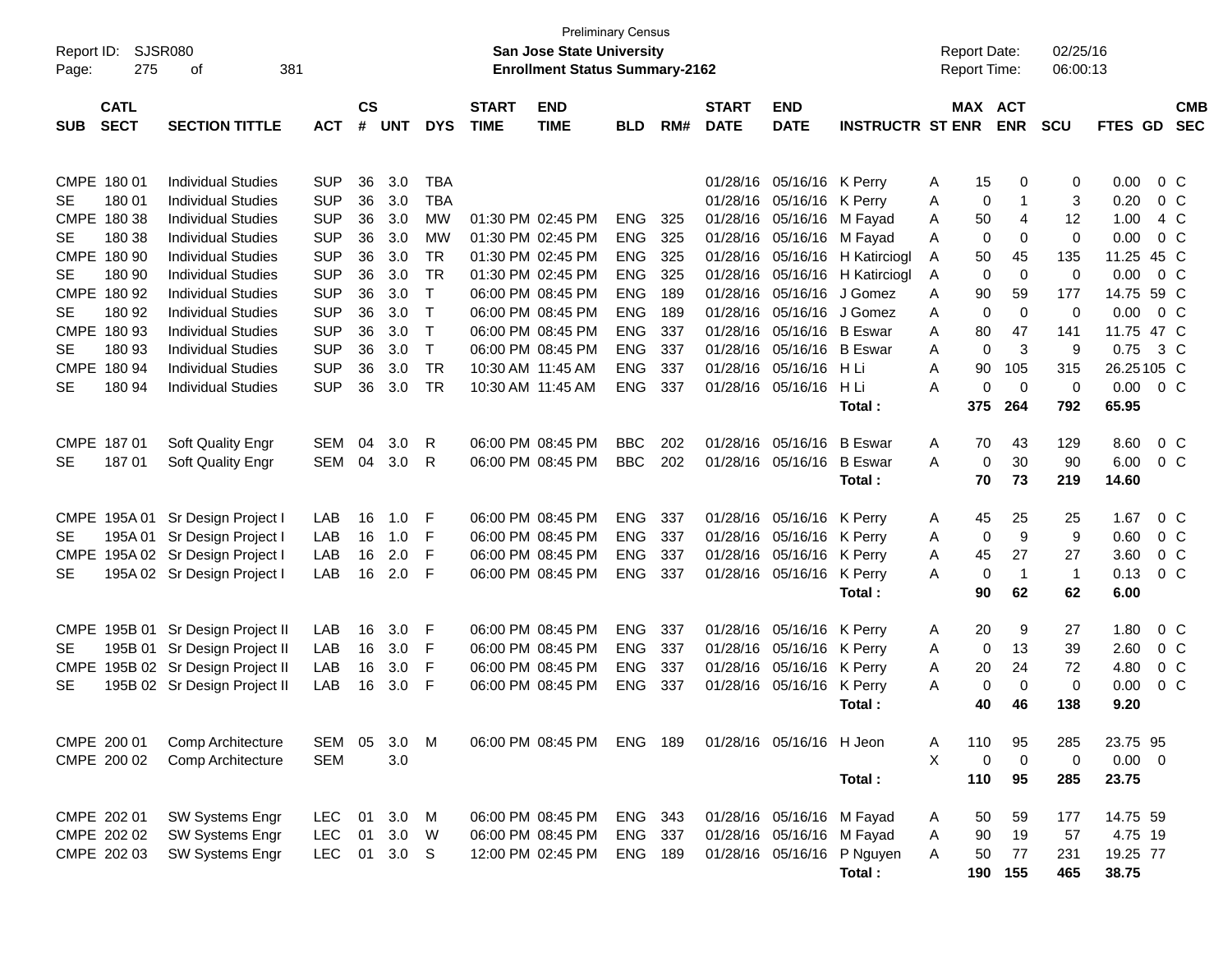| Report ID:<br>Page: | SJSR080<br>276                                                          | 381<br>оf                                                                                                                                                      |                                                                            |                                  |                                        |                                                              |                             | <b>Preliminary Census</b><br>San Jose State University<br><b>Enrollment Status Summary-2162</b>                            |                                                                                  |                                        |                             |                                                                                                                                                                    |                                                          | <b>Report Date:</b><br><b>Report Time:</b> |                                                                                        | 02/25/16<br>06:00:13                          |                                                                                |     |                          |
|---------------------|-------------------------------------------------------------------------|----------------------------------------------------------------------------------------------------------------------------------------------------------------|----------------------------------------------------------------------------|----------------------------------|----------------------------------------|--------------------------------------------------------------|-----------------------------|----------------------------------------------------------------------------------------------------------------------------|----------------------------------------------------------------------------------|----------------------------------------|-----------------------------|--------------------------------------------------------------------------------------------------------------------------------------------------------------------|----------------------------------------------------------|--------------------------------------------|----------------------------------------------------------------------------------------|-----------------------------------------------|--------------------------------------------------------------------------------|-----|--------------------------|
| <b>SUB</b>          | <b>CATL</b><br><b>SECT</b>                                              | <b>SECTION TITTLE</b>                                                                                                                                          | <b>ACT</b>                                                                 | $\mathsf{cs}$<br>#               | <b>UNT</b>                             | <b>DYS</b>                                                   | <b>START</b><br><b>TIME</b> | <b>END</b><br><b>TIME</b>                                                                                                  | <b>BLD</b>                                                                       | RM#                                    | <b>START</b><br><b>DATE</b> | <b>END</b><br><b>DATE</b>                                                                                                                                          | <b>INSTRUCTR ST ENR</b>                                  |                                            | MAX ACT<br><b>ENR</b>                                                                  | <b>SCU</b>                                    | FTES GD                                                                        |     | <b>CMB</b><br><b>SEC</b> |
|                     | CMPE 206 01                                                             | Comp Netwrk Design SEM 05 3.0 TR                                                                                                                               |                                                                            |                                  |                                        |                                                              |                             | 04:30 PM 05:45 PM                                                                                                          | CL                                                                               | 202                                    |                             | 01/28/16 05/16/16                                                                                                                                                  | R Fatoohi<br>Total:                                      | A                                          | 45<br>38<br>45<br>38                                                                   | 114<br>114                                    | 9.50 38<br>9.50                                                                |     |                          |
|                     | CMPE 207 01<br>CMPE 207 02                                              | Net Prog & Appl<br>Net Prog & Appl                                                                                                                             | <b>LEC</b><br><b>LEC</b>                                                   | 04<br>04                         | 3.0<br>3.0                             | м<br>R                                                       |                             | 06:00 PM 08:45 PM<br>06:00 PM 08:45 PM                                                                                     | <b>ENG</b><br>CL                                                                 | 337<br>117                             |                             | 01/28/16 05/16/16 Y Park<br>01/28/16 05/16/16                                                                                                                      | W Xu<br>Total:                                           | Α<br>A<br>150                              | 80<br>84<br>70<br>66<br>150                                                            | 252<br>198<br>450                             | 21.00 84<br>16.50 66<br>37.50                                                  |     |                          |
|                     | CMPE 208 01                                                             | Net Arch & Proto                                                                                                                                               | <b>LEC</b>                                                                 | 04                               | 3.0                                    | W                                                            |                             | 06:00 PM 08:45 PM                                                                                                          | <b>CL</b>                                                                        | 202                                    |                             | 01/28/16 05/16/16                                                                                                                                                  | S Silberman A<br>Total:                                  |                                            | 60<br>60<br>60<br>60                                                                   | 180<br>180                                    | 15.00 60<br>15.00                                                              |     |                          |
| EE.<br>EE.<br>EE    | CMPE 209 01<br>209 01<br>CMPE 209 02<br>209 02<br>CMPE 209 03<br>209 03 | <b>Network Security</b><br><b>Network Security</b><br><b>Network Security</b><br><b>Network Security</b><br><b>Network Security</b><br><b>Network Security</b> | LEC.<br><b>LEC</b><br><b>LEC</b><br><b>LEC</b><br><b>LEC</b><br><b>LEC</b> | 01<br>01<br>01<br>01<br>01<br>01 | 3.0<br>3.0<br>3.0<br>3.0<br>3.0<br>3.0 | МW<br>МW<br><b>TR</b><br><b>TR</b><br><b>TR</b><br><b>TR</b> |                             | 04:30 PM 05:45 PM<br>04:30 PM 05:45 PM<br>07:30 PM 08:45 PM<br>07:30 PM 08:45 PM<br>06:00 PM 07:15 PM<br>06:00 PM 07:15 PM | <b>ENG</b><br><b>ENG</b><br><b>ENG</b><br><b>ENG</b><br><b>ENG</b><br><b>ENG</b> | 337<br>337<br>331<br>331<br>331<br>331 |                             | 01/28/16 05/16/16 C Tarng<br>01/28/16 05/16/16 C Tarng<br>01/28/16 05/16/16 C Tarng<br>01/28/16 05/16/16 C Tarng<br>01/28/16 05/16/16 J Rejeb<br>01/28/16 05/16/16 | J Rejeb<br>Total:                                        | A<br>Α<br>A<br>A<br>A<br>A<br>170          | 27<br>60<br>$\mathbf 0$<br>24<br>55<br>11<br>$\mathbf 0$<br>36<br>55<br>0<br>11<br>114 | 81<br>72<br>33<br>108<br>5<br>15<br>33<br>342 | 6.75 27 C<br>6.00 24 C<br>2.75 11 C<br>8.95 35 C<br>1.25<br>2.75 11 C<br>28.45 | 5 C |                          |
|                     | CMPE 212 01                                                             | Soc Systems                                                                                                                                                    | SEM 05                                                                     |                                  | 3.0                                    | $\top$                                                       |                             | 06:00 PM 08:45 PM                                                                                                          | <b>CL</b>                                                                        | 216                                    |                             | 01/28/16 05/16/16                                                                                                                                                  | H Alexanian A<br>Total:                                  |                                            | 15<br>30<br>15<br>30                                                                   | 45<br>45                                      | 3.75 15<br>3.75                                                                |     |                          |
|                     | CMPE 220 01<br>CMPE 220 02                                              | <b>System Software</b><br><b>System Software</b>                                                                                                               | <b>SEM</b><br><b>SEM</b>                                                   | 05                               | 3.0<br>3.0                             | R                                                            |                             | 06:00 PM 08:45 PM                                                                                                          | <b>CL</b>                                                                        | 226                                    |                             | 01/28/16 05/16/16                                                                                                                                                  | K Liu<br>Total:                                          | Α<br>X                                     | 57<br>70<br>$\mathbf 0$<br>57<br>70                                                    | 171<br>$\mathbf 0$<br>0<br>171                | 14.25 57<br>$0.00 \t 0$<br>14.25                                               |     |                          |
|                     | CMPE 226 01<br>CMPE 226 02                                              | Database Design<br>Database Design                                                                                                                             | <b>LEC</b><br><b>LEC</b>                                                   | 01<br>01                         | 3.0<br>3.0                             | TR<br>$\top$                                                 |                             | 01:30 PM 02:45 PM<br>06:00 PM 08:45 PM                                                                                     | <b>ENG</b><br>CL                                                                 | 486<br>222                             |                             | 01/28/16 05/16/16<br>01/28/16 05/16/16                                                                                                                             | K Li<br>R Mak<br>Total:                                  | A<br>A<br>100                              | 20<br>50<br>50<br>44<br>64                                                             | 60<br>132<br>192                              | 5.00 20<br>11.00 44<br>16.00                                                   |     |                          |
|                     | CMPE 235 01                                                             | Mobile SW Design                                                                                                                                               | LEC 01 3.0 S                                                               |                                  |                                        |                                                              |                             | 09:15 AM 12:00 PM                                                                                                          |                                                                                  | ENG 337                                |                             | 01/28/16 05/16/16                                                                                                                                                  | R Sinn<br>Total:                                         | Α                                          | 50<br>60<br>50<br>60                                                                   | 180<br>180                                    | 15.00 60<br>15.00                                                              |     |                          |
|                     | CMPE 239 01<br>CMPE 239 02                                              | Web & Data Mining<br>Web & Data Mining                                                                                                                         | LEC.<br><b>LEC</b>                                                         |                                  | 02 3.0 TR<br>02 3.0 T                  |                                                              |                             | 04:30 PM 05:45 PM<br>06:00 PM 08:45 PM                                                                                     | BBC 202<br><b>BBC</b> 108                                                        |                                        |                             | 01/28/16 05/16/16                                                                                                                                                  | 01/28/16 05/16/16 C Vuppalapat A<br>M Eirinaki<br>Total: | A                                          | 119 114<br>45<br>45<br>164 159                                                         | 342<br>135<br>477                             | 28.50114<br>11.25 45<br>39.75                                                  |     |                          |
|                     | CMPE 240 01<br>CMPE 240 02                                              | Adv Comp Design<br>Adv Comp Design                                                                                                                             | SEM 05 3.0 W<br>SEM 05 3.0 R                                               |                                  |                                        |                                                              |                             | 03:00 PM 05:45 PM<br>03:00 PM 05:45 PM                                                                                     | ENG 325<br>ENG 337                                                               |                                        |                             | 01/28/16 05/16/16 A Bindal<br>01/28/16 05/16/16 H Li                                                                                                               |                                                          | A<br>Α                                     | 40<br>40<br>40<br>78                                                                   | 120<br>234                                    | 10.00 40<br>19.50 78                                                           |     |                          |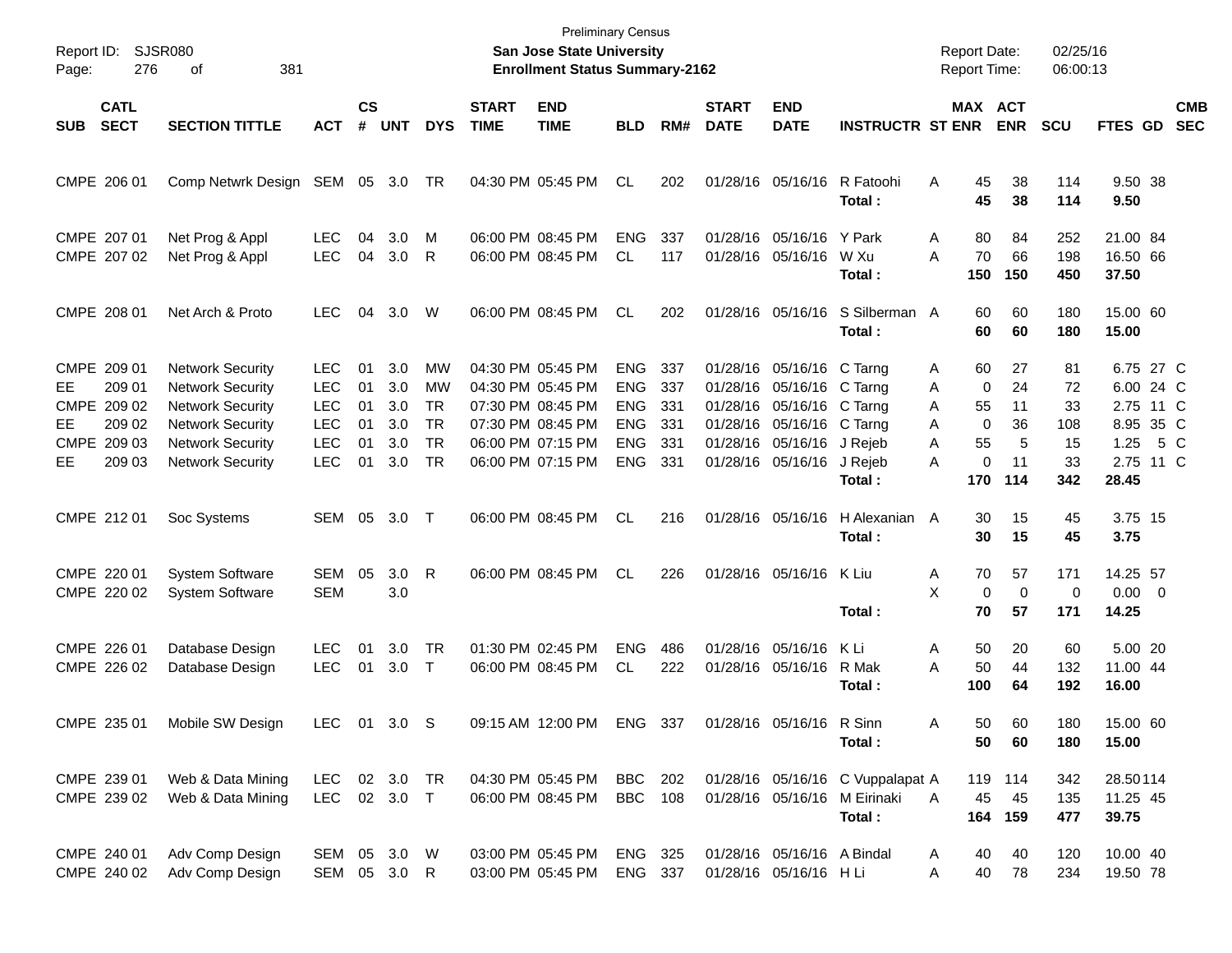| Report ID:<br>Page: | <b>SJSR080</b><br>277      | 381<br>οf                                   |              |                    |            |            |                             | <b>Preliminary Census</b><br>San Jose State University<br><b>Enrollment Status Summary-2162</b> |            |     |                             |                            |                                                           | <b>Report Date:</b><br><b>Report Time:</b> |                         | 02/25/16<br>06:00:13 |                |     |                          |
|---------------------|----------------------------|---------------------------------------------|--------------|--------------------|------------|------------|-----------------------------|-------------------------------------------------------------------------------------------------|------------|-----|-----------------------------|----------------------------|-----------------------------------------------------------|--------------------------------------------|-------------------------|----------------------|----------------|-----|--------------------------|
| <b>SUB</b>          | <b>CATL</b><br><b>SECT</b> | <b>SECTION TITTLE</b>                       | <b>ACT</b>   | $\mathsf{cs}$<br># | <b>UNT</b> | <b>DYS</b> | <b>START</b><br><b>TIME</b> | <b>END</b><br><b>TIME</b>                                                                       | <b>BLD</b> | RM# | <b>START</b><br><b>DATE</b> | <b>END</b><br><b>DATE</b>  | <b>INSTRUCTR ST ENR</b>                                   |                                            | MAX ACT<br><b>ENR</b>   | <b>SCU</b>           | <b>FTES GD</b> |     | <b>CMB</b><br><b>SEC</b> |
|                     |                            |                                             |              |                    |            |            |                             |                                                                                                 |            |     |                             |                            | Total:                                                    |                                            | 80 118                  | 354                  | 29.50          |     |                          |
|                     | CMPE 242 01                | Embedded Hardware DSEM                      |              | 05                 | 3.0        | MW         |                             | 03:00 PM 04:15 PM                                                                               | <b>ENG</b> | 337 |                             | 01/28/16 05/16/16          | - H Li                                                    | 45<br>A                                    | 39                      | 117                  | 9.75 39 C      |     |                          |
| EE.                 | 242 01                     | Embedded Hardware DSEM                      |              | 05                 | 3.0        | МW         |                             | 03:00 PM 04:15 PM                                                                               | <b>ENG</b> | 337 |                             | 01/28/16 05/16/16          | H Li                                                      | A                                          | 0<br>-1                 | 3                    | 0.25           | 1 C |                          |
|                     |                            |                                             |              |                    |            |            |                             |                                                                                                 |            |     |                             |                            | Total:                                                    | 45                                         | 40                      | 120                  | 10.00          |     |                          |
|                     | CMPE 244 01                | <b>Embedded Software</b>                    | <b>LEC</b>   | 04                 | 3.0        | $\top$     |                             | 06:00 PM 08:45 PM                                                                               | <b>CL</b>  | 224 |                             | 01/28/16 05/16/16          | P Kang                                                    | Α<br>45                                    | 52                      | 156                  | 12.35 39       |     |                          |
|                     |                            |                                             |              |                    |            |            |                             |                                                                                                 |            |     |                             |                            | Total:                                                    | 45                                         | 52                      | 156                  | 12.35          |     |                          |
|                     | CMPE 264 01                | Adv Dig/Cmp System SEM 04 3.0               |              |                    |            | M          |                             | 06:00 PM 08:45 PM                                                                               | ENG        | 327 |                             | 01/28/16 05/16/16          | D Hung                                                    | 30<br>A                                    | 4                       | 12                   | 1.004          |     |                          |
|                     |                            |                                             |              |                    |            |            |                             |                                                                                                 |            |     |                             |                            | Total :                                                   | 30                                         | 4                       | 12                   | 1.00           |     |                          |
|                     | CMPE 272 01                | Ent SW Platforms                            | <b>LEC</b>   |                    | 3.0        |            |                             |                                                                                                 |            |     |                             |                            |                                                           | X                                          | 0<br>0                  | $\pmb{0}$            | $0.00 \t 0$    |     |                          |
|                     | CMPE 272 02                | <b>Ent SW Platforms</b>                     | <b>LEC</b>   | 01                 | 3.0        | W          |                             | 06:00 PM 08:45 PM                                                                               | <b>ENG</b> | 189 |                             | 01/28/16 05/16/16 R Ranjan |                                                           | 90<br>Α                                    | 124                     | 372                  | 31.00124       |     |                          |
|                     | CMPE 272 03                | Ent SW Platforms                            | <b>LEC</b>   |                    | 3.0        |            |                             |                                                                                                 |            |     |                             |                            |                                                           | X                                          | 0<br>0                  | 0                    | $0.00 \t 0$    |     |                          |
|                     |                            |                                             |              |                    |            |            |                             |                                                                                                 |            |     |                             |                            | Total:                                                    |                                            | 90<br>124               | 372                  | 31.00          |     |                          |
|                     | CMPE 273 01                | <b>Ent Dist Systems</b>                     | <b>LEC</b>   | 01                 | 3.0        | W          |                             | 06:00 PM 08:45 PM                                                                               | <b>BBC</b> | 004 |                             | 01/28/16 05/16/16 S Aung   |                                                           | 90<br>A                                    | 75                      | 225                  | 18.75 75       |     |                          |
|                     | CMPE 273 02                | <b>Ent Dist Systems</b>                     | <b>LEC</b>   | 01                 | 3.0        | W          |                             | 03:00 PM 05:45 PM                                                                               | IS.        | 216 |                             | 01/28/16 05/16/16 S Shim   |                                                           | 60<br>A                                    | 67                      | 201                  | 16.75 67       |     |                          |
|                     | CMPE 273 03                | <b>Ent Dist Systems</b>                     | <b>LEC</b>   | 01                 | 3.0        | M          |                             | 06:00 PM 08:45 PM                                                                               | <b>DMH</b> | 234 |                             | 01/28/16 05/16/16          | - H Li                                                    | 60<br>A                                    | 26                      | 78                   | 6.50 26        |     |                          |
|                     |                            |                                             |              |                    |            |            |                             |                                                                                                 |            |     |                             |                            | Total:                                                    | 210                                        | 168                     | 504                  | 42.00          |     |                          |
|                     | CMPE 274 01                | <b>Bus Intel Tech</b>                       | <b>LEC</b>   |                    | 3.0        |            |                             |                                                                                                 |            |     |                             |                            |                                                           | Χ                                          | 0<br>0                  | 0                    | $0.00 \t 0$    |     |                          |
|                     |                            |                                             |              |                    |            |            |                             |                                                                                                 |            |     |                             |                            | Total:                                                    |                                            | $\bf{0}$<br>$\mathbf 0$ | 0                    | 0.00           |     |                          |
|                     | CMPE 275 01                | Enterprise App Dev                          | <b>LEC</b>   | 04                 | 3.0        | M          |                             | 06:00 PM 08:45 PM                                                                               | CL         | 310 |                             | 01/28/16 05/16/16          | J Gash                                                    | 60<br>A                                    | 37                      | 111                  | 9.25 37        |     |                          |
|                     | CMPE 275 02                | <b>Enterprise App Dev</b>                   | <b>LEC</b>   | 01                 | 3.0        | W          |                             | 06:00 PM 08:45 PM                                                                               | <b>ENG</b> | 339 |                             | 01/28/16 05/16/16          | C Zhang                                                   | 60<br>A                                    | 62                      | 186                  | 15.50 62       |     |                          |
|                     | CMPE 275 03                | Enterprise App Dev                          | <b>LEC</b>   | 01                 | 3.0        | W          |                             | 06:00 PM 08:45 PM                                                                               | DH         | 351 |                             | 01/28/16 05/16/16          | J Gash                                                    | 60<br>A                                    | 17                      | 51                   | 4.25 17        |     |                          |
|                     |                            |                                             |              |                    |            |            |                             |                                                                                                 |            |     |                             |                            | Total :                                                   | 180                                        | 116                     | 348                  | 29.00          |     |                          |
|                     | CMPE 277 01                | Smartphone App Dev LEC 01 3.0 R             |              |                    |            |            |                             | 06:00 PM 08:45 PM                                                                               | .CL        | 324 |                             | 01/28/16 05/16/16 C Zhang  |                                                           | A                                          | 59<br>60                | 177                  | 14.75 59       |     |                          |
|                     |                            | CMPE 277 02 Smartphone App Dev LEC 01 3.0 T |              |                    |            |            |                             |                                                                                                 |            |     |                             |                            | 06:00 PM 08:45 PM CL 226 01/28/16 05/16/16 C Vuppalapat A | 60                                         | 38                      | 114                  | 9.50 38        |     |                          |
|                     |                            |                                             |              |                    |            |            |                             |                                                                                                 |            |     |                             |                            | Total:                                                    | 120                                        | 97                      | 291                  | 24.25          |     |                          |
|                     |                            | CMPE 280 01 Web UI Design                   | LEC 01 3.0 R |                    |            |            |                             |                                                                                                 |            |     |                             |                            | 06:00 PM 08:45 PM CL 222 01/28/16 05/16/16 C Vuppalapat A | 80                                         | 85                      | 255                  | 21.25 85       |     |                          |
|                     |                            |                                             |              |                    |            |            |                             |                                                                                                 |            |     |                             |                            | Total:                                                    | 80                                         | 85                      | 255                  | 21.25          |     |                          |
|                     | CMPE 281 01                | Cloud Technologies                          | LEC 01 3.0 T |                    |            |            |                             | 06:00 PM 08:45 PM                                                                               | BBC 004    |     |                             | 01/28/16 05/16/16 Z Gao    |                                                           | A                                          | 90 108                  | 324                  | 27.00108       |     |                          |
|                     | CMPE 281 02                | Cloud Technologies                          | LEC 01 3.0 S |                    |            |            |                             | 09:00 AM 11:45 AM                                                                               | ENG 189    |     |                             |                            | 01/28/16 05/16/16 P Nguyen                                | A                                          | 90 47                   | 141                  | 11.75 47       |     |                          |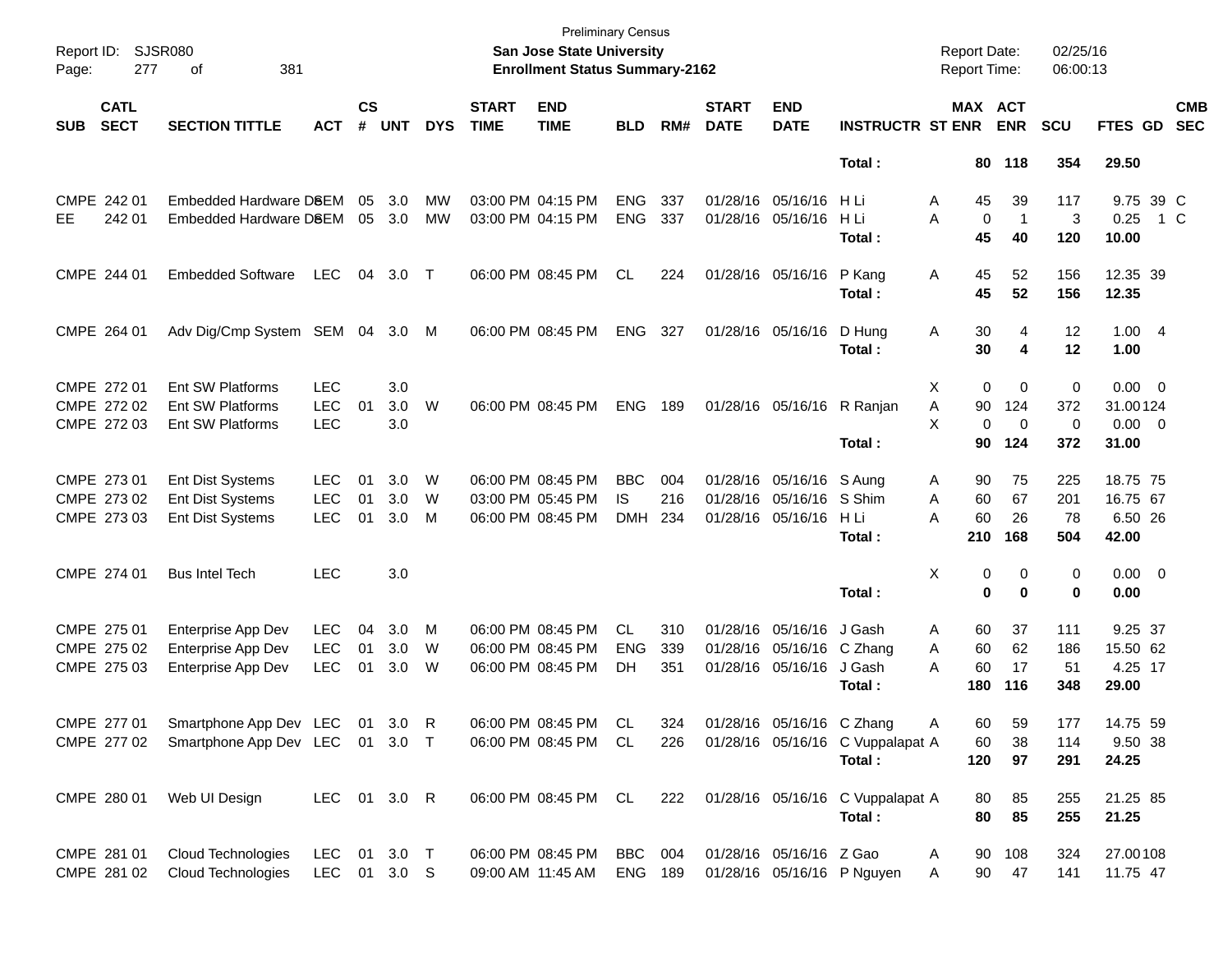| Report ID: |                            | SJSR080                                                        |                          |                    |            |                        |                             | <b>Preliminary Census</b><br>San Jose State University |                          |            |                             |                                        |                                | <b>Report Date:</b>        |                   | 02/25/16          |                                                                     |                          |
|------------|----------------------------|----------------------------------------------------------------|--------------------------|--------------------|------------|------------------------|-----------------------------|--------------------------------------------------------|--------------------------|------------|-----------------------------|----------------------------------------|--------------------------------|----------------------------|-------------------|-------------------|---------------------------------------------------------------------|--------------------------|
| Page:      | 278<br>381<br>оf           |                                                                |                          |                    |            |                        |                             | <b>Enrollment Status Summary-2162</b>                  |                          |            |                             |                                        |                                | Report Time:               |                   | 06:00:13          |                                                                     |                          |
| <b>SUB</b> | <b>CATL</b><br><b>SECT</b> | <b>SECTION TITTLE</b>                                          | <b>ACT</b>               | $\mathsf{cs}$<br># | <b>UNT</b> | <b>DYS</b>             | <b>START</b><br><b>TIME</b> | <b>END</b><br><b>TIME</b>                              | <b>BLD</b>               | RM#        | <b>START</b><br><b>DATE</b> | <b>END</b><br><b>DATE</b>              | <b>INSTRUCTR ST ENR</b>        | MAX ACT                    | <b>ENR</b>        | <b>SCU</b>        | FTES GD                                                             | <b>CMB</b><br><b>SEC</b> |
|            | CMPE 281 03                | Cloud Technologies                                             | <b>LEC</b>               |                    | 3.0        |                        |                             |                                                        |                          |            |                             |                                        | Total:                         | X<br>0<br>180              | 0<br>155          | 0<br>465          | $0.00 \t 0$<br>38.75                                                |                          |
|            | CMPE 282 01                | <b>Cloud Services</b>                                          | <b>LEC</b>               | 02                 | 3.0        | TR                     |                             | 04:30 PM 05:45 PM                                      | IS                       | 216        |                             | 01/28/16 05/16/16                      | K Li<br>Total:                 | A<br>60<br>60              | 16<br>16          | 48<br>48          | 4.00 16<br>4.00                                                     |                          |
|            | CMPE 283 01<br>CMPE 283 02 | <b>Virtualization Tec</b><br><b>Virtualization Tec</b>         | <b>LEC</b><br><b>LEC</b> | 01<br>01           | 3.0<br>3.0 | M<br>$\top$            |                             | 06:00 PM 08:45 PM<br>06:00 PM 08:45 PM                 | WSQ<br><b>DMH</b>        | 109<br>234 | 01/28/16<br>01/28/16        | 05/16/16<br>05/16/16                   | M Larkin<br>M Larkin<br>Total: | 150<br>A<br>A<br>60<br>210 | 135<br>60<br>195  | 405<br>180<br>585 | 33.75135<br>15.00 60<br>48.75                                       |                          |
|            | CMPE 284 01                | Storage & Nwk Virt                                             | <b>LEC</b>               | 02                 | 3.0        | M                      |                             | 06:00 PM 08:45 PM                                      | <b>DMH</b>               | 150        |                             | 01/28/16 05/16/16                      | M BhadkamkaA<br>Total:         | 78<br>78                   | 66<br>66          | 198<br>198        | 16.50 66<br>16.50                                                   |                          |
|            | CMPE 285 01<br>CMPE 285 02 | Sw Engr Processes<br>Sw Engr Processes                         | <b>LEC</b><br><b>LEC</b> |                    | 3.0<br>3.0 |                        |                             |                                                        |                          |            |                             |                                        |                                | Х<br>0<br>Χ<br>0           | 0<br>$\mathbf 0$  | 0<br>0            | 0.00<br>$\overline{\phantom{0}}$<br>0.00<br>$\overline{\mathbf{0}}$ |                          |
|            | CMPE 285 03                | Sw Engr Processes                                              | <b>LEC</b>               | 01                 | 3.0        | м                      |                             | 06:00 PM 08:45 PM                                      | <b>BBC</b>               | 108        |                             | 01/28/16 05/16/16                      | R Sinn<br>Total:               | A<br>60<br>60              | 44<br>44          | 132<br>132        | 11.00 44<br>11.00                                                   |                          |
|            | CMPE 287 01                | SW Qlty Assur                                                  | <b>LEC</b>               | 01                 | 3.0        | R                      |                             | 06:00 PM 08:45 PM                                      | <b>ENG</b>               | 337        |                             | 01/28/16 05/16/16                      | E Bari<br>Total:               | 60<br>Α<br>60              | 55<br>55          | 165<br>165        | 13.75 55<br>13.75                                                   |                          |
|            | CMPE 294 01<br>CMPE 294 02 | <b>CMPE Seminar</b><br><b>CMPE Seminar</b>                     | <b>SEM</b><br><b>SEM</b> | 04<br>04           | 3.0<br>3.0 | M<br>W                 |                             | 01:30 PM 04:15 PM<br>01:30 PM 04:15 PM                 | <b>ENG</b><br><b>ENG</b> | 492<br>492 | 01/28/16<br>01/28/16        | 05/16/16<br>05/16/16                   | V Parrish<br>V Parrish         | 30<br>A<br>30<br>A         | 32<br>32          | 96<br>96          | 8.00 32<br>8.00 32                                                  |                          |
|            | CMPE 294 03<br>CMPE 294 04 | <b>CMPE Seminar</b><br><b>CMPE Seminar</b>                     | <b>SEM</b><br><b>SEM</b> | 04<br>04           | 3.0<br>3.0 | м<br>$\mathsf{T}$      |                             | 06:00 PM 08:45 PM<br>12:00 PM 02:45 PM                 | <b>ENG</b><br><b>ENG</b> | 492<br>492 | 01/28/16<br>01/28/16        | 05/16/16<br>05/16/16                   | M Robinson<br>V Parrish        | A<br>30<br>30<br>Α         | 25<br>$\mathbf 0$ | 75<br>0           | 6.25 25<br>$0.00 \t 0$                                              |                          |
|            | CMPE 294 05<br>CMPE 294 06 | <b>CMPE Seminar</b><br><b>CMPE Seminar</b>                     | <b>SEM</b><br><b>SEM</b> | 04<br>04           | 3.0<br>3.0 | R<br>W                 |                             | 12:00 PM 02:45 PM<br>06:00 PM 08:45 PM                 | <b>ENG</b><br><b>ENG</b> | 492<br>492 | 01/28/16<br>01/28/16        | 05/16/16<br>05/16/16                   | V Parrish<br>V Parrish         | 30<br>Α<br>A<br>30         | 32<br>31          | 96<br>93          | 8.00 32<br>7.75 31                                                  |                          |
|            | CMPE 294 07<br>CMPE 294 08 | <b>CMPE Seminar</b><br><b>CMPE Seminar</b>                     | <b>SEM</b><br><b>SEM</b> | 04<br>04           | 3.0<br>3.0 | $\top$<br>F            |                             | 06:30 PM 09:15 PM<br>02:00 PM 04:45 PM                 | <b>ENG</b><br><b>ENG</b> | 492<br>492 | 01/28/16<br>01/28/16        | 05/16/16<br>05/16/16                   | R Bruce<br>R Bruce<br>Total:   | 30<br>A<br>30<br>А<br>240  | 31<br>37<br>220   | 93<br>111<br>660  | 7.75 31<br>9.25 37<br>55.00                                         |                          |
|            | CMPE 295A 01               | Master Project I                                               | LAB                      | 16                 | 3.0        | МW                     |                             | 09:00 AM 11:50 AM                                      | ENG                      | 206        | 01/28/16 05/16/16           |                                        |                                | 20<br>Α                    | 19                | 57                | 4.75 19                                                             |                          |
|            |                            | CMPE 295A 02 Master Project I<br>CMPE 295A 03 Master Project I | LAB<br>LAB               | 16<br>16           | 3.0<br>3.0 | <b>MW</b><br><b>MW</b> |                             | 12:00 PM 02:50 PM<br>09:00 AM 11:50 AM                 | <b>ENG</b><br><b>ENG</b> | 206<br>268 | 01/28/16 05/16/16           | 01/28/16 05/16/16                      |                                | 20<br>Α<br>20<br>Α         | 15<br>17          | 45<br>51          | 3.75 15<br>4.25 17                                                  |                          |
|            |                            | CMPE 295A 04 Master Project I<br>CMPE 295A 05 Master Project I | LAB<br>LAB               | 16<br>16           | 3.0<br>3.0 | <b>MW</b><br><b>MW</b> |                             | 09:00 AM 11:50 AM<br>09:00 AM 11:50 AM                 | <b>ENG</b><br><b>ENG</b> | 276<br>492 |                             | 01/28/16 05/16/16<br>01/28/16 05/16/16 |                                | 20<br>Α<br>Α<br>20         | 19<br>19          | 57<br>57          | 4.75 19<br>4.75 19                                                  |                          |
|            | CMPE 295A 07               | CMPE 295A 06 Master Project I<br>Master Project I              | LAB<br>LAB               | 16<br>16           | 3.0<br>3.0 | MW<br><b>TR</b>        |                             | 03:00 PM 05:50 PM<br>09:00 AM 11:50 AM                 | <b>ENG</b><br><b>ENG</b> | 276<br>489 |                             | 01/28/16 05/16/16<br>01/28/16 05/16/16 |                                | Α<br>20<br>20<br>Α         | 14<br>19          | 42<br>57          | 3.50 14<br>4.75 19                                                  |                          |
|            |                            | CMPE 295A 08 Master Project I                                  | LAB                      | 16                 | 3.0        | <b>TF</b>              |                             | 12:00 PM 02:50 PM                                      | ENG 278                  |            |                             | 01/28/16 05/16/16                      |                                | Α<br>20                    | 17                | 51                | 4.25 17                                                             |                          |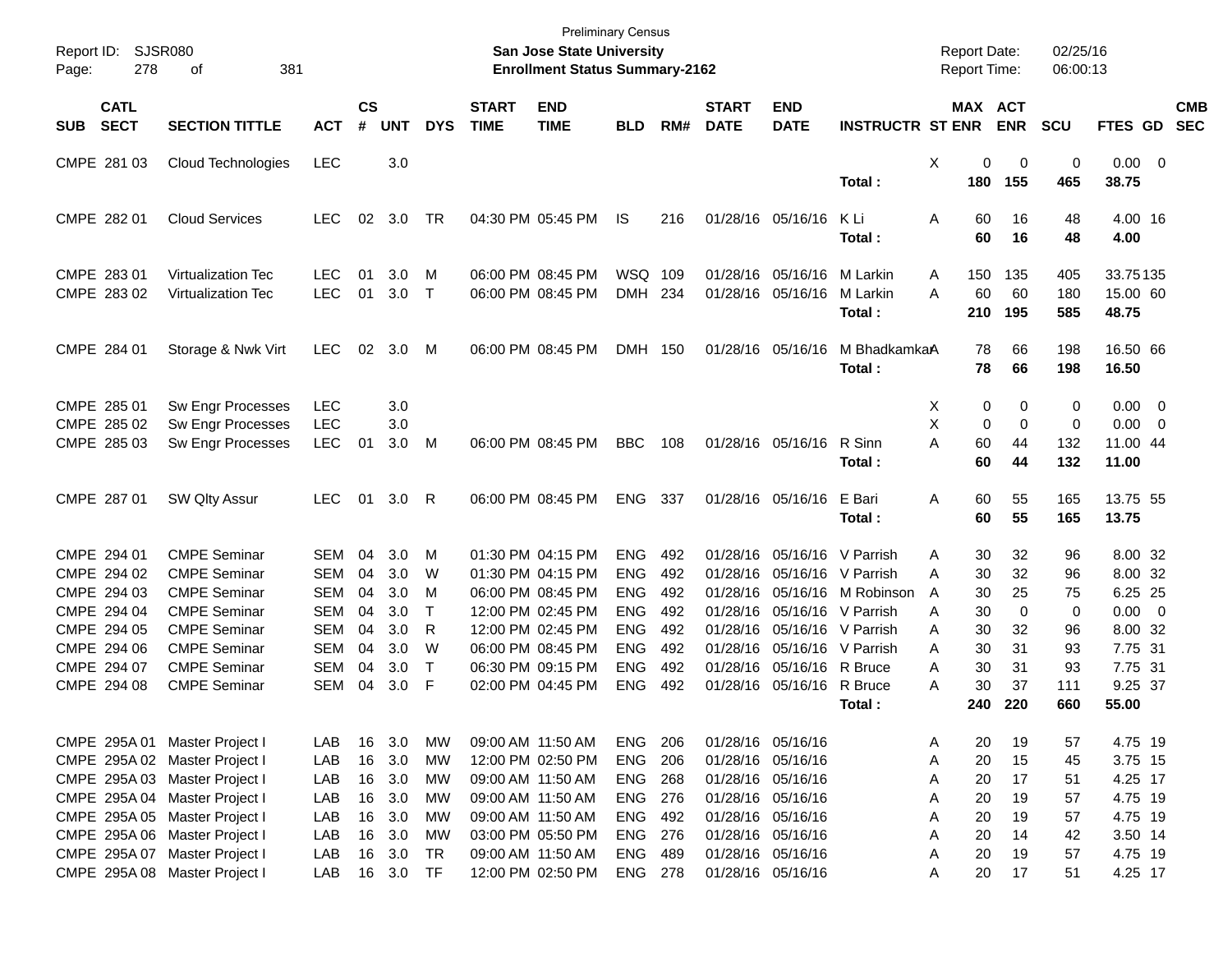| Report ID:<br>279<br>Page:               | SJSR080<br>381<br>οf                                             |            |                    |            |            |                             | <b>Preliminary Census</b><br>San Jose State University<br><b>Enrollment Status Summary-2162</b> |            |     |                             |                            |                            | <b>Report Date:</b><br><b>Report Time:</b> |                       | 02/25/16<br>06:00:13 |                 |                          |
|------------------------------------------|------------------------------------------------------------------|------------|--------------------|------------|------------|-----------------------------|-------------------------------------------------------------------------------------------------|------------|-----|-----------------------------|----------------------------|----------------------------|--------------------------------------------|-----------------------|----------------------|-----------------|--------------------------|
| <b>CATL</b><br><b>SECT</b><br><b>SUB</b> | <b>SECTION TITTLE</b>                                            | <b>ACT</b> | $\mathsf{cs}$<br># | <b>UNT</b> | <b>DYS</b> | <b>START</b><br><b>TIME</b> | <b>END</b><br><b>TIME</b>                                                                       | <b>BLD</b> | RM# | <b>START</b><br><b>DATE</b> | <b>END</b><br><b>DATE</b>  | <b>INSTRUCTR ST ENR</b>    |                                            | MAX ACT<br><b>ENR</b> | <b>SCU</b>           | FTES GD         | <b>CMB</b><br><b>SEC</b> |
| CMPE 295A 09                             | Master Project I                                                 | LAB        | 16                 | 3.0        | МW         | 09:00 AM 11:50 AM           |                                                                                                 | <b>ENG</b> | 286 | 01/28/16                    | 05/16/16                   |                            | 20<br>A                                    | 16                    | 48                   | 4.00 16         |                          |
| CMPE 295A 10                             | Master Project I                                                 | LAB        | 16                 | 3.0        | <b>MW</b>  | 12:00 PM 02:50 PM           |                                                                                                 | <b>ENG</b> | 405 | 01/28/16                    | 05/16/16                   |                            | 20<br>Α                                    | 12                    | 36                   | 3.00 12         |                          |
| CMPE 295A 11                             | Master Project I                                                 | LAB        | 16                 | 3.0        | <b>TF</b>  | 09:00 AM 11:50 AM           |                                                                                                 | <b>ENG</b> | 206 | 01/28/16                    | 05/16/16                   |                            | 20<br>Α                                    | 13                    | 39                   | 3.25            | -13                      |
| CMPE 295A 12 Master Project I            |                                                                  | LAB        | 16                 | 3.0        | MF         |                             | 12:00 PM 02:50 PM                                                                               | <b>ENG</b> | 268 | 01/28/16                    | 05/16/16                   |                            | 20<br>Α                                    | $\overline{c}$        | 6                    | 0.50            | $\overline{2}$           |
| CMPE 295A 13 Master Project I            |                                                                  | LAB        | 16                 | 3.0        | <b>MW</b>  | 09:00 AM 11:50 AM           |                                                                                                 | <b>ENG</b> | 489 | 01/28/16                    | 05/16/16                   |                            | 20<br>A                                    | $\mathbf{1}$          | 3                    | 0.25            | $\overline{1}$           |
| CMPE 295A 14 Master Project I            |                                                                  | LAB        | 16                 | 3.0        | <b>MW</b>  | 09:00 AM 11:50 AM           |                                                                                                 | <b>ENG</b> | 405 | 01/28/16                    | 05/16/16                   |                            | 20<br>A                                    | 0                     | 0                    | 0.00            | $\mathbf 0$              |
| CMPE 295A 15 Master Project I            |                                                                  | LAB        | 16                 | 3.0        | <b>TR</b>  | 09:00 AM 11:50 AM           |                                                                                                 | <b>ENG</b> | 405 | 01/28/16                    | 05/16/16                   |                            | 20<br>A                                    | $\overline{c}$        | 6                    | 0.50            | $\overline{2}$           |
|                                          |                                                                  |            |                    |            |            |                             |                                                                                                 |            |     |                             |                            | Total:                     | 300                                        | 185                   | 555                  | 46.25           |                          |
| CMPE 295B 01                             | Master Project II                                                | LAB        | 16                 | 3.0        | <b>TR</b>  | 09:00 AM 11:50 AM           |                                                                                                 | <b>ENG</b> | 268 | 01/28/16                    | 05/16/16                   |                            | 25<br>A                                    | 26                    | 78                   | 6.50 26         |                          |
|                                          | CMPE 295B 02 Master Project II                                   | LAB        | 16                 | 3.0        | <b>MW</b>  |                             | 03:00 PM 05:50 PM                                                                               | <b>ENG</b> | 206 | 01/28/16                    | 05/16/16                   |                            | 25<br>Α                                    | 25                    | 75                   | 6.25 25         |                          |
|                                          | CMPE 295B 03 Master Project II                                   | LAB        | 16                 | 3.0        | <b>TR</b>  |                             | 12:00 PM 02:50 PM                                                                               | <b>ENG</b> | 268 | 01/28/16                    | 05/16/16                   |                            | 25<br>Α                                    | 26                    | 78                   | 6.50 26         |                          |
|                                          | CMPE 295B 04 Master Project II                                   | LAB        | 16                 | 3.0        | <b>TR</b>  | 09:00 AM 11:50 AM           |                                                                                                 | <b>ENG</b> | 276 | 01/28/16                    | 05/16/16                   |                            | 25<br>Α                                    | 25                    | 75                   | 6.25            | 25                       |
|                                          | CMPE 295B 05 Master Project II                                   | LAB        | 16                 | 3.0        | <b>MW</b>  |                             | 12:00 PM 02:50 PM                                                                               | <b>ENG</b> | 276 | 01/28/16                    | 05/16/16                   |                            | 25<br>Α                                    | 25                    | 75                   | 6.25            | 25                       |
|                                          | CMPE 295B 06 Master Project II                                   | LAB        | 16                 | 3.0        | <b>TF</b>  |                             | 03:00 PM 05:50 PM                                                                               | <b>ENG</b> | 276 | 01/28/16                    | 05/16/16                   |                            | 25<br>Α                                    | 22                    | 66                   | 5.50 22         |                          |
|                                          | CMPE 295B 07 Master Project II                                   | LAB        | 16                 | 3.0        | <b>MW</b>  | 09:00 AM 11:50 AM           |                                                                                                 | <b>ENG</b> | 278 | 01/28/16                    | 05/16/16                   |                            | 25<br>Α                                    | 25                    | 75                   | 6.25 25         |                          |
|                                          | CMPE 295B 08 Master Project II                                   | LAB        | 16                 | 3.0        | <b>TF</b>  |                             | 03:00 PM 05:50 PM                                                                               | <b>ENG</b> | 278 | 01/28/16                    | 05/16/16                   |                            | 25<br>Α                                    | 24                    | 72                   | 6.00 24         |                          |
|                                          | CMPE 295B 09 Master Project II                                   | LAB        | 16                 | 3.0        | <b>TR</b>  | 09:00 AM 11:50 AM           |                                                                                                 | <b>ENG</b> | 286 | 01/28/16                    | 05/16/16                   |                            | 25<br>Α                                    | 25                    | 75                   | 6.25            | 25                       |
|                                          | CMPE 295B 10 Master Project II                                   | LAB        | 16                 | 3.0        | <b>TR</b>  |                             | 12:30 PM 02:50 PM                                                                               | <b>ENG</b> | 405 | 01/28/16                    | 05/16/16                   |                            | 25<br>Α                                    | 25                    | 75                   | 6.25            | 25                       |
| CMPE 295B 11                             | Master Project II                                                | LAB        | 16                 | 3.0        | <b>MW</b>  | 09:00 AM 11:50 AM           |                                                                                                 | <b>ENG</b> | 288 | 01/28/16                    | 05/16/16                   |                            | 25<br>Α                                    | 25                    | 75                   | 6.25 25         |                          |
|                                          | CMPE 295B 12 Master Project II                                   | LAB        | 16                 | 3.0        | <b>MW</b>  |                             | 12:00 PM 02:50 PM                                                                               | <b>ENG</b> | 286 | 01/28/16                    | 05/16/16                   |                            | 25<br>Α                                    | 26                    | 78                   | 6.50 26         |                          |
|                                          | CMPE 295B 13 Master Project II                                   | LAB        | 16                 | 3.0        | <b>MR</b>  |                             | 03:00 PM 05:50 PM                                                                               | <b>ENG</b> | 268 | 01/28/16                    | 05/16/16                   |                            | 25<br>A                                    | 17                    | 51                   | 4.25 17         |                          |
|                                          | CMPE 295B 14 Master Project II                                   | LAB        | 16                 | 3.0        | <b>MW</b>  |                             | 03:00 PM 05:50 PM                                                                               | <b>ENG</b> | 286 | 01/28/16                    | 05/16/16                   |                            | 25<br>A                                    | 26                    | 78                   | 6.50 26         |                          |
|                                          | CMPE 295B 15 Master Project II                                   | LAB        | 16                 | 3.0        | <b>TR</b>  |                             | 03:00 PM 05:50 PM                                                                               | <b>ENG</b> | 288 | 01/28/16                    | 05/16/16                   |                            | 25<br>A                                    | 25                    | 75                   | 6.25            | 25                       |
|                                          | CMPE 295B 16 Master Project II                                   | LAB        | 16                 | 3.0        | WF         | 03:00 PM 05:50 PM           |                                                                                                 | <b>ENG</b> | 405 | 01/28/16                    | 05/16/16                   |                            | 25<br>A                                    | 8                     | 24                   | 2.00            | 8                        |
|                                          |                                                                  |            |                    |            |            |                             |                                                                                                 |            |     |                             |                            | Total:                     | 400                                        | 375                   | 1125                 | 93.75           |                          |
| CMPE 296A 01 IoT                         |                                                                  | <b>LEC</b> | 02                 | 3.0        | $\top$     |                             | 03:00 PM 05:45 PM                                                                               | <b>BBC</b> | 022 | 01/28/16                    | 05/16/16                   | S Shim<br>Total:           | 30<br>A<br>30                              | 24<br>24              | 72<br>72             | 6.00 24<br>6.00 |                          |
|                                          | CMPE 297 01 Spec Top Comp Engr SEM 05 3.0 W 06:00 PM 08:45 PM CL |            |                    |            |            |                             |                                                                                                 |            |     |                             | 303 01/28/16 05/16/16      | G Saldamli                 | $\overline{A}$<br>45                       | 10                    | 10                   | $2.45$ 9        |                          |
| CMPE 297 02                              | Spec Top Comp Engr SEM 05 3.0 T                                  |            |                    |            |            |                             | 06:00 PM 08:45 PM                                                                               | DMH 150    |     |                             | 01/28/16 05/16/16          | R Tsou                     | 70<br>Α                                    | 45                    | 45                   | 11.25 45        |                          |
|                                          |                                                                  |            |                    |            |            |                             |                                                                                                 |            |     |                             |                            | Total:                     | 115                                        | 55                    | 55                   | 13.70           |                          |
| CMPE 298 01                              | <b>Special Problems</b>                                          | <b>SUP</b> |                    | 25 3.0     | <b>TBA</b> |                             |                                                                                                 |            |     |                             | 01/28/16 05/16/16 S Meldal |                            | 30<br>A                                    | $\mathbf 1$           | 3                    | 0.25            | $\overline{\phantom{1}}$ |
| CMPE 298 02                              | <b>Special Problems</b>                                          | <b>SUP</b> |                    | 25 3.0     | <b>TBA</b> |                             |                                                                                                 |            |     |                             | 01/28/16 05/16/16 S Meldal |                            | 45<br>Α                                    | $\boldsymbol{0}$      | 0                    | 0.00            | 0                        |
| CMPE 298 03                              | <b>Special Problems</b>                                          | <b>SUP</b> |                    | 25 1.0     | <b>TBA</b> |                             |                                                                                                 |            |     |                             | 01/28/16 05/16/16 D Harkey |                            | Α<br>20                                    | 4                     | 4                    | 0.33            | $\overline{4}$           |
| CMPE 298 04                              | <b>Special Problems</b>                                          | <b>SUP</b> |                    | 25 1.0     | <b>TBA</b> |                             |                                                                                                 |            |     |                             | 01/28/16 05/16/16 D Harkey |                            | Α<br>20                                    | 0                     | 0                    | 0.00            | 0                        |
| CMPE 298 05                              | <b>Special Problems</b>                                          | <b>SUP</b> |                    | 25 1.0     | TBA        |                             |                                                                                                 |            |     |                             |                            | 01/28/16 05/16/16 D Harkey | Α<br>20                                    | 0                     | 0                    | $0.00 \t 0$     |                          |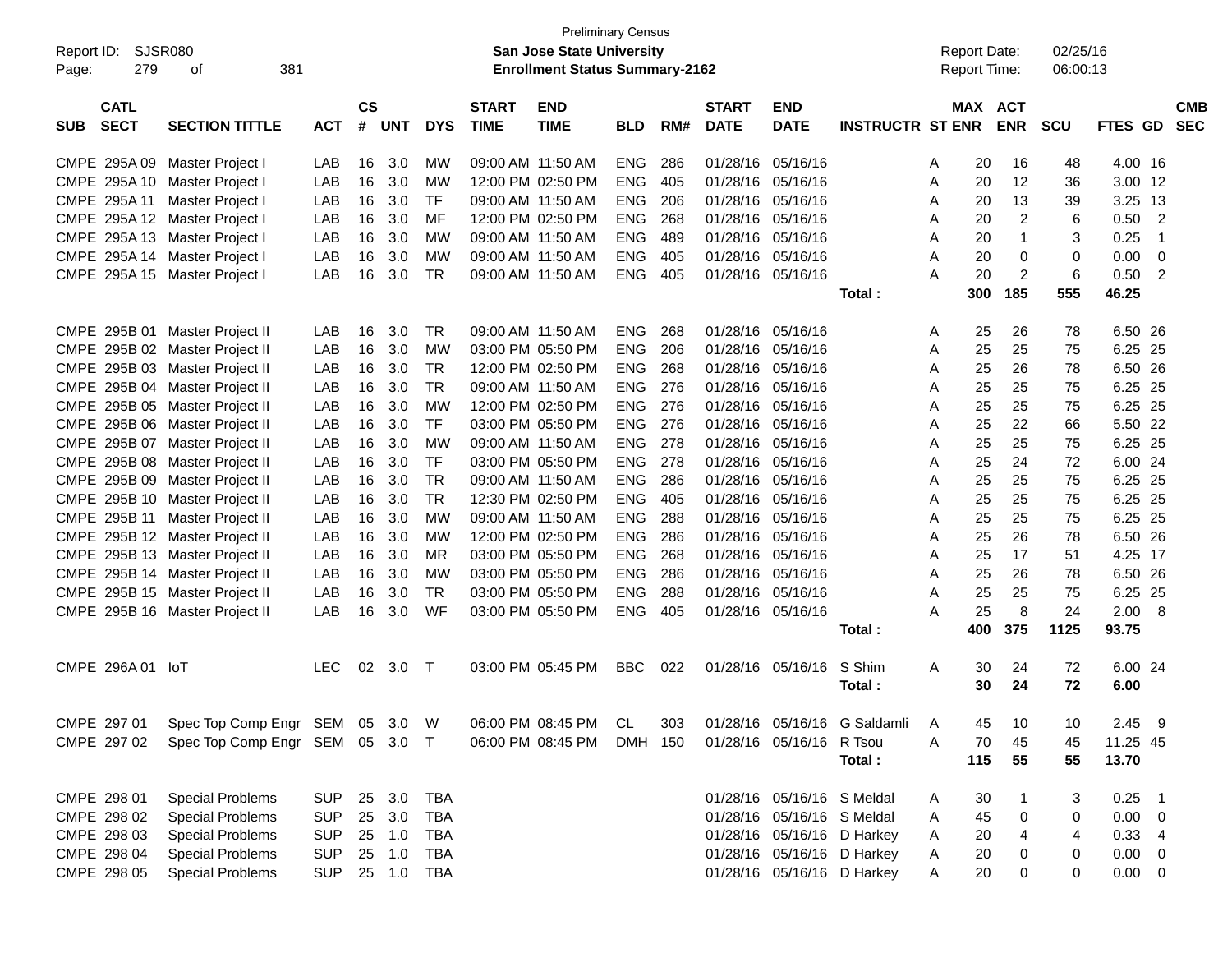| Report ID:<br>280<br>Page:               | SJSR080<br>381<br>оf                                   |                          |                |            |                          |                             | <b>San Jose State University</b><br><b>Enrollment Status Summary-2162</b> | <b>Preliminary Census</b> |     |                             |                                                  |                          |        | <b>Report Date:</b><br><b>Report Time:</b> |                   | 02/25/16<br>06:00:13      |                             |                          |                          |
|------------------------------------------|--------------------------------------------------------|--------------------------|----------------|------------|--------------------------|-----------------------------|---------------------------------------------------------------------------|---------------------------|-----|-----------------------------|--------------------------------------------------|--------------------------|--------|--------------------------------------------|-------------------|---------------------------|-----------------------------|--------------------------|--------------------------|
| <b>CATL</b><br><b>SECT</b><br><b>SUB</b> | <b>SECTION TITTLE</b>                                  | <b>ACT</b>               | <b>CS</b><br># | <b>UNT</b> | <b>DYS</b>               | <b>START</b><br><b>TIME</b> | <b>END</b><br><b>TIME</b>                                                 | <b>BLD</b>                | RM# | <b>START</b><br><b>DATE</b> | <b>END</b><br><b>DATE</b>                        | <b>INSTRUCTR ST ENR</b>  |        | <b>MAX ACT</b>                             | <b>ENR</b>        | <b>SCU</b>                | FTES GD                     |                          | <b>CMB</b><br><b>SEC</b> |
| CMPE 298 06                              | <b>Special Problems</b>                                | <b>SUP</b>               |                | 25 1.0     | <b>TBA</b>               |                             |                                                                           |                           |     | 01/28/16                    | 05/16/16                                         | D Harkey<br>Total:       | Α      | 20<br>155                                  | 0<br>5            | 0<br>7                    | $0.00 \quad 0$<br>0.58      |                          |                          |
| CMPE 298131<br>CMPE 298132               | <b>CMPE/SE Internship</b><br><b>CMPE/SE Internship</b> | <b>SUP</b><br><b>SUP</b> | 48<br>48       | 3.0<br>3.0 | <b>TBA</b><br><b>TBA</b> |                             |                                                                           |                           |     | 01/28/16<br>01/28/16        | 05/16/16<br>05/16/16 B Eswar                     | <b>B</b> Eswar           | A<br>A | 25<br>25                                   | 19<br>19          | 57<br>57                  | 4.75 19<br>4.75 19          |                          |                          |
| CMPE 298133<br>CMPE 298134               | <b>CMPE/SE Internship</b><br><b>CMPE/SE Internship</b> | <b>SUP</b><br><b>SUP</b> | 48<br>48       | 3.0<br>3.0 | <b>TBA</b><br><b>TBA</b> |                             |                                                                           |                           |     | 01/28/16<br>01/28/16        | 05/16/16 B Eswar<br>05/16/16 B Eswar             |                          | A<br>A | 25<br>25                                   | 21<br>21          | 63<br>63                  | 5.25 21<br>5.25 21          |                          |                          |
| CMPE 2981 35<br>CMPE 2981 36             | <b>CMPE/SE Internship</b><br><b>CMPE/SE Internship</b> | <b>SUP</b><br><b>SUP</b> | 48<br>48       | 3.0<br>3.0 | <b>TBA</b><br><b>TBA</b> |                             |                                                                           |                           |     | 01/28/16<br>01/28/16        | 05/16/16 B Eswar<br>05/16/16 B Eswar             |                          | A<br>A | 25<br>25                                   | 15<br>20          | 45<br>60                  | 3.75 15<br>5.00 20          |                          |                          |
| CMPE 298I 37<br>CMPE 298138              | <b>CMPE/SE Internship</b><br><b>CMPE/SE Internship</b> | <b>SUP</b><br><b>SUP</b> | 48<br>48       | 3.0<br>3.0 | <b>TBA</b><br><b>TBA</b> |                             |                                                                           |                           |     | 01/28/16<br>01/28/16        | 05/16/16 B Eswar<br>05/16/16 B Eswar             |                          | A<br>A | 25<br>25                                   | 17<br>18          | 51<br>54                  | 4.25 17<br>4.50 18          |                          |                          |
| CMPE 2981 39<br>CMPE 2981 40             | <b>CMPE/SE Internship</b><br><b>CMPE/SE Internship</b> | <b>SUP</b><br><b>SUP</b> | 48<br>48       | 3.0<br>3.0 | <b>TBA</b><br><b>TBA</b> |                             |                                                                           |                           |     | 01/28/16<br>01/28/16        | 05/16/16 B Eswar<br>05/16/16 B Eswar             |                          | A<br>A | 25<br>25                                   | 15<br>20          | 45<br>60                  | 3.75 15<br>5.00 20          |                          |                          |
| CMPE 2981 41<br>CMPE 2981 42             | CMPE/SE Internship<br><b>CMPE/SE Internship</b>        | <b>SUP</b><br><b>SUP</b> | 48<br>48       | 3.0<br>3.0 | <b>TBA</b><br><b>TBA</b> |                             |                                                                           |                           |     | 01/28/16<br>01/28/16        | 05/16/16 B Eswar<br>05/16/16 B Eswar             | Total:                   | A<br>A | 25<br>25<br>300                            | 20<br>17<br>222   | 60<br>51<br>666           | 5.00 20<br>4.25 17<br>55.50 |                          |                          |
| CMPE 299A 01                             | <b>Master Thesis I</b>                                 | <b>SUP</b>               | 25             | 3.0        | TBA                      |                             |                                                                           |                           |     |                             | 01/28/16 05/16/16                                | D Harkey<br>Total:       | A      | 15<br>15                                   | 2<br>$\mathbf{2}$ | 6<br>6                    | 0.50<br>0.50                | $\overline{\phantom{a}}$ |                          |
| CMPE 299B 01                             | <b>Master Thesis II</b>                                | <b>SUP</b>               | 25             | 3.0        | <b>TBA</b>               |                             |                                                                           |                           |     |                             | 01/28/16 05/16/16                                | D Hung<br>Total:         | Α      | 10<br>10                                   | 2<br>$\mathbf{2}$ | 6<br>6                    | $0.50$ 2<br>0.50            |                          |                          |
| Department :                             | <b>Computer Engineering</b>                            |                          |                |            |                          |                             |                                                                           |                           |     |                             | <b>Lower Division:</b><br><b>Upper Division:</b> | <b>Department Total:</b> |        | 7005<br>477<br>2406                        | 472<br>2173       | 5942 15526<br>708<br>5045 | 1226.33<br>47.30<br>356.20  |                          |                          |

**Graduate Division : 4122 3297 9773 822.83**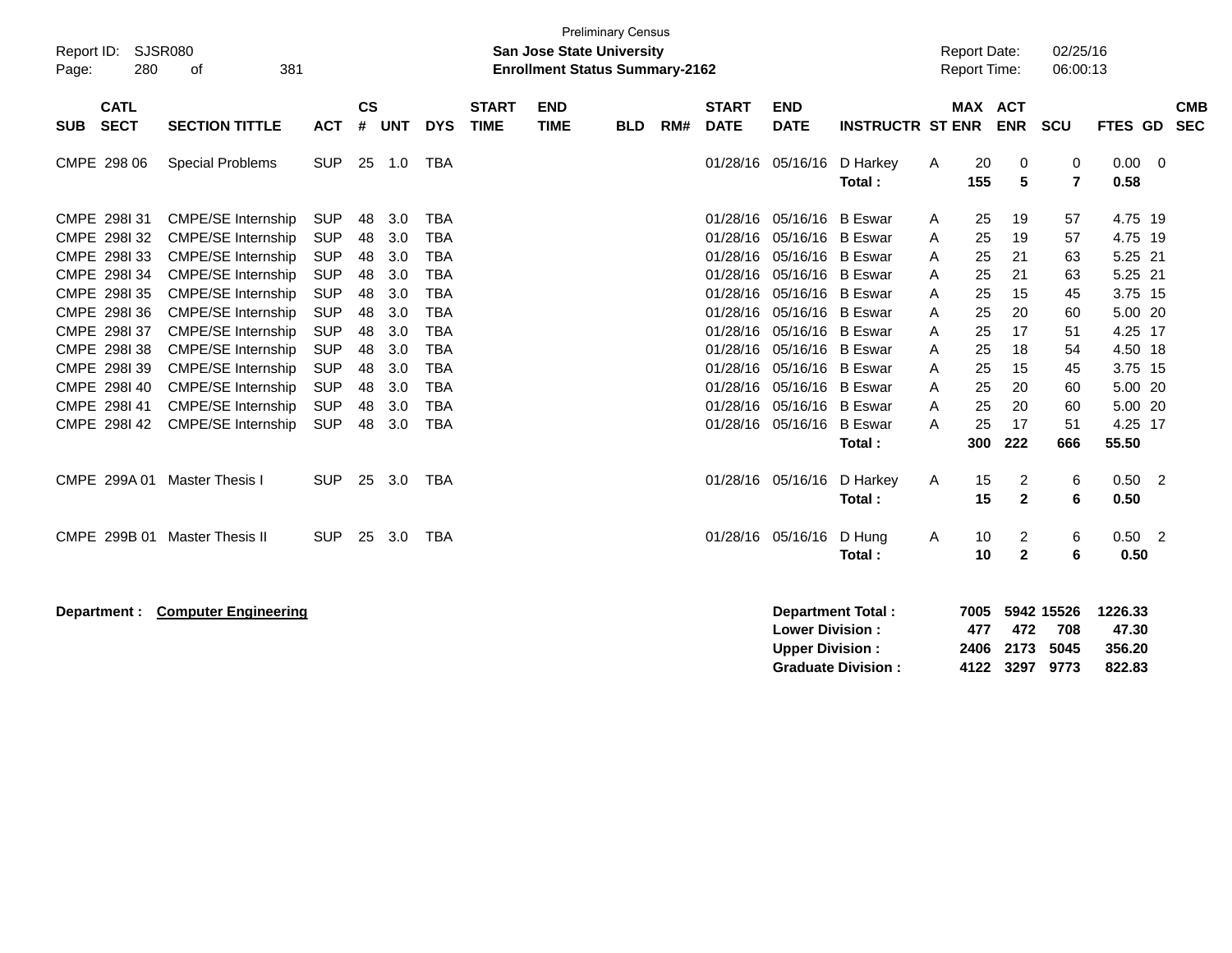| Report ID:<br>Page:             | <b>SJSR080</b><br>281      | 381<br>οf                                                      |                          |                |                   |                     |                             | <b>Preliminary Census</b><br>San Jose State University<br><b>Enrollment Status Summary-2162</b> |                                        |                   |                                        |                                                                              |                                                | <b>Report Date:</b><br><b>Report Time:</b> |                                 |                                      | 02/25/16<br>06:00:13         |                                |                      |                          |
|---------------------------------|----------------------------|----------------------------------------------------------------|--------------------------|----------------|-------------------|---------------------|-----------------------------|-------------------------------------------------------------------------------------------------|----------------------------------------|-------------------|----------------------------------------|------------------------------------------------------------------------------|------------------------------------------------|--------------------------------------------|---------------------------------|--------------------------------------|------------------------------|--------------------------------|----------------------|--------------------------|
| <b>SUB</b>                      | <b>CATL</b><br><b>SECT</b> | <b>SECTION TITTLE</b>                                          | <b>ACT</b>               | $\mathsf{cs}$  | # UNT             | <b>DYS</b>          | <b>START</b><br><b>TIME</b> | <b>END</b><br><b>TIME</b>                                                                       | <b>BLD</b>                             | RM#               | <b>START</b><br><b>DATE</b>            | <b>END</b><br><b>DATE</b>                                                    | <b>INSTRUCTR ST ENR</b>                        |                                            | MAX ACT                         | <b>ENR</b>                           | <b>SCU</b>                   | <b>FTES GD</b>                 |                      | <b>CMB</b><br><b>SEC</b> |
| College                         | Department :               | <b>Engineering</b><br><b>Biomedical Engineering</b>            |                          |                |                   |                     |                             |                                                                                                 |                                        |                   |                                        |                                                                              |                                                |                                            |                                 |                                      |                              |                                |                      |                          |
| BME<br><b>BME</b><br><b>BME</b> | 115 01<br>115 02<br>115 03 | Fndtns Biomed Engr<br>Fndtns Biomed Engr<br>Fndtns Biomed Engr | LEC<br>LAB<br>LAB        | 04<br>16<br>16 | 4.0<br>0.0<br>0.0 | <b>MW</b><br>F<br>W | 06:00 PM 08:45 PM           | 03:00 PM 04:15 PM<br>01:30 PM 04:15 PM                                                          | <b>ENG</b><br><b>ENG</b><br><b>ENG</b> | 329<br>315<br>315 | 01/28/16<br>01/28/16<br>01/28/16       | 05/16/16<br>05/16/16<br>05/16/16                                             | A Bellofiore<br>Y Cheng<br>P Tabada            | A<br>A<br>A                                | 48<br>16<br>16                  | 32<br>16<br>16                       | 96<br>16<br>16               | 9.00<br>0.00<br>0.00           | - 7<br>-4<br>3       |                          |
| <b>BME</b>                      | 115 04                     | <b>Fndtns Biomed Engr</b>                                      | LAB                      | 16             | 0.0               | F                   | 09:00 AM 11:45 AM           |                                                                                                 | ENG                                    | 315               | 01/28/16 05/16/16                      |                                                                              | Total:                                         | A                                          | 16<br>96                        | $\mathbf 0$<br>64                    | 0<br>128                     | 0.00<br>9.00                   | $\mathbf 0$          |                          |
| <b>BME</b>                      | 11701                      | <b>Biotransport Phen</b>                                       | <b>LEC</b>               | 02             | 3.0               | TR                  | 01:30 PM 02:45 PM           |                                                                                                 | ENG                                    | 331               | 01/28/16                               | 05/16/16                                                                     | <b>B</b> Hawkins<br>Total:                     | A                                          | 60<br>60                        | 51<br>51                             | 153<br>153                   | 10.95 15<br>10.95              |                      |                          |
| BME                             | 17301                      | <b>Clinical Trials</b>                                         | <b>LEC</b>               | 02             | 3.0               | MW                  | 01:30 PM 02:45 PM           |                                                                                                 | <b>ENG</b>                             | 329               | 01/28/16 05/16/16                      |                                                                              | F Erogbogbo A<br>Total:                        |                                            | 55<br>55                        | 40<br>40                             | 120<br>120                   | 8.05<br>8.05                   | $\overline{1}$       |                          |
| BME                             | 174 01                     | <b>Biomed Regs</b>                                             | LEC                      | 02             | 3.0               | MW                  | 04:30 PM 05:45 PM           |                                                                                                 | <b>ENG</b>                             | 329               | 01/28/16 05/16/16                      |                                                                              | P Coronado A<br>Total:                         |                                            | 55<br>55                        | 38<br>38                             | 114<br>114                   | 7.75<br>7.75                   | -3                   |                          |
| BME<br><b>BIOL</b>              | 177 01<br>17701            | Physiol for Engr<br>Physiol for Engr                           | <b>LEC</b><br><b>LEC</b> | 02<br>02       | 3.0<br>3.0        | TR.<br><b>TR</b>    | 03:00 PM 04:15 PM           | 03:00 PM 04:15 PM                                                                               | HGH<br><b>HGH 124</b>                  | 124               | 01/28/16 05/16/16<br>01/28/16 05/16/16 |                                                                              | F Erogbogbo A<br>F Erogbogbo A<br>Total:       |                                            | 40<br>0<br>40                   | 42<br>$\overline{1}$<br>43           | 126<br>3<br>129              | 8.90<br>0.20<br>9.10           | 10 C<br>$0\,C$       |                          |
| <b>BME</b><br><b>BME</b>        | 198B 01                    | Senior Project II<br>198B 02 Senior Project II                 | <b>LEC</b><br>LAB        | 02<br>16       | 2.0<br>0.0        | F<br>$\mathsf{F}$   | 09:00 AM 09:50 AM           | 10:30 AM 01:15 PM                                                                               | <b>ENG</b><br><b>ENG</b>               | 331<br>339        | 01/28/16<br>01/28/16 05/16/16          | 05/16/16                                                                     | <b>B</b> Hawkins<br><b>B</b> Hawkins<br>Total: | A<br>A                                     | 50<br>50<br>100                 | 43<br>43<br>86                       | 43<br>43<br>86               | 5.73<br>0.00<br>5.73           | $\Omega$<br>$\Omega$ |                          |
| BME                             | 254 01                     | <b>BME Microsystems</b>                                        | LEC.                     | 02             | 3.0               | $\top$              |                             | 06:00 PM 08:45 PM                                                                               | ENG.                                   | 333               | 01/28/16                               | 05/16/16                                                                     | <b>B</b> Hawkins<br>Total:                     | A                                          | 40<br>40                        | 16<br>16                             | 48<br>48                     | 4.00 16<br>4.00                |                      |                          |
|                                 | Department :               | <b>Biomedical Engineering</b>                                  |                          |                |                   |                     |                             |                                                                                                 |                                        |                   |                                        | <b>Department Total:</b><br><b>Lower Division:</b><br><b>Upper Division:</b> | <b>Graduate Division:</b>                      |                                            | 446<br>$\mathbf 0$<br>406<br>40 | 338<br>$\boldsymbol{0}$<br>322<br>16 | 778<br>$\bf{0}$<br>730<br>48 | 54.58<br>0.00<br>50.58<br>4.00 |                      |                          |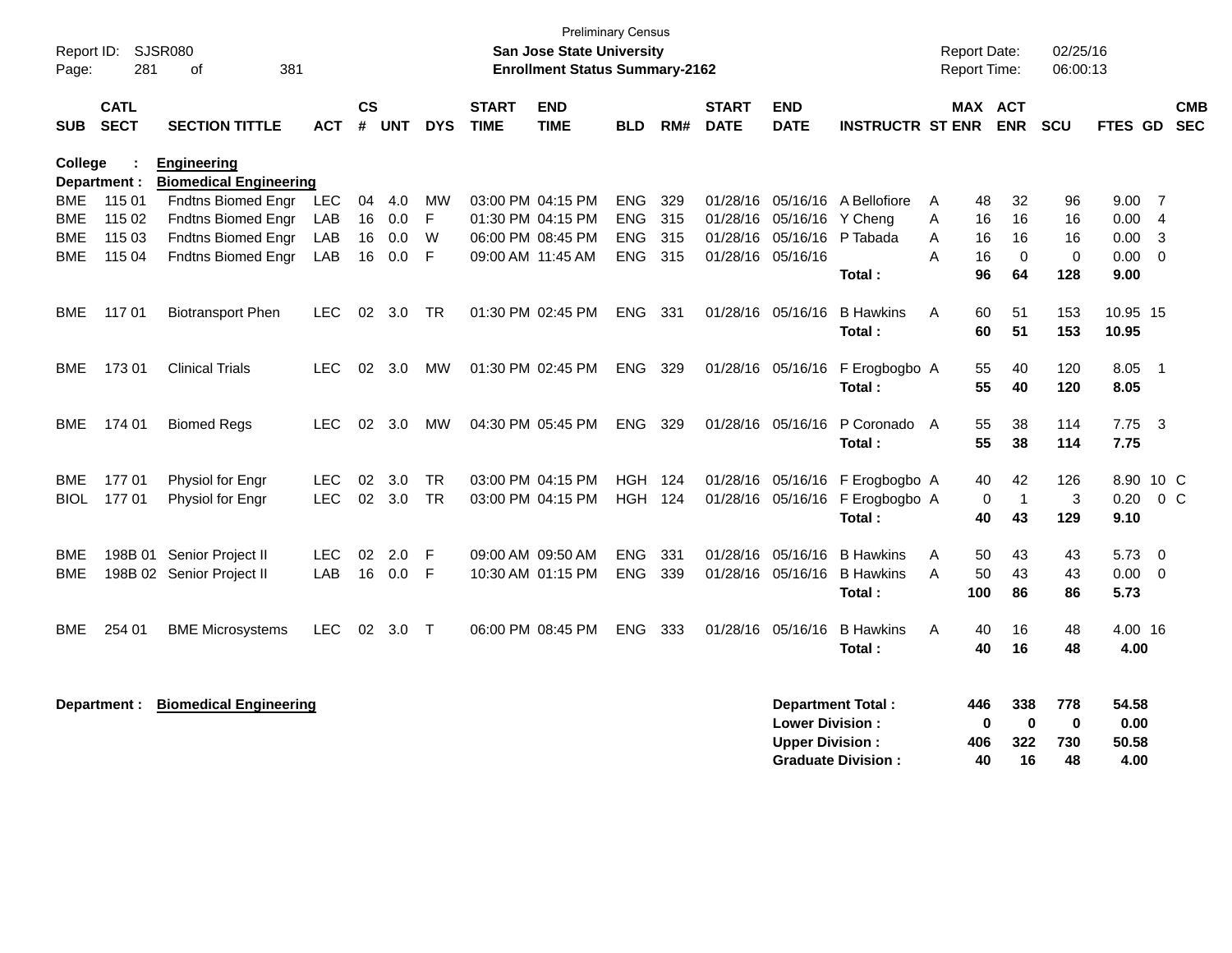| Report ID:<br>Page: | 282                        | <b>SJSR080</b><br>381<br>οf   |               |                    |            |            |                             | San Jose State University<br><b>Enrollment Status Summary-2162</b> | <b>Preliminary Census</b> |      |                             |                                        |                                 |   |           | <b>Report Date:</b><br><b>Report Time:</b> | 02/25/16<br>06:00:13 |                |                         |                          |
|---------------------|----------------------------|-------------------------------|---------------|--------------------|------------|------------|-----------------------------|--------------------------------------------------------------------|---------------------------|------|-----------------------------|----------------------------------------|---------------------------------|---|-----------|--------------------------------------------|----------------------|----------------|-------------------------|--------------------------|
| <b>SUB</b>          | <b>CATL</b><br><b>SECT</b> | <b>SECTION TITTLE</b>         | <b>ACT</b>    | $\mathsf{cs}$<br># | <b>UNT</b> | <b>DYS</b> | <b>START</b><br><b>TIME</b> | <b>END</b><br><b>TIME</b>                                          | <b>BLD</b>                | RM#  | <b>START</b><br><b>DATE</b> | <b>END</b><br><b>DATE</b>              | <b>INSTRUCTR ST ENR</b>         |   |           | MAX ACT<br><b>ENR</b>                      | <b>SCU</b>           | FTES GD        |                         | <b>CMB</b><br><b>SEC</b> |
| <b>College</b>      |                            | <b>Engineering</b>            |               |                    |            |            |                             |                                                                    |                           |      |                             |                                        |                                 |   |           |                                            |                      |                |                         |                          |
|                     | Department :               | <b>Electrical Engineering</b> |               |                    |            |            |                             |                                                                    |                           |      |                             |                                        |                                 |   |           |                                            |                      |                |                         |                          |
| EЕ                  | 30 01                      | Intr PRGM MC EE               | <b>LEC</b>    | 01                 | 3.0        | MW         |                             | 03:00 PM 03:50 PM                                                  | CL                        | 202  |                             | 01/28/16 05/16/16                      | A Singh                         | Α | 55        | 35                                         | 70                   | 7.00           | $\overline{0}$          |                          |
| EE                  | 30 02                      | Intr PRGM MC EE               | LAB           | 16                 | 0.0        | M          |                             | 06:00 PM 08:45 PM                                                  | <b>ENG</b>                | 290  |                             | 01/28/16 05/16/16<br>01/28/16 05/16/16 | A Singh                         | Α | 27        | 21                                         | 21                   | 0.00           | 0                       |                          |
| EЕ                  | 30 03                      | Intr PRGM MC EE               | LAB           | 16                 | 0.0        | W          |                             | 06:00 PM 08:45 PM                                                  | <b>ENG</b>                | 290  |                             |                                        | A Singh<br>Total:               | А | 28<br>110 | 14<br>70                                   | 14<br>105            | 0.00<br>7.00   | 0                       |                          |
|                     |                            |                               |               |                    |            |            |                             |                                                                    |                           |      |                             |                                        |                                 |   |           |                                            |                      |                |                         |                          |
| EE                  | 97 01                      | Intro EE Lab                  | LAB           | 17                 | 1.0        | R          |                             | 06:00 PM 08:45 PM                                                  | <b>ENG</b>                | 249  |                             | 01/28/16 05/16/16                      | C Jones                         | Α | 20        | 19                                         | 19                   | 1.27           | $\overline{0}$          |                          |
| EЕ                  | 97 02                      | Intro EE Lab                  | LAB           | 17                 | 1.0        | Т          |                             | 09:00 AM 11:45 AM                                                  | <b>ENG</b>                | 249  |                             | 01/28/16 05/16/16                      | M Trehan                        | Α | 20        | 21                                         | 21                   | 1.40           | 0                       |                          |
| EЕ                  | 97 03                      | Intro EE Lab                  | LAB           | 17                 | 1.0        | $\top$     |                             | 01:30 PM 04:15 PM                                                  | <b>ENG</b>                | -249 |                             | 01/28/16 05/16/16                      | I Sithanatha                    | A | 20        | 21                                         | 21                   | 1.40           | 0                       |                          |
| EЕ                  | 97 04                      | Intro EE Lab                  | LAB           | 17                 | 1.0        | R          |                             | 01:30 PM 04:15 PM                                                  | <b>ENG</b>                | 249  |                             | 01/28/16 05/16/16                      | T Nguyen                        | Α | 20        | 11                                         | 11                   | 0.73           | 0                       |                          |
| EЕ                  | 97 05                      | Intro EE Lab                  | LAB           | 17                 | 1.0        | F          |                             | 09:00 AM 11:45 AM                                                  | <b>ENG</b>                | 249  |                             | 01/28/16 05/16/16                      | I Sithanatha                    | Α | 20        | 19                                         | 19                   | 1.27           | 0                       |                          |
| EЕ                  | 97 06                      | Intro EE Lab                  | LAB           |                    | 1.0        |            |                             |                                                                    |                           |      |                             |                                        |                                 | X | 0         | 0                                          | 0                    | 0.00           | 0                       |                          |
|                     |                            |                               |               |                    |            |            |                             |                                                                    |                           |      |                             |                                        | Total:                          |   | 100       | 91                                         | 91                   | 6.07           |                         |                          |
| EE                  | 98 01                      | Intro Ckt Analysis            | <b>SEM</b>    | 04                 | 3.0        | <b>TR</b>  |                             | 09:00 AM 10:15 AM                                                  | <b>ENG</b>                | 345  |                             | 01/28/16 05/16/16                      | M Zoroofchi                     | A | 65        | 78                                         | 234                  | 15.60          | 0                       |                          |
| EЕ                  | 98 02                      | Intro Ckt Analysis            | <b>SEM</b>    | 04                 | 3.0        | MW         |                             | 10:30 AM 11:45 AM                                                  | <b>ENG</b>                | 345  |                             | 01/28/16 05/16/16                      | D Parent                        | A | 65        | 64                                         | 192                  | 12.80          | 0                       |                          |
| EЕ                  | 98 03                      | Intro Ckt Analysis            | <b>SEM</b>    | 04                 | 3.0        | <b>TR</b>  |                             | 03:00 PM 04:15 PM                                                  | <b>ENG</b>                | 345  |                             | 01/28/16 05/16/16                      | J Rejeb                         | Α | 65        | 74                                         | 222                  | 14.80          | 0                       |                          |
|                     |                            |                               |               |                    |            |            |                             |                                                                    |                           |      |                             |                                        | Total:                          |   | 195       | 216                                        | 648                  | 43.20          |                         |                          |
| EE                  | 101 01                     | Cir/Conc & Prob So            | <b>ACT</b>    |                    | 13 1.0     | R          |                             | 02:00 PM 04:00 PM                                                  | <b>ENG</b>                | 339  |                             | 01/28/16 05/16/16                      | C Jones                         | A | 120       | 114                                        | 114                  | $7.60$ 0       |                         |                          |
|                     |                            |                               |               |                    |            |            |                             |                                                                    |                           |      |                             |                                        | Total:                          |   | 120       | 114                                        | 114                  | 7.60           |                         |                          |
| EE                  | 102 01                     | Prob/Stat in EE               | SEM           | 04                 | 3.0        | МW         |                             | 10:30 AM 11:45 AM                                                  | <b>ENG</b>                | 339  |                             | 01/28/16 05/16/16                      | <b>B</b> Sirkeci                | Α | 55        | 55                                         | 165                  | $11.00 \t 0$   |                         |                          |
|                     |                            |                               |               |                    |            |            |                             |                                                                    |                           |      |                             |                                        | Total:                          |   | 55        | 55                                         | 165                  | 11.00          |                         |                          |
| EE                  | 110 01                     | <b>Circuits and Systems</b>   | SEM 04 3.0    |                    |            | МW         |                             | 04:30 PM 05:45 PM                                                  | <b>ENG</b>                | 331  |                             | 01/28/16 05/16/16                      | P Hsu                           | Α | 80        | 86                                         | 258                  | 17.35 3        |                         |                          |
|                     |                            |                               |               |                    |            |            |                             |                                                                    |                           |      |                             |                                        | Total:                          |   | 80        | 86                                         | 258                  | 17.35          |                         |                          |
| EE                  | 112 01                     | <b>Signal Processing</b>      | SEM           | 04                 | 3.0        | МW         |                             | 03:00 PM 04:15 PM                                                  | <b>ENG</b>                | 331  |                             | 01/28/16 05/16/16                      | P Santacruz A                   |   | 80        | 68                                         | 204                  | 13.65          | $\overline{1}$          |                          |
|                     |                            |                               |               |                    |            |            |                             |                                                                    |                           |      |                             |                                        | Total:                          |   | 80        | 68                                         | 204                  | 13.65          |                         |                          |
|                     |                            |                               |               |                    |            |            |                             |                                                                    |                           |      |                             |                                        |                                 |   |           |                                            |                      |                |                         |                          |
| EE,                 | 118 01                     | Dig Lgc Crt Dsgn              | SEM           | 04                 | 4.0        | МW         |                             | 10:30 AM 11:45 AM                                                  | ENG 331                   |      |                             |                                        | 01/28/16 05/16/16 T Caohuu      | A | 60        | 52                                         | 156                  | 14.07 3        |                         |                          |
| EE                  | 118 02                     | Dig Lgc Crt Dsgn              | LAB           | 16                 | 0.0        | R          | 09:00 AM 11:45 AM           |                                                                    | ENG 305                   |      |                             |                                        | 01/28/16 05/16/16 M Bharadwaj A |   | 20        | 12                                         | 12                   | 0.00           | 0                       |                          |
| EE                  | 118 03                     | Dig Lgc Crt Dsgn              | LAB           | 16                 | 0.0        | R          |                             | 06:00 PM 08:45 PM                                                  | ENG 305                   |      |                             | 01/28/16 05/16/16 R Dhage              |                                 | Α | 20        | 21                                         | 21                   | 0.00           | $\overline{\mathbf{0}}$ |                          |
| EЕ                  | 118 04                     | Dig Lgc Crt Dsgn              | LAB           |                    | 16 0.0     | $\top$     |                             | 09:00 AM 11:45 AM                                                  | ENG 305                   |      |                             |                                        | 01/28/16 05/16/16 G Bhangle     | Α | 20        | 19                                         | 19                   | $0.00 \quad 3$ |                         |                          |
|                     |                            |                               |               |                    |            |            |                             |                                                                    |                           |      |                             |                                        | Total:                          |   | 120       | 104                                        | 208                  | 14.07          |                         |                          |
| EE                  | 120 01                     | Microp Sys Design             | SEM 04 4.0 MW |                    |            |            |                             | 01:30 PM 02:45 PM                                                  | ENG 345                   |      |                             | 01/28/16 05/16/16 M Zand               |                                 | A | 80        | 72                                         | 216                  | 19.27 1        |                         |                          |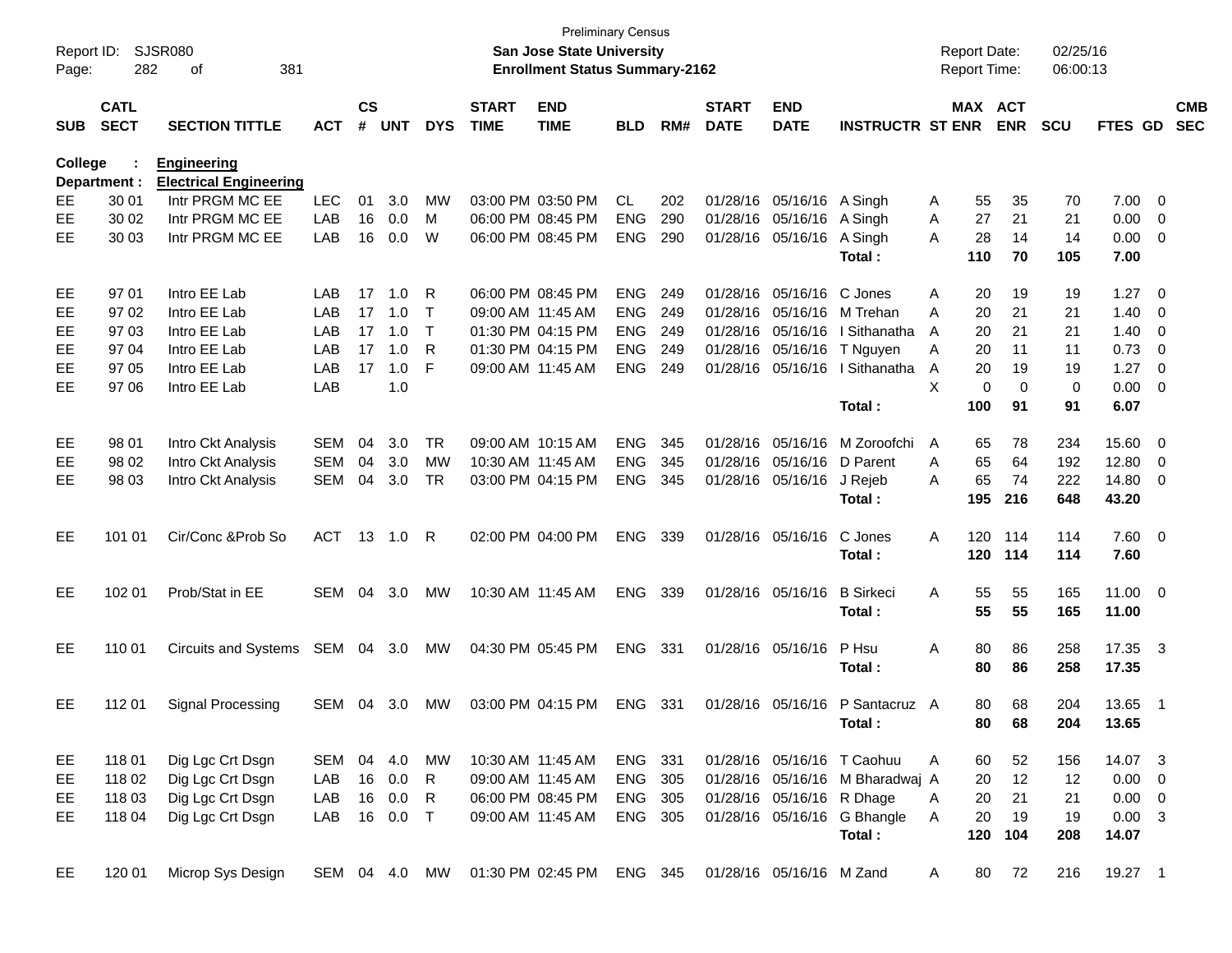| Report ID:<br>Page: | 283                        | <b>SJSR080</b><br>381<br>οf       |               |                             |            |              |                             | San Jose State University<br><b>Enrollment Status Summary-2162</b> | <b>Preliminary Census</b> |     |                             |                             |                         |   | <b>Report Date:</b><br><b>Report Time:</b> |                | 02/25/16<br>06:00:13 |                |                          |                          |
|---------------------|----------------------------|-----------------------------------|---------------|-----------------------------|------------|--------------|-----------------------------|--------------------------------------------------------------------|---------------------------|-----|-----------------------------|-----------------------------|-------------------------|---|--------------------------------------------|----------------|----------------------|----------------|--------------------------|--------------------------|
| <b>SUB</b>          | <b>CATL</b><br><b>SECT</b> | <b>SECTION TITTLE</b>             | <b>ACT</b>    | $\mathsf{cs}$<br>$\pmb{\#}$ | <b>UNT</b> | <b>DYS</b>   | <b>START</b><br><b>TIME</b> | <b>END</b><br><b>TIME</b>                                          | <b>BLD</b>                | RM# | <b>START</b><br><b>DATE</b> | <b>END</b><br><b>DATE</b>   | <b>INSTRUCTR ST ENR</b> |   | <b>MAX ACT</b>                             | <b>ENR</b>     | <b>SCU</b>           | <b>FTES GD</b> |                          | <b>CMB</b><br><b>SEC</b> |
| EE                  | 120 02                     | Microp Sys Design                 | LAB           | 16                          | 0.0        | Т            |                             | 01:30 PM 04:15 PM                                                  | <b>ENG</b>                | 307 | 01/28/16                    |                             | 05/16/16 V Gondaliya A  |   | 16                                         | 16             | 16                   | 0.00           | $\overline{\phantom{1}}$ |                          |
| EE                  | 120 03                     | Microp Sys Design                 | LAB           | 16                          | 0.0        | R            |                             | 10:30 AM 01:15 PM                                                  | <b>ENG</b>                | 307 | 01/28/16                    | 05/16/16 S Ullah            |                         | A | 16                                         | 11             | 11                   | 0.00           | - 0                      |                          |
| EE                  | 120 04                     | Microp Sys Design                 | LAB           | 16                          | 0.0        | R            |                             | 01:30 PM 04:15 PM                                                  | <b>ENG</b>                | 307 | 01/28/16                    | 05/16/16                    | R Kulkarni              | A | 16                                         | 16             | 16                   | 0.00           | 0                        |                          |
| EE                  | 120 05                     | Microp Sys Design                 | LAB           | 16                          | 0.0        | W            |                             | 06:00 PM 08:45 PM                                                  | <b>ENG</b>                | 307 |                             | 01/28/16 05/16/16 A Gupta   |                         | A | 16                                         | 14             | 14                   | 0.00           | 0                        |                          |
| EE                  | 120 06                     | Microp Sys Design                 | LAB           |                             | 0.0        |              |                             |                                                                    |                           |     |                             |                             |                         | X | $\Omega$                                   | 0              | 0                    | 0.00           | 0                        |                          |
| EE                  | 120 07                     | Microp Sys Design                 | LAB           | 16                          | 0.0        | R            |                             | 04:30 PM 07:15 PM                                                  | <b>ENG</b>                | 307 |                             | 01/28/16 05/16/16 S Ullah   |                         | A | 16                                         | 15             | 15                   | 0.00           | $\Omega$                 |                          |
|                     |                            |                                   |               |                             |            |              |                             |                                                                    |                           |     |                             |                             | Total:                  |   | 160                                        | 144            | 288                  | 19.27          |                          |                          |
| EE                  | 122 01                     | Electr Design I                   | <b>SEM</b>    | 04                          | 4.0        | TR           |                             | 09:00 AM 10:15 AM                                                  | <b>ENG</b>                | 341 | 01/28/16                    | 05/16/16                    | S Hamedi-HagA           |   | 80                                         | 65             | 195                  | 17.40          | $\overline{\phantom{1}}$ |                          |
| EE                  | 122 02                     | Electr Design I                   | LAB           | 16                          | 0.0        | $\mathsf{T}$ |                             | 06:00 PM 08:45 PM                                                  | <b>ENG</b>                | 290 | 01/28/16                    | 05/16/16                    | J Joseph                | A | 18                                         | 17             | 17                   | 0.00           | - 0                      |                          |
| EE                  | 122 03                     | Electr Design I                   | LAB           | 16                          | 0.0        | $\mathsf{T}$ |                             | 01:30 PM 04:15 PM                                                  | <b>ENG</b>                | 290 | 01/28/16                    | 05/16/16                    | A Daftari               | A | 18                                         | 20             | 20                   | 0.00           | 0                        |                          |
| EE                  | 122 04                     | Electr Design I                   | LAB           | 16                          | 0.0        | $\mathsf{T}$ |                             | 10:30 AM 01:15 PM                                                  | <b>ENG</b>                | 290 | 01/28/16                    | 05/16/16                    | D Zhi                   | A | 18                                         | 18             | 18                   | 0.00           | 0                        |                          |
| EE                  | 122 05                     | Electr Design I                   | LAB           | 16                          | 0.0        | R            |                             | 10:30 AM 01:15 PM                                                  | <b>ENG</b>                | 290 | 01/28/16                    | 05/16/16                    | K Shah                  | A | 18                                         | 3              | 3                    | 0.00           | $\overline{1}$           |                          |
| EE                  | 122 06                     | Electr Design I                   | LAB           | 16                          | 0.0        | $\mathsf{R}$ |                             | 01:30 PM 04:15 PM                                                  | <b>ENG</b>                | 290 |                             | 01/28/16 05/16/16           | K Muthaiyan A           |   | 18                                         | $\overline{7}$ | $\overline{7}$       | 0.00           | $\Omega$                 |                          |
|                     |                            |                                   |               |                             |            |              |                             |                                                                    |                           |     |                             |                             | Total:                  |   | 170                                        | 130            | 260                  | 17.40          |                          |                          |
| EE                  | 124 01                     | Electr Design II                  | <b>SEM</b>    | 04                          | 4.0        | <b>MW</b>    |                             | 09:00 AM 10:15 AM                                                  | <b>ENG</b>                | 329 | 01/28/16                    | 05/16/16                    | S Ardalan               | A | 55                                         | 65             | 195                  | 17.33          | 0                        |                          |
| EE                  | 124 02                     | Electr Design II                  | LAB           | 16                          | 0.0        | R            |                             | 01:30 PM 04:15 PM                                                  | <b>ENG</b>                | 258 | 01/28/16                    | 05/16/16                    | S Krishnasam A          |   | 18                                         | 11             | 11                   | 0.00           | - 0                      |                          |
| EE                  | 124 03                     | Electr Design II                  | LAB           | 16                          | 0.0        | R            |                             | 06:00 PM 08:45 PM                                                  | <b>ENG</b>                | 258 | 01/28/16                    | 05/16/16                    | M Khalig                | A | 18                                         | 12             | 12                   | 0.00           | 0                        |                          |
| EE                  | 124 04                     | Electr Design II                  | LAB           | 16                          | 0.0        | $\mathsf{T}$ |                             | 06:00 PM 08:45 PM                                                  | <b>ENG</b>                | 258 | 01/28/16                    | 05/16/16                    | M Nasrollahp A          |   | 18                                         | 18             | 18                   | 0.00           | 0                        |                          |
| EE                  | 124 05                     | Electr Design II                  | LAB           | 16                          | 0.0        | $\mathsf{R}$ |                             | 10:30 AM 01:15 PM                                                  | <b>ENG</b>                | 258 |                             | 01/28/16 05/16/16           | P Agrawal               | A | 18                                         | 24             | 24                   | 0.00           | $\Omega$                 |                          |
|                     |                            |                                   |               |                             |            |              |                             |                                                                    |                           |     |                             |                             | Total:                  |   | 127                                        | 130            | 260                  | 17.33          |                          |                          |
| EE                  | 127 01                     | <b>Electronics for Bioe</b>       | <b>LEC</b>    | 02                          | 3.0        | TR           |                             | 03:00 PM 04:15 PM                                                  | <b>ENG</b>                | 303 |                             | 01/28/16 05/16/16           | T Peng                  | A | 35                                         | 24             | 72                   | 5.40 12        |                          |                          |
|                     |                            |                                   |               |                             |            |              |                             |                                                                    |                           |     |                             |                             | Total:                  |   | 35                                         | 24             | 72                   | 5.40           |                          |                          |
| EE                  | 128 01                     | <b>Phys Electronics</b>           | SEM           | 04                          | 3.0        | <b>TR</b>    |                             | 10:30 AM 11:45 AM                                                  | <b>ENG</b>                | 345 |                             | 01/28/16 05/16/16           | L He                    | A | 65                                         | 73             | 219                  | 14.60 0        |                          |                          |
|                     |                            |                                   |               |                             |            |              |                             |                                                                    |                           |     |                             |                             | Total:                  |   | 65                                         | 73             | 219                  | 14.60          |                          |                          |
| EE                  | 132 01                     | Theo Auto Controls                | SEM           |                             | 04 3.0     | MW           |                             | 01:30 PM 02:45 PM                                                  | ENG                       | 331 |                             | 01/28/16 05/16/16 P Reischl |                         | A | 65                                         | 70             | 210                  | 14.00 0        |                          |                          |
|                     |                            |                                   |               |                             |            |              |                             |                                                                    |                           |     |                             |                             | Total :                 |   | 65                                         | 70             | 210                  | 14.00          |                          |                          |
| EE                  | 134 01                     | Power Systems                     | LEC 02 3.0 TR |                             |            |              |                             | 04:30 PM_05:45 PM                                                  | ENG 303                   |     |                             | 01/28/16 05/16/16           | P Hsu                   | A | 35                                         | 23             | 69                   | 4.60 0         |                          |                          |
|                     |                            |                                   |               |                             |            |              |                             |                                                                    |                           |     |                             |                             | Total:                  |   | 35                                         | 23             | 69                   | 4.60           |                          |                          |
| EE                  | 136 01                     | <b>Power Electronics</b>          | SEM 04 3.0 TR |                             |            |              |                             | 03:00 PM 04:15 PM                                                  | ENG 401                   |     |                             | 01/28/16 05/16/16           | P Reischl               | A | 35                                         | 40             | 120                  | $8.00 \ 0$     |                          |                          |
|                     |                            |                                   |               |                             |            |              |                             |                                                                    |                           |     |                             |                             | Total:                  |   | 35                                         | 40             | 120                  | 8.00           |                          |                          |
| EE                  | 138 01                     | Embedded Cntr Sys DeSEM 05 3.0 TR |               |                             |            |              |                             | 06:00 PM 07:15 PM ENG 401                                          |                           |     |                             | 01/28/16 05/16/16 Y Kim     |                         | A | 35                                         | 10             | 30                   | $2.00 \t 0$    |                          |                          |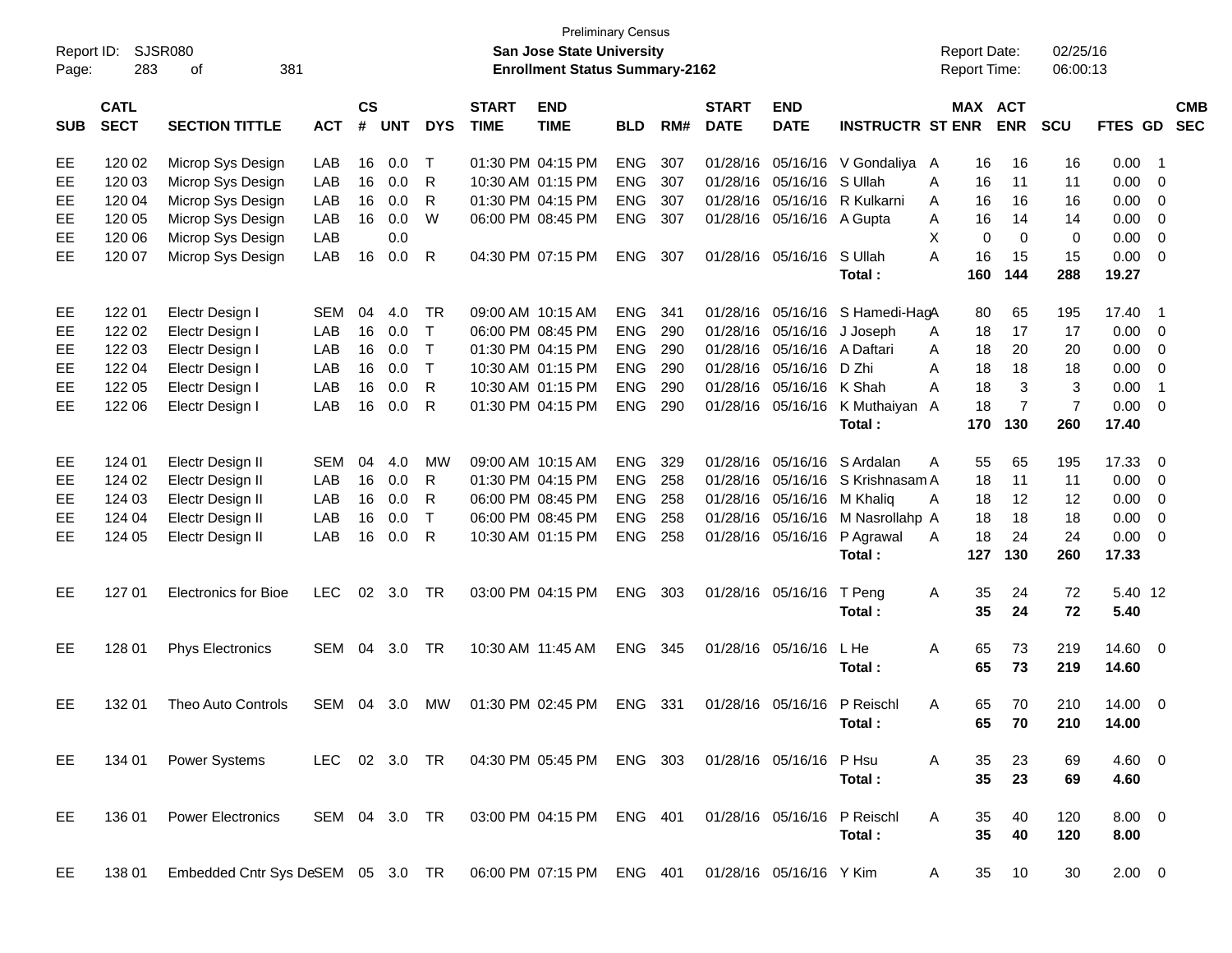| Page:      | Report ID: SJSR080<br>284  | 381<br>оf                        |               |                    |            |            |                             | <b>Preliminary Census</b><br><b>San Jose State University</b><br><b>Enrollment Status Summary-2162</b> |            |       |                             |                             |                         | <b>Report Date:</b><br><b>Report Time:</b> |                       | 02/25/16<br>06:00:13 |                     |                          |                          |
|------------|----------------------------|----------------------------------|---------------|--------------------|------------|------------|-----------------------------|--------------------------------------------------------------------------------------------------------|------------|-------|-----------------------------|-----------------------------|-------------------------|--------------------------------------------|-----------------------|----------------------|---------------------|--------------------------|--------------------------|
| <b>SUB</b> | <b>CATL</b><br><b>SECT</b> | <b>SECTION TITTLE</b>            | <b>ACT</b>    | $\mathsf{cs}$<br># | <b>UNT</b> | <b>DYS</b> | <b>START</b><br><b>TIME</b> | <b>END</b><br><b>TIME</b>                                                                              | <b>BLD</b> | RM#   | <b>START</b><br><b>DATE</b> | <b>END</b><br><b>DATE</b>   | <b>INSTRUCTR ST ENR</b> |                                            | MAX ACT<br><b>ENR</b> | <b>SCU</b>           | <b>FTES GD</b>      |                          | <b>CMB</b><br><b>SEC</b> |
|            |                            |                                  |               |                    |            |            |                             |                                                                                                        |            |       |                             |                             | Total:                  |                                            | 35<br>10              | 30                   | 2.00                |                          |                          |
| EE         | 140 01                     | Prin of E & M Flds               | <b>SEM</b>    | 04                 | 3.0        | MW         |                             | 09:00 AM 10:15 AM                                                                                      | <b>ENG</b> | 345   |                             | 01/28/16 05/16/16           | R Kwok                  | 55<br>A                                    | 39                    | 117                  | 7.85                | $\overline{\phantom{1}}$ |                          |
| EE.        | 140 02                     | Prin of E & M Flds               | <b>SEM</b>    | 04                 | 3.0        | <b>TR</b>  |                             | 09:00 AM 10:15 AM                                                                                      | <b>ENG</b> | 303   |                             | 01/28/16 05/16/16           | R Kwok<br>Total:        | 35<br>A<br>90                              | 22<br>61              | 66<br>183            | 4.50 2<br>12.35     |                          |                          |
| EE.        | 161 01                     | Digital Comm Sys                 | LEC.          | 02                 | 3.0        | TR         | 01:30 PM 02:45 PM           |                                                                                                        | <b>ENG</b> | 329   |                             | 01/28/16 05/16/16           | R Morelos-Za A          |                                            | 35<br>36              | 108                  | $7.20 \t 0$         |                          |                          |
|            |                            |                                  |               |                    |            |            |                             |                                                                                                        |            |       |                             |                             | Total:                  |                                            | 35<br>36              | 108                  | 7.20                |                          |                          |
| EE.        | 166 02                     | <b>CMOS Dgtl Circuits</b>        | SEM           | 04                 | 3.0        | TR         | 06:00 PM 07:15 PM           |                                                                                                        | <b>ENG</b> | 303   |                             | 01/28/16 05/16/16           | S Oh                    | A                                          | 35<br>19              | 57                   | $4.20\ 8$           |                          |                          |
|            |                            |                                  |               |                    |            |            |                             |                                                                                                        |            |       |                             |                             | Total :                 | 35                                         | 19                    | 57                   | 4.20                |                          |                          |
| EE.        | 174 01                     | INT ALG PR EBD SYS SEM 04 3.0    |               |                    |            | MW         | 07:30 PM 08:45 PM           |                                                                                                        | <b>ENG</b> | - 401 |                             | 01/28/16 05/16/16           | T Nguyen<br>Total:      | Α                                          | 40<br>40<br>40<br>40  | 120<br>120           | $8.00 \t 0$<br>8.00 |                          |                          |
| EE.        |                            |                                  |               |                    |            |            |                             |                                                                                                        |            |       |                             |                             | C Pham                  |                                            |                       |                      |                     |                          |                          |
|            | 176 01                     | Computer Organ                   | SEM           | 04                 | 3.0        | MW         | 06:00 PM 07:15 PM           |                                                                                                        | <b>ENG</b> | 401   |                             | 01/28/16 05/16/16           | Total:                  | 35<br>A<br>35                              |                       | 0<br>0<br>0<br>0     | $0.00 \t 0$<br>0.00 |                          |                          |
| EE.        | 178 01                     | Dig Design w FPGAS SEM 04 3.0 TR |               |                    |            |            | 07:30 PM 08:45 PM           |                                                                                                        | <b>ENG</b> | 401   |                             | 01/28/16 05/16/16           | E Crabill               | A                                          | 40<br>32              | 96                   | $6.40 \quad 0$      |                          |                          |
|            |                            |                                  |               |                    |            |            |                             |                                                                                                        |            |       |                             |                             | Total:                  | 40                                         | 32                    | 96                   | 6.40                |                          |                          |
| EE         | 180 01                     | <b>Indiv Studies</b>             | <b>SUP</b>    | 36                 | 1.0        | <b>TBA</b> |                             |                                                                                                        |            |       |                             | 01/28/16 05/16/16           | R Chen                  | A                                          | 10                    | 1<br>1               | $0.07$ 0            |                          |                          |
| EE         | 180 02                     | <b>Indiv Studies</b>             | <b>SUP</b>    | 36                 | 2.0        | <b>TBA</b> |                             |                                                                                                        |            |       |                             | 01/28/16 05/16/16           | R Chen                  | A                                          | 10                    | 0<br>0               | $0.00 \t 0$         |                          |                          |
| EE.        | 180 03                     | <b>Indiv Studies</b>             | <b>SUP</b>    | 36                 | 3.0        | <b>TBA</b> |                             |                                                                                                        |            |       |                             | 01/28/16 05/16/16           | R Chen<br>Total :       | А<br>30                                    | 10<br>1               | 0<br>0<br>1          | $0.00 \t 0$<br>0.07 |                          |                          |
|            |                            |                                  |               |                    |            |            |                             |                                                                                                        |            |       |                             |                             |                         |                                            |                       |                      |                     |                          |                          |
| EE         |                            | 198A 01 EE Sr Dsgn Proj I        | LAB           | 16                 | 1.0        | F          |                             | 10:00 AM 12:45 PM                                                                                      | <b>ENG</b> | 244   |                             | 01/28/16 05/16/16           | D Parent                | A                                          | 15<br>23              | 23                   | $1.53 \t 0$         |                          |                          |
| EE         |                            | 198A 02 EE Sr Dsgn Proj I        | LAB           | 16                 | 1.0        | F          |                             | 10:00 AM 12:45 PM                                                                                      | <b>ENG</b> | 244   |                             | 01/28/16 05/16/16           | D Parent                | 15<br>A                                    | 15                    | 15                   | $1.00 \t 0$         |                          |                          |
| EE.        |                            | 198A 03 EE Sr Dsgn Proj I        | LAB           | 16                 | 1.0        | F          |                             | 10:00 AM 12:45 PM                                                                                      | <b>ENG</b> | 244   |                             | 01/28/16 05/16/16           | D Parent                | 15<br>A                                    | 12                    | 12                   | 0.80 0              |                          |                          |
|            |                            |                                  |               |                    |            |            |                             |                                                                                                        |            |       |                             |                             | Total :                 | 45                                         | 50                    | 50                   | 3.33                |                          |                          |
| EE         |                            | 198B 01 EE Sr Dsgn Proj II       | LAB           | 16                 | 3.0        | -F         |                             | 01:30 PM 10:15 PM                                                                                      | ENG        | - 376 |                             | 01/28/16 05/16/16 D Parent  |                         | A                                          | 15<br>22              | 66                   | 4.40 0              |                          |                          |
| EE         |                            | 198B 02 EE Sr Dsgn Proj II       | LAB           | 16                 | 3.0        | F          |                             | 01:30 PM 10:15 PM                                                                                      | <b>ENG</b> | 376   |                             | 01/28/16 05/16/16 D Parent  |                         | 15<br>A                                    | 15                    | 45                   | $3.00 \ 0$          |                          |                          |
| EE         |                            | 198B 03 EE Sr Dsgn Proj II       | LAB           | 16                 | $3.0$ F    |            |                             | 01:30 PM 10:15 PM                                                                                      | ENG 376    |       |                             | 01/28/16 05/16/16 D Parent  |                         | 15<br>A                                    | 15                    | 45                   | $3.00 \ 0$          |                          |                          |
|            |                            |                                  |               |                    |            |            |                             |                                                                                                        |            |       |                             |                             | Total:                  |                                            | 45<br>52              | 156                  | 10.40               |                          |                          |
| EE         | 210 01                     | <b>Linear Systems</b>            | SEM 05 3.0 TR |                    |            |            |                             | 04:30 PM 05:45 PM                                                                                      | ENG 345    |       |                             | 01/28/16 05/16/16 A Singh   |                         | 35<br>A                                    | 29                    | 87                   | 7.20 28             |                          |                          |
| EE         | 210 02                     | <b>Linear Systems</b>            | <b>SEM</b>    | 05                 | 3.0        | <b>MW</b>  |                             | 06:00 PM 07:15 PM                                                                                      | ENG        | 340   |                             | 01/28/16 05/16/16 K Ghadiri |                         | 35<br>Α                                    | 17                    | 51                   | 4.25 17             |                          |                          |
| EE         | 210 03                     | <b>Linear Systems</b>            | SEM 05 3.0 TR |                    |            |            |                             | 07:30 PM 08:45 PM                                                                                      | ENG 345    |       |                             | 01/28/16 05/16/16 K Ghadiri |                         | Α                                          | 35<br>13              | 39                   | 3.25 13             |                          |                          |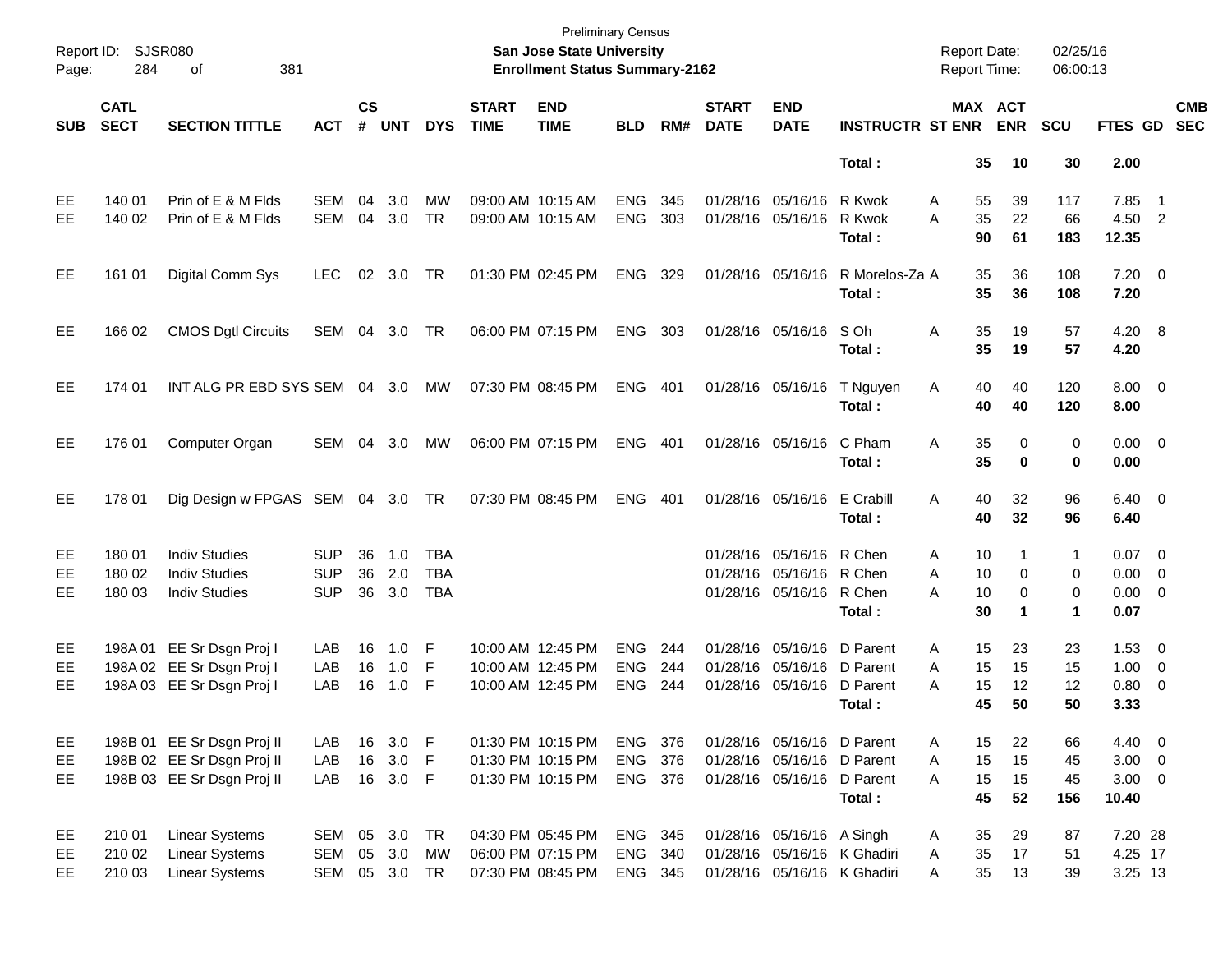| Report ID:<br>Page: | 285                        | <b>SJSR080</b><br>381<br>οf                                    |                          |                    |                   |                 |                             | <b>Preliminary Census</b><br>San Jose State University<br><b>Enrollment Status Summary-2162</b> |                          |            |                             |                                        |                               | <b>Report Date:</b><br><b>Report Time:</b> |                     | 02/25/16<br>06:00:13  |                                            |                          |
|---------------------|----------------------------|----------------------------------------------------------------|--------------------------|--------------------|-------------------|-----------------|-----------------------------|-------------------------------------------------------------------------------------------------|--------------------------|------------|-----------------------------|----------------------------------------|-------------------------------|--------------------------------------------|---------------------|-----------------------|--------------------------------------------|--------------------------|
| <b>SUB</b>          | <b>CATL</b><br><b>SECT</b> | <b>SECTION TITTLE</b>                                          | <b>ACT</b>               | $\mathsf{cs}$<br># | <b>UNT</b>        | <b>DYS</b>      | <b>START</b><br><b>TIME</b> | <b>END</b><br><b>TIME</b>                                                                       | <b>BLD</b>               | RM#        | <b>START</b><br><b>DATE</b> | <b>END</b><br><b>DATE</b>              | <b>INSTRUCTR ST ENR</b>       | MAX ACT                                    | <b>ENR</b>          | <b>SCU</b>            | FTES GD                                    | <b>CMB</b><br><b>SEC</b> |
|                     |                            |                                                                |                          |                    |                   |                 |                             |                                                                                                 |                          |            |                             |                                        | Total:                        | 105                                        | 59                  | 177                   | 14.70                                      |                          |
| EE<br>EE<br>EE      | 221 01<br>221 02<br>221 03 | Prin of Semi Dev I<br>Prin of Semi Dev I<br>Prin of Semi Dev I | SEM<br>SEM<br><b>SEM</b> | 05<br>05           | 3.0<br>3.0<br>3.0 | <b>TR</b><br>MW |                             | 03:00 PM 04:15 PM<br>04:30 PM 05:45 PM                                                          | <b>ENG</b><br><b>ENG</b> | 329<br>303 |                             | 01/28/16 05/16/16<br>01/28/16 05/16/16 | L He<br>M Zoroofchi<br>Total: | Α<br>55<br>35<br>A<br>X<br>0<br>90         | 27<br>35<br>0<br>62 | 81<br>105<br>0<br>186 | 6.75 27<br>8.75 35<br>$0.00 \t 0$<br>15.50 |                          |
| EE                  | 223 01                     | Analog Int Ckts                                                | SEM                      | 05                 | 3.0               | <b>TR</b>       |                             | 04:30 PM 05:45 PM                                                                               | CL.                      | 303        |                             | 01/28/16 05/16/16                      | S Hamedi-HagA<br>Total:       | 35<br>35                                   | 21<br>21            | 63<br>63              | 5.25 21<br>5.25                            |                          |
| EE                  | 224 01                     | Hi Speed CMOS Ckts SEM 05 3.0 MW                               |                          |                    |                   |                 | 07:30 PM 08:45 PM           |                                                                                                 | <b>ENG</b>               | 331        |                             | 01/28/16 05/16/16                      | K Ghadiri<br>Total:           | Α<br>55<br>55                              | 12<br>12            | 36<br>36              | 3.00 12<br>3.00                            |                          |
| EE<br>EE            | 230 01<br>230 02           | <b>RFIC II</b><br><b>RFIC II</b>                               | <b>SEM</b><br>SEM        | 05                 | 3.0<br>3.0        | MW              |                             | 06:00 PM 07:15 PM                                                                               | <b>ENG</b>               | 303        |                             | 01/28/16 05/16/16                      | M Wang<br>Total:              | 0<br>Х<br>A<br>35<br>35                    | 0<br>17<br>17       | 0<br>51<br>51         | $0.00 \t 0$<br>4.25 17<br>4.25             |                          |
| EE                  | 237 01                     | Ctrl of AC Machine                                             | SEM 05                   |                    | 3.0               | - F             | 09:00 AM 11:45 AM           |                                                                                                 | <b>ENG</b>               | 303        | 01/28/16 05/16/16           |                                        | P Hsu<br>Total:               | Α<br>35<br>35                              | 11<br>11            | 33<br>33              | 2.506<br>2.50                              |                          |
| EE                  | 238 02                     | Adv. Pwr. Electrncs.                                           | SEM 05                   |                    | 3.0               | TR              |                             | 06:00 PM 07:15 PM                                                                               | <b>HGH 225</b>           |            |                             | 01/28/16 05/16/16                      | P Reischl<br>Total:           | A<br>35<br>35                              | 8<br>8              | 24<br>24              | 2.00 8<br>2.00                             |                          |
| EE<br>EE            | 250 01<br>250 02           | Prob Ran Vari & St P<br>Prob Ran Vari & St P                   | SEM<br>SEM               | 05<br>05           | 3.0<br>3.0        | MW<br>TR        |                             | 03:00 PM 04:15 PM<br>06:00 PM 07:15 PM                                                          | <b>ENG</b><br>CL         | 345<br>303 |                             | 01/28/16 05/16/16<br>01/28/16 05/16/16 | K Ghadiri<br>J Kim<br>Total:  | Α<br>35<br>A<br>35<br>70                   | 29<br>26<br>55      | 87<br>78<br>165       | 7.25 29<br>6.50 26<br>13.75                |                          |
| EE                  | 251 01                     | Digital Comm Systems LEC                                       |                          |                    | 3.0               |                 |                             |                                                                                                 |                          |            |                             |                                        | Total:                        | Χ<br>0<br>0                                | 0<br>0              | 0<br>0                | $0.00 \t 0$<br>0.00                        |                          |
| EE                  | 253 01                     | Signal Processing                                              | SEM 05 3.0               |                    |                   | MW              |                             | 04:30 PM 05:45 PM                                                                               | ENG 401                  |            |                             | 01/28/16 05/16/16 J Kim                | Total:                        | 35-<br>A<br>35 <sub>o</sub>                | 11<br>11            | 33.<br>33             | 2.75 11<br>2.75                            |                          |
| EE                  | 255 01                     | Wireless Comm                                                  |                          |                    |                   |                 |                             | SEM 05 3.0 TR  07:30 PM 08:45 PM  ENG  341  01/28/16  05/16/16  J Kamali                        |                          |            |                             |                                        | Total:                        | A<br>55<br>55                              | 12<br>12            | 36<br>36              | 2.95 11<br>2.95                            |                          |
| EE                  |                            | 259 01 Selct Top in Sig Prc                                    | SEM                      |                    | 3.0               |                 |                             |                                                                                                 |                          |            |                             |                                        | Total:                        | X<br>0<br>0                                | 0<br>0              | 0<br>0                | $0.00 \t 0$<br>0.00                        |                          |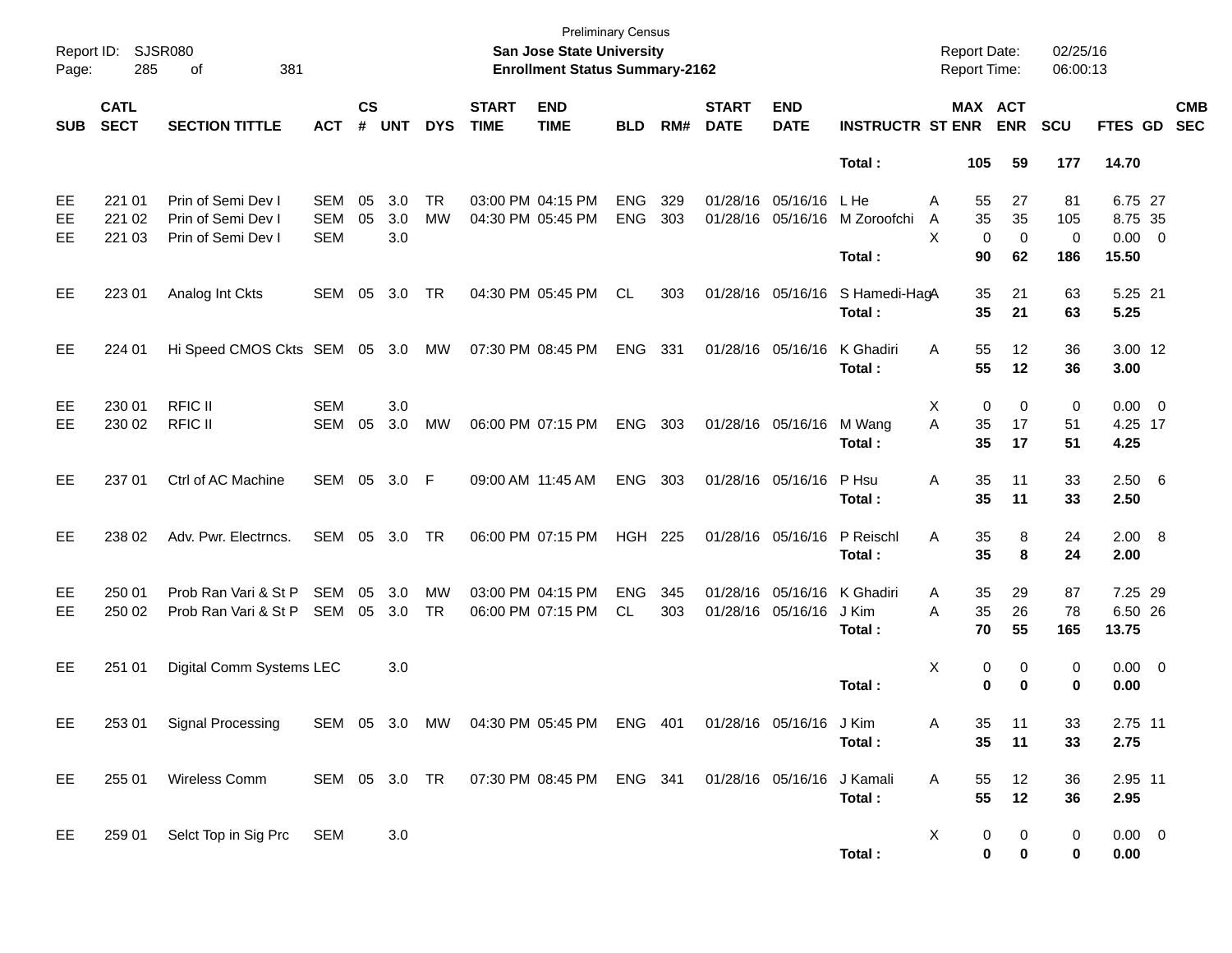| Report ID:<br>Page: | 286                        | SJSR080<br>381<br>οf                                                                       |                   |                |            |            |                             | <b>Preliminary Census</b><br>San Jose State University<br><b>Enrollment Status Summary-2162</b> |                          |            |                             |                                        |                           | <b>Report Date:</b><br><b>Report Time:</b> |                     | 02/25/16<br>06:00:13 |                                |                          |
|---------------------|----------------------------|--------------------------------------------------------------------------------------------|-------------------|----------------|------------|------------|-----------------------------|-------------------------------------------------------------------------------------------------|--------------------------|------------|-----------------------------|----------------------------------------|---------------------------|--------------------------------------------|---------------------|----------------------|--------------------------------|--------------------------|
| <b>SUB</b>          | <b>CATL</b><br><b>SECT</b> | <b>SECTION TITTLE</b>                                                                      | <b>ACT</b>        | <b>CS</b><br># | <b>UNT</b> | <b>DYS</b> | <b>START</b><br><b>TIME</b> | <b>END</b><br><b>TIME</b>                                                                       | <b>BLD</b>               | RM#        | <b>START</b><br><b>DATE</b> | <b>END</b><br><b>DATE</b>              | <b>INSTRUCTR ST ENR</b>   | MAX ACT                                    | <b>ENR</b>          | <b>SCU</b>           | FTES GD                        | <b>CMB</b><br><b>SEC</b> |
| EE                  | 260 01                     | <b>RFID Systems</b>                                                                        | SEM               | 05             | 3.0        | МW         |                             | 07:30 PM 08:45 PM                                                                               | CL.                      | 234        |                             | 01/28/16 05/16/16                      | R Morelos-Za A<br>Total:  | 35<br>35                                   | 15<br>15            | 45<br>45             | 3.70 14<br>3.70                |                          |
| EE                  | 270 01                     | Adv Logic Design                                                                           | SEM               | 05             | 3.0        | МW         |                             | 06:00 PM 07:15 PM                                                                               | <b>ENG</b>               | 329        |                             | 01/28/16 05/16/16                      | T Caohuu<br>Total:        | A<br>35<br>35                              | 14<br>14            | 42<br>42             | 3.50 14<br>3.50                |                          |
| EE                  | 271 01                     | Digital Sys Design                                                                         | SEM               | 05             | 3.0        | MW         |                             | 06:00 PM 07:15 PM                                                                               | <b>ENG</b>               | 345        |                             | 01/28/16 05/16/16                      | T Le<br>Total :           | 55<br>Α<br>55                              | 34<br>34            | 102<br>102           | 8.50 34<br>8.50                |                          |
| EE                  | 272 01                     | <b>SOC DESIGN</b>                                                                          | SEM               | 05             | 3.0        | MW         |                             | 07:30 PM 08:45 PM                                                                               | <b>ENG</b>               | 341        |                             | 01/28/16 05/16/16                      | M Jones<br>Total:         | 55<br>Α<br>55                              | 36<br>36            | 108<br>108           | 9.00 36<br>9.00                |                          |
| EE                  | 275 01                     | Adv Comp Architect                                                                         | SEM               | 05             | 3.0        | MW         |                             | 04:30 PM 05:45 PM                                                                               | CL                       | 202        |                             | 01/28/16 05/16/16                      | C Choo<br>Total:          | 55<br>Α<br>55                              | 55<br>55            | 165<br>165           | 13.75 55<br>13.75              |                          |
| EE                  | 276B 01                    | <b>MultiCoreArchs</b>                                                                      | <b>SEM</b>        |                | 3.0        |            |                             |                                                                                                 |                          |            |                             |                                        | Total:                    | X<br>0<br>0                                | 0<br>0              | 0<br>0               | $0.00 \t 0$<br>0.00            |                          |
| EE<br>EE            | 278 01<br>278 02           | Dig Des DSP/Comm<br>Dig Des DSP/Comm                                                       | <b>SEM</b><br>SEM | 04             | 3.0<br>3.0 | TR         |                             | 04:30 PM 05:45 PM                                                                               | ENG                      | 339        |                             | 01/28/16 05/16/16                      | C Choo<br>Total :         | 0<br>Х<br>A<br>55<br>55                    | 0<br>28<br>28       | 0<br>84<br>84        | $0.00 \t 0$<br>7.00 28<br>7.00 |                          |
| EE                  | 281 01                     | Internetworking                                                                            | SEM               | 04             | 3.0        | TR         |                             | 04:30 PM 05:45 PM                                                                               | <b>ENG</b>               | 343        |                             | 01/28/16 05/16/16                      | F Lin<br>Total :          | 80<br>Α<br>80                              | 47<br>47            | 141<br>141           | 11.55 43<br>11.55              |                          |
| EE<br>EE            | 28301<br>283 02            | Broadband Comm Nt SEM<br>Broadband Comm Nt SEM 04                                          |                   | 04             | 3.0<br>3.0 | MW<br>MW   |                             | 04:30 PM 05:45 PM<br>01:30 PM 02:45 PM                                                          | <b>ENG</b><br><b>ENG</b> | 345<br>341 |                             | 01/28/16 05/16/16<br>01/28/16 05/16/16 | N Mir<br>N Mir<br>Total : | 70<br>A<br>70<br>Α<br>140                  | 76<br>74<br>150     | 228<br>222<br>450    | 18.95 75<br>18.45 73<br>37.40  |                          |
| EE                  | 284 01                     | Voice & Data Net                                                                           | SEM               | 05             | 3.0        | МW         |                             | 07:30 PM 08:45 PM                                                                               | <b>ENG</b>               | 345        |                             | 01/28/16 05/16/16                      | B Venkatrama A<br>Total : | 65<br>65                                   | 25<br>25            | 75<br>75             | 6.25 25<br>6.25                |                          |
| EE.                 |                            | 287 01 ASIC CMOS Design SEM 05 3.0 MW 06:00 PM 07:15 PM ENG 331 01/28/16 05/16/16 M Jones  |                   |                |            |            |                             |                                                                                                 |                          |            |                             |                                        | Total:                    | A<br>65<br>65                              | 65<br>65            | 195<br>195           | 16.25 65<br>16.25              |                          |
| EE                  | 288 01                     | Data Conv for AMS LEC 02 3.0 MW 06:00 PM 07:15 PM CL 234 01/28/16 05/16/16 S Ardalan       |                   |                |            |            |                             |                                                                                                 |                          |            |                             |                                        | Total:                    | A<br>35<br>35                              | 7<br>$\overline{7}$ | 21<br>21             | $1.75$ 7<br>1.75               |                          |
| EE                  | 289 01                     | Topics in Networkg SEM 05 3.0 TR 06:00 PM 07:15 PM ENG 345 01/28/16 05/16/16 P Santacruz A |                   |                |            |            |                             |                                                                                                 |                          |            |                             |                                        |                           |                                            | 65 51               | 153                  | 12.65 49                       |                          |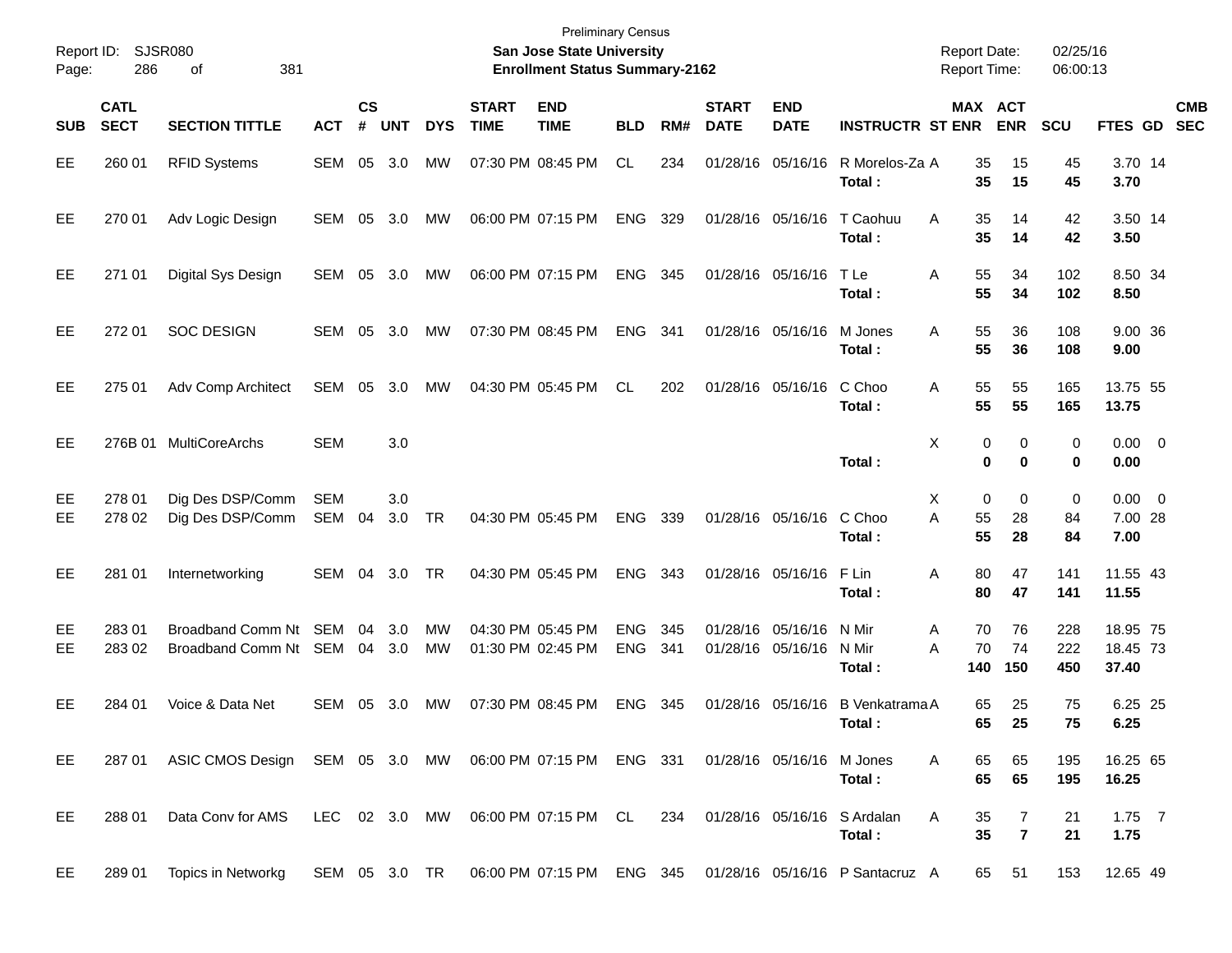| Page:      | Report ID: SJSR080<br>287  | 381<br>οf                                   |            |                    |            |            |                             | <b>Preliminary Census</b><br>San Jose State University<br><b>Enrollment Status Summary-2162</b> |            |     |                             |                           |                                                                        | <b>Report Date:</b> |                 | <b>Report Time:</b>     | 02/25/16<br>06:00:13 |                |                          |                          |
|------------|----------------------------|---------------------------------------------|------------|--------------------|------------|------------|-----------------------------|-------------------------------------------------------------------------------------------------|------------|-----|-----------------------------|---------------------------|------------------------------------------------------------------------|---------------------|-----------------|-------------------------|----------------------|----------------|--------------------------|--------------------------|
| <b>SUB</b> | <b>CATL</b><br><b>SECT</b> | <b>SECTION TITTLE</b>                       | <b>ACT</b> | $\mathsf{cs}$<br># | <b>UNT</b> | <b>DYS</b> | <b>START</b><br><b>TIME</b> | <b>END</b><br><b>TIME</b>                                                                       | <b>BLD</b> | RM# | <b>START</b><br><b>DATE</b> | <b>END</b><br><b>DATE</b> | <b>INSTRUCTR ST ENR</b>                                                |                     |                 | MAX ACT<br><b>ENR</b>   | <b>SCU</b>           | <b>FTES GD</b> |                          | <b>CMB</b><br><b>SEC</b> |
|            |                            |                                             |            |                    |            |            |                             |                                                                                                 |            |     |                             |                           | Total:                                                                 |                     | 65              | 51                      | 153                  | 12.65          |                          |                          |
| EE         | 295 01                     | <b>Technical Writing</b>                    | <b>LEC</b> | 03                 | 3.0        | TR         | 10:30 AM 11:45 AM           |                                                                                                 | ENG        | 303 |                             |                           | 01/28/16 05/16/16 J Freeman                                            | A                   | 40              | 40                      | 120                  | 10.00 40       |                          |                          |
| EE         | 295 02                     | <b>Technical Writing</b>                    | <b>LEC</b> |                    | 3.0        |            |                             |                                                                                                 |            |     |                             |                           |                                                                        | X                   | 0               | 0                       | 0                    | 0.00           | $\overline{\phantom{0}}$ |                          |
| EE         | 295 03                     | <b>Technical Writing</b>                    | <b>LEC</b> | 03                 | 3.0        | TR         |                             | 01:30 PM 02:45 PM                                                                               | <b>ENG</b> | 345 |                             |                           | 01/28/16 05/16/16 J Freeman                                            | A                   | 40              | 40                      | 120                  | 10.00 40       |                          |                          |
| EE         | 295 04                     | <b>Technical Writing</b>                    | <b>LEC</b> |                    | 3.0        |            |                             |                                                                                                 |            |     |                             |                           |                                                                        | X                   | 0               | 0                       | 0                    | 0.00           | $\overline{\phantom{0}}$ |                          |
| EE         | 295 05                     | <b>Technical Writing</b>                    | <b>LEC</b> | 03                 | 3.0        | MW         |                             | 03:00 PM 04:15 PM                                                                               | <b>ENG</b> | 401 |                             |                           | 01/28/16 05/16/16 E Moriarty                                           | Α                   | 40              | 36                      | 108                  | 9.00 36        |                          |                          |
| EE         | 295 06                     | <b>Technical Writing</b>                    | <b>LEC</b> | 03                 | 3.0        | TR         |                             | 06:00 PM 07:15 PM                                                                               | SH         | 240 |                             | 01/28/16 05/16/16         | M Jones                                                                | Α                   | 40              | 34                      | 102                  | 8.50 34        |                          |                          |
|            |                            |                                             |            |                    |            |            |                             |                                                                                                 |            |     |                             |                           | Total :                                                                |                     | 160             | 150                     | 450                  | 37.50          |                          |                          |
| EE         | 297A 01                    | <b>MSEE Project Proposa LAB</b>             |            | 16                 | 3.0        | F          |                             | 12:30 PM 09:00 PM                                                                               | <b>ENG</b> | 345 |                             | 01/28/16 05/16/16         | T Le                                                                   | A                   | 10              | 13                      | 39                   | 3.25 13        |                          |                          |
| EE.        | 297A 02                    | <b>MSEE Project Proposa LAB</b>             |            | 16                 | 3.0        | F          |                             | 12:30 PM 09:00 PM                                                                               | <b>ENG</b> | 345 |                             | 01/28/16 05/16/16 TLe     |                                                                        | Α                   | 10              | 13                      | 39                   | 3.25 13        |                          |                          |
| EE         | 297A03                     | <b>MSEE Project Proposa LAB</b>             |            | 16                 | 3.0        | F          |                             | 12:30 PM 09:00 PM                                                                               | <b>ENG</b> | 345 |                             | 01/28/16 05/16/16 TLe     |                                                                        | Α                   | 10              | 12                      | 36                   | 3.00 12        |                          |                          |
| EE         | 297A 04                    | <b>MSEE Project Proposa LAB</b>             |            | 16                 | 3.0        | F          |                             | 12:30 PM 09:00 PM                                                                               | <b>ENG</b> | 345 |                             | 01/28/16 05/16/16 TLe     |                                                                        | Α                   | 10              | 10                      | 30                   | 2.50 10        |                          |                          |
| EE         | 297A 05                    | MSEE Project Proposa LAB                    |            | 16                 | 3.0        | F          |                             | 12:30 PM 09:00 PM                                                                               | <b>ENG</b> | 345 |                             | 01/28/16 05/16/16         | T Le                                                                   | A                   | 10              | 11                      | 33                   | 2.75 11        |                          |                          |
|            |                            |                                             |            |                    |            |            |                             |                                                                                                 |            |     |                             |                           | Total :                                                                |                     | 50              | 59                      | 177                  | 14.75          |                          |                          |
| EE         |                            | 297B 01 MSEE Project                        | LAB        | 16                 | 3.0        | S          |                             | 12:30 PM 09:00 PM                                                                               | <b>ENG</b> | 345 |                             | 01/28/16 05/16/16 TLe     |                                                                        | A                   | 10              | 13                      | 39                   | 3.25 13        |                          |                          |
| EE         |                            | 297B 02 MSEE Project                        | LAB        | 16                 | 3.0        | S          |                             | 12:30 PM 09:00 PM                                                                               | <b>ENG</b> | 345 |                             | 01/28/16 05/16/16 TLe     |                                                                        | Α                   | 10              | 13                      | 39                   | 3.25 13        |                          |                          |
| EE         |                            | 297B 03 MSEE Project                        | LAB        | 16                 | 3.0        | S          |                             | 12:30 PM 09:00 PM                                                                               | <b>ENG</b> | 345 |                             | 01/28/16 05/16/16 TLe     |                                                                        | Α                   | 10              | 13                      | 39                   | 3.25 13        |                          |                          |
| EE         |                            | 297B 04 MSEE Project                        | LAB        | 16                 | 3.0        | S          |                             | 12:30 PM 09:00 PM                                                                               | <b>ENG</b> | 345 |                             | 01/28/16 05/16/16 TLe     |                                                                        | Α                   | 10              | 12                      | 36                   | 3.00 12        |                          |                          |
| EE         |                            | 297B 05 MSEE Project                        | LAB        | 16                 | 3.0        | S          |                             | 12:30 PM 09:00 PM                                                                               | <b>ENG</b> | 345 |                             | 01/28/16 05/16/16 TLe     |                                                                        | Α                   | 10              | 13                      | 39                   | 3.25 13        |                          |                          |
| EE         |                            | 297B 06 MSEE Project                        | LAB        | 16                 | 3.0        | S          |                             | 12:30 PM 09:00 PM                                                                               | <b>ENG</b> | 345 |                             | 01/28/16 05/16/16 TLe     |                                                                        | Α                   | 10              | 13                      | 39                   | 3.25 13        |                          |                          |
| EE         | 297B 07                    | <b>MSEE Project</b>                         | LAB        | 16                 | 3.0        | S          |                             | 12:30 PM 09:00 PM                                                                               | <b>ENG</b> | 345 |                             | 01/28/16 05/16/16 TLe     |                                                                        | Α                   | 10              | 13                      | 39                   | 3.25 13        |                          |                          |
| EE         |                            | 297B 08 MSEE Project                        | LAB        | 16                 | 3.0        | S          |                             | 12:30 PM 09:00 PM                                                                               | <b>ENG</b> | 345 |                             | 01/28/16 05/16/16 TLe     |                                                                        | Α                   | 10              | 12                      | 36                   | 3.00 12        |                          |                          |
| EE         |                            | 297B 09 MSEE Project                        | LAB        | 16                 | 3.0        | S          |                             | 12:30 PM 09:00 PM                                                                               | <b>ENG</b> | 345 |                             | 01/28/16 05/16/16 TLe     |                                                                        | Α                   | 10              | 12                      | 36                   | 3.00 12        |                          |                          |
| EE         |                            | 297B 10 MSEE Project                        | LAB        | 16                 | 3.0        | S          |                             | 12:30 PM 09:00 PM                                                                               | <b>ENG</b> | 345 |                             | 01/28/16 05/16/16 TLe     |                                                                        | A                   | 10              | 11                      | 33                   | 2.75 11        |                          |                          |
| EE         | 297B 11                    | <b>MSEE Project</b>                         | LAB        | 16                 | 3.0        | S          |                             | 12:30 PM 09:00 PM                                                                               | <b>ENG</b> | 345 |                             | 01/28/16 05/16/16 TLe     |                                                                        | Α                   | 10              | 12                      | 36                   | 3.00 12        |                          |                          |
| EE         |                            | 297B 12 MSEE Project                        | LAB        | 16                 | 3.0        | S          |                             | 12:30 PM 09:00 PM                                                                               | <b>ENG</b> | 345 |                             | 01/28/16 05/16/16 TLe     |                                                                        | Α                   | 10              | 12                      | 36                   | 3.00 12        |                          |                          |
| EE         |                            | 297B 13 MSEE Project                        | LAB        | 16                 | 3.0        | S          |                             | 12:30 PM 09:00 PM                                                                               | <b>ENG</b> | 345 |                             | 01/28/16 05/16/16 TLe     |                                                                        | Α                   | 10              | 11                      | 33                   | 2.75 11        |                          |                          |
| <b>EE</b>  |                            | 297B 14 MSEE Project                        | LAB        |                    | 16 3.0     | S          |                             | 12:30 PM 09:00 PM                                                                               | ENG 345    |     |                             | 01/28/16 05/16/16 TLe     |                                                                        | А                   | 10 <sup>°</sup> | 11                      | 33                   | 2.75 11        |                          |                          |
| EE         |                            | 297B 15 MSEE Project                        |            |                    |            |            |                             |                                                                                                 |            |     |                             |                           | LAB 16 3.0 S  12:30 PM 09:00 PM  ENG  345  01/28/16  05/16/16  T    Le | A                   |                 | 10 12                   | 36                   | $3.00$ 12      |                          |                          |
|            |                            |                                             |            |                    |            |            |                             |                                                                                                 |            |     |                             |                           | Total :                                                                |                     |                 | 150 183                 | 549                  | 45.75          |                          |                          |
| EE         |                            | 298 01 Spec Prob SUP 25 3.0 TBA             |            |                    |            |            |                             |                                                                                                 |            |     |                             | 01/28/16 05/16/16         |                                                                        | A                   | 5               | $\overline{\mathbf{0}}$ | 0                    | $0.00 \quad 0$ |                          |                          |
| EE         |                            | 298 02 Spec Prob SUP 25 1.0 TBA             |            |                    |            |            |                             |                                                                                                 |            |     |                             | 01/28/16 05/16/16         |                                                                        | A                   | $5\phantom{.0}$ | $\overline{\mathbf{0}}$ | $\mathbf{0}$         | $0.00 \quad 0$ |                          |                          |
|            |                            |                                             |            |                    |            |            |                             |                                                                                                 |            |     |                             |                           | Total :                                                                |                     | 10              | $\mathbf 0$             | $\mathbf 0$          | 0.00           |                          |                          |
| EE         |                            | 298I 01 EE Internship Experi SUP 48 1.0 TBA |            |                    |            |            |                             |                                                                                                 |            |     |                             |                           | 01/28/16 05/16/16 R Chen                                               | $A \quad \Box$      |                 | 5 <sub>3</sub>          | 3                    | $0.25 \quad 3$ |                          |                          |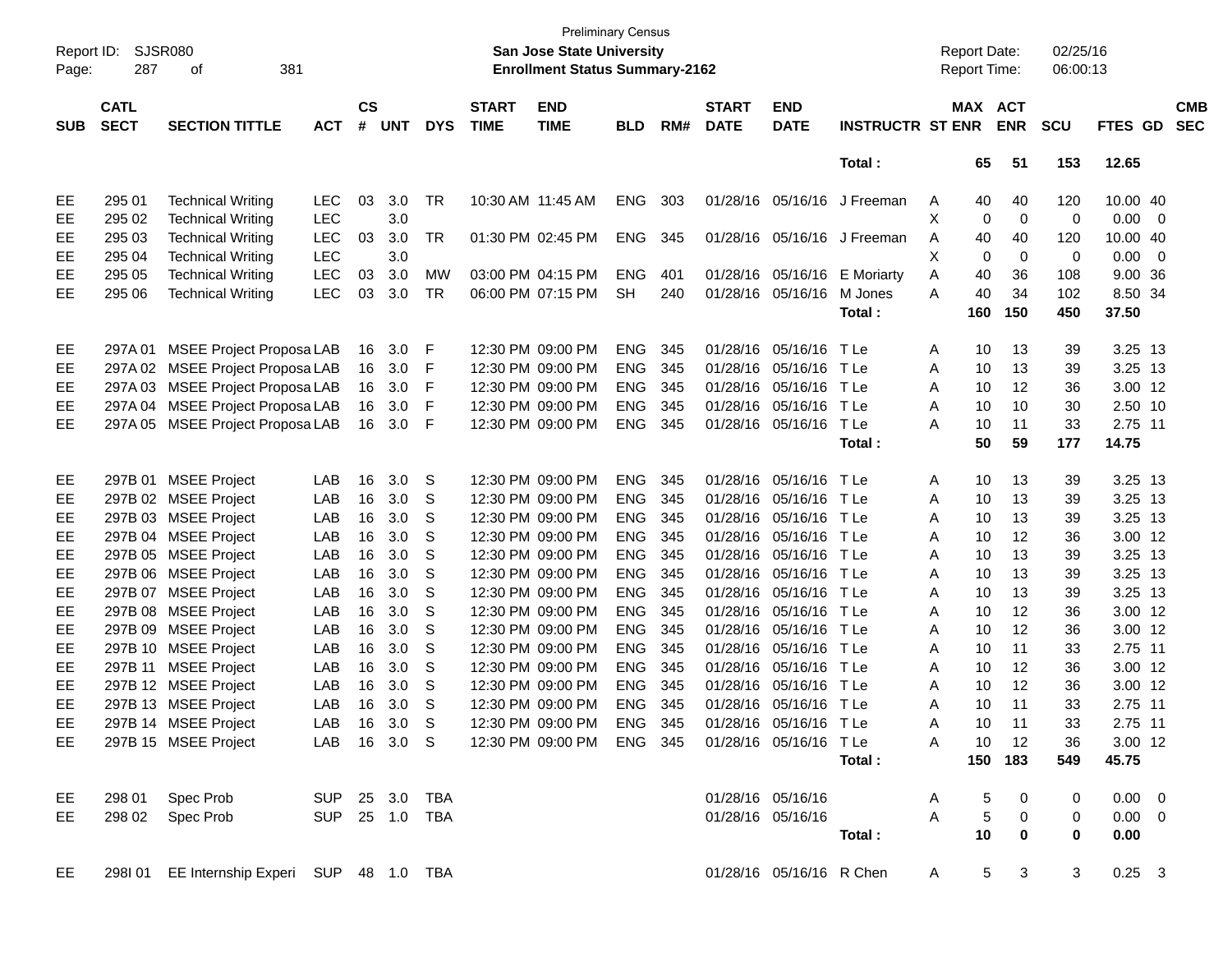| Report ID:<br>Page: | 288                        | SJSR080<br>381<br>οf                         |                          |                |            |            |                             | <b>Preliminary Census</b><br><b>San Jose State University</b><br><b>Enrollment Status Summary-2162</b> |            |     |                             |                                                  |                                                       |                   | <b>Report Date:</b><br><b>Report Time:</b> |                             | 02/25/16<br>06:00:13        |                                     |     |                          |
|---------------------|----------------------------|----------------------------------------------|--------------------------|----------------|------------|------------|-----------------------------|--------------------------------------------------------------------------------------------------------|------------|-----|-----------------------------|--------------------------------------------------|-------------------------------------------------------|-------------------|--------------------------------------------|-----------------------------|-----------------------------|-------------------------------------|-----|--------------------------|
| <b>SUB</b>          | <b>CATL</b><br><b>SECT</b> | <b>SECTION TITTLE</b>                        | <b>ACT</b>               | <b>CS</b><br># | <b>UNT</b> | <b>DYS</b> | <b>START</b><br><b>TIME</b> | <b>END</b><br><b>TIME</b>                                                                              | <b>BLD</b> | RM# | <b>START</b><br><b>DATE</b> | <b>END</b><br><b>DATE</b>                        | <b>INSTRUCTR ST ENR</b>                               |                   | MAX ACT                                    | <b>ENR</b>                  | <b>SCU</b>                  | FTES GD                             |     | <b>CMB</b><br><b>SEC</b> |
| EE<br>EЕ            | 298102<br>298103           | EE Internship Experi<br>EE Internship Experi | <b>SUP</b><br><b>SUP</b> | 48<br>48       | 2.0<br>3.0 | TBA<br>TBA |                             |                                                                                                        |            |     | 01/28/16<br>01/28/16        | 05/16/16<br>05/16/16                             | R Chen<br>R Chen<br>Total:                            | $\mathsf{A}$<br>A | 5<br>100<br>110                            | 0<br>65<br>68               | 0<br>195<br>198             | 0.00<br>16.20 64<br>16.45           | - 0 |                          |
| EE                  | 299A 01                    | MSEE Thesis Proposal SUP                     |                          |                | 25 3.0     | -F         |                             | 12:30 PM 09:00 PM                                                                                      |            |     | 01/28/16                    | 05/16/16                                         | T Le<br>Total:                                        | A                 | 10<br>10                                   | 4<br>$\overline{4}$         | 12<br>12                    | 1.00<br>1.00                        | - 4 |                          |
| EE                  | 299B 01                    | <b>MSEE Thesis</b>                           | <b>SUP</b>               | 25             | 3.0        | <b>TBA</b> |                             |                                                                                                        |            |     | 01/28/16                    | 05/16/16                                         | TLe<br>Total:                                         | A                 | 10<br>10                                   | -1                          | 3<br>3                      | 0.25<br>0.25                        | - 1 |                          |
|                     | Department :               | <b>Electrical Engineering</b>                |                          |                |            |            |                             |                                                                                                        |            |     |                             | <b>Lower Division:</b><br><b>Upper Division:</b> | <b>Department Total:</b><br><b>Graduate Division:</b> |                   | 3772<br>405<br>1577<br>1790                | 2999<br>377<br>1362<br>1260 | 7866<br>844<br>3248<br>3774 | 588.13<br>56.27<br>218.22<br>313.65 |     |                          |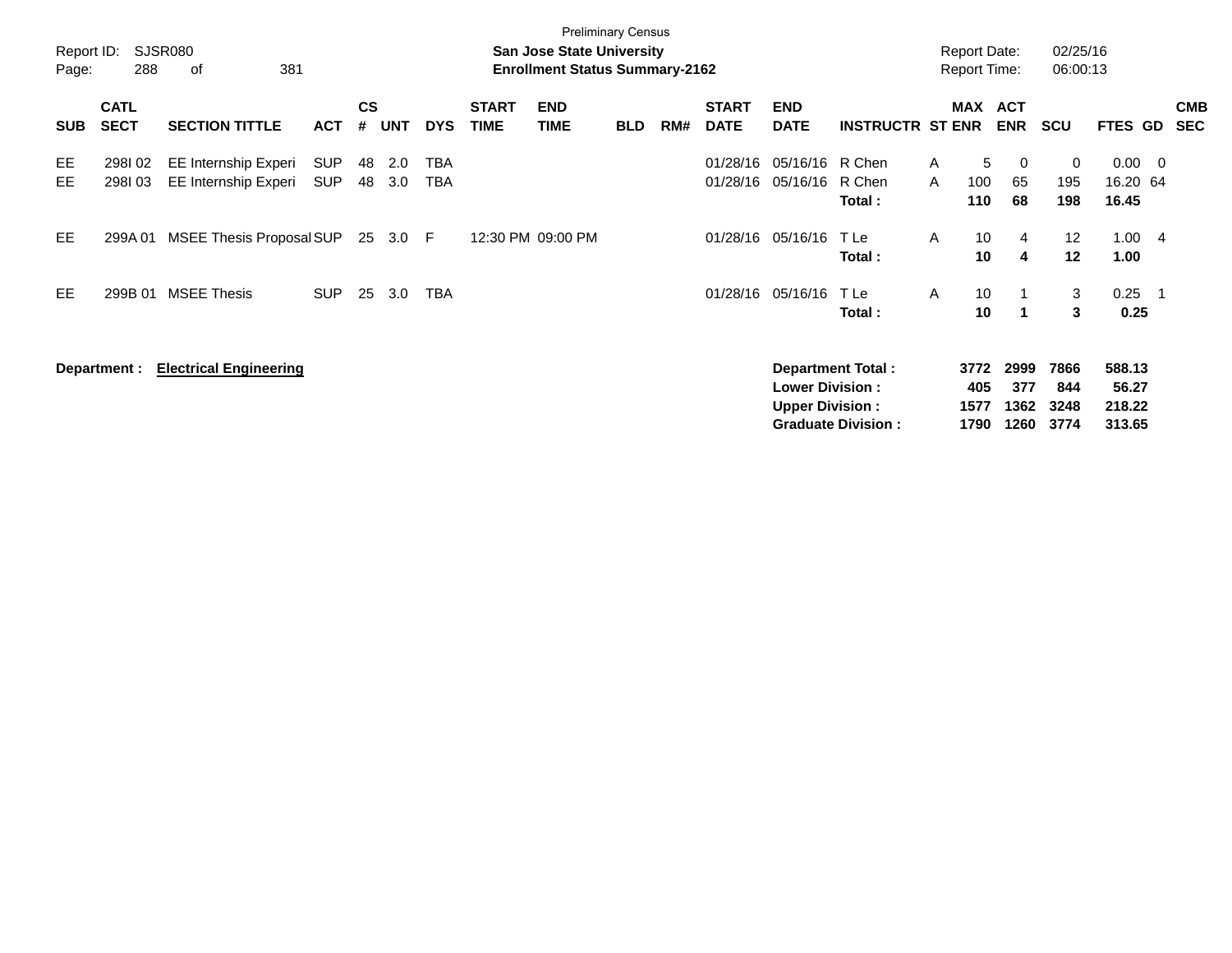| Report ID:<br>Page: | 289          | <b>SJSR080</b><br>381<br>оf |              |               |         |             |                   | <b>Preliminary Census</b><br><b>San Jose State University</b><br><b>Enrollment Status Summary-2162</b> |            |     |                   |                             |                                |   | <b>Report Date:</b><br><b>Report Time:</b> |            | 02/25/16<br>06:00:13 |             |                |            |
|---------------------|--------------|-----------------------------|--------------|---------------|---------|-------------|-------------------|--------------------------------------------------------------------------------------------------------|------------|-----|-------------------|-----------------------------|--------------------------------|---|--------------------------------------------|------------|----------------------|-------------|----------------|------------|
|                     | <b>CATL</b>  |                             |              | $\mathsf{cs}$ |         |             | <b>START</b>      | <b>END</b>                                                                                             |            |     | <b>START</b>      | <b>END</b>                  |                                |   | MAX ACT                                    |            |                      |             |                | <b>CMB</b> |
| <b>SUB</b>          | <b>SECT</b>  | <b>SECTION TITTLE</b>       | <b>ACT</b>   | #             | UNT     | <b>DYS</b>  | <b>TIME</b>       | <b>TIME</b>                                                                                            | <b>BLD</b> | RM# | <b>DATE</b>       | <b>DATE</b>                 | <b>INSTRUCTR ST ENR</b>        |   |                                            | <b>ENR</b> | <b>SCU</b>           | FTES GD     |                | <b>SEC</b> |
| <b>College</b>      |              | <b>Engineering</b>          |              |               |         |             |                   |                                                                                                        |            |     |                   |                             |                                |   |                                            |            |                      |             |                |            |
|                     | Department : | <b>General Engineering</b>  |              |               |         |             |                   |                                                                                                        |            |     |                   |                             |                                |   |                                            |            |                      |             |                |            |
|                     | ENGR 1001    | Intro to Engr               | <b>SEM</b>   | 05            | 3.0     | MW          | 09:00 AM 09:50 AM |                                                                                                        | MD         | 101 |                   | 01/28/16 05/16/16 J Warecki |                                | A | 250                                        | 172        | 344                  | 34.40       | 0              |            |
|                     | ENGR 1002    | Intro to Engr               | <b>SEM</b>   | 05            | 3.0     | MW          | 01:30 PM 02:20 PM |                                                                                                        | MD.        | 101 | 01/28/16          |                             | 05/16/16 K Youssefi            | A | 250                                        | 271        | 542                  | 54.25       | $\overline{1}$ |            |
|                     | ENGR 1003    | Intro to Engr               | LAB          | 16            | 0.0     | R           | 09:00 AM 11:45 AM |                                                                                                        | <b>ENG</b> | 391 | 01/28/16          | 05/16/16 B Wei              |                                | A | 22                                         | 24         | 24                   | 0.00        | 0              |            |
|                     | ENGR 1004    | Intro to Engr               | LAB          | 16            | 0.0     | T           | 03:00 PM 05:45 PM |                                                                                                        | <b>ENG</b> | 391 | 01/28/16          | 05/16/16 J Warecki          |                                | A | 22                                         | 23         | 23                   | 0.00        | 0              |            |
|                     | ENGR 1005    | Intro to Engr               | LAB          | 16            | 0.0     | R           | 03:00 PM 05:45 PM |                                                                                                        | <b>ENG</b> | 391 | 01/28/16          |                             | 05/16/16 K Kamau-DeveA         |   | 22                                         | 24         | 24                   | 0.00        | 0              |            |
|                     | ENGR 1006    | Intro to Engr               | LAB          | 16            | 0.0     | W           | 09:00 AM 11:45 AM |                                                                                                        | <b>ENG</b> | 391 | 01/28/16          | 05/16/16 S Duorah           |                                | A | 22                                         | 21         | 21                   | 0.00        | 0              |            |
|                     | ENGR 1007    | Intro to Engr               | LAB          | 16            | 0.0     | W           | 03:00 PM 05:45 PM |                                                                                                        | <b>ENG</b> | 391 | 01/28/16          | 05/16/16 A Banafa           |                                | A | 22                                         | 25         | 25                   | 0.00        | 0              |            |
|                     | ENGR 1008    | Intro to Engr               | LAB          | 16            | 0.0     | F           | 09:00 AM 11:45 AM |                                                                                                        | <b>ENG</b> | 391 | 01/28/16          |                             | 05/16/16 K Youssefi            | A | 22                                         | 24         | 24                   | 0.00        | 0              |            |
|                     | ENGR 1009    | Intro to Engr               | LAB          | 16            | 0.0     | F           |                   | 12:30 PM 03:15 PM                                                                                      | <b>ENG</b> | 391 | 01/28/16          |                             | 05/16/16 K Kamau-DeveA         |   | 24                                         | 24         | 24                   | 0.00        | 0              |            |
|                     | ENGR 1010    | Intro to Engr               | LAB          | 16            | 0.0     | $\mathsf T$ |                   | 12:00 PM 02:45 PM                                                                                      | <b>ENG</b> | 391 | 01/28/16          | 05/16/16 S Duorah           |                                | A | 22                                         | 24         | 24                   | 0.00        | 0              |            |
|                     | ENGR 10 11   | Intro to Engr               | LAB          | 16            | 0.0     | Τ           |                   | 06:00 PM 08:45 PM                                                                                      | <b>ENG</b> | 391 | 01/28/16          | 05/16/16 S Sepka            |                                | A | 22                                         | 24         | 24                   | 0.00        | 0              |            |
|                     | ENGR 1012    | Intro to Engr               | LAB          | 16            | 0.0     | R           |                   | 12:00 PM 02:45 PM                                                                                      | <b>ENG</b> | 391 | 01/28/16          | 05/16/16 S Duorah           |                                | A | 22                                         | 23         | 23                   | 0.00        | 0              |            |
|                     | ENGR 1013    | Intro to Engr               | LAB          | 16            | 0.0     | F           | 09:00 AM 11:45 AM |                                                                                                        | <b>ENG</b> | 393 |                   | 01/28/16 05/16/16 S Sepka   |                                | A | 22                                         | 24         | 24                   | 0.00        | 0              |            |
|                     | ENGR 1014    | Intro to Engr               | LAB          | 16            | 0.0     | W           | 03:00 PM 05:45 PM |                                                                                                        | <b>ENG</b> | 393 | 01/28/16          | 05/16/16 C Foster           |                                | A | 22                                         | 23         | 23                   | 0.00        | $\overline{1}$ |            |
|                     | ENGR 1015    | Intro to Engr               | LAB          | 16            | 0.0     | F           |                   | 12:30 PM 03:15 PM                                                                                      | <b>ENG</b> | 393 | 01/28/16          |                             | 05/16/16 J Valencia            | A | 24                                         | 24         | 24                   | 0.00        | 0              |            |
|                     | ENGR 1016    | Intro to Engr               | LAB          | 16            | 0.0     | $\mathsf T$ | 09:00 AM 11:45 AM |                                                                                                        | <b>ENG</b> | 391 | 01/28/16          | 05/16/16 S Duorah           |                                | A | 22                                         | 26         | 26                   | 0.00        | 0              |            |
|                     | ENGR 1017    | Intro to Engr               | LAB          | 16            | 0.0     | $\top$      | 03:00 PM 05:45 PM |                                                                                                        | <b>ENG</b> | 393 | 01/28/16          | 05/16/16 C Foster           |                                | A | 22                                         | 23         | 23                   | 0.00        | 0              |            |
|                     | ENGR 1018    | Intro to Engr               | LAB          | 16            | 0.0     | R           | 06:00 PM 08:45 PM |                                                                                                        | <b>ENG</b> | 391 | 01/28/16          |                             | 05/16/16 J Valencia            | A | 22                                         | 24         | 24                   | 0.00        | 0              |            |
|                     | ENGR 1019    | Intro to Engr               | LAB          | 16            | 0.0     | R           |                   | 12:00 PM 02:45 PM                                                                                      | <b>ENG</b> | 393 | 01/28/16          | 05/16/16 J Warecki          |                                | A | 24                                         | 24         | 24                   | 0.00        | 0              |            |
|                     | ENGR 10 20   | Intro to Engr               | LAB          | 16            | 0.0     | W           | 09:00 AM 11:45 AM |                                                                                                        | <b>ENG</b> | 393 | 01/28/16          | 05/16/16 A Banafa           |                                | A | 22                                         | 15         | 15                   | 0.00        | 0              |            |
|                     | ENGR 1021    | Intro to Engr               | LAB          | 16            | 0.0     | R           | 03:00 PM 05:45 PM |                                                                                                        | <b>ENG</b> | 393 |                   | 01/28/16 05/16/16           | A Banafa                       | A | 22                                         | 24         | 24                   | 0.00        | $\mathbf 0$    |            |
|                     |              |                             |              |               |         |             |                   |                                                                                                        |            |     |                   |                             | Total :                        |   | 924                                        | 886        | 1329                 | 88.65       |                |            |
|                     |              | ENGR 100W 01 Engr Reports   | <b>SEM</b>   | 05            | 3.0     | W           |                   | 12:00 PM 01:15 PM                                                                                      | <b>ENG</b> | 189 | 01/28/16 05/16/16 |                             |                                | A | 22                                         | 25         | 50                   | 5.00        | 0              |            |
|                     |              | ENGR 100W 02 Engr Reports   | LAB          | 16            | 0.0     | W           | 07:00 AM 08:50 AM |                                                                                                        | <b>ENG</b> | 392 | 01/28/16 05/16/16 |                             |                                | A | 22                                         | 25         | 25                   | 0.00        | 0              |            |
|                     |              | ENGR 100W 03 Engr Reports   | <b>SEM</b>   | 05            | 3.0     | W           |                   | 12:00 PM 01:15 PM                                                                                      | <b>ENG</b> | 189 | 01/28/16 05/16/16 |                             |                                | A | 22                                         | 24         | 48                   | 4.80        | 0              |            |
|                     |              | ENGR 100W 04 Engr Reports   | LAB          | 16            | 0.0     | W           |                   | 09:00 AM 10:50 AM                                                                                      | <b>ENG</b> | 392 | 01/28/16          | 05/16/16                    |                                | A | 22                                         | 24         | 24                   | 0.00        | 0              |            |
|                     |              | ENGR 100W 05 Engr Reports   | <b>SEM</b>   | 05            | 3.0     | W           |                   | 12:00 PM 01:15 PM                                                                                      | <b>ENG</b> | 189 | 01/28/16 05/16/16 |                             |                                | A | 22                                         | 24         | 48                   | 4.80        | 0              |            |
|                     |              | ENGR 100W 06 Engr Reports   | LAB          |               | 16  0.0 | W           |                   | 01:30 PM 03:20 PM                                                                                      | <b>ENG</b> | 392 | 01/28/16 05/16/16 |                             |                                |   | 22                                         | 24         | 24                   | 0.00        | 0              |            |
|                     |              | ENGR 100W 07 Engr Reports   | SEM 05 3.0   |               |         | W           |                   | 12:00 PM 01:15 PM                                                                                      | ENG 189    |     | 01/28/16 05/16/16 |                             |                                | A | 22                                         | 24         | 48                   | 4.80        | 0              |            |
|                     |              | ENGR 100W 08 Engr Reports   | LAB          |               | 16  0.0 | W           |                   | 04:00 PM 05:50 PM                                                                                      | ENG 392    |     | 01/28/16 05/16/16 |                             |                                | A | 22                                         | 24         | 24                   | 0.00        | - 0            |            |
|                     |              | ENGR 100W 09 Engr Reports   | SEM          |               | 05 3.0  | M           |                   | 06:00 PM 07:50 PM                                                                                      | ENG 392    |     |                   |                             | 01/28/16 05/16/16 S Evans-WemA |   | 22                                         | 24         | 48                   | 4.80        | - 0            |            |
|                     |              | ENGR 100W 10 Engr Reports   | LAB          |               | 16 0.0  | W           |                   | 06:00 PM 08:50 PM                                                                                      | ENG 392    |     |                   |                             | 01/28/16 05/16/16 S Evans-WemA |   | 22                                         | 24         | 24                   | 0.00        | - 0            |            |
|                     |              | ENGR 100W 11 Engr Reports   | SEM          | 05            | 3.0     | W           |                   | 12:00 PM 01:15 PM                                                                                      | ENG 189    |     | 01/28/16 05/16/16 |                             |                                | A | 22                                         | 23         | 46                   | 4.60        | - 0            |            |
|                     |              | ENGR 100W 12 Engr Reports   | LAB          |               | 16  0.0 | R.          |                   | 07:30 AM 09:20 AM                                                                                      | ENG 392    |     | 01/28/16 05/16/16 |                             |                                | A | 22                                         | 23         | 23                   | 0.00        | - 0            |            |
|                     |              | ENGR 100W 13 Engr Reports   | SEM          |               | 05 3.0  | $\top$      | 10:30 AM 11:20 AM |                                                                                                        |            |     | 01/28/16 05/16/16 |                             |                                | A | 22                                         | 24         | 48                   | 4.80        | - 0            |            |
|                     |              | ENGR 100W 14 Engr Reports   | LAB 16 0.0 T |               |         |             |                   | 11:20 AM 12:20 PM                                                                                      |            |     | 01/28/16 05/16/16 |                             |                                | A | 22                                         | 24         | 24                   | $0.00 \t 0$ |                |            |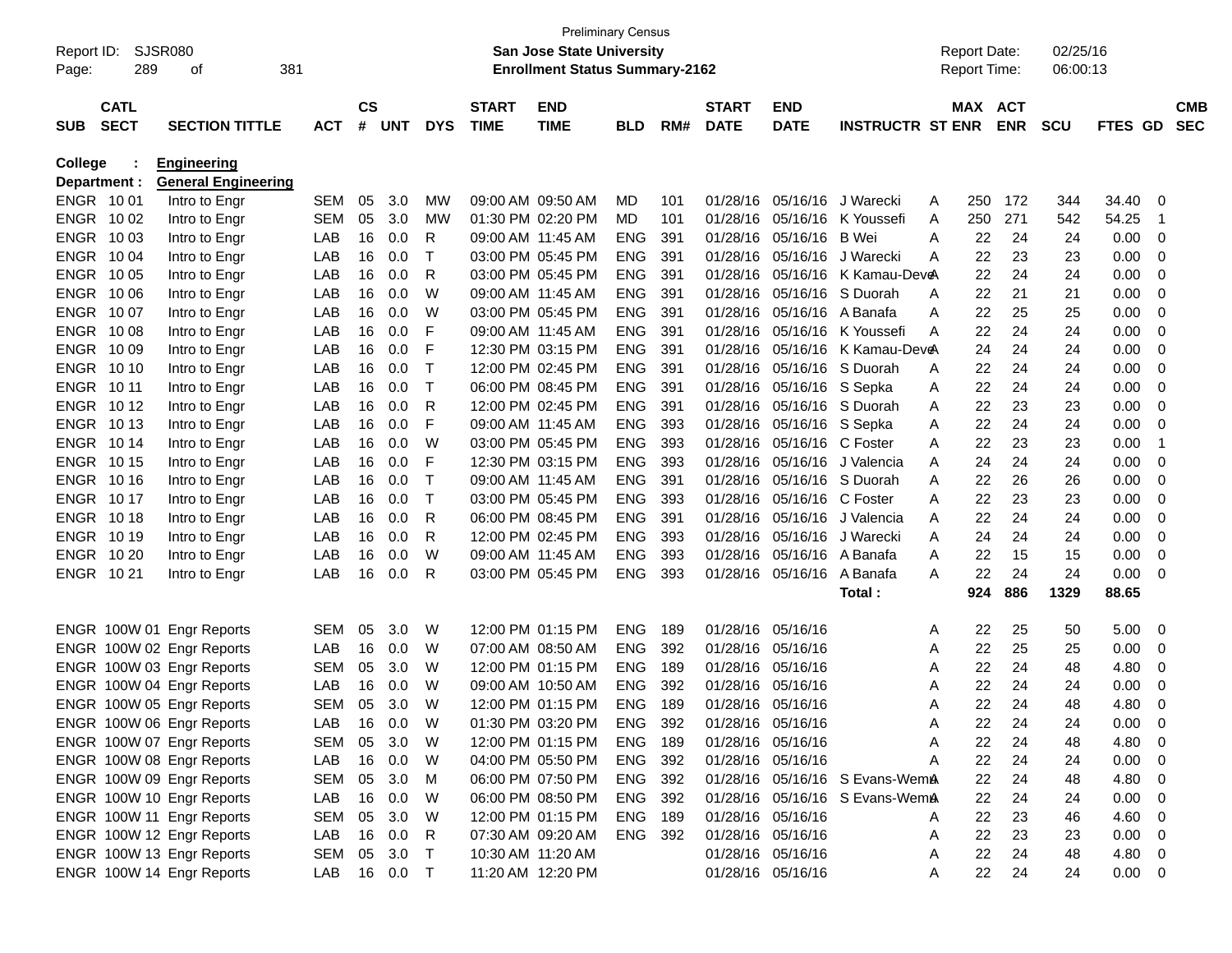| Report ID:<br>290<br>Page:               | SJSR080<br>381<br>οf  |            |                    |            |            |                             | <b>Preliminary Census</b><br><b>San Jose State University</b><br><b>Enrollment Status Summary-2162</b> |            |     |                             |                           |                             |   | <b>Report Date:</b><br>Report Time: |                | 02/25/16<br>06:00:13 |             |                         |                          |
|------------------------------------------|-----------------------|------------|--------------------|------------|------------|-----------------------------|--------------------------------------------------------------------------------------------------------|------------|-----|-----------------------------|---------------------------|-----------------------------|---|-------------------------------------|----------------|----------------------|-------------|-------------------------|--------------------------|
| <b>CATL</b><br><b>SECT</b><br><b>SUB</b> | <b>SECTION TITTLE</b> | <b>ACT</b> | $\mathsf{cs}$<br># | <b>UNT</b> | <b>DYS</b> | <b>START</b><br><b>TIME</b> | <b>END</b><br><b>TIME</b>                                                                              | <b>BLD</b> | RM# | <b>START</b><br><b>DATE</b> | <b>END</b><br><b>DATE</b> | <b>INSTRUCTR ST ENR</b>     |   | MAX ACT                             | <b>ENR</b>     | <b>SCU</b>           | <b>FTES</b> | GD.                     | <b>CMB</b><br><b>SEC</b> |
| ENGR 100W 15 Engr Reports                |                       | <b>SEM</b> | 05                 | 3.0        | W          |                             | 12:00 PM 01:15 PM                                                                                      | <b>ENG</b> | 189 |                             | 01/28/16 05/16/16         |                             | A | 22                                  | 23             | 46                   | 4.60        | 0                       |                          |
| ENGR 100W 16 Engr Reports                |                       | LAB        | 16                 | 0.0        | R          |                             | 01:30 PM 03:20 PM                                                                                      | <b>ENG</b> | 392 | 01/28/16                    | 05/16/16                  |                             | Α | 22                                  | 23             | 23                   | 0.00        | 0                       |                          |
| ENGR 100W 17 Engr Reports                |                       | <b>SEM</b> | 05                 | 3.0        | Т          |                             | 04:00 PM 04:50 PM                                                                                      |            |     | 01/28/16                    | 05/16/16                  |                             | Α | 22                                  | 23             | 46                   | 4.60        | 0                       |                          |
| ENGR 100W 18 Engr Reports                |                       | LAB        | 16                 | 0.0        | T          |                             | 04:50 PM 05:50 PM                                                                                      |            |     | 01/28/16                    | 05/16/16                  |                             | Α | 22                                  | 23             | 23                   | 0.00        | 0                       |                          |
| ENGR 100W 19 Engr Reports                |                       | <b>SEM</b> | 05                 | 3.0        | Т          |                             | 06:00 PM 07:50 PM                                                                                      | <b>ENG</b> | 392 | 01/28/16                    | 05/16/16                  | C Cordero                   | A | 22                                  | 23             | 46                   | 4.60        | 0                       |                          |
| ENGR 100W 20 Engr Reports                |                       | LAB        | 16                 | 0.0        | R          |                             | 06:00 PM 08:50 PM                                                                                      | <b>ENG</b> | 392 | 01/28/16                    | 05/16/16                  | C Cordero                   | A | 22                                  | 23             | 23                   | 0.00        | 0                       |                          |
| ENGR 100W 21 Engr Reports                |                       | <b>SEM</b> | 05                 | 3.0        | Т          |                             | 06:00 PM 08:50 PM                                                                                      | <b>ENG</b> | 394 | 01/28/16                    | 05/16/16                  | V Sansome                   | A | 22                                  | 24             | 48                   | 4.80        | 0                       |                          |
| ENGR 100W 22 Engr Reports                |                       | LAB        | 16                 | 0.0        | R          |                             | 06:00 PM 08:50 PM                                                                                      | <b>ENG</b> | 394 | 01/28/16                    | 05/16/16                  | V Sansome                   | A | 22                                  | 24             | 24                   | 0.00        | 0                       |                          |
| ENGR 100W 23 Engr Reports                |                       | <b>SEM</b> | 05                 | 3.0        | F          |                             | 01:00 PM 02:50 PM                                                                                      | <b>ENG</b> | 392 | 01/28/16                    | 05/16/16                  | J Leih                      | Α | 22                                  | 23             | 46                   | 4.60        | 0                       |                          |
| ENGR 100W 24 Engr Reports                |                       | LAB        | 16                 | 0.0        | F          |                             | 09:30 AM 12:20 PM                                                                                      | <b>ENG</b> | 392 | 01/28/16                    | 05/16/16                  | J Leih                      | Α | 22                                  | 23             | 23                   | 0.00        | 0                       |                          |
| ENGR 100W 25 Engr Reports                |                       | <b>SEM</b> | 05                 | 3.0        | F          |                             | 01:00 PM 02:50 PM                                                                                      | <b>ENG</b> | 394 | 01/28/16                    | 05/16/16                  | J Mackie                    | A | 22                                  | 24             | 48                   | 4.80        | 0                       |                          |
| ENGR 100W 26 Engr Reports                |                       | LAB        | 16                 | 0.0        | F          |                             | 09:30 AM 12:20 PM                                                                                      | <b>ENG</b> | 394 | 01/28/16                    | 05/16/16                  | J Mackie                    | A | 22                                  | 24             | 24                   | 0.00        | 0                       |                          |
| ENGR 100W 27 Engr Reports                |                       | <b>SEM</b> | 05                 | 3.0        | W          |                             | 11:00 AM 12:50 PM                                                                                      | <b>ENG</b> | 394 | 01/28/16                    | 05/16/16                  |                             | Α | 22                                  | 26             | 52                   | 5.20        | 0                       |                          |
| ENGR 100W 28 Engr Reports                |                       | LAB        | 16                 | 0.0        | M          |                             | 01:30 PM 03:50 PM                                                                                      | <b>ENG</b> | 394 | 01/28/16                    | 05/16/16                  | B Murphy-WesA               |   | 22                                  | 26             | 26                   | 0.00        | 0                       |                          |
| ENGR 100W 29 Engr Reports                |                       | <b>SEM</b> | 05                 | 3.0        | W          |                             | 12:00 PM 01:15 PM                                                                                      | <b>ENG</b> | 189 | 01/28/16                    | 05/16/16                  |                             | Α | 22                                  | 23             | 46                   | 4.65        | -1                      |                          |
| ENGR 100W 30 Engr Reports                |                       | LAB        | 16                 | 0.0        | R          |                             | 04:00 PM 05:50 PM                                                                                      | <b>ENG</b> | 387 | 01/28/16                    | 05/16/16                  |                             | Α | 22                                  | 23             | 23                   | 0.00        | $\overline{\mathbf{1}}$ |                          |
| ENGR 100W 31 Engr Reports                |                       | <b>SEM</b> | 05                 | 3.0        | F          |                             | 01:30 PM 02:50 PM                                                                                      | <b>ENG</b> | 388 | 01/28/16                    | 05/16/16                  | L Zou                       | Α | 22                                  | 25             | 50                   | 5.00        | 0                       |                          |
| ENGR 100W 32 Engr Reports                |                       | LAB        | 16                 | 0.0        | F          |                             | 09:30 AM 12:20 PM                                                                                      | <b>ENG</b> | 388 | 01/28/16                    | 05/16/16                  | L Zou                       | Α | 22                                  | 25             | 25                   | 0.00        | 0                       |                          |
| ENGR 100W 33 Engr Reports                |                       | <b>SEM</b> | 05                 | 3.0        | Т          |                             | 12:00 PM 01:50 PM                                                                                      |            |     | 01/28/16                    | 05/16/16                  | S Knapp                     | A | 22                                  | 24             | 48                   | 4.80        | 0                       |                          |
| ENGR 100W 34 Engr Reports                |                       | LAB        | 16                 | 0.0        | R          |                             | 12:00 PM 02:50 PM                                                                                      | <b>ENG</b> | 388 | 01/28/16                    | 05/16/16                  | S Knapp                     | Α | 22                                  | 24             | 24                   | 0.00        | 0                       |                          |
| ENGR 100W 35 Engr Reports                |                       | <b>SEM</b> | 05                 | 3.0        | M          |                             | 06:00 PM 07:50 PM                                                                                      | <b>ENG</b> | 394 | 01/28/16                    | 05/16/16                  | J Melvin                    | A | 22                                  | 23             | 46                   | 4.60        | 0                       |                          |
| ENGR 100W 36 Engr Reports                |                       | LAB        | 16                 | 0.0        | W          |                             | 06:00 PM 08:50 PM                                                                                      | <b>ENG</b> | 394 | 01/28/16                    | 05/16/16                  | J Melvin                    | A | 22                                  | 23             | 23                   | 0.00        | 0                       |                          |
| ENGR 100W 37 Engr Reports                |                       | <b>SEM</b> | 05                 | 3.0        | W          |                             | 12:00 PM 01:15 PM                                                                                      | <b>ENG</b> | 189 | 01/28/16                    | 05/16/16                  |                             | Α | 22                                  | 24             | 48                   | 4.80        | 0                       |                          |
| ENGR 100W 38 Engr Reports                |                       | LAB        | 16                 | 0.0        | R          |                             | 09:00 AM 10:50 AM                                                                                      | <b>ENG</b> | 388 | 01/28/16                    | 05/16/16                  |                             | Α | 22                                  | 24             | 24                   | 0.00        | 0                       |                          |
| ENGR 100W 39 Engr Reports                |                       | <b>SEM</b> | 05                 | 3.0        | W          |                             | 12:00 PM 01:15 PM                                                                                      | <b>ENG</b> | 189 | 01/28/16                    | 05/16/16                  |                             | Α | 22                                  | 25             | 50                   | 5.00        | 0                       |                          |
| ENGR 100W 40 Engr Reports                |                       | LAB        | 16                 | 0.0        | R          |                             | 04:00 PM 05:50 PM                                                                                      | <b>ENG</b> | 392 | 01/28/16                    | 05/16/16                  |                             | Α | 22                                  | 25             | 25                   | 0.00        | 0                       |                          |
| ENGR 100W 41 Engr Reports                |                       | <b>SEM</b> | 05                 | 3.0        | W          |                             | 12:00 PM 01:15 PM                                                                                      | <b>ENG</b> | 189 | 01/28/16                    | 05/16/16                  |                             | Α | 22                                  | 23             | 46                   | 4.60        | 0                       |                          |
| ENGR 100W 42 Engr Reports                |                       | LAB        | 16                 | 0.0        | W          |                             | 08:00 AM 09:50 AM                                                                                      | <b>ENG</b> | 388 | 01/28/16                    | 05/16/16                  |                             | Α | 22                                  | 23             | 23                   | 0.00        | 0                       |                          |
| ENGR 100W 43 Engr Reports                |                       | <b>SEM</b> | 05                 | 3.0        | R          |                             | 01:00 PM 02:50 PM                                                                                      | <b>ENG</b> | 407 | 01/28/16                    | 05/16/16                  | V Sansome                   | A | 22                                  | 25             | 50                   | 5.00        | 0                       |                          |
| ENGR 100W 44 Engr Reports                |                       | LAB        | 16                 | 0.0        | т          |                             | 01:00 PM 03:50 PM                                                                                      | <b>ENG</b> | 407 | 01/28/16                    | 05/16/16                  | V Sansome                   | A | 22                                  | 25             | 25                   | 0.00        | 0                       |                          |
|                                          |                       |            |                    |            |            |                             |                                                                                                        |            |     |                             |                           | Total:                      |   |                                     | 968 1052       | 1578                 | 105.25      |                         |                          |
| ENGR 103 01                              | Life Cycle Engineeri  | LEC        |                    | 02 3.0     | TR         |                             | 03:00 PM 04:15 PM ENG 486                                                                              |            |     |                             |                           | 01/28/16 05/16/16 J Flahaux | A | 70                                  | 18             | 54                   | 3.65        | 1 C                     |                          |
| 103 01<br><b>ISE</b>                     | Life Cycle Engineeri  | LEC 02 3.0 |                    |            | <b>TR</b>  |                             | 03:00 PM 04:15 PM                                                                                      | ENG 486    |     |                             |                           | 01/28/16 05/16/16 J Flahaux | A | 0                                   | 22             | 66                   | 4.40        | $0\,C$                  |                          |
|                                          |                       |            |                    |            |            |                             |                                                                                                        |            |     |                             |                           | Total:                      |   | 70                                  | 40             | 120                  | 8.05        |                         |                          |
| ENGR 180 01                              | <b>Indiv Studies</b>  | <b>SUP</b> |                    | 36 1.0     | <b>TBA</b> |                             |                                                                                                        |            |     |                             | 01/28/16 05/16/16         |                             | A | 10                                  | 0              | 0                    | 0.00        | $\overline{\mathbf{0}}$ |                          |
| ENGR 180 02                              | <b>Indiv Studies</b>  | <b>SUP</b> |                    | 36 2.0     | <b>TBA</b> |                             |                                                                                                        |            |     |                             | 01/28/16 05/16/16         |                             | A | 15                                  | $\pmb{0}$      | 0                    | $0.00 \t 0$ |                         |                          |
| ENGR 180 03                              | <b>Indiv Studies</b>  | <b>SUP</b> |                    | 36 3.0     | TBA        |                             |                                                                                                        |            |     |                             | 01/28/16 05/16/16 B Wei   |                             | Α | 15                                  | $\overline{2}$ | 6                    | $0.40 \ 0$  |                         |                          |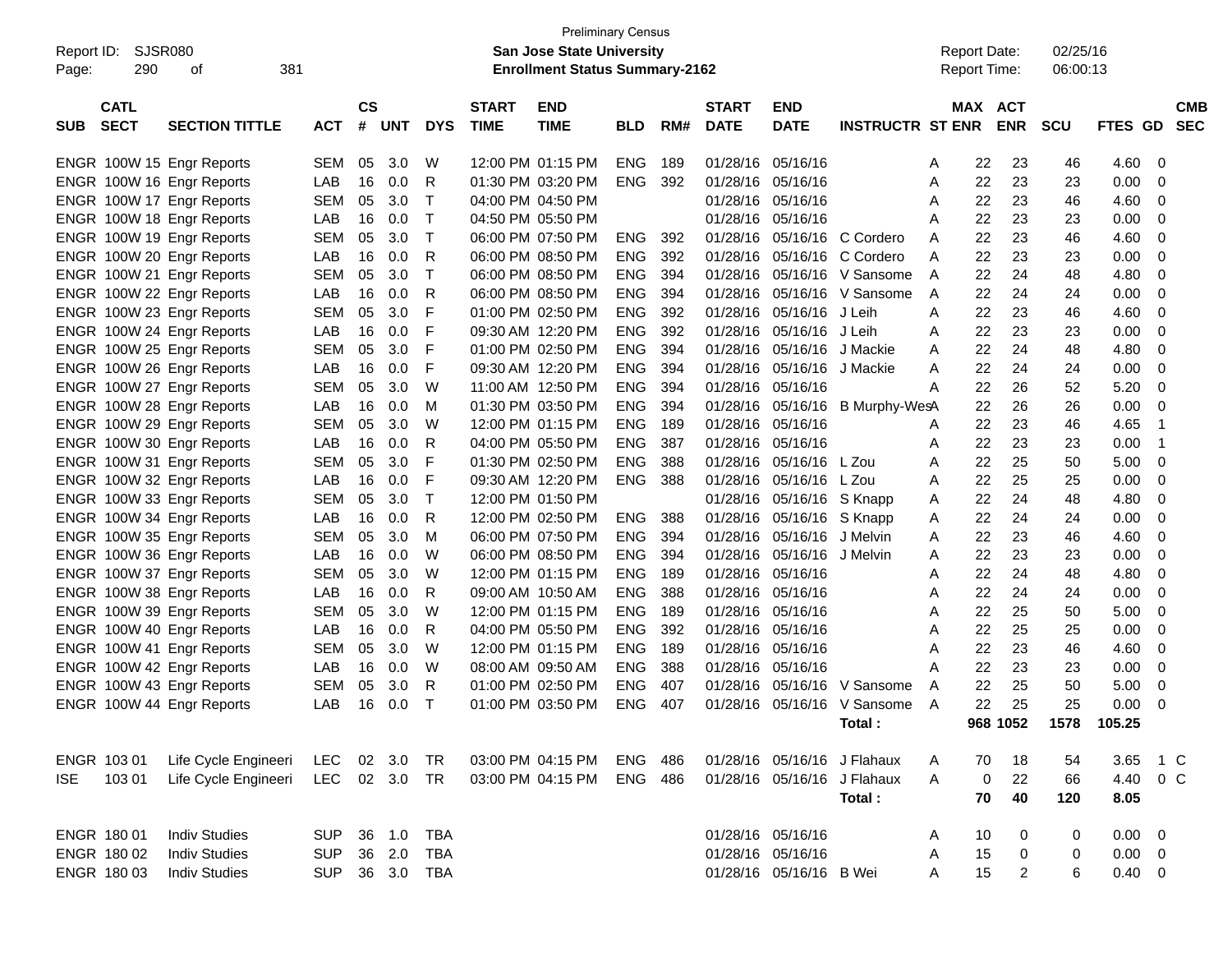| Page:                     | Report ID: SJSR080<br>291     | 381<br>οf                                                          |                                  |                    |                    |             |                             | <b>Preliminary Census</b><br>San Jose State University<br><b>Enrollment Status Summary-2162</b> |                                            |                   |                             |                                                                                     |                                                            |             | <b>Report Date:</b><br><b>Report Time:</b> |                       | 02/25/16<br>06:00:13  |                                 |                                  |                          |
|---------------------------|-------------------------------|--------------------------------------------------------------------|----------------------------------|--------------------|--------------------|-------------|-----------------------------|-------------------------------------------------------------------------------------------------|--------------------------------------------|-------------------|-----------------------------|-------------------------------------------------------------------------------------|------------------------------------------------------------|-------------|--------------------------------------------|-----------------------|-----------------------|---------------------------------|----------------------------------|--------------------------|
| <b>SUB</b>                | <b>CATL</b><br><b>SECT</b>    | <b>SECTION TITTLE</b>                                              | <b>ACT</b>                       | $\mathsf{cs}$<br># | <b>UNT</b>         | <b>DYS</b>  | <b>START</b><br><b>TIME</b> | <b>END</b><br><b>TIME</b>                                                                       | <b>BLD</b>                                 | RM#               | <b>START</b><br><b>DATE</b> | <b>END</b><br><b>DATE</b>                                                           | <b>INSTRUCTR ST ENR</b>                                    |             |                                            | MAX ACT<br><b>ENR</b> | <b>SCU</b>            | FTES GD                         |                                  | <b>CMB</b><br><b>SEC</b> |
|                           |                               |                                                                    |                                  |                    |                    |             |                             |                                                                                                 |                                            |                   |                             |                                                                                     | Total:                                                     |             | 40                                         | $\mathbf{2}$          | 6                     | 0.40                            |                                  |                          |
|                           |                               | ENGR 195A 01 Glob/Soc Iss Engr                                     | SEM 01 1.0 F                     |                    |                    |             |                             | 01:30 PM 02:45 PM                                                                               | ENG                                        | 331               |                             | 01/28/16 05/16/16                                                                   | M Thiele<br>Total :                                        | Α           | 90<br>90                                   | 57<br>57              | 57<br>57              | 3.80 0<br>3.80                  |                                  |                          |
|                           |                               | ENGR 195B 01 Glob/Soc Iss Engr<br>ENGR 195B 02 Glob/Soc Iss Engr   | <b>LEC</b><br><b>LEC</b>         | 01<br>01           | $1.0$ F<br>$1.0$ F |             |                             | 12:00 PM 01:15 PM<br>01:30 PM 02:45 PM                                                          | <b>ENG</b><br><b>ENG</b>                   | 189<br>189        |                             | 01/28/16 05/16/16                                                                   | L Sullivan-G<br>01/28/16 05/16/16 L Sullivan-G A<br>Total: | A           | 120<br>120<br>240                          | 157<br>115<br>272     | 157<br>115<br>272     | 10.47 0<br>$7.67$ 0<br>18.13    |                                  |                          |
| AVIA                      | 195D 01<br>TECH 195D 01       | ENGR 195D 01 Inter Sr Proj II<br>Inter Sr Proj II                  | LAB<br>LAB                       | 16<br>16           | 3.0<br>3.0         | W<br>W      |                             | 06:00 PM 08:45 PM<br>06:00 PM 08:45 PM                                                          | <b>ENG</b><br><b>ENG</b>                   | - 141<br>141      |                             | 01/28/16 05/16/16 K Perry<br>01/28/16 05/16/16 K Perry                              |                                                            | Α<br>Α      | 25<br>0                                    | 7<br>0                | 21<br>0               | 1.40<br>$0.00 \t 0 C$           | 0 C                              |                          |
| <b>CMPE</b><br><b>ISE</b> | 195D 01<br>195D 01            | Inter Sr Proj II<br>Inter Sr Proj II<br>Inter Sr Proj II           | LAB<br>LAB<br>LAB                | 16<br>16<br>16     | 3.0<br>3.0<br>3.0  | W<br>W<br>W |                             | 06:00 PM 08:45 PM<br>06:00 PM 08:45 PM<br>06:00 PM 08:45 PM                                     | <b>ENG</b><br><b>ENG</b><br><b>ENG</b>     | 141<br>141<br>141 |                             | 01/28/16 05/16/16 K Perry<br>01/28/16 05/16/16 K Perry<br>01/28/16 05/16/16 K Perry |                                                            | Α<br>Α<br>Α | 0<br>0<br>0                                | 0<br>2<br>0           | 0<br>6<br>0           | 0.00<br>0.40<br>0.00            | 0 C<br>0 C<br>0 C                |                          |
| EE.<br>MATE<br><b>CHE</b> | 195D 01<br>195D 01<br>195D 01 | Inter Sr Proj II<br>Inter Sr Proj II<br>Inter Sr Proj II           | LAB<br>LAB<br>LAB                | 16<br>16<br>16     | 3.0<br>3.0<br>3.0  | W<br>W<br>W |                             | 06:00 PM 08:45 PM<br>06:00 PM 08:45 PM<br>06:00 PM 08:45 PM                                     | <b>ENG</b><br><b>ENG</b><br><b>ENG 141</b> | 141<br>141        |                             | 01/28/16 05/16/16 K Perry<br>01/28/16 05/16/16 K Perry<br>01/28/16 05/16/16 K Perry | Total:                                                     | Α<br>Α<br>A | 0<br>0<br>0<br>25                          | 0<br>0<br>0<br>9      | 0<br>0<br>0<br>27     | 0.00<br>0.00<br>0.00<br>1.80    | 0 <sup>o</sup><br>$0\,$ C<br>0 C |                          |
|                           |                               | ENGR 200W 01 Engr Grad Reports<br>ENGR 200W 02 Engr Grad Reports   | <b>LEC</b><br><b>LEC</b>         | 02<br>02           | 3.0<br>3.0         | W<br>M      | 07:30 AM 10:15 AM           | 07:00 PM 09:45 PM                                                                               | <b>ENG</b><br><b>ENG</b>                   | 394<br>388        |                             | 01/28/16 05/16/16<br>01/28/16 05/16/16                                              | M Highby<br>B Murphy-WesA                                  | Α           | 24<br>25                                   | 24<br>27              | 72<br>81              | 6.00 24<br>6.75 27              |                                  |                          |
|                           |                               | ENGR 200W 03 Engr Grad Reports                                     | <b>LEC</b>                       |                    | 02 3.0             | -R          |                             | 06:00 PM 08:45 PM                                                                               | <b>ENG</b>                                 | 388               |                             | 01/28/16 05/16/16                                                                   | J Melvin<br>Total :                                        | A           | 24<br>73                                   | 8<br>59               | 24<br>177             | 2.00 8<br>14.75                 |                                  |                          |
|                           | ENGR 202 01                   | <b>Systems Engr</b>                                                | <b>LEC</b>                       |                    | 01 3.0 T           |             |                             | 06:00 PM 08:45 PM                                                                               | ENG 395                                    |                   |                             | 01/28/16 05/16/16                                                                   | A Zargar<br>Total:                                         | Α           | 30<br>30                                   | 10<br>10              | 30<br>30              | 2.50 10<br>2.50                 |                                  |                          |
|                           | ENGR 203 01                   | Engr Management                                                    | SEM                              |                    | 05 3.0             | W           |                             | 06:00 PM 08:45 PM                                                                               | ENG 395                                    |                   |                             | 01/28/16 05/16/16                                                                   | R Venkatesh A<br>Total :                                   |             | 24<br>24                                   | 6<br>6                | 18<br>18              | 1.50 6<br>1.50                  |                                  |                          |
|                           | ENGR 281 01                   | Master's Project                                                   | LAB 16 1.0 F                     |                    |                    |             |                             | 06:00 PM 08:45 PM                                                                               | ENG 395                                    |                   |                             |                                                                                     | 01/28/16 05/16/16 R Venkatesh A<br>Total:                  |             | 25<br>25                                   | 7<br>7                | 7<br>7                | $0.58$ 7<br>0.58                |                                  |                          |
|                           |                               | ENGR 297B 01 Spc Topics Bioinfo<br>ENGR 297B 03 Spc Topics Bioinfo | SUP 25 1.0 TBA<br>SUP 25 3.0 TBA |                    |                    |             |                             |                                                                                                 |                                            |                   |                             | 01/28/16 05/16/16 L Wesley<br>01/28/16 05/16/16                                     | Total:                                                     | A<br>A      | 20<br>30<br>50                             | 0<br>$\mathbf 1$      | 1<br>0<br>$\mathbf 1$ | $0.08$ 1<br>$0.00 \t 0$<br>0.08 |                                  |                          |
|                           |                               | ENGR 297C 01 Spec Tpcs Sys Engr SEM 05 3.0 TBA                     |                                  |                    |                    |             |                             |                                                                                                 |                                            |                   | 01/28/16 05/16/16           |                                                                                     | Total:                                                     | A           | 30<br>30                                   | 0<br>0                | 0<br>0                | $0.00 \t 0$<br>0.00             |                                  |                          |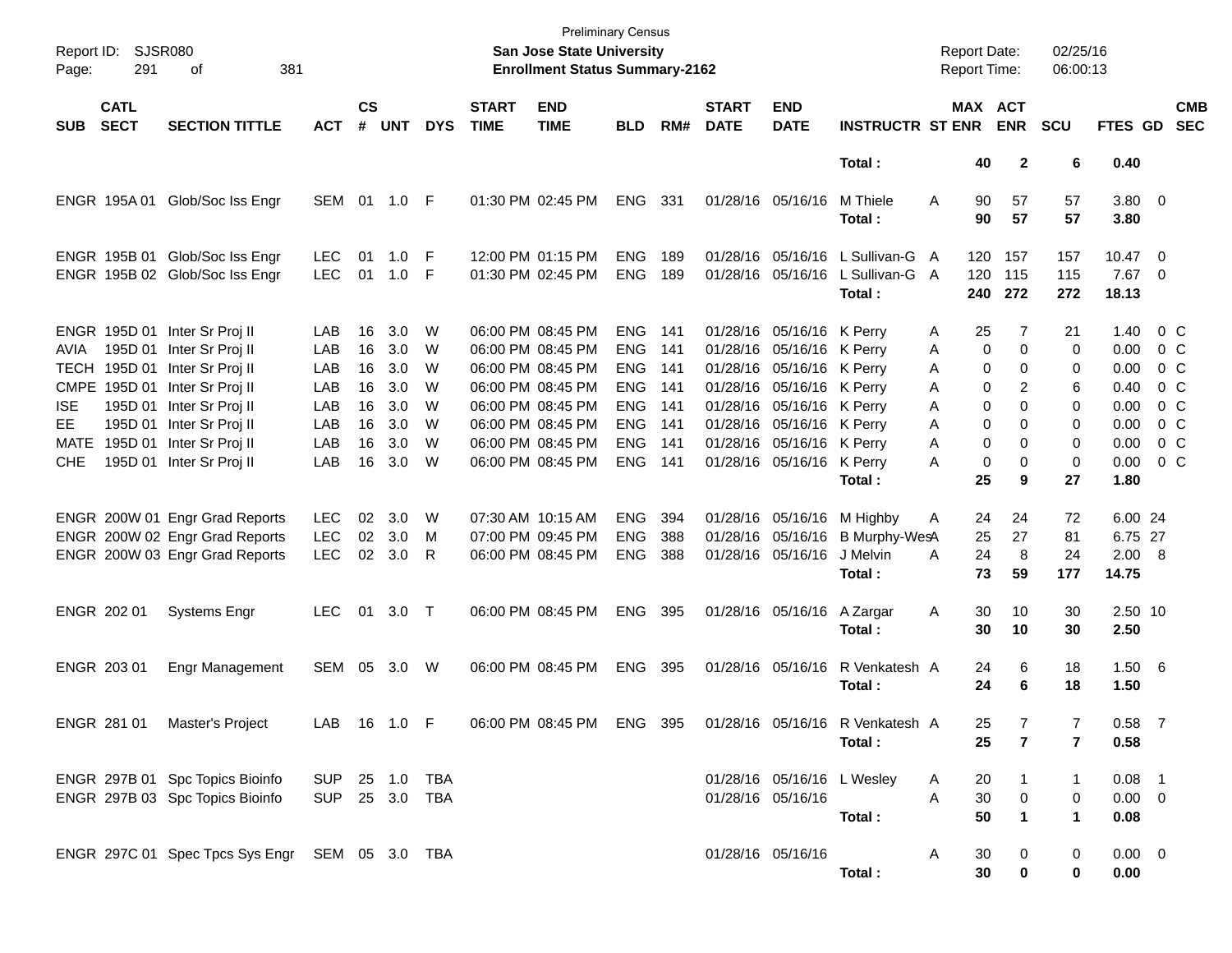| Report ID:<br>Page: | 292                        | SJSR080<br>381<br>оf                                               |                          |               |            |                          |                             | San Jose State University<br><b>Enrollment Status Summary-2162</b> | <b>Preliminary Census</b> |     |                             |                                                  |                                        |        | <b>Report Date:</b><br><b>Report Time:</b> |                     | 02/25/16<br>06:00:13 |                           |                     |                          |
|---------------------|----------------------------|--------------------------------------------------------------------|--------------------------|---------------|------------|--------------------------|-----------------------------|--------------------------------------------------------------------|---------------------------|-----|-----------------------------|--------------------------------------------------|----------------------------------------|--------|--------------------------------------------|---------------------|----------------------|---------------------------|---------------------|--------------------------|
| <b>SUB</b>          | <b>CATL</b><br><b>SECT</b> | <b>SECTION TITTLE</b>                                              | <b>ACT</b>               | $\mathsf{cs}$ | # UNT      | <b>DYS</b>               | <b>START</b><br><b>TIME</b> | <b>END</b><br><b>TIME</b>                                          | <b>BLD</b>                | RM# | <b>START</b><br><b>DATE</b> | <b>END</b><br><b>DATE</b>                        | <b>INSTRUCTR ST ENR</b>                |        | <b>MAX ACT</b>                             | <b>ENR</b>          | <b>SCU</b>           | <b>FTES GD</b>            |                     | <b>CMB</b><br><b>SEC</b> |
|                     |                            | ENGR 297D 01 Topics Emerge Tech                                    | <b>LEC</b>               | 02            | 2.0        | <b>TBA</b>               |                             |                                                                    |                           |     | 01/28/16                    | 05/16/16                                         | <b>B</b> Wei                           | A      | 30                                         | 0                   | 0                    | 0.00                      | 0                   |                          |
|                     |                            | ENGR 297D 02 Topics Emerge Tech<br>ENGR 297D 03 Topics Emerge Tech | <b>LEC</b><br><b>LEC</b> | 02<br>02      | 1.0<br>3.0 | <b>TBA</b><br><b>TBA</b> |                             |                                                                    |                           |     | 01/28/16<br>01/28/16        | 05/16/16<br>05/16/16                             | <b>B</b> Wei<br><b>B</b> Wei<br>Total: | A<br>A | 20<br>20<br>70                             | 0<br>3<br>3         | 0<br>9<br>9          | 0.00<br>0.75<br>0.75      | $\overline{0}$<br>3 |                          |
|                     | ENGR 298 01                | Master's Project                                                   | LAB                      | 16            | 2.0        | -F                       |                             | 05:00 PM 07:45 PM                                                  | ENG                       | 394 |                             | 01/28/16 05/16/16                                | C Foster                               | A      | 30                                         | 6                   | 12                   | 1.00 6                    |                     |                          |
|                     |                            |                                                                    |                          |               |            |                          |                             |                                                                    |                           |     |                             |                                                  | Total:                                 |        | 30                                         | 6                   | 12                   | 1.00                      |                     |                          |
|                     | ENGR 298101<br>ENGR 298102 | MSE Internship Exper SUP<br>MSE Internship Exper SUP               |                          | 48<br>48      | 1.0<br>2.0 | <b>TBA</b><br><b>TBA</b> |                             |                                                                    |                           |     | 01/28/16                    | 01/28/16 05/16/16<br>05/16/16                    |                                        | A<br>A | 30<br>30                                   | 0<br>$\mathbf 0$    | 0<br>0               | 0.00<br>0.00              | 0<br>- 0            |                          |
|                     | ENGR 298103                | MSE Internship Exper SUP                                           |                          |               | 48 3.0     | <b>TBA</b>               |                             |                                                                    |                           |     |                             | 01/28/16 05/16/16                                | B Wei                                  | A      | 30                                         | $\mathbf{1}$        | 3                    | 0.25                      | $\overline{1}$      |                          |
|                     |                            |                                                                    |                          |               |            |                          |                             |                                                                    |                           |     |                             |                                                  | Total:                                 |        | 90                                         | 1                   | 3                    | 0.25                      |                     |                          |
|                     | ENGR 299 01                | <b>Masters Thesis</b>                                              | <b>SUP</b>               | 25            | 1.0        | <b>TBA</b>               |                             |                                                                    |                           |     | 01/28/16                    | 05/16/16                                         |                                        | Α      | 30                                         | 0                   | 0                    | 0.00                      | - 0                 |                          |
|                     | ENGR 299 02<br>ENGR 299 03 | <b>Masters Thesis</b><br><b>Masters Thesis</b>                     | <b>SUP</b><br><b>SUP</b> | 25<br>25      | 2.0<br>3.0 | <b>TBA</b><br><b>TBA</b> |                             |                                                                    |                           |     | 01/28/16<br>01/28/16        | 05/16/16<br>05/16/16                             |                                        | Α<br>Α | 25<br>25                                   | 0<br>0              | 0<br>0               | 0.00<br>0.00              | 0<br>0              |                          |
|                     | ENGR 299 04                | <b>Masters Thesis</b>                                              | <b>SUP</b>               | 25            | 4.0        | <b>TBA</b>               |                             |                                                                    |                           |     | 01/28/16                    | 05/16/16                                         |                                        | A      | 25                                         | $\Omega$            | 0                    | 0.00                      | $\mathbf 0$         |                          |
|                     | ENGR 299 05                | <b>Masters Thesis</b>                                              | <b>SUP</b>               | 25            | 5.0        | <b>TBA</b>               |                             |                                                                    |                           |     |                             | 01/28/16 05/16/16                                |                                        | Α      | 25                                         | 0                   | 0                    | 0.00                      | 0                   |                          |
|                     |                            |                                                                    |                          |               |            |                          |                             |                                                                    |                           |     |                             |                                                  | Total:                                 |        | 130                                        | $\mathbf 0$         | 0                    | 0.00                      |                     |                          |
|                     | Department :               | <b>General Engineering</b>                                         |                          |               |            |                          |                             |                                                                    |                           |     |                             | <b>Lower Division:</b><br><b>Upper Division:</b> | <b>Department Total:</b>               |        | 2909<br>924<br>1506                        | 2411<br>886<br>1491 | 3646<br>1329<br>2237 | 247.50<br>88.65<br>152.18 |                     |                          |

**Upper Division : 1506 1491 2237 152.18**

**Graduate Division : 479 34 80 6.67**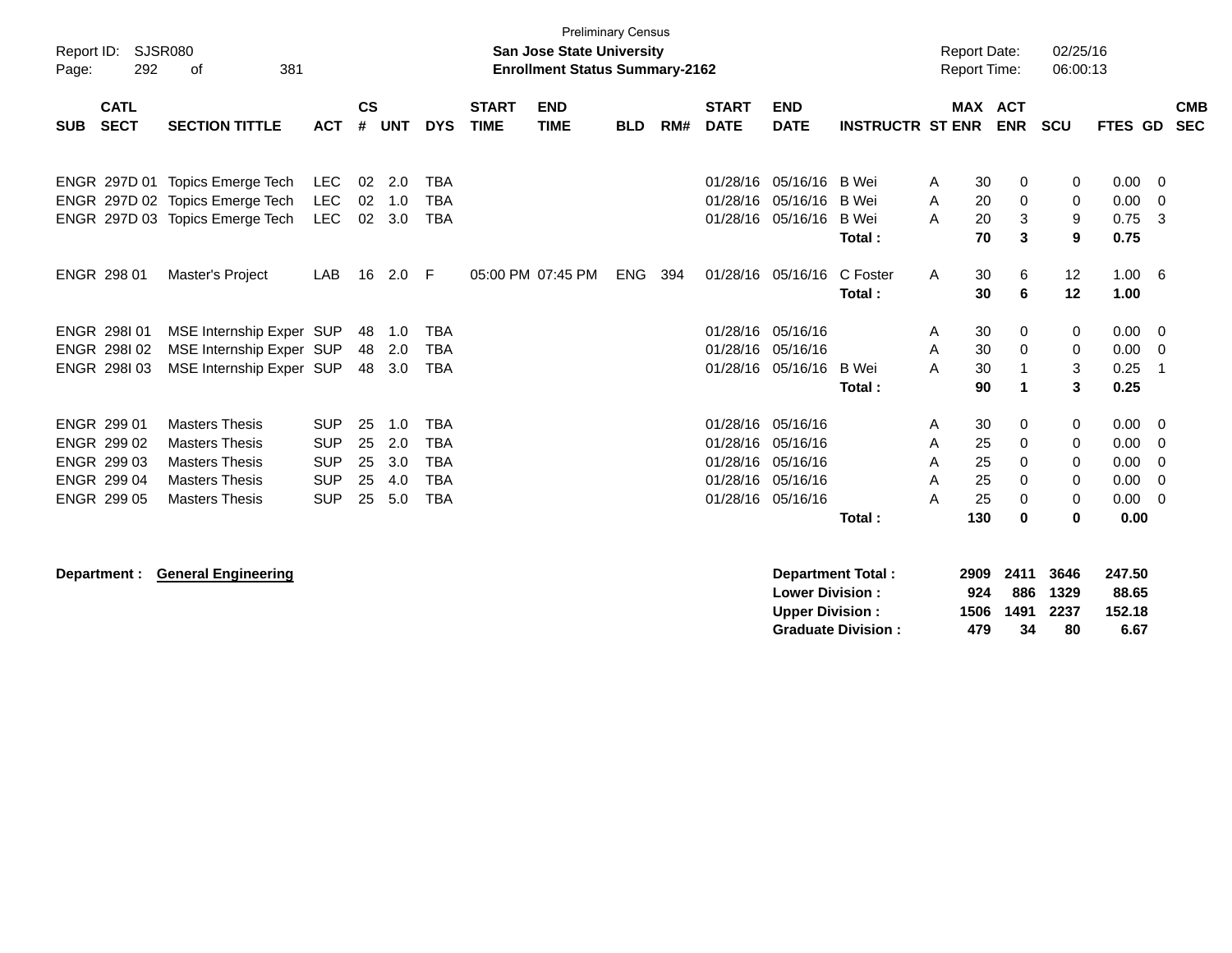| Report ID:<br>Page: | 293                        | <b>SJSR080</b><br>381<br>οf                                       |            |                    |            |              |                             | <b>Preliminary Census</b><br>San Jose State University<br><b>Enrollment Status Summary-2162</b> |            |     |                             |                           |                                       | <b>Report Date:</b><br>Report Time: |              | 02/25/16<br>06:00:13 |                       |     |                          |
|---------------------|----------------------------|-------------------------------------------------------------------|------------|--------------------|------------|--------------|-----------------------------|-------------------------------------------------------------------------------------------------|------------|-----|-----------------------------|---------------------------|---------------------------------------|-------------------------------------|--------------|----------------------|-----------------------|-----|--------------------------|
| <b>SUB</b>          | <b>CATL</b><br><b>SECT</b> | <b>SECTION TITTLE</b>                                             | <b>ACT</b> | $\mathsf{cs}$<br># | <b>UNT</b> | <b>DYS</b>   | <b>START</b><br><b>TIME</b> | <b>END</b><br><b>TIME</b>                                                                       | <b>BLD</b> | RM# | <b>START</b><br><b>DATE</b> | <b>END</b><br><b>DATE</b> | <b>INSTRUCTR ST ENR</b>               | MAX ACT                             | <b>ENR</b>   | SCU                  | <b>FTES GD</b>        |     | <b>CMB</b><br><b>SEC</b> |
| College             | Department :               | <b>Engineering</b><br><b>Industrial &amp; Systems Engineering</b> |            |                    |            |              |                             |                                                                                                 |            |     |                             |                           |                                       |                                     |              |                      |                       |     |                          |
| ISE                 | 105 01                     | Intr Syst Engr                                                    | SEM        | 04                 | 3.0        | MW           | 10:30 AM 11:45 AM           |                                                                                                 | <b>BBC</b> | 202 |                             | 01/28/16 05/16/16         | S Amin<br>Total :                     | A<br>80<br>80                       | 70<br>70     | 210<br>210           | 14.00 0<br>14.00      |     |                          |
| <b>ISE</b>          | 115 01                     | <b>CIM</b>                                                        | <b>SEM</b> | 04                 | 3.0        | W            |                             | 04:15 PM 06:00 PM                                                                               | <b>ENG</b> | 488 |                             | 01/28/16 05/16/16 H Bae   |                                       | 60<br>Α                             | 59           | 118                  | 11.80 0               |     |                          |
| <b>ISE</b>          | 115 02                     | <b>CIM</b>                                                        | LAB        | 16                 | 0.0        | $\mathsf{T}$ |                             | 06:00 PM 08:45 PM                                                                               | <b>ENG</b> | 194 |                             | 01/28/16 05/16/16 H Bae   |                                       | 30<br>A                             | 29           | 29                   | $0.00 \t 0$           |     |                          |
| ISE                 | 115 03                     | <b>CIM</b>                                                        | LAB        | 16                 | 0.0        | W            |                             | 06:00 PM 08:45 PM                                                                               | <b>ENG</b> | 194 |                             | 01/28/16 05/16/16         | H Bae<br>Total :                      | 30<br>А<br>120                      | 30<br>118    | 30<br>177            | $0.00 \t 0$<br>11.80  |     |                          |
| <b>ISE</b>          | 120 01                     | Methods Design                                                    | <b>LEC</b> | 04                 | 3.0        | MW           |                             | 03:00 PM 04:15 PM                                                                               | <b>ENG</b> | 486 |                             | 01/28/16 05/16/16         | D Nathan-RobA<br>Total:               | 70<br>70                            | 73<br>73     | 219<br>219           | 14.65 1<br>14.65      |     |                          |
| <b>ISE</b>          | 130 01                     | <b>Engr Statistics</b>                                            | <b>LEC</b> | 04                 | 3.0        | TR           |                             | 09:00 AM 10:15 AM                                                                               | <b>ENG</b> | 189 |                             | 01/28/16 05/16/16         | N Patel<br>Total :                    | 150<br>A<br>150                     | 143<br>143   | 429<br>429           | 28.65<br>28.65        | - 1 |                          |
| <b>ISE</b>          | 131 01                     | <b>Statistical Proc Con</b>                                       | <b>SEM</b> | 04                 | 3.0        | МW           |                             | 01:30 PM 02:45 PM                                                                               | <b>ENG</b> | 486 |                             | 01/28/16 05/16/16         | Y Dessouky<br>Total:                  | 70<br>A<br>70                       | 66<br>66     | 198<br>198           | 13.20 0<br>13.20      |     |                          |
| <b>ISE</b>          | 142 01                     | Svc Sys Engrg & Mgmt SEM 04 3.0 M                                 |            |                    |            |              |                             | 06:00 PM 08:45 PM                                                                               | <b>CL</b>  | 222 |                             | 01/28/16 05/16/16         | <b>B</b> Saeed<br>Total :             | 70<br>A<br>70                       | 69<br>69     | 207<br>207           | 13.80 0<br>13.80      |     |                          |
| <b>ISE</b>          | 155 01                     | Supply Chain Engr                                                 | SEM 04     |                    | 3.0        | R            |                             | 06:00 PM 08:45 PM                                                                               | MH         | 523 |                             | 01/28/16 05/16/16         | D Steele<br>Total:                    | 70<br>A<br>70                       | 51<br>51     | 153<br>153           | $10.20 \t 0$<br>10.20 |     |                          |
| <b>ISE</b>          | 160 01                     | <b>Healthcare Del Sys</b>                                         | <b>LEC</b> | 02                 | 3.0        | $\top$       |                             | 06:00 PM 08:45 PM                                                                               | <b>ENG</b> | 488 |                             | 01/28/16 05/16/16         | C Brown<br>Total:                     | 20<br>A<br>20                       | 4<br>4       | 12<br>12             | $0.80 \ 0$<br>0.80    |     |                          |
| <b>ISE</b>          | 164 01                     | Comp & Hum Interact SEM 04                                        |            |                    | 3.0 T      |              |                             | 06:00 PM 08:45 PM                                                                               | <b>CL</b>  | 117 |                             | 01/28/16 05/16/16         | A Moallem<br>Total :                  | 60<br>Α<br>60                       | 63<br>63     | 189<br>189           | 12.60 0<br>12.60      |     |                          |
| <b>ISE</b>          | 170 01                     | Operation Research SEM 04 3.0 TR 04:30 PM 05:45 PM ENG 486        |            |                    |            |              |                             |                                                                                                 |            |     |                             |                           | 01/28/16 05/16/16 S Erdogan<br>Total: | A<br>70<br>70                       | 46<br>46     | 138<br>138           | $9.25$ 1<br>9.25      |     |                          |
| <b>ISE</b>          | 180 01                     | <b>Individ Studies</b>                                            | <b>SUP</b> |                    | 36 1.0     | TBA          |                             |                                                                                                 |            |     |                             |                           | 01/28/16 05/16/16 Y Dessouky A        | 40                                  | 0            | 0                    | $0.00 \t 0$           |     |                          |
| <b>ISE</b>          | 180 02                     | <b>Individ Studies</b>                                            | <b>SUP</b> |                    | 36 2.0     | <b>TBA</b>   |                             |                                                                                                 |            |     |                             |                           | 01/28/16 05/16/16 Y Dessouky A        | 40                                  | 2            | 4                    | $0.27 \ 0$            |     |                          |
| ISE.                | 180 03                     | <b>Individ Studies</b>                                            | <b>SUP</b> |                    | 36 3.0 TBA |              |                             |                                                                                                 |            |     |                             |                           | 01/28/16 05/16/16 Y Dessouky A        | 40                                  | 0            | 0                    | $0.00 \t 0$           |     |                          |
|                     |                            |                                                                   |            |                    |            |              |                             |                                                                                                 |            |     |                             |                           | Total:                                | 120                                 | $\mathbf{2}$ | 4                    | 0.27                  |     |                          |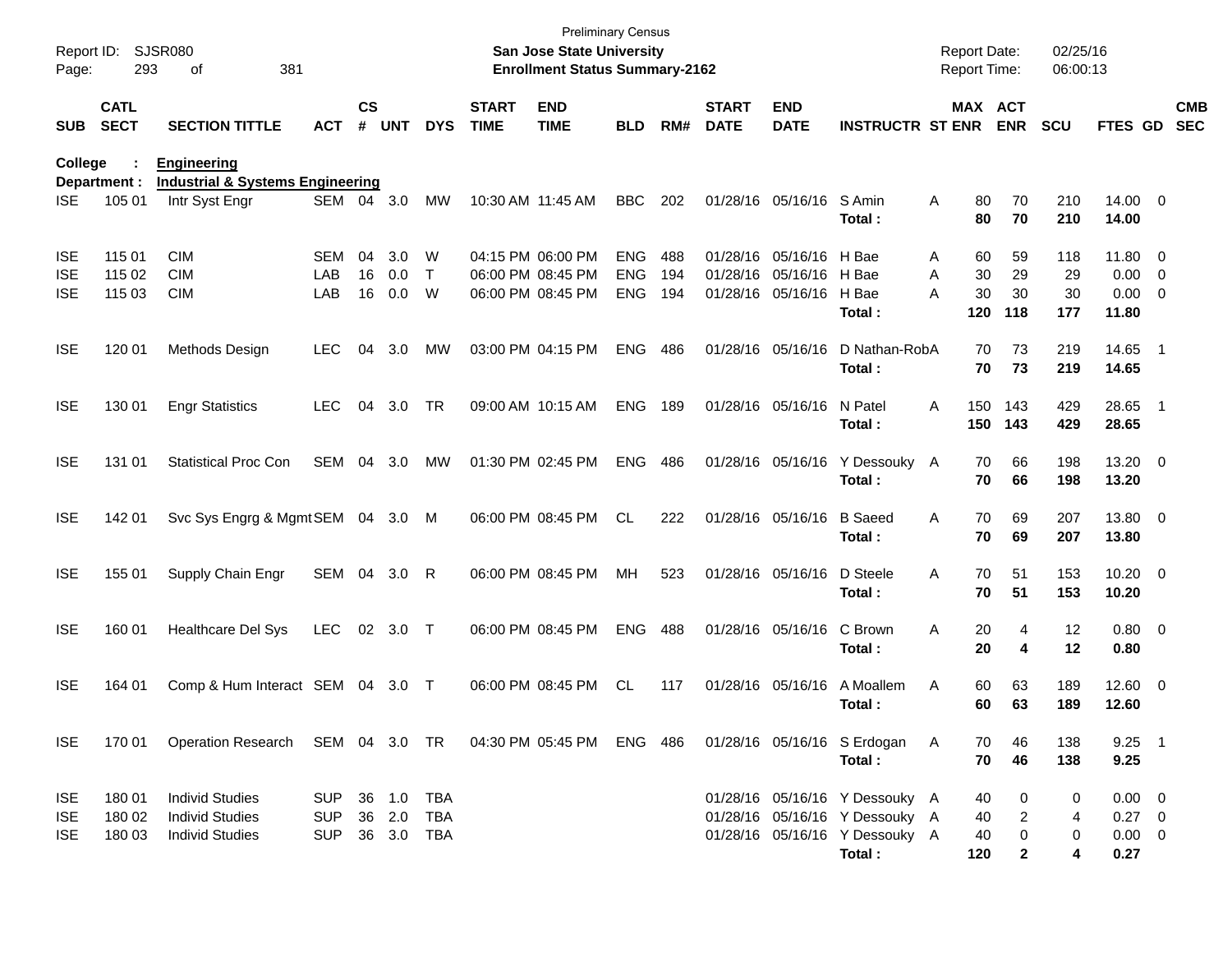| Report ID:<br>Page: | 294                                  | SJSR080<br>381<br>οf                                              |                          |                    |                   |             |                             | <b>Preliminary Census</b><br>San Jose State University<br><b>Enrollment Status Summary-2162</b> |                                        |                   |                             |                                                    |                                                | <b>Report Date:</b><br><b>Report Time:</b> |                                         | 02/25/16<br>06:00:13          |                              |                              |
|---------------------|--------------------------------------|-------------------------------------------------------------------|--------------------------|--------------------|-------------------|-------------|-----------------------------|-------------------------------------------------------------------------------------------------|----------------------------------------|-------------------|-----------------------------|----------------------------------------------------|------------------------------------------------|--------------------------------------------|-----------------------------------------|-------------------------------|------------------------------|------------------------------|
| <b>SUB</b>          | <b>CATL</b><br><b>SECT</b>           | <b>SECTION TITTLE</b>                                             | <b>ACT</b>               | $\mathsf{cs}$<br># | <b>UNT</b>        | <b>DYS</b>  | <b>START</b><br><b>TIME</b> | <b>END</b><br><b>TIME</b>                                                                       | <b>BLD</b>                             | RM#               | <b>START</b><br><b>DATE</b> | <b>END</b><br><b>DATE</b>                          | <b>INSTRUCTR ST ENR</b>                        |                                            | MAX ACT<br><b>ENR</b>                   | <b>SCU</b>                    | FTES GD                      | <b>CMB</b><br><b>SEC</b>     |
| <b>ISE</b>          | 195A 01                              | Sr ISE Design I                                                   | LAB                      | 16                 | 1.0               | F           |                             | 09:30 AM 12:15 PM                                                                               | <b>ENG</b>                             | 486               |                             | 01/28/16 05/16/16                                  | <b>B</b> Saeed<br>Total:                       | Α                                          | 30<br>26<br>30<br>26                    | 26<br>26                      | $1.73 \t 0$<br>1.73          |                              |
| <b>ISE</b>          |                                      | 195B 01 Sr ISE Design II                                          | LAB                      | 16                 | 3.0               | F           |                             | 01:00 PM 03:45 PM                                                                               | <b>ENG</b>                             | 486               |                             | 01/28/16 05/16/16                                  | <b>B</b> Saeed<br>Total:                       | Α                                          | 30<br>31<br>30<br>31                    | 93<br>93                      | $6.20\ 0$<br>6.20            |                              |
| <b>ISE</b>          | 200 01                               | <b>Fincl Mthds Engr</b>                                           | SEM 05                   |                    | 3.0               | R           |                             | 06:00 PM 08:45 PM                                                                               | <b>ENG</b>                             | 343               |                             | 01/28/16 05/16/16                                  | A Zargar<br>Total:                             | Α                                          | 70<br>80<br>80<br>70                    | 210<br>210                    | 17.50 70<br>17.50            |                              |
| <b>ISE</b>          | 201 01                               | <b>Sftware Engr Anal</b>                                          | SEM                      | 04                 | 3.0               | M           |                             | 06:00 PM 08:45 PM                                                                               | <b>ENG</b>                             | 486               |                             | 01/28/16 05/16/16                                  | S Amin<br>Total:                               | Α                                          | 50<br>12<br>50<br>12                    | 36<br>36                      | 3.00 12<br>3.00              |                              |
| <b>ISE</b>          | 202 01                               | Des Ana Engr Exp                                                  | SEM                      | 05                 | 3.0               | W           |                             | 06:00 PM 08:45 PM                                                                               | <b>ENG</b>                             | 486               |                             | 01/28/16 05/16/16                                  | H Tsao<br>Total:                               | Α                                          | 70<br>46<br>70<br>46                    | 138<br>138                    | 11.40 44<br>11.40            |                              |
| <b>ISE</b>          | 212 01                               | Hum Factors Exp                                                   | SEM 05                   |                    | 3.0               | $\top$      |                             | 06:00 PM 08:45 PM                                                                               | <b>ENG</b>                             | 486               |                             | 01/28/16 05/16/16                                  | A Kumar<br>Total:                              | Α                                          | 50<br>34<br>50<br>34                    | 102<br>102                    | 8.50 34<br>8.50              |                              |
| <b>ISE</b>          | 21301                                | Princip of Engr Mgmt LEC                                          |                          |                    | 02 3.0            | W           |                             | 06:00 PM 08:45 PM                                                                               | <b>ENG</b>                             | 488               |                             | 01/28/16 05/16/16                                  | A Kumar<br>Total:                              | A                                          | 50<br>50<br>50<br>50                    | 150<br>150                    | 12.50 50<br>12.50            |                              |
| <b>ISE</b>          | 215 01                               | <b>Usability Testing</b>                                          | SEM 04 3.0               |                    |                   | R           |                             | 03:00 PM 05:45 PM                                                                               | <b>ENG</b>                             | 488               |                             | 01/28/16 05/16/16                                  | A Andre<br>Total:                              | Α                                          | 45<br>28<br>45<br>28                    | 84<br>84                      | 7.00 28<br>7.00              |                              |
| <b>ISE</b>          | 218 01                               | Adv. Int. Design                                                  | <b>LEC</b>               |                    | 02 3.0            | W           |                             | 06:00 PM 08:45 PM                                                                               | CL.                                    | 310               |                             | 01/28/16 05/16/16                                  | D Rosenberg A<br>Total:                        |                                            | 30<br>35<br>30<br>35                    | 105<br>105                    | 8.75 35<br>8.75              |                              |
| <b>ISE</b>          | 219 01<br>CMPE 219 01<br>PSYC 219 01 | <b>HCI</b> Security<br><b>HCI</b> Security<br><b>HCI</b> Security | SEM<br><b>SEM</b><br>SEM | 04<br>04<br>04     | 3.0<br>3.0<br>3.0 | R<br>R<br>R |                             | 06:00 PM 08:45 PM<br>06:00 PM 08:45 PM<br>06:00 PM 08:45 PM                                     | <b>ENG</b><br><b>ENG</b><br><b>ENG</b> | 486<br>486<br>486 | 01/28/16                    | 01/28/16 05/16/16<br>05/16/16<br>01/28/16 05/16/16 | A Moallem<br>A Moallem<br>A Moallem<br>Total : | A<br>A<br>A                                | 50<br>4<br>0<br>6<br>0<br>0<br>50<br>10 | 12<br>18<br>$\mathbf 0$<br>30 | 1.00<br>1.50<br>0.00<br>2.50 | 4 C<br>6 C<br>0 <sup>o</sup> |
| <b>ISE</b>          | 242 01                               | Adv Scv Sys Engrg & SEM 04 3.0 M                                  |                          |                    |                   |             |                             | 03:00 PM 05:45 PM ENG 488                                                                       |                                        |                   |                             |                                                    | 01/28/16 05/16/16 S Erdogan<br>Total:          | A                                          | 20<br>15<br>20<br>15                    | 45<br>45                      | 3.75 15<br>3.75              |                              |
| <b>ISE</b>          | 247 01                               | Logistics Supl Chn                                                | SEM 04 3.0 M             |                    |                   |             |                             | 06:00 PM 08:45 PM ENG 488                                                                       |                                        |                   |                             | 01/28/16 05/16/16 J Barjis                         | Total:                                         | A                                          | 49<br>50<br>50<br>49                    | 147<br>147                    | 12.25 49<br>12.25            |                              |
| <b>ISE</b>          | 250 01                               | Leading 6Sigma Impro SEM 04 3.0 T                                 |                          |                    |                   |             |                             | 06:00 PM 08:45 PM BBC 202 01/28/16 05/16/16 D Steele                                            |                                        |                   |                             |                                                    |                                                | $\mathsf{A}$                               | 119 87                                  | 261                           | 21.70 86                     |                              |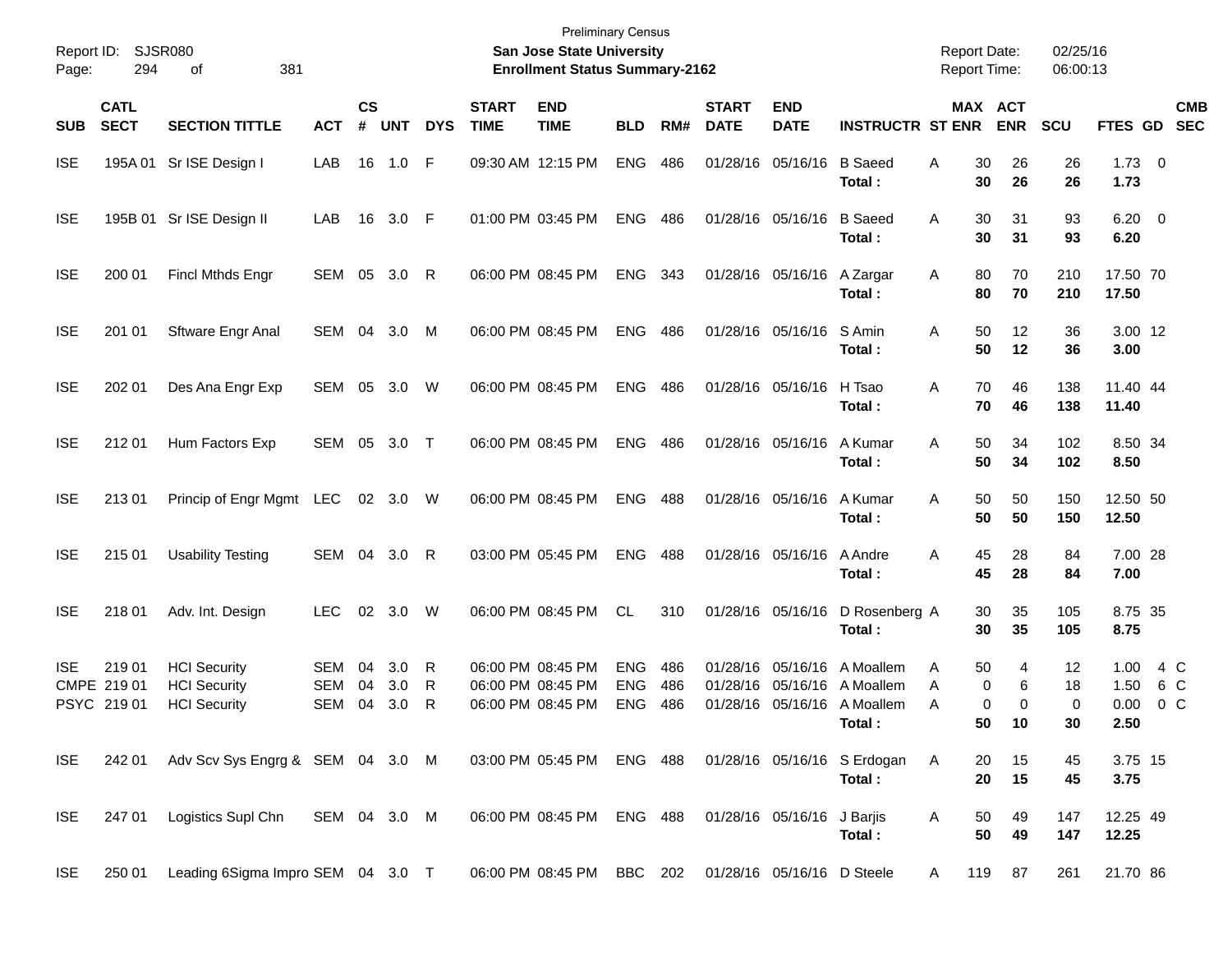| Report ID:<br>Page:                                  | 295                                  | SJSR080<br>381<br>of                                                                             |                                                      |                      |                          |                                                      |                             | <b>Preliminary Census</b><br><b>San Jose State University</b><br><b>Enrollment Status Summary-2162</b> |                          |            |                             |                                                                                                          |                                                                                                              | <b>Report Date:</b><br><b>Report Time:</b>      |                                             | 02/25/16<br>06:00:13                   |                                                          |                                                                   |            |
|------------------------------------------------------|--------------------------------------|--------------------------------------------------------------------------------------------------|------------------------------------------------------|----------------------|--------------------------|------------------------------------------------------|-----------------------------|--------------------------------------------------------------------------------------------------------|--------------------------|------------|-----------------------------|----------------------------------------------------------------------------------------------------------|--------------------------------------------------------------------------------------------------------------|-------------------------------------------------|---------------------------------------------|----------------------------------------|----------------------------------------------------------|-------------------------------------------------------------------|------------|
| <b>SUB</b>                                           | <b>CATL</b><br><b>SECT</b>           | <b>SECTION TITTLE</b>                                                                            | <b>ACT</b>                                           | <b>CS</b><br>#       | <b>UNT</b>               | <b>DYS</b>                                           | <b>START</b><br><b>TIME</b> | <b>END</b><br><b>TIME</b>                                                                              | <b>BLD</b>               | RM#        | <b>START</b><br><b>DATE</b> | <b>END</b><br><b>DATE</b>                                                                                | <b>INSTRUCTR ST ENR</b>                                                                                      | <b>MAX ACT</b>                                  | <b>ENR</b>                                  | <b>SCU</b>                             | FTES GD SEC                                              |                                                                   | <b>CMB</b> |
|                                                      |                                      |                                                                                                  |                                                      |                      |                          |                                                      |                             |                                                                                                        |                          |            |                             |                                                                                                          | Total:                                                                                                       | 119                                             | 87                                          | 261                                    | 21.70                                                    |                                                                   |            |
| <b>ISE</b>                                           | 260 01                               | Healthcare Del Sys                                                                               | <b>LEC</b>                                           |                      | 02 3.0 T                 |                                                      |                             | 06:00 PM 08:45 PM                                                                                      | <b>ENG</b>               | 488        |                             | 01/28/16 05/16/16                                                                                        | C Brown<br>Total:                                                                                            | A<br>50<br>50                                   | 13<br>13                                    | 39<br>39                               | 3.25 13<br>3.25                                          |                                                                   |            |
| <b>ISE</b>                                           | 270 01<br>CMPE 270 01                | Info Sys<br>Info Sys                                                                             | <b>SEM</b><br>SEM                                    | 05<br>05             | 3.0<br>3.0               | R.<br>$\mathsf{R}$                                   |                             | 06:00 PM 08:45 PM<br>06:00 PM 08:45 PM                                                                 | <b>ENG</b><br><b>ENG</b> | 488<br>488 |                             | 01/28/16 05/16/16 A Rayes<br>01/28/16 05/16/16                                                           | A Rayes<br>Total:                                                                                            | 50<br>A<br>0<br>A<br>50                         | 11<br>$\overline{1}$<br>12                  | 33<br>3<br>36                          | 0.25<br>3.00                                             | 2.75 11 C<br>1 C                                                  |            |
| <b>ISE</b><br><b>ISE</b><br><b>ISE</b>               | 297 01<br>297 02<br>297 03           | Sp Topics IE<br>Sp Topics IE<br>Sp Topics IE                                                     | <b>SEM</b><br><b>SEM</b><br><b>SEM</b>               | 05<br>05<br>05       | 1.0<br>2.0<br>3.0        | <b>TBA</b><br><b>TBA</b><br><b>TBA</b>               |                             |                                                                                                        |                          |            |                             |                                                                                                          | 01/28/16 05/16/16 Y Dessouky A<br>01/28/16 05/16/16 Y Dessouky A<br>01/28/16 05/16/16 Y Dessouky A<br>Total: | 15<br>25<br>25<br>65                            | 0<br>$\Omega$<br>$\blacktriangleleft$       | 0<br>0<br>$\mathbf{1}$<br>$\mathbf{1}$ | 0.00<br>0.00<br>0.25<br>0.25                             | $\overline{\mathbf{0}}$<br>$\overline{0}$<br>- 1                  |            |
| <b>ISE</b><br><b>ISE</b><br><b>ISE</b><br><b>ISE</b> | 298 01<br>298 02<br>298 03<br>298 04 | Spec Prob<br>Spec Prob<br>Spec Prob<br>Spec Prob                                                 | <b>SUP</b><br><b>SUP</b><br><b>SUP</b><br><b>SUP</b> | 25<br>25<br>25<br>25 | 1.0<br>2.0<br>3.0<br>4.0 | <b>TBA</b><br><b>TBA</b><br><b>TBA</b><br><b>TBA</b> |                             |                                                                                                        |                          |            |                             | 01/28/16 05/16/16 A Andre<br>01/28/16 05/16/16<br>01/28/16 05/16/16 A Kumar<br>01/28/16 05/16/16 A Andre | D Rosenberg A<br>Total:                                                                                      | 40<br>A<br>40<br>40<br>A<br>40<br>A<br>160      | 10<br>10<br>17<br>6<br>43                   | 10<br>20<br>51<br>24<br>105            | $0.83$ 10<br>1.67 10<br>4.25 17<br>$2.00\quad 6$<br>8.75 |                                                                   |            |
| <b>ISE</b><br><b>ISE</b><br><b>ISE</b><br><b>ISE</b> | 299 01<br>299 02<br>299 03<br>299 04 | <b>Masters Thesis</b><br><b>Masters Thesis</b><br><b>Masters Thesis</b><br><b>Masters Thesis</b> | <b>SUP</b><br><b>SUP</b><br><b>SUP</b><br><b>SUP</b> | 25<br>25<br>25<br>25 | 1.0<br>2.0<br>3.0<br>4.0 | <b>TBA</b><br><b>TBA</b><br><b>TBA</b><br><b>TBA</b> |                             |                                                                                                        |                          |            | 01/28/16                    | 01/28/16 05/16/16<br>05/16/16 A Andre<br>01/28/16 05/16/16 A Andre<br>01/28/16 05/16/16                  | A Andre<br>A Andre<br>Total:                                                                                 | 40<br>A<br>40<br>A<br>A<br>40<br>A<br>40<br>160 | $\mathbf 0$<br>$\Omega$<br>$\mathbf 0$<br>1 | 0<br>0<br>3<br>$\mathbf 0$<br>3        | 0.00<br>0.00<br>0.25<br>0.00<br>0.25                     | $\overline{\mathbf{0}}$<br>$\overline{0}$<br>-1<br>$\overline{0}$ |            |

**Department : Industrial & Systems Engineering** 

| Department Total:         |      | 2059 1268 3547 |              | 261.50 |
|---------------------------|------|----------------|--------------|--------|
| <b>Lower Division:</b>    | n    | n              | $\mathbf{u}$ | 0.00   |
| <b>Upper Division:</b>    | 1040 |                | 832 2265     | 154.65 |
| <b>Graduate Division:</b> | 1019 |                | 436 1282     | 106.85 |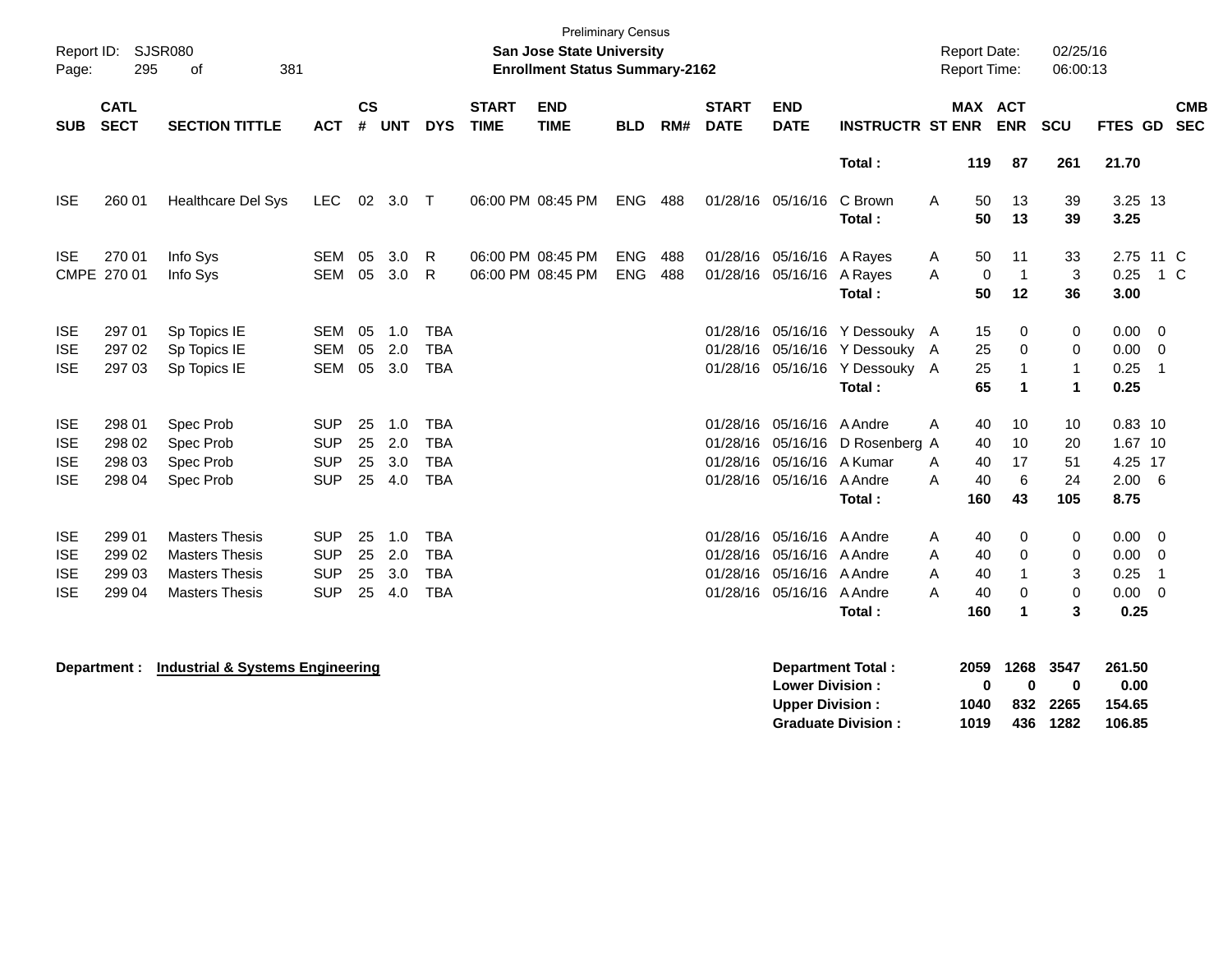| Report ID:<br>Page: | 296                        | SJSR080<br>381<br>οf                    |            |                    |            |              |                             | <b>Preliminary Census</b><br><b>San Jose State University</b><br><b>Enrollment Status Summary-2162</b> |            |     |                             |                           |                         |   | <b>Report Date:</b><br><b>Report Time:</b> |             | 02/25/16<br>06:00:13 |                |                          |                          |
|---------------------|----------------------------|-----------------------------------------|------------|--------------------|------------|--------------|-----------------------------|--------------------------------------------------------------------------------------------------------|------------|-----|-----------------------------|---------------------------|-------------------------|---|--------------------------------------------|-------------|----------------------|----------------|--------------------------|--------------------------|
| <b>SUB</b>          | <b>CATL</b><br><b>SECT</b> | <b>SECTION TITTLE</b>                   | <b>ACT</b> | $\mathsf{cs}$<br># | <b>UNT</b> | <b>DYS</b>   | <b>START</b><br><b>TIME</b> | <b>END</b><br><b>TIME</b>                                                                              | <b>BLD</b> | RM# | <b>START</b><br><b>DATE</b> | <b>END</b><br><b>DATE</b> | <b>INSTRUCTR ST ENR</b> |   | MAX ACT                                    | <b>ENR</b>  | <b>SCU</b>           | <b>FTES GD</b> |                          | <b>CMB</b><br><b>SEC</b> |
|                     |                            |                                         |            |                    |            |              |                             |                                                                                                        |            |     |                             |                           |                         |   |                                            |             |                      |                |                          |                          |
| College             | Department :               | <b>Engineering</b><br><b>Technology</b> |            |                    |            |              |                             |                                                                                                        |            |     |                             |                           |                         |   |                                            |             |                      |                |                          |                          |
| TECH 25 01          |                            | Intro Materials Tech                    | <b>LEC</b> | 02                 | 3.0        | $\top$       |                             | 01:30 PM 03:15 PM                                                                                      | <b>ENG</b> | 103 | 01/28/16                    | 05/16/16 C Peters         |                         | A | 30                                         | 30          | 60                   | 6.00           | 0                        |                          |
| <b>TECH</b>         | 25 11                      | Intro Materials Tech                    | LAB        | 16                 | 0.0        | R            |                             | 01:30 PM 04:15 PM                                                                                      | <b>ENG</b> | 105 | 01/28/16                    | 05/16/16                  | C Peters                | A | 15                                         | 14          | 14                   | 0.00           | $\overline{0}$           |                          |
| <b>TECH</b>         | 25 12                      | Intro Materials Tech                    | LAB        | 16                 | 0.0        | F            | 09:00 AM 11:45 AM           |                                                                                                        | <b>ENG</b> | 105 | 01/28/16                    | 05/16/16                  | C Peters                | A | 15                                         | 16          | 16                   | 0.00           | $\overline{0}$           |                          |
|                     |                            |                                         |            |                    |            |              |                             |                                                                                                        |            |     |                             |                           | Total:                  |   | 60                                         | 60          | 90                   | 6.00           |                          |                          |
| <b>TECH</b>         | 31 01                      | Qual Assur & Control                    | <b>LEC</b> | 02                 | 3.0        | R            |                             | 09:00 AM 10:45 AM                                                                                      | IS         | 216 | 01/28/16                    | 05/16/16                  | A Zargar                | A | 50                                         | 56          | 112                  | 11.20          | - 0                      |                          |
| <b>TECH</b>         | 31 11                      | Qual Assur & Control                    | LAB        | 16                 | 0.0        | $\mathsf{T}$ | 09:00 AM 11:45 AM           |                                                                                                        | <b>ENG</b> | 103 | 01/28/16                    | 05/16/16                  | A Zargar                | A | 25                                         | 30          | 30                   | 0.00           | $\overline{0}$           |                          |
| TECH                | 31 12                      | Qual Assur & Control                    | LAB        | 16                 | 0.0        | M            |                             | 09:00 AM 11:45 AM                                                                                      |            |     | 01/28/16                    | 05/16/16                  | A Zargar                | A | 25                                         | 26          | 26                   | 0.00           | $\overline{0}$           |                          |
|                     |                            |                                         |            |                    |            |              |                             |                                                                                                        |            |     |                             |                           | Total:                  |   | 100                                        | 112         | 168                  | 11.20          |                          |                          |
| <b>TECH</b>         | 41 11                      | Mach Shop Safety                        | LAB        | 16                 | 1.0        | $\top$       |                             | 06:00 PM 08:45 PM                                                                                      | IS         | 119 | 01/28/16                    | 05/16/16                  | V Hageman A             |   | 22                                         | 3           | 3                    | 0.20           | 0 <sup>o</sup>           |                          |
| ME                  | 41 11                      | Mach Shop Safety                        | LAB        | 16                 | 1.0        | $\mathsf{T}$ |                             | 06:00 PM 08:45 PM                                                                                      | IS.        | 119 | 01/28/16                    | 05/16/16                  | V Hageman               | A | 0                                          | 19          | 19                   | 1.27           | 0 <sup>o</sup>           |                          |
| <b>TECH</b>         | 41 12                      | Mach Shop Safety                        | LAB        | 16                 | 1.0        | W            |                             | 03:00 PM 05:45 PM                                                                                      | IS.        | 119 | 01/28/16                    | 05/16/16                  | V Hageman               | A | 22                                         | 12          | 12                   | 0.80           | $0\,$ C                  |                          |
| ME                  | 41 12                      | Mach Shop Safety                        | LAB        | 16                 | 1.0        | W            |                             | 03:00 PM 05:45 PM                                                                                      | IS.        | 119 | 01/28/16                    | 05/16/16                  | V Hageman               | A | 0                                          | 9           | 9                    | 0.60           | 0 <sup>o</sup>           |                          |
| <b>TECH</b>         | 41 13                      | Mach Shop Safety                        | LAB        | 16                 | 1.0        | M            |                             | 03:00 PM 05:45 PM                                                                                      | IS.        | 119 | 01/28/16                    | 05/16/16                  | D Muntz                 | A | 22                                         | 6           | 6                    | 0.40           | 0 <sup>o</sup>           |                          |
| ME                  | 41 13                      | Mach Shop Safety                        | LAB        | 16                 | 1.0        | M            |                             | 03:00 PM 05:45 PM                                                                                      | IS.        | 119 | 01/28/16                    | 05/16/16                  | D Muntz                 | A | 0                                          | 19          | 19                   | 1.27           | 0 <sup>o</sup>           |                          |
| <b>TECH</b>         | 41 14                      | Mach Shop Safety                        | LAB        | 16                 | 1.0        | M            |                             | 06:00 PM 08:45 PM                                                                                      | <b>IS</b>  | 119 | 01/28/16                    | 05/16/16                  | D Muntz                 | A | 22                                         | 6           | 6                    | 0.40           | 0 <sup>o</sup>           |                          |
| ME                  | 41 14                      | Mach Shop Safety                        | LAB        | 16                 | 1.0        | M            |                             | 06:00 PM 08:45 PM                                                                                      | <b>IS</b>  | 119 | 01/28/16                    | 05/16/16                  | D Muntz                 | A | 0                                          | 16          | 16                   | 1.08           |                          | $1\,C$                   |
| <b>TECH</b>         | 41 15                      | Mach Shop Safety                        | LAB        | 16                 | 1.0        | R            |                             | 03:00 PM 05:45 PM                                                                                      | <b>IS</b>  | 119 | 01/28/16                    | 05/16/16                  | V Hageman               | A | 22                                         | 5           | 5                    | 0.33           | 0 <sup>o</sup>           |                          |
| MЕ                  | 41 15                      | Mach Shop Safety                        | LAB        | 16                 | 1.0        | R            |                             | 03:00 PM 05:45 PM                                                                                      | <b>IS</b>  | 119 | 01/28/16                    | 05/16/16                  | V Hageman               | A | 0                                          | 23          | 23                   | 1.53           | 0 <sup>o</sup>           |                          |
|                     |                            |                                         |            |                    |            |              |                             |                                                                                                        |            |     |                             |                           | Total:                  |   | 110                                        | 118         | 118                  | 7.88           |                          |                          |
| <b>TECH</b>         | 42 11                      | Mfg Mach Shop Proj                      | LAB        | 16                 | 1.0        | R            |                             | 06:00 PM 08:45 PM                                                                                      | IS.        | 119 | 01/28/16                    | 05/16/16                  | V Hageman A             |   | 24                                         | $\mathbf 1$ | $\mathbf{1}$         | 0.07           | 0 C                      |                          |
| ME                  | 42 11                      | Mfg Mach Shop Proj                      | LAB        | 16                 | 1.0        | R            |                             | 06:00 PM 08:45 PM                                                                                      | <b>IS</b>  | 119 | 01/28/16                    | 05/16/16                  | V Hageman A             |   | 0                                          | 23          | 23                   | 1.53           | 0 <sup>C</sup>           |                          |
|                     |                            |                                         |            |                    |            |              |                             |                                                                                                        |            |     |                             |                           | Total:                  |   | 24                                         | 24          | 24                   | 1.60           |                          |                          |
| <b>TECH</b>         | 45 01                      | Sus Facilities Pln                      | <b>LEC</b> | 02                 | 3.0        | $\top$       |                             | 06:00 PM 08:45 PM                                                                                      | <b>ENG</b> | 103 |                             | 01/28/16 05/16/16         | S Obi                   | A | 30                                         | 31          | 93                   | 6.20           | $\overline{\mathbf{0}}$  |                          |
|                     |                            |                                         |            |                    |            |              |                             |                                                                                                        |            |     |                             |                           | Total:                  |   | 30                                         | 31          | 93                   | 6.20           |                          |                          |
| TECH 46 01          |                            | Mach Oper & Mgmt                        | LEC.       |                    | 02 3.0     | $\top$       |                             | 09:00 AM 10:45 AM                                                                                      | IS.        | 119 |                             | 01/28/16 05/16/16         | S Obi                   | A | 22                                         | 25          | 50                   | 5.00           | $\overline{\mathbf{0}}$  |                          |
| TECH 46 11          |                            | Mach Oper & Mgmt                        | LAB        |                    | 16  0.0    | R            |                             | 09:00 AM 11:45 AM                                                                                      | <b>IS</b>  | 119 |                             | 01/28/16 05/16/16         | S Obi                   | Α | 24                                         | 25          | 25                   | 0.00           | $\overline{\phantom{0}}$ |                          |
|                     |                            |                                         |            |                    |            |              |                             |                                                                                                        |            |     |                             |                           | Total:                  |   | 46                                         | 50          | 75                   | 5.00           |                          |                          |
| TECH 60 01          |                            | Intro Electronics                       | LEC        |                    | 3.0        |              |                             |                                                                                                        |            |     |                             |                           |                         | X | 0                                          | 0           | 0                    | 0.00           | $\overline{\phantom{0}}$ |                          |
| <b>TECH</b>         | 60 02                      | Intro Electronics                       | <b>LEC</b> | 02                 | 3.0        | M            |                             | 03:00 PM 04:45 PM IS                                                                                   |            | 117 |                             | 01/28/16 05/16/16 M Zand  |                         | Α | 30                                         | 30          | 60                   | 6.00           | $\overline{\mathbf{0}}$  |                          |
| TECH 60 11          |                            | Intro Electronics                       | LAB        |                    | 0.0        |              |                             |                                                                                                        |            |     |                             |                           |                         | X | 0                                          | $\mathbf 0$ | 0                    | 0.00           | $\overline{\phantom{0}}$ |                          |
|                     | TECH 60 12                 | Intro Electronics                       | LAB        |                    | 16  0.0  W |              |                             | 03:00 PM 05:45 PM                                                                                      | IS         | 117 |                             | 01/28/16 05/16/16 M Zand  |                         | A | 30                                         | 30          | 30                   | $0.00 \t 0$    |                          |                          |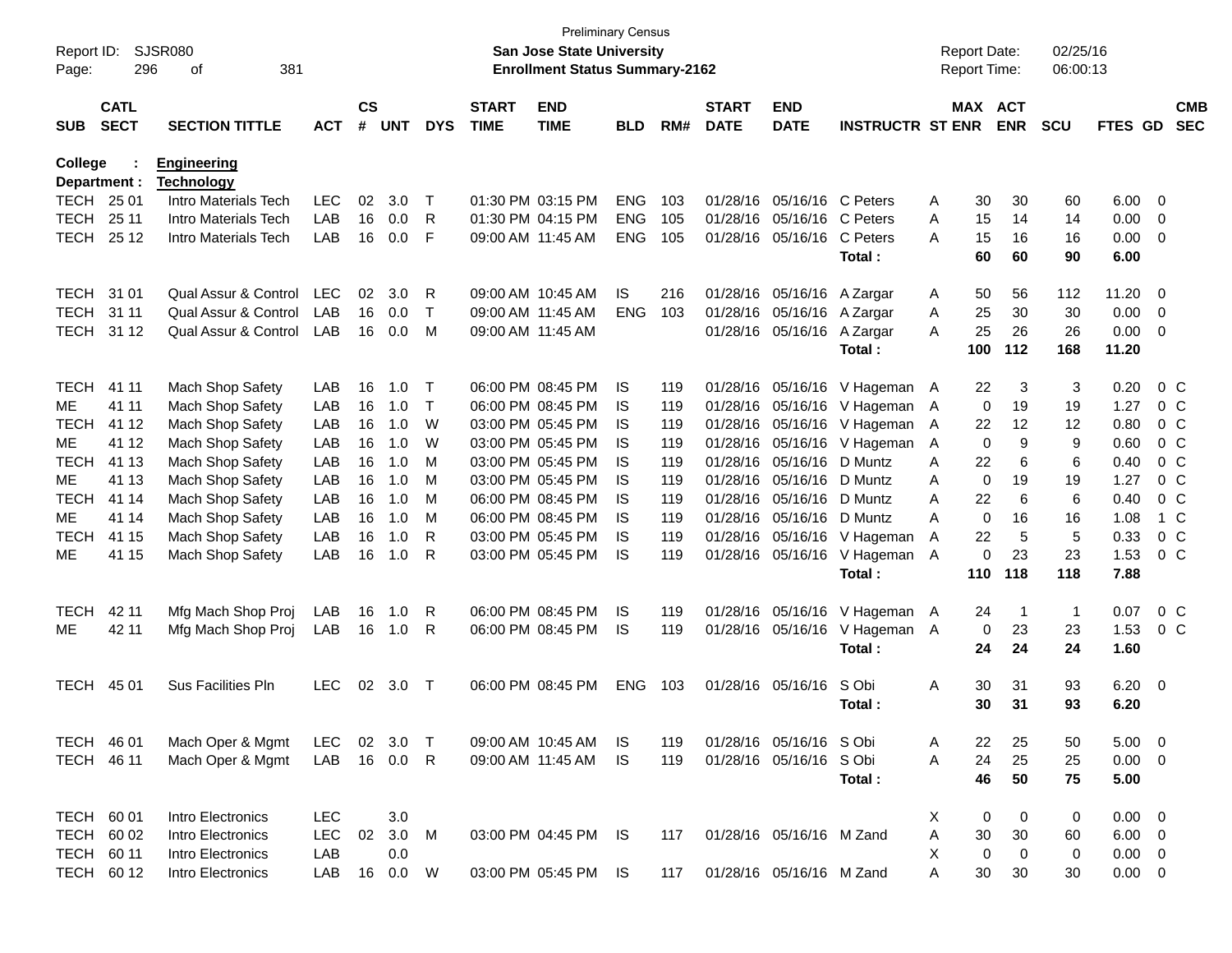| Page:                      | Report ID: SJSR080<br>297                 | 381<br>of                                                                                     |                          |                    |                   |                        |                             | <b>Preliminary Census</b><br>San Jose State University<br><b>Enrollment Status Summary-2162</b> |                          |                   |                             |                                                   |                                                        | <b>Report Date:</b><br><b>Report Time:</b> |                       |                       | 02/25/16<br>06:00:13 |                                          |                                                                               |                                  |
|----------------------------|-------------------------------------------|-----------------------------------------------------------------------------------------------|--------------------------|--------------------|-------------------|------------------------|-----------------------------|-------------------------------------------------------------------------------------------------|--------------------------|-------------------|-----------------------------|---------------------------------------------------|--------------------------------------------------------|--------------------------------------------|-----------------------|-----------------------|----------------------|------------------------------------------|-------------------------------------------------------------------------------|----------------------------------|
| <b>SUB</b>                 | <b>CATL</b><br><b>SECT</b>                | <b>SECTION TITTLE</b>                                                                         | <b>ACT</b>               | $\mathsf{cs}$<br># | <b>UNT</b>        | <b>DYS</b>             | <b>START</b><br><b>TIME</b> | <b>END</b><br><b>TIME</b>                                                                       | <b>BLD</b>               | RM#               | <b>START</b><br><b>DATE</b> | <b>END</b><br><b>DATE</b>                         | <b>INSTRUCTR ST ENR</b>                                |                                            |                       | MAX ACT<br><b>ENR</b> | <b>SCU</b>           | <b>FTES GD</b>                           |                                                                               | <b>CMB</b><br><b>SEC</b>         |
|                            |                                           |                                                                                               |                          |                    |                   |                        |                             |                                                                                                 |                          |                   |                             |                                                   | Total:                                                 |                                            | 60                    | 60                    | 90                   | 6.00                                     |                                                                               |                                  |
| TECH<br>TECH               | 63 01<br>63 11                            | <b>Digital Circuits</b><br><b>Digital Circuits</b>                                            | <b>LEC</b><br>LAB        | 02                 | 3.0<br>16 0.0     | W<br>M                 | 09:00 AM 11:45 AM           | 09:00 AM 10:45 AM                                                                               | IS.<br>IS.               | 117<br>117        |                             | 01/28/16 05/16/16<br>01/28/16 05/16/16            | T Brown Jr.<br>T Brown Jr.<br>Total:                   | A<br>A                                     | 30<br>30<br>60        | 29<br>29<br>58        | 58<br>29<br>87       | 5.80<br>0.00<br>5.80                     | $\overline{\mathbf{0}}$<br>$\overline{\mathbf{0}}$                            |                                  |
| TECH 115 01<br>TECH 115 11 |                                           | <b>Automation &amp; Cntrl</b><br><b>Automation &amp; Cntrl</b>                                | <b>LEC</b><br>LAB        |                    | 3.0<br>0.0        |                        |                             |                                                                                                 |                          |                   |                             |                                                   | Total:                                                 | X<br>Χ                                     | 0<br>0<br>$\mathbf 0$ | 0<br>0<br>0           | 0<br>0<br>0          | 0.00<br>0.00<br>0.00                     | $\overline{\mathbf{0}}$<br>$\overline{\mathbf{0}}$                            |                                  |
| <b>ISE</b>                 | TECH 145 01<br>145 01                     | Lean Manufacturing<br>Lean Manufacturing                                                      | <b>LEC</b><br><b>LEC</b> | 03<br>03           | 3.0<br>3.0        | R<br>R                 |                             | 06:00 PM 08:45 PM<br>06:00 PM 08:45 PM                                                          | IS.<br>IS.               | 216<br>216        |                             | 01/28/16 05/16/16<br>01/28/16 05/16/16            | D Hall<br>D Hall<br>Total:                             | A<br>A                                     | 30<br>0<br>30         | 32<br>0<br>32         | 96<br>0<br>96        | 6.40<br>0.00<br>6.40                     |                                                                               | 0 <sup>o</sup><br>0 <sup>o</sup> |
|                            | TECH 149 01<br>TECH 149 11<br>TECH 149 12 | <b>CIM Systems</b><br><b>CIM Systems</b><br><b>CIM Systems</b>                                | <b>LEC</b><br>LAB<br>LAB | 02<br>16<br>16     | 3.0<br>0.0<br>0.0 | R<br>$\mathsf{T}$<br>F |                             | 03:00 PM 04:45 PM<br>03:00 PM 05:45 PM<br>03:30 PM 06:15 PM                                     | <b>ENG</b><br>IS.<br>IS. | 103<br>119<br>119 |                             | 01/28/16 05/16/16 SObi<br>01/28/16 05/16/16 S Obi | 01/28/16 05/16/16 V Hageman<br>Total:                  | A<br>Α<br>A                                | 24<br>24<br>24<br>72  | 31<br>26<br>5<br>62   | 62<br>26<br>5<br>93  | 6.20<br>0.00<br>0.00<br>6.20             | $\overline{\mathbf{0}}$<br>$\overline{\mathbf{0}}$<br>$\overline{\mathbf{0}}$ |                                  |
|                            | TECH 160 01<br>TECH 160 11                | Mcropro Theory & AP LEC<br>Mcropro Theory & AP LAB                                            |                          |                    | 02 3.0<br>16  0.0 | $\top$<br>R            |                             | 03:00 PM 04:45 PM<br>03:00 PM 05:45 PM                                                          | IS.<br>IS.               | 117<br>117        |                             | 01/28/16 05/16/16<br>01/28/16 05/16/16            | M Zand<br>M Zand<br>Total:                             | A<br>Α                                     | 30<br>30<br>60        | 22<br>22<br>44        | 44<br>22<br>66       | 4.40<br>0.00<br>4.40                     | $\overline{\mathbf{0}}$<br>$\overline{\mathbf{0}}$                            |                                  |
|                            | TECH 169 01<br>TECH 169 11                | Applied Elec Desgn<br>Applied Elec Desgn                                                      | <b>LEC</b><br>LAB        | 02                 | 3.0<br>16 0.0     | W<br>M                 |                             | 06:00 PM 07:45 PM<br>06:00 PM 08:45 PM                                                          | IS<br>IS.                | 117<br>117        |                             | 01/28/16 05/16/16                                 | T Brown Jr.<br>01/28/16 05/16/16 T Brown Jr.<br>Total: | A<br>A                                     | 30<br>30<br>60        | 32<br>32<br>64        | 64<br>32<br>96       | $6.40\quad 0$<br>0.00<br>6.40            | $\overline{\mathbf{0}}$                                                       |                                  |
|                            |                                           | TECH 180A 03 Indiv St El Comtec                                                               | <b>SUP</b>               |                    | 36 3.0            | TBA                    |                             |                                                                                                 |                          |                   |                             | 01/28/16 05/16/16                                 | S Bates<br>Total :                                     | Α                                          | 20<br>20              | 1                     | 3<br>3               | $0.20 \ 0$<br>0.20                       |                                                                               |                                  |
|                            |                                           | TECH 180B 03 Indiv St Manufactg<br>TECH 180B 04 Indiv St Manufactg SUP 36 4.0 TBA             | SUP.                     |                    | 36 3.0 TBA        |                        |                             |                                                                                                 |                          |                   |                             | 01/28/16 05/16/16 S Obi<br>01/28/16 05/16/16      | Total:                                                 | A<br>A                                     | 20<br>20<br>40        | 0<br>0<br>0           | 0<br>0<br>0          | $0.00 \quad 0$<br>$0.00 \quad 0$<br>0.00 |                                                                               |                                  |
|                            |                                           | TECH 180J 03 Indiv St Tech Issu SUP 36 3.0 TBA                                                |                          |                    |                   |                        |                             |                                                                                                 |                          |                   |                             | 01/28/16 05/16/16 S Bates                         | Total :                                                | A                                          | 10<br>10              | 0<br>$\mathbf 0$      | 0<br>$\mathbf 0$     | $0.00 \quad 0$<br>0.00                   |                                                                               |                                  |
|                            |                                           | TECH 190 03 Senior Tch Seminar LEC 02 3.0 T 06:00 PM 08:45 PM IS 216 01/28/16 05/16/16 D Hall |                          |                    |                   |                        |                             |                                                                                                 |                          |                   |                             |                                                   | Total:                                                 | A                                          | 40                    | 32<br>40 32           | 96<br>96             | $6.40 \quad 0$<br>6.40                   |                                                                               |                                  |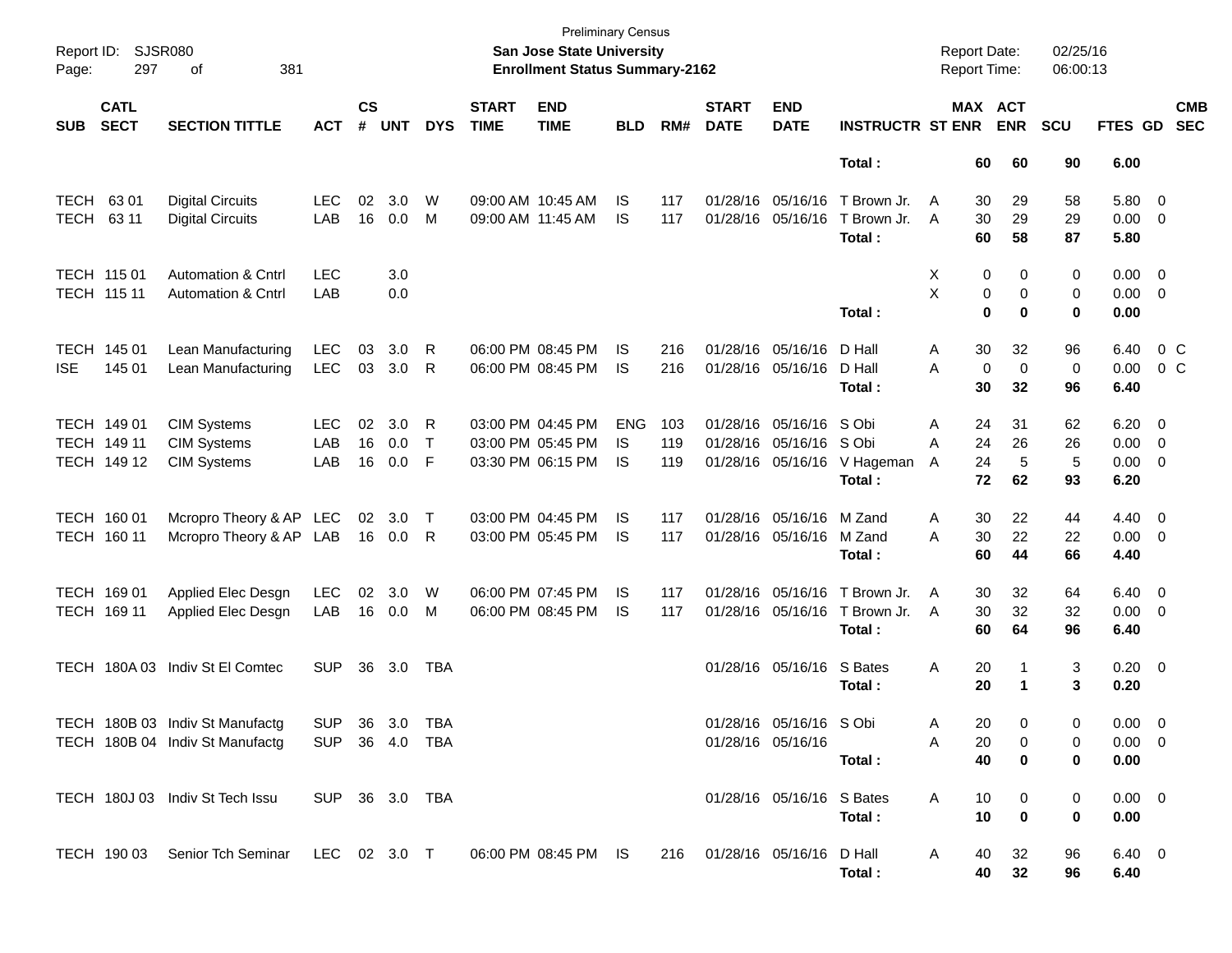| Report ID:<br>Page: | <b>SJSR080</b><br>298      | 381<br>οf                   |                |                    |            |            |                             | <b>Preliminary Census</b><br><b>San Jose State University</b><br><b>Enrollment Status Summary-2162</b> |            |     |                             |                            |                         |   | <b>Report Date:</b><br><b>Report Time:</b> |                                | 02/25/16<br>06:00:13 |                     |                          |
|---------------------|----------------------------|-----------------------------|----------------|--------------------|------------|------------|-----------------------------|--------------------------------------------------------------------------------------------------------|------------|-----|-----------------------------|----------------------------|-------------------------|---|--------------------------------------------|--------------------------------|----------------------|---------------------|--------------------------|
| <b>SUB</b>          | <b>CATL</b><br><b>SECT</b> | <b>SECTION TITTLE</b>       | <b>ACT</b>     | $\mathsf{cs}$<br># | <b>UNT</b> | <b>DYS</b> | <b>START</b><br><b>TIME</b> | <b>END</b><br><b>TIME</b>                                                                              | <b>BLD</b> | RM# | <b>START</b><br><b>DATE</b> | <b>END</b><br><b>DATE</b>  | <b>INSTRUCTR ST ENR</b> |   | MAX ACT                                    | <b>ENR</b>                     | <b>SCU</b>           | FTES GD             | <b>CMB</b><br><b>SEC</b> |
|                     |                            |                             |                |                    |            |            |                             |                                                                                                        |            |     |                             |                            |                         |   |                                            |                                |                      |                     |                          |
|                     | TECH 195 03                | Cooperative Intern          | <b>SUP</b>     | 36                 | 3.0        | TBA        |                             |                                                                                                        |            |     | 01/28/16 05/16/16           |                            | S Obi<br>Total:         | Α | 22<br>22                                   | 5<br>5                         | 15<br>15             | $1.00 \t 0$<br>1.00 |                          |
|                     | TECH 198 01                | Technology & Civil          | <b>LEC</b>     | 02                 | 3.0        | <b>TBA</b> |                             |                                                                                                        |            |     | 01/28/16                    | 05/16/16 L Zou             |                         | A | 40                                         | 26                             | 78                   | 5.20                | $0\,C$                   |
| CMPE                | 198 01                     | Technology & Civil          | <b>LEC</b>     | 02                 | 3.0        | <b>TBA</b> |                             |                                                                                                        |            |     | 01/28/16                    | 05/16/16 L Zou             |                         | A | 0                                          | 3                              | 9                    | 0.60                | $0\,C$                   |
| AE                  | 198 01                     | Technology & Civil          | <b>LEC</b>     | 02                 | 3.0        | <b>TBA</b> |                             |                                                                                                        |            |     | 01/28/16                    | 05/16/16 L Zou             |                         | A | 0                                          | 6                              | 18                   | 1.20                | 0 <sup>C</sup>           |
| ME                  | 198 01                     | Technology & Civil          | <b>LEC</b>     | 02                 | 3.0        | <b>TBA</b> |                             |                                                                                                        |            |     | 01/28/16                    | 05/16/16                   | L Zou                   | A | 0                                          | -1                             | 3                    | 0.20                | 0 <sup>C</sup>           |
|                     | ENGR 198 01                | Technology & Civil          | <b>LEC</b>     | 02                 | 3.0        | <b>TBA</b> |                             |                                                                                                        |            |     | 01/28/16                    | 05/16/16                   | L Zou                   | A | 0                                          | 4                              | 12                   | 0.80                | 0 <sup>C</sup>           |
|                     | TECH 198 02                | Technology & Civil          | <b>LEC</b>     | 02                 | 3.0        | <b>TBA</b> |                             |                                                                                                        |            |     | 01/28/16                    |                            | 05/16/16 K Harrison     | A | 40                                         | 29                             | 87                   | 5.80                | 0 <sup>C</sup>           |
| CMPE                | 198 02                     | Technology & Civil          | <b>LEC</b>     | 02                 | 3.0        | <b>TBA</b> |                             |                                                                                                        |            |     | 01/28/16                    | 05/16/16                   | K Harrison              | A | 0                                          | 4                              | 12                   | 0.80                | 0 <sup>C</sup>           |
| AE                  | 198 02                     | Technology & Civil          | <b>LEC</b>     | 02                 | 3.0        | <b>TBA</b> |                             |                                                                                                        |            |     | 01/28/16                    | 05/16/16                   | K Harrison              | A | 0                                          | $\overline{c}$                 | 6                    | 0.40                | 0 <sup>C</sup>           |
| ME                  | 198 02                     | Technology & Civil          | <b>LEC</b>     | 02                 | 3.0        | <b>TBA</b> |                             |                                                                                                        |            |     | 01/28/16                    | 05/16/16                   | K Harrison              | A | 0                                          | 1                              | 3                    | 0.20                | 0 <sup>C</sup>           |
|                     | ENGR 198 02                | Technology & Civil          | <b>LEC</b>     | 02                 | 3.0        | <b>TBA</b> |                             |                                                                                                        |            |     | 01/28/16                    | 05/16/16                   | K Harrison              | A | 0                                          | $\overline{c}$                 | 6                    | 0.40                | 0 <sup>C</sup>           |
|                     | TECH 198 03                | Technology & Civil          | <b>LEC</b>     | 02                 | 3.0        | W          |                             | 06:00 PM 08:45 PM                                                                                      | IS.        | 216 | 01/28/16                    | 05/16/16                   | K Harrison              | A | 40                                         | 21                             | 63                   | 4.20                | 0 <sup>C</sup>           |
| CMPE                | 198 03                     | Technology & Civil          | <b>LEC</b>     | 02                 | 3.0        | W          |                             | 06:00 PM 08:45 PM                                                                                      | IS.        | 216 | 01/28/16                    | 05/16/16                   | K Harrison              | A | 0                                          | 5                              | 15                   | 1.00                | $0\,C$                   |
| AE                  | 198 03                     | Technology & Civil          | LEC            | 02                 | 3.0        | W          |                             | 06:00 PM 08:45 PM                                                                                      | IS.        | 216 | 01/28/16                    | 05/16/16                   | K Harrison              | A | 0                                          | 11                             | 33                   | 2.20                | 0 <sup>C</sup>           |
| ME                  | 198 03                     | Technology & Civil          | LEC            | 02                 | 3.0        | W          |                             | 06:00 PM 08:45 PM                                                                                      | <b>IS</b>  | 216 | 01/28/16                    | 05/16/16                   | K Harrison              | A | 0                                          | $\overline{c}$                 | 6                    | 0.40                | 0 <sup>C</sup>           |
|                     | ENGR 198 03                | Technology & Civil          | <b>LEC</b>     | 02                 | 3.0        | W          |                             | 06:00 PM 08:45 PM                                                                                      | <b>IS</b>  | 216 | 01/28/16                    | 05/16/16                   | K Harrison              | A | 0                                          | 0                              | 0                    | 0.00                | 0 <sup>C</sup>           |
|                     | TECH 198 04                | Technology & Civil          | LEC            | 02                 | 3.0        | W          |                             | 06:00 PM 08:45 PM                                                                                      | <b>CL</b>  | 308 | 01/28/16                    | 05/16/16                   | E Reynolds              | A | 25                                         | 16                             | 48                   | 3.20                | 0 <sup>C</sup>           |
| CMPE                | 198 04                     | Technology & Civil          | LEC            | 02                 | 3.0        | W          |                             | 06:00 PM 08:45 PM                                                                                      | CL         | 308 | 01/28/16                    | 05/16/16                   | E Reynolds              | A | 0                                          | 0                              | 0                    | 0.00                | 0 <sup>C</sup>           |
| AE                  | 198 04                     | Technology & Civil          | <b>LEC</b>     | 02                 | 3.0        | W          |                             | 06:00 PM 08:45 PM                                                                                      | CL         | 308 | 01/28/16                    | 05/16/16                   | E Reynolds              | A | 0                                          | 0                              | 0                    | 0.00                | 0 <sup>C</sup>           |
| ME                  | 198 04                     | Technology & Civil          | <b>LEC</b>     | 02                 | 3.0        | W          |                             | 06:00 PM 08:45 PM                                                                                      | CL         | 308 | 01/28/16                    | 05/16/16                   | E Reynolds              | Α | 0                                          | 0                              | 0                    | 0.00                | 0 <sup>C</sup>           |
|                     | ENGR 198 04                | Technology & Civil          | <b>LEC</b>     | 02                 | 3.0        | W          |                             | 06:00 PM 08:45 PM                                                                                      | CL         | 308 | 01/28/16                    | 05/16/16                   | E Reynolds              | A | 0                                          | 0                              | 0                    | 0.00                | 0 <sup>C</sup>           |
|                     | TECH 198 05                | Technology & Civil          | <b>LEC</b>     | 02                 | 3.0        | <b>TBA</b> |                             |                                                                                                        |            |     | 01/28/16                    | 05/16/16                   | K Harrison              | A | 40                                         | 29                             | 87                   | 5.80                | $0\,C$                   |
| CMPE                | 198 05                     | Technology & Civil          | <b>LEC</b>     | 02                 | 3.0        | <b>TBA</b> |                             |                                                                                                        |            |     | 01/28/16                    | 05/16/16                   | K Harrison              | A | 0                                          | 9                              | 27                   | 1.80                | 0 <sup>C</sup>           |
| AE                  | 198 05                     | Technology & Civil          | <b>LEC</b>     | 02                 | 3.0        | <b>TBA</b> |                             |                                                                                                        |            |     | 01/28/16                    | 05/16/16                   | K Harrison              | A | 0                                          | 0                              | 0                    | 0.00                | 0 <sup>C</sup>           |
| ME                  | 198 05                     | Technology & Civil          | LEC            | 02                 | 3.0        | <b>TBA</b> |                             |                                                                                                        |            |     | 01/28/16                    | 05/16/16                   | K Harrison              | A | 0                                          | 0                              | 0                    | 0.00                | $0\,C$                   |
|                     | ENGR 198 05                | Technology & Civil          | <b>LEC</b>     | 02                 | 3.0        | <b>TBA</b> |                             |                                                                                                        |            |     | 01/28/16                    | 05/16/16                   | K Harrison              | A | 0                                          | 0                              | $\mathbf 0$          | 0.00                | 0 <sup>C</sup>           |
|                     |                            |                             |                |                    |            |            |                             |                                                                                                        |            |     |                             |                            | Total :                 |   | 185                                        | 171                            | 513                  | 34.20               |                          |
|                     |                            | TECH 290 03 Grad Prob       | SUP 25 3.0 TBA |                    |            |            |                             |                                                                                                        |            |     |                             | 01/28/16 05/16/16 A Zargar |                         | A | 20                                         | 0                              | 0                    | $0.00 \t 0$         |                          |
|                     |                            |                             |                |                    |            |            |                             |                                                                                                        |            |     |                             |                            | Total:                  |   | 20                                         | 0                              | 0                    | 0.00                |                          |
|                     |                            | TECH 298 03 Grad Spec Study | SUP 25 3.0 TBA |                    |            |            |                             |                                                                                                        |            |     |                             | 01/28/16 05/16/16 A Zargar |                         | A | 0                                          |                                | 6                    | $0.50$ 2            |                          |
|                     |                            |                             |                |                    |            |            |                             |                                                                                                        |            |     |                             |                            | Total:                  |   | 0                                          | $\overline{2}$<br>$\mathbf{2}$ | 6                    | 0.50                |                          |
|                     | TECH 299 03                | <b>Masters Thesis</b>       | SUP 25 3.0 TBA |                    |            |            |                             |                                                                                                        |            |     |                             | 01/28/16 05/16/16 A Zargar | Total:                  | A | 20<br>20                                   | 0<br>$\bf{0}$                  | 0<br>0               | $0.00 \t 0$<br>0.00 |                          |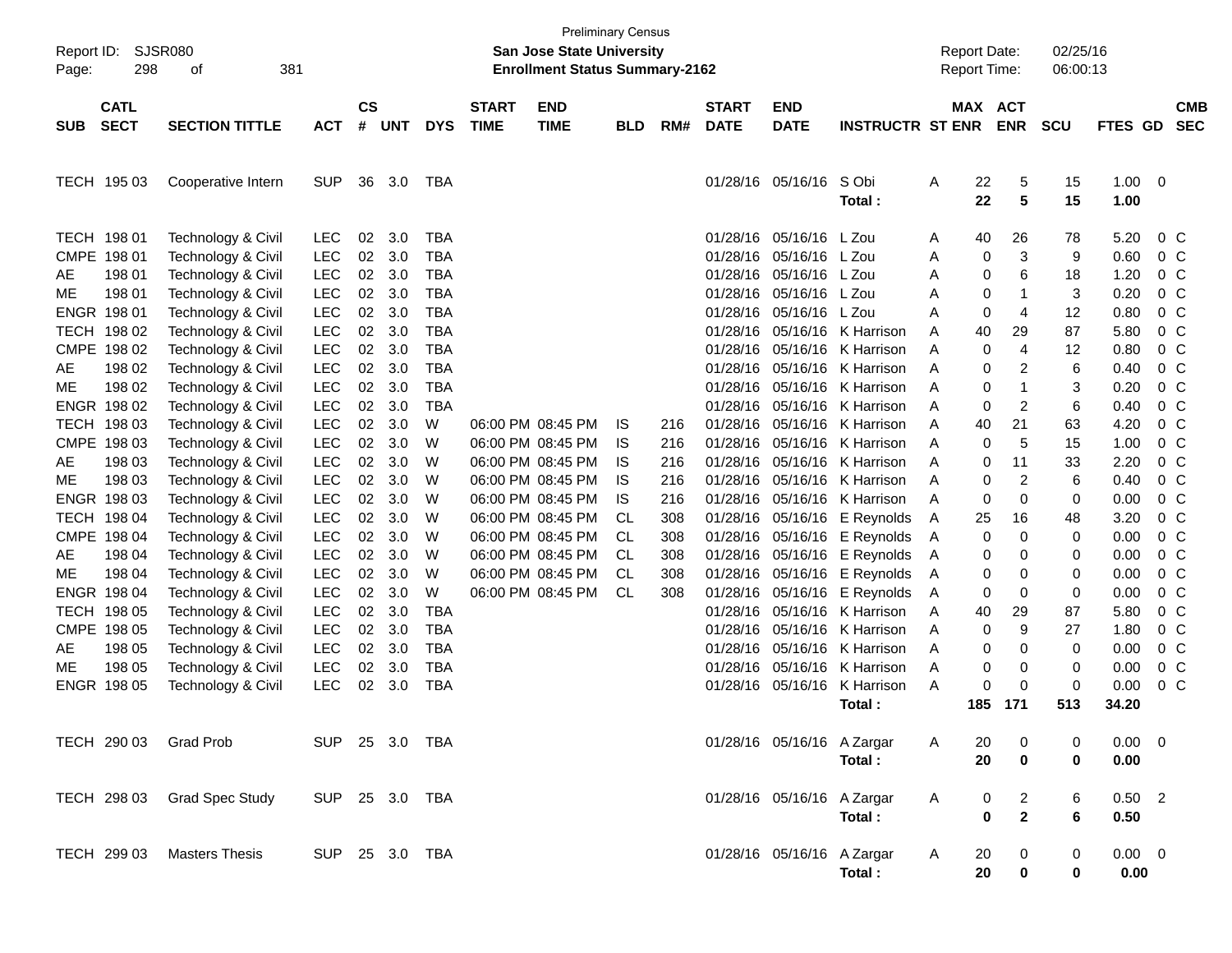| Page:      | Report ID: SJSR080<br>299  | of                    | 381 |            |                       |            |                             | <b>San Jose State University</b><br><b>Enrollment Status Summary-2162</b> | <b>Preliminary Census</b> |     |                             |                           |                         | <b>Report Date:</b><br><b>Report Time:</b> |                   | 02/25/16<br>06:00:13 |             |            |
|------------|----------------------------|-----------------------|-----|------------|-----------------------|------------|-----------------------------|---------------------------------------------------------------------------|---------------------------|-----|-----------------------------|---------------------------|-------------------------|--------------------------------------------|-------------------|----------------------|-------------|------------|
| <b>SUB</b> | <b>CATL</b><br><b>SECT</b> | <b>SECTION TITTLE</b> |     | <b>ACT</b> | СS<br><b>UNT</b><br># | <b>DYS</b> | <b>START</b><br><b>TIME</b> | <b>END</b><br>TIME                                                        | <b>BLD</b>                | RM# | <b>START</b><br><b>DATE</b> | <b>END</b><br><b>DATE</b> | <b>INSTRUCTR ST ENR</b> | MAX                                        | ACT<br><b>ENR</b> | <b>SCU</b>           | FTES GD SEC | <b>CMB</b> |

| Department : | Technology | <b>Department Total:</b>  | 1069 | 926 | 1729 | 115.38 |
|--------------|------------|---------------------------|------|-----|------|--------|
|              |            | <b>Lower Division:</b>    | 490  | 513 | 745  | 49.68  |
|              |            | <b>Upper Division:</b>    | 539  | 411 | 978  | 65.20  |
|              |            | <b>Graduate Division:</b> | 40   |     |      | 0.50   |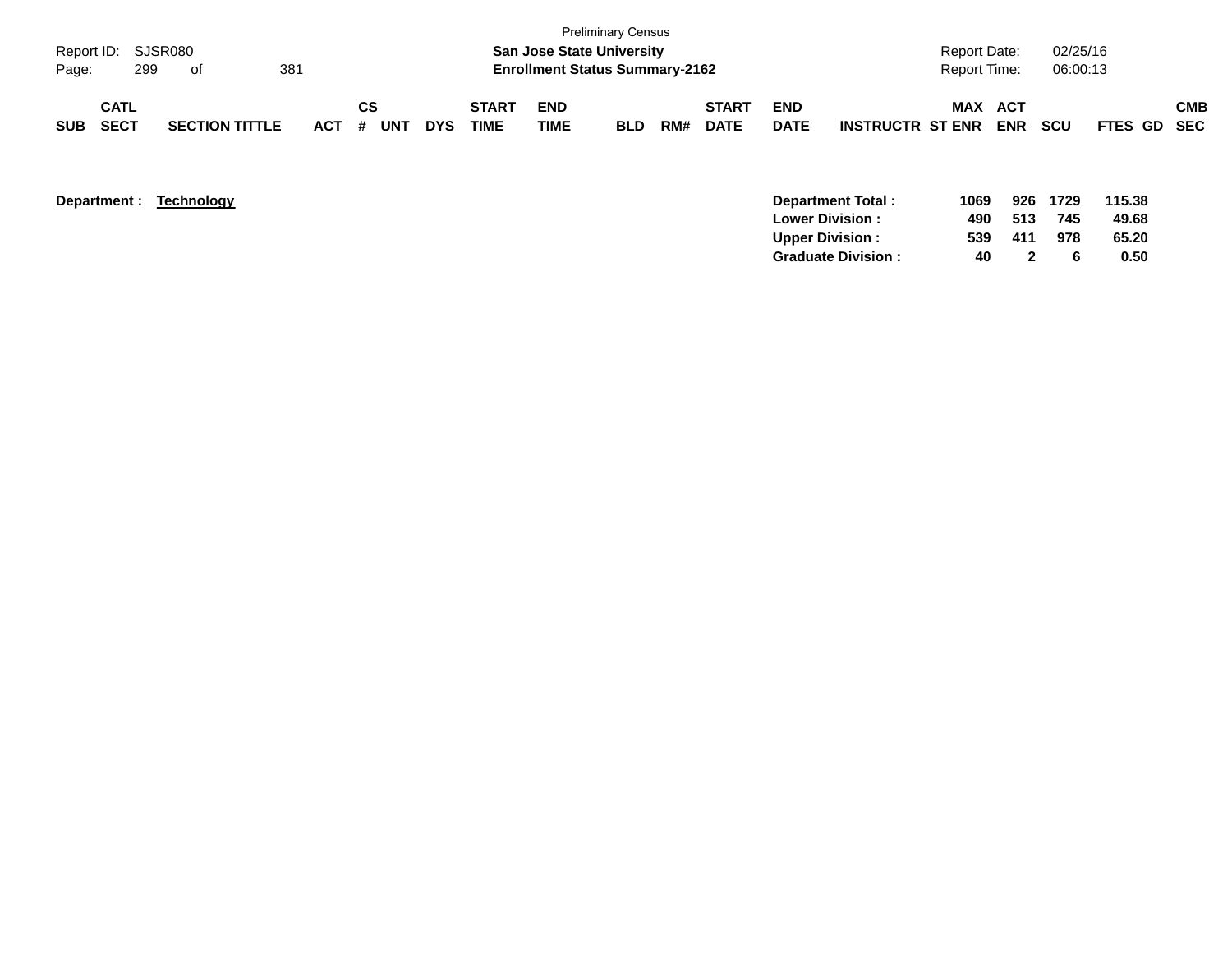| Report ID:<br>Page: | 300          | SJSR080<br>381<br>οf                                                                             |            |               |            |              |              | <b>Preliminary Census</b><br>San Jose State University<br><b>Enrollment Status Summary-2162</b> |            |     |                   |                   |                             |    | <b>Report Date:</b><br><b>Report Time:</b> |                | 02/25/16<br>06:00:13 |                |                |                |
|---------------------|--------------|--------------------------------------------------------------------------------------------------|------------|---------------|------------|--------------|--------------|-------------------------------------------------------------------------------------------------|------------|-----|-------------------|-------------------|-----------------------------|----|--------------------------------------------|----------------|----------------------|----------------|----------------|----------------|
|                     | <b>CATL</b>  |                                                                                                  |            | $\mathsf{cs}$ |            |              | <b>START</b> | <b>END</b>                                                                                      |            |     | <b>START</b>      | <b>END</b>        |                             |    | MAX ACT                                    |                |                      |                |                | <b>CMB</b>     |
| <b>SUB</b>          | <b>SECT</b>  | <b>SECTION TITTLE</b>                                                                            | <b>ACT</b> | #             | <b>UNT</b> | <b>DYS</b>   | <b>TIME</b>  | <b>TIME</b>                                                                                     | <b>BLD</b> | RM# | <b>DATE</b>       | <b>DATE</b>       | <b>INSTRUCTR ST ENR</b>     |    |                                            | <b>ENR</b>     | <b>SCU</b>           | FTES GD        |                | <b>SEC</b>     |
| College             |              | <b>Engineering</b>                                                                               |            |               |            |              |              |                                                                                                 |            |     |                   |                   |                             |    |                                            |                |                      |                |                |                |
|                     | Department : | <b>Materials Engineering</b>                                                                     |            |               |            |              |              |                                                                                                 |            |     |                   |                   |                             |    |                                            |                |                      |                |                |                |
| MATE                | 25 01        | Intro to Materials                                                                               | <b>LEC</b> | 02            | 3.0        | MW           |              | 04:30 PM 05:20 PM                                                                               | <b>ENG</b> | 341 | 01/28/16          | 05/16/16 M Oye    |                             | Α  | 85                                         | 73             | 146                  | 14.70          | $\overline{2}$ |                |
| <b>MATE</b>         | 25 02        | Intro to Materials                                                                               | <b>LEC</b> | 02            | 3.0        | MW           |              | 09:00 AM 09:50 AM                                                                               | <b>ENG</b> | 341 | 01/28/16          | 05/16/16          | C Peters                    | A  | 85                                         | 84             | 168                  | 16.85          | -1             |                |
| <b>MATE</b>         | 25 03        | Intro to Materials                                                                               | LAB        | 16            | 0.0        | M            |              | 10:30 AM 01:15 PM                                                                               | <b>ENG</b> | 105 | 01/28/16          | 05/16/16          | J Rosenthal                 | A  | 17                                         | 15             | 15                   | 0.00           | 0              |                |
| <b>MATE</b>         | 25 04        | Intro to Materials                                                                               | LAB        | 16            | 0.0        | м            |              | 01:30 PM 04:15 PM                                                                               | <b>ENG</b> | 105 | 01/28/16          | 05/16/16          | W Ray                       | A  | 17                                         | 17             | 17                   | 0.00           | 0              |                |
| <b>MATE</b>         | 25 05        | Intro to Materials                                                                               | LAB        | 16            | 0.0        | M            |              | 06:00 PM 08:45 PM                                                                               | <b>ENG</b> | 105 | 01/28/16          | 05/16/16 S Sepka  |                             | A  | 17                                         | 12             | 12                   | 0.00           | 0              |                |
| <b>MATE</b>         | 25 06        | Intro to Materials                                                                               | LAB        | 16            | 0.0        | Т            |              | 10:30 AM 01:15 PM                                                                               | <b>ENG</b> | 105 | 01/28/16          | 05/16/16          | E Enlow                     | A  | 17                                         | 18             | 18                   | 0.00           | 0              |                |
| <b>MATE</b>         | 25 07        | Intro to Materials                                                                               | LAB        | 16            | 0.0        | Т            |              | 01:30 PM 04:15 PM                                                                               | <b>ENG</b> | 105 | 01/28/16          |                   | 05/16/16 B Serrano          | A  | 17                                         | 18             | 18                   | 0.00           | 0              |                |
| <b>MATE</b>         | 25 08        | Intro to Materials                                                                               | LAB        | 16            | 0.0        | T            |              | 06:00 PM 08:45 PM                                                                               | <b>ENG</b> | 105 | 01/28/16          | 05/16/16          | E Lucow                     | A  | 17                                         | 12             | 12                   | 0.00           | $\mathbf 1$    |                |
| <b>MATE</b>         | 25 09        | Intro to Materials                                                                               | LAB        | 16            | 0.0        | W            |              | 10:30 AM 01:15 PM                                                                               | <b>ENG</b> | 105 | 01/28/16          |                   | 05/16/16 B Serrano          | A  | 17                                         | 17             | 17                   | 0.00           | -1             |                |
| <b>MATE</b>         | 25 10        | Intro to Materials                                                                               | LAB        | 16            | 0.0        | R            |              | 10:30 AM 01:15 PM                                                                               | <b>ENG</b> | 105 | 01/28/16          | 05/16/16          | E Enlow                     | A  | 17                                         | 17             | 17                   | 0.00           | $\mathbf 1$    |                |
| <b>MATE</b>         | 25 11        | Intro to Materials                                                                               | LAB        | 16            | 0.0        | R            |              | 06:00 PM 08:45 PM                                                                               | <b>ENG</b> | 105 | 01/28/16          | 05/16/16          | F Tazesh                    | A  | 17                                         | 16             | 16                   | 0.00           | 0              |                |
| <b>MATE</b>         | 25 12        | Intro to Materials                                                                               | LAB        | 16            | 0.0        | F            |              | 12:00 PM 02:45 PM                                                                               | <b>ENG</b> | 105 | 01/28/16          | 05/16/16          | W Slocumb                   | A  | 17                                         | 15             | 15                   | 0.00           | 0              |                |
| <b>MATE</b>         | 25 13        | Intro to Materials                                                                               | LAB        | 16            | 0.0        | F            |              | 03:00 PM 05:45 PM                                                                               | <b>ENG</b> | 105 | 01/28/16          | 05/16/16          |                             | Α  | 15                                         | 0              | $\mathbf 0$          | 0.00           | 0              |                |
|                     |              |                                                                                                  |            |               |            |              |              |                                                                                                 |            |     |                   |                   | Total :                     |    | 355                                        | 314            | 471                  | 31.55          |                |                |
| MATE                | 129 01       | Intro IC Proc Desgn                                                                              | <b>SEM</b> | 04            | 3.0        | R            |              | 04:30 PM 06:20 PM                                                                               | <b>ENG</b> | 327 | 01/28/16          | 05/16/16          | E Lucow                     | A  | 18                                         | 12             | 24                   | 2.45           |                | 1 C            |
| EE.                 | 129 01       | Intro IC Proc Desgn                                                                              | <b>SEM</b> | 04            | 3.0        | R            |              | 04:30 PM 06:20 PM                                                                               | <b>ENG</b> | 327 | 01/28/16          | 05/16/16 E Lucow  |                             | A  | 0                                          | 4              | 8                    | 0.80           |                | $0\,C$         |
| MATE                | 129 02       | Intro IC Proc Desgn                                                                              | LAB        | 16            | 0.0        | Т            |              | 01:30 PM 04:15 PM                                                                               | <b>ENG</b> | 311 | 01/28/16          | 05/16/16          |                             | A  | 18                                         | 0              | 0                    | 0.00           |                | $0\,C$         |
| EE                  | 129 02       | Intro IC Proc Desgn                                                                              | LAB        | 16            | 0.0        | Т            |              | 01:30 PM 04:15 PM                                                                               | <b>ENG</b> | 311 |                   | 01/28/16 05/16/16 |                             | A  | 0                                          | 0              | 0                    | 0.00           |                | 0 <sup>C</sup> |
| MATE                | 129 03       | Intro IC Proc Desgn                                                                              | LAB        | 16            | 0.0        | $\top$       |              | 06:00 PM 08:45 PM                                                                               | IS         | 220 | 01/28/16          | 05/16/16 N Peters |                             | A  | 18                                         | 12             | 12                   | 0.00           |                | 1 C            |
| EE                  | 129 03       | Intro IC Proc Desgn                                                                              | LAB        | 16            | 0.0        | $\mathsf T$  |              | 06:00 PM 08:45 PM                                                                               | IS         | 220 |                   | 01/28/16 05/16/16 | N Peters                    | A  | 0                                          | $\overline{4}$ | 4                    | 0.00           | 0 <sup>o</sup> |                |
|                     |              |                                                                                                  |            |               |            |              |              |                                                                                                 |            |     |                   |                   | Total :                     |    | 54                                         | 32             | 48                   | 3.25           |                |                |
| <b>MATE</b>         | 135 01       | Intro Composite Matl                                                                             | <b>SEM</b> | 05            | 3.0        | TR           |              | 01:30 PM 02:45 PM                                                                               | CL         | 202 |                   | 01/28/16 05/16/16 | T Pan                       | A  | 60                                         | 26             | 78                   | 5.35           |                | 3 C            |
| ME                  | 135 01       | Intro Composite Matl                                                                             | <b>SEM</b> | 05            | 3.0        | <b>TR</b>    |              | 01:30 PM 02:45 PM                                                                               | CL.        | 202 | 01/28/16          | 05/16/16          | T Pan                       | A  | 0                                          | 24             | 72                   | 4.80           |                | $0\,C$         |
| AE                  | 135 01       | Intro Composite Matl                                                                             | SEM        | 05            | 3.0        | TR           |              | 01:30 PM 02:45 PM                                                                               | CL         | 202 |                   | 01/28/16 05/16/16 | T Pan                       | A  | 0                                          | 5              | 15                   | 1.00           |                | $0\,C$         |
|                     |              |                                                                                                  |            |               |            |              |              |                                                                                                 |            |     |                   |                   | Total :                     |    | 60                                         | 55             | 165                  | 11.15          |                |                |
|                     | MATE 141 01  | <b>Strctr Analys Matls</b>                                                                       | SEM        |               | 05 3.0     | TR           |              | 01:30 PM 02:45 PM ENG 327                                                                       |            |     |                   |                   | 01/28/16 05/16/16 C England | A  | 30                                         | -11            | 33                   | 2.20           | - 0            |                |
|                     |              |                                                                                                  |            |               |            |              |              |                                                                                                 |            |     |                   |                   | Total :                     |    | 30                                         | $-11$          | 33                   | 2.20           |                |                |
|                     |              |                                                                                                  |            |               |            |              |              |                                                                                                 |            |     |                   |                   |                             |    |                                            |                |                      |                |                |                |
|                     |              | MATE 143 01 Prin Scng Micrscpy LAB 16 1.0 M 01:30 PM 04:15 PM ENG 223 01/28/16 05/16/16 C Peters |            |               |            |              |              |                                                                                                 |            |     |                   |                   |                             | A  |                                            | 12 12          | 12                   | $0.83$ 2       |                |                |
|                     |              |                                                                                                  |            |               |            |              |              |                                                                                                 |            |     |                   |                   | Total:                      |    |                                            | $12 \qquad 12$ | $12 \,$              | 0.83           |                |                |
|                     |              |                                                                                                  |            |               |            |              |              |                                                                                                 |            |     |                   |                   |                             |    |                                            |                |                      |                |                |                |
|                     | MATE 144 01  | XRD Lab                                                                                          | LAB 16 1.0 |               |            |              |              |                                                                                                 |            |     | 01/28/16 05/16/16 |                   |                             | X. | $\mathbf{0}$                               | $\mathbf 0$    | 0                    | $0.00 \quad 0$ |                |                |
|                     |              | MATE 144 02 XRD Lab                                                                              |            |               |            | LAB 16 1.0 F |              | 01:30 PM 04:15 PM ENG 223 01/28/16 05/16/16 C Peters                                            |            |     |                   |                   |                             | A  |                                            | 12 12          | 12                   | $0.82$ 1       |                |                |
|                     |              |                                                                                                  |            |               |            |              |              |                                                                                                 |            |     |                   |                   | Total:                      |    |                                            | 12 12          | 12                   | 0.82           |                |                |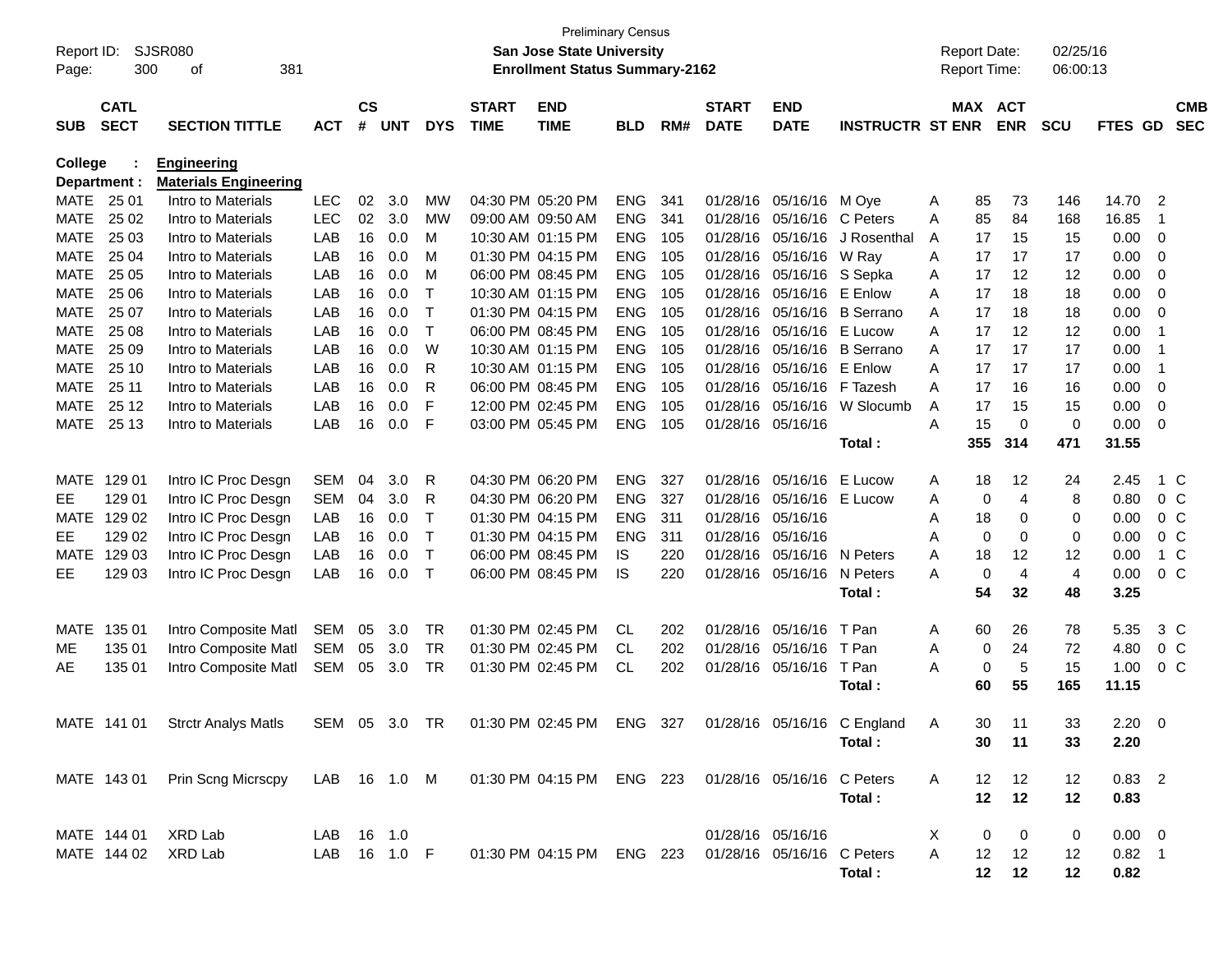| Report ID:<br>Page: | 301                                                                                                   | <b>SJSR080</b><br>381<br>οf                                                                                                                                                                                                  |                                                      |                                  |                                               |                                            |                             | <b>Preliminary Census</b><br>San Jose State University<br><b>Enrollment Status Summary-2162</b>                            |                                                                                  |                                        |                                                          |                                                                                    |                                                              |                                 | <b>Report Date:</b><br><b>Report Time:</b>                                     | 02/25/16<br>06:00:13                             |                                                       |                                                                                                                    |                          |
|---------------------|-------------------------------------------------------------------------------------------------------|------------------------------------------------------------------------------------------------------------------------------------------------------------------------------------------------------------------------------|------------------------------------------------------|----------------------------------|-----------------------------------------------|--------------------------------------------|-----------------------------|----------------------------------------------------------------------------------------------------------------------------|----------------------------------------------------------------------------------|----------------------------------------|----------------------------------------------------------|------------------------------------------------------------------------------------|--------------------------------------------------------------|---------------------------------|--------------------------------------------------------------------------------|--------------------------------------------------|-------------------------------------------------------|--------------------------------------------------------------------------------------------------------------------|--------------------------|
| <b>SUB</b>          | <b>CATL</b><br><b>SECT</b>                                                                            | <b>SECTION TITTLE</b>                                                                                                                                                                                                        | <b>ACT</b>                                           | $\mathsf{cs}$<br>#               | <b>UNT</b>                                    | <b>DYS</b>                                 | <b>START</b><br><b>TIME</b> | <b>END</b><br><b>TIME</b>                                                                                                  | <b>BLD</b>                                                                       | RM#                                    | <b>START</b><br><b>DATE</b>                              | <b>END</b><br><b>DATE</b>                                                          | <b>INSTRUCTR ST ENR</b>                                      |                                 | MAX ACT<br><b>ENR</b>                                                          | <b>SCU</b>                                       | FTES GD                                               |                                                                                                                    | <b>CMB</b><br><b>SEC</b> |
|                     | MATE 145 01                                                                                           | <b>Princ Scnng Probes</b>                                                                                                                                                                                                    | LAB                                                  | 16                               | 1.0                                           | F                                          |                             | 09:00 AM 11:45 AM                                                                                                          | <b>ENG</b>                                                                       | 115                                    |                                                          | 01/28/16 05/16/16                                                                  | M Goedert<br>Total:                                          | A                               | 12<br>11<br>12<br>11                                                           | 11<br>11                                         | 0.804<br>0.80                                         |                                                                                                                    |                          |
|                     | MATE 151 01                                                                                           | Solid State Thermo                                                                                                                                                                                                           | <b>LEC</b>                                           | 04                               | 3.0                                           | MW                                         |                             | 10:30 AM 11:45 AM                                                                                                          | <b>ENG</b>                                                                       | 303                                    |                                                          | 01/28/16 05/16/16                                                                  | L Chang<br>Total:                                            | Α                               | 40<br>15<br>40<br>15                                                           | 45<br>45                                         | $3.00 \ 0$<br>3.00                                    |                                                                                                                    |                          |
|                     | MATE 152 01                                                                                           | Solid State Kin                                                                                                                                                                                                              | SEM                                                  | 04                               | 3.0                                           | TR                                         |                             | 09:00 AM 10:15 AM                                                                                                          | <b>ENG</b>                                                                       | 327                                    |                                                          | 01/28/16 05/16/16                                                                  | T Pan<br>Total:                                              | Α                               | 20<br>30<br>20<br>30                                                           | 90<br>90                                         | 6.40 8<br>6.40                                        |                                                                                                                    |                          |
|                     | MATE 153 01<br>MATE 153 02<br>MATE 153 03<br>MATE 153 04<br>MATE 153 05<br>MATE 153 06<br>MATE 153 07 | <b>EO&amp;M Props Solids</b><br><b>EO&amp;M Props Solids</b><br><b>EO&amp;M Props Solids</b><br><b>EO&amp;M Props Solids</b><br><b>EO&amp;M Props Solids</b><br><b>EO&amp;M Props Solids</b><br><b>EO&amp;M Props Solids</b> | <b>LEC</b><br>LAB<br>LAB<br>LAB<br>LAB<br>LAB<br>LAB | 02<br>16<br>16<br>16<br>16<br>16 | 3.0<br>0.0<br>0.0<br>0.0<br>0.0<br>0.0<br>0.0 | TR<br>$\top$<br>$\top$<br>$\top$<br>R<br>R |                             | 04:30 PM 05:20 PM<br>09:00 AM 11:45 AM<br>01:30 PM 04:15 PM<br>06:00 PM 08:45 PM<br>09:00 AM 11:45 AM<br>01:30 PM 04:15 PM | <b>ENG</b><br><b>ENG</b><br><b>ENG</b><br><b>ENG</b><br><b>ENG</b><br><b>ENG</b> | 331<br>315<br>315<br>315<br>315<br>315 | 01/28/16<br>01/28/16<br>01/28/16<br>01/28/16<br>01/28/16 | 05/16/16 T Pan<br>05/16/16 E Ishida<br>05/16/16 C Jones<br>01/28/16 05/16/16 W Ray | 05/16/16 C England<br>05/16/16 S Duorah                      | Α<br>A<br>A<br>A<br>A<br>Α<br>X | 90<br>59<br>16<br>12<br>16<br>14<br>16<br>11<br>16<br>12<br>10<br>16<br>0<br>0 | 118<br>12<br>14<br>11<br>12<br>10<br>$\mathbf 0$ | 11.85<br>0.00<br>0.00<br>0.00<br>0.00<br>0.00<br>0.00 | $\overline{\phantom{1}}$<br>$\overline{\mathbf{0}}$<br>$\overline{\mathbf{0}}$<br>-1<br>0<br>$\overline{0}$<br>- 0 |                          |
|                     | MATE 154 01<br>MATE 154 02                                                                            | Metals and Alloys<br>Metals and Alloys                                                                                                                                                                                       | SEM<br>LAB                                           | 04<br>16                         | 3.0<br>0.0                                    | M<br>W                                     |                             | 03:00 PM 04:40 PM<br>03:00 PM 05:45 PM                                                                                     | <b>DMH</b><br><b>ENG</b>                                                         | 165<br>231                             | 01/28/16                                                 | 01/28/16 05/16/16 D Chafey<br>05/16/16 D Chafey                                    | Total:                                                       | 170<br>A<br>A                   | 118<br>40<br>16<br>20<br>13                                                    | 177<br>32<br>13                                  | 11.85<br>$3.20 \ 0$<br>0.00                           | $\overline{\phantom{0}}$                                                                                           |                          |
|                     | MATE 154 03                                                                                           | Metals and Alloys                                                                                                                                                                                                            | LAB                                                  | 16                               | 0.0                                           | W                                          |                             | 06:00 PM 08:45 PM                                                                                                          | <b>ENG</b>                                                                       | 231                                    |                                                          | 01/28/16 05/16/16                                                                  | D Chafey<br>Total:                                           | A                               | 20<br>3<br>80<br>32                                                            | 3<br>48                                          | 0.00<br>3.20                                          | $\overline{\phantom{0}}$                                                                                           |                          |
|                     | MATE 155 01                                                                                           | Matls Select Desgn                                                                                                                                                                                                           | SEM                                                  | 05                               | 3.0                                           | МW                                         |                             | 01:30 PM 02:45 PM                                                                                                          | <b>ENG</b>                                                                       | 401                                    |                                                          | 01/28/16 05/16/16                                                                  | W Chung<br>Total:                                            | Α                               | 30<br>10<br>30<br>10                                                           | 30<br>30                                         | $2.00 \t 0$<br>2.00                                   |                                                                                                                    |                          |
|                     | MATE 180 01<br>MATE 180 02                                                                            | <b>Ind Studies</b><br><b>Ind Studies</b>                                                                                                                                                                                     | <b>SUP</b><br><b>SUP</b>                             | 36<br>36                         | 1.0<br>2.0                                    | <b>TBA</b><br><b>TBA</b>                   |                             |                                                                                                                            |                                                                                  |                                        |                                                          | 01/28/16 05/16/16                                                                  | 01/28/16 05/16/16 G Selvaduray A<br>G Selvaduray A<br>Total: |                                 | 30<br>1<br>30<br>0<br>60<br>1                                                  | $\mathbf{1}$<br>0<br>1                           | 0.08<br>0.00<br>0.08                                  | $\overline{1}$<br>$\overline{\mathbf{0}}$                                                                          |                          |
|                     | MATE 186 01                                                                                           | Polymers                                                                                                                                                                                                                     | SEM 05 3.0 TR                                        |                                  |                                               |                                            |                             | 10:30 AM 11:45 AM                                                                                                          | CL                                                                               | 303                                    |                                                          |                                                                                    | 01/28/16 05/16/16 F Erogbogbo A<br>Total:                    |                                 | 30<br>38<br>30<br>38                                                           | 114<br>114                                       | 7.65 1<br>7.65                                        |                                                                                                                    |                          |
|                     |                                                                                                       | MATE 198B 01 Sr Design Proj<br>MATE 198B 02 Sr Design Proj                                                                                                                                                                   | SEM 04 2.0 F<br>LAB                                  |                                  | 16  0.0  F                                    |                                            |                             | 09:00 AM 09:50 AM<br>10:30 AM 01:15 PM                                                                                     | ENG 401<br>ENG 340                                                               |                                        |                                                          | 01/28/16 05/16/16 W Chung<br>01/28/16 05/16/16 W Chung                             | Total:                                                       | A<br>A                          | 30<br>21<br>30<br>21<br>60<br>42                                               | 21<br>21<br>42                                   | $2.80 \t 0$<br>$0.00 \t 0$<br>2.80                    |                                                                                                                    |                          |
|                     | MATE 205 01                                                                                           | Adv Theory Behav                                                                                                                                                                                                             | SEM 05 3.0 M                                         |                                  |                                               |                                            |                             | 06:00 PM 08:45 PM                                                                                                          |                                                                                  | HGH 116                                |                                                          | 01/28/16 05/16/16 O Keles                                                          |                                                              | A                               | 40<br>23                                                                       | 69                                               | 5.70 22                                               |                                                                                                                    |                          |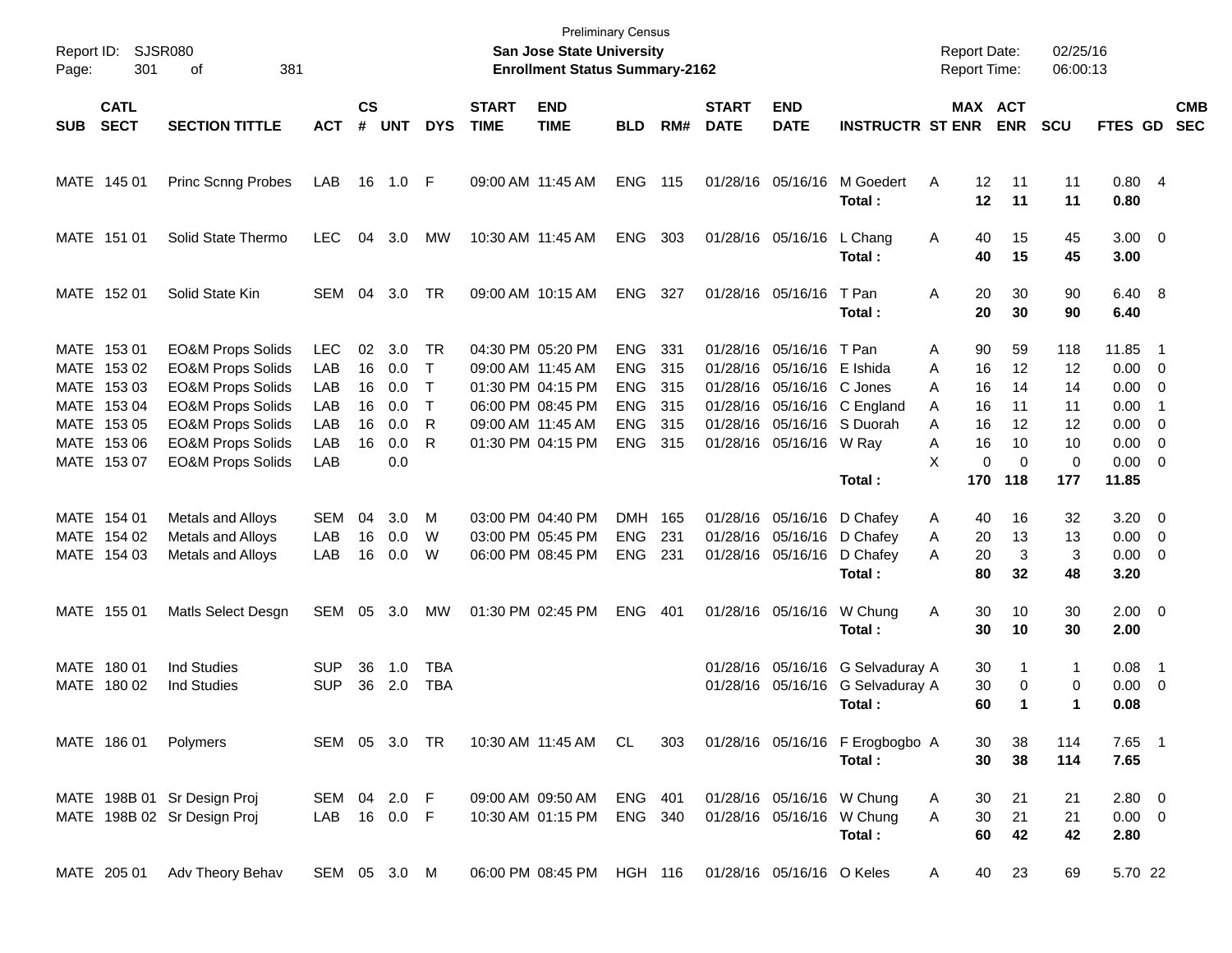| Report ID:<br>Page: | 302                        | SJSR080<br>381<br>of         |            |                |            |            |                             | <b>Preliminary Census</b><br>San Jose State University<br><b>Enrollment Status Summary-2162</b> |            |     |                             |                           |                             | <b>Report Date:</b><br>Report Time: |                              | 02/25/16<br>06:00:13 |                |                          |                          |
|---------------------|----------------------------|------------------------------|------------|----------------|------------|------------|-----------------------------|-------------------------------------------------------------------------------------------------|------------|-----|-----------------------------|---------------------------|-----------------------------|-------------------------------------|------------------------------|----------------------|----------------|--------------------------|--------------------------|
| <b>SUB</b>          | <b>CATL</b><br><b>SECT</b> | <b>SECTION TITTLE</b>        | <b>ACT</b> | <b>CS</b><br># | <b>UNT</b> | <b>DYS</b> | <b>START</b><br><b>TIME</b> | <b>END</b><br><b>TIME</b>                                                                       | <b>BLD</b> | RM# | <b>START</b><br><b>DATE</b> | <b>END</b><br><b>DATE</b> | <b>INSTRUCTR ST ENR</b>     |                                     | <b>MAX ACT</b><br><b>ENR</b> | <b>SCU</b>           | <b>FTES GD</b> |                          | <b>CMB</b><br><b>SEC</b> |
|                     |                            |                              |            |                |            |            |                             |                                                                                                 |            |     |                             |                           | Total:                      | 40                                  | 23                           | 69                   | 5.70           |                          |                          |
| MATE 210 01         |                            | Expl Methods Mat E           | SEM        | 05             | 3.0        | W          |                             | 04:30 PM 06:20 PM                                                                               | <b>ENG</b> | 336 |                             | 01/28/16 05/16/16         | M Buie                      | 40<br>A                             | 23                           | 46                   | 5.75 23        |                          |                          |
|                     | MATE 210 02                | Expl Methods Mat E           | LAB        |                | 16 0.0     | W          |                             | 06:30 PM 09:15 PM                                                                               | <b>ENG</b> | 105 |                             | 01/28/16 05/16/16         | M Buie                      | A<br>24                             | 23                           | 23                   | 0.0023         |                          |                          |
|                     |                            |                              |            |                |            |            |                             |                                                                                                 |            |     |                             |                           | Total:                      | 64                                  | 46                           | 69                   | 5.75           |                          |                          |
| MATE 260 01         |                            | <b>Theory Semic Matls</b>    | SEM        | 05             | 3.0        | $\top$     |                             | 06:00 PM 08:45 PM                                                                               | <b>CL</b>  | 202 |                             | 01/28/16 05/16/16         | A El Demery A               | 40                                  | 20                           | 60                   | 4.95 19        |                          |                          |
|                     |                            |                              |            |                |            |            |                             |                                                                                                 |            |     |                             |                           | Total:                      | 40                                  | 20                           | 60                   | 4.95           |                          |                          |
| MATE                | 281 01                     | Thesis Prep Sem              | LAB        | 16             | 1.0        | F          |                             | 03:00 PM 05:45 PM                                                                               | <b>ENG</b> | 333 |                             |                           | 01/28/16 05/16/16 C England | 45<br>A                             | 8                            | 8                    | 0.67           | 8 C                      |                          |
| CHE                 | 281 01                     | Thesis Prep Sem              | LAB        | 16             | 1.0        | F          |                             | 03:00 PM 05:45 PM                                                                               | <b>ENG</b> | 333 |                             |                           | 01/28/16 05/16/16 C England | A                                   | 0<br>9                       | 9                    | 0.75           | 9 C                      |                          |
| <b>BME</b>          | 281 01                     | Thesis Prep Sem              | LAB        | 16             | 1.0        | F          |                             | 03:00 PM 05:45 PM                                                                               | <b>ENG</b> | 333 |                             | 01/28/16 05/16/16         | C England                   | A                                   | 8<br>0                       | 8                    | 0.67           | 8 C                      |                          |
|                     |                            |                              |            |                |            |            |                             |                                                                                                 |            |     |                             |                           | Total:                      | 45                                  | 25                           | 25                   | 2.08           |                          |                          |
| MATE                | 298 01                     | Master's Project             | <b>SUP</b> | 25             | 1.0        | <b>TBA</b> |                             |                                                                                                 |            |     |                             | 01/28/16 05/16/16         | F Erogbogbo A               | 20                                  | 0                            | 0                    | 0.00           | $\overline{0}$           |                          |
| <b>MATE</b>         | 298 02                     | Master's Project             | <b>SUP</b> | 25             | 2.0        | <b>TBA</b> |                             |                                                                                                 |            |     | 01/28/16                    | 05/16/16                  | F Erogbogbo A               | 20                                  | 3                            | 6                    | 0.50           | $\overline{\mathbf{3}}$  |                          |
| MATE 298 03         |                            | Master's Project             | <b>SUP</b> | 25             | 2.0        | M          |                             | 03:00 PM 04:15 PM                                                                               |            |     |                             | 01/28/16 05/16/16         | F Erogbogbo A               | 40                                  | $\overline{a}$               | $\overline{4}$       | 0.33           | $\overline{\phantom{0}}$ |                          |
|                     |                            |                              |            |                |            |            |                             |                                                                                                 |            |     |                             |                           | Total:                      | 80                                  | 5                            | 10                   | 0.83           |                          |                          |
| MATE                | 299 01                     | <b>Master's Thesis</b>       | <b>SUP</b> | 25             | 3.0        | <b>TBA</b> |                             |                                                                                                 |            |     |                             | 01/28/16 05/16/16         | F Erogbogbo A               | 20                                  | 0                            | 0                    | 0.00           | $\overline{\phantom{0}}$ |                          |
|                     | MATE 299 02                | Master's Thesis              | <b>SUP</b> | 25             | 3.0        | M          |                             | 03:00 PM 04:15 PM                                                                               |            |     |                             | 01/28/16 05/16/16         | F Erogbogbo A               | 20                                  | $\overline{c}$               | 6                    | $0.50$ 2       |                          |                          |
|                     |                            |                              |            |                |            |            |                             |                                                                                                 |            |     |                             |                           | Total:                      | 40                                  | $\overline{2}$               | 6                    | 0.50           |                          |                          |
|                     |                            |                              |            |                |            |            |                             |                                                                                                 |            |     |                             |                           |                             |                                     |                              | 1538                 | 107.40         |                          |                          |
| Department :        |                            | <b>Materials Engineering</b> |            |                |            |            |                             |                                                                                                 |            |     |                             | <b>Lower Division:</b>    | <b>Department Total:</b>    | 1334<br>355                         | 854<br>314                   | 471                  | 31.55          |                          |                          |
|                     |                            |                              |            |                |            |            |                             |                                                                                                 |            |     |                             | <b>Upper Division:</b>    |                             | 670                                 | 419                          | 828                  | 56.03          |                          |                          |
|                     |                            |                              |            |                |            |            |                             |                                                                                                 |            |     |                             |                           | <b>Graduate Division:</b>   | 309                                 | 121                          | 239                  | 19.82          |                          |                          |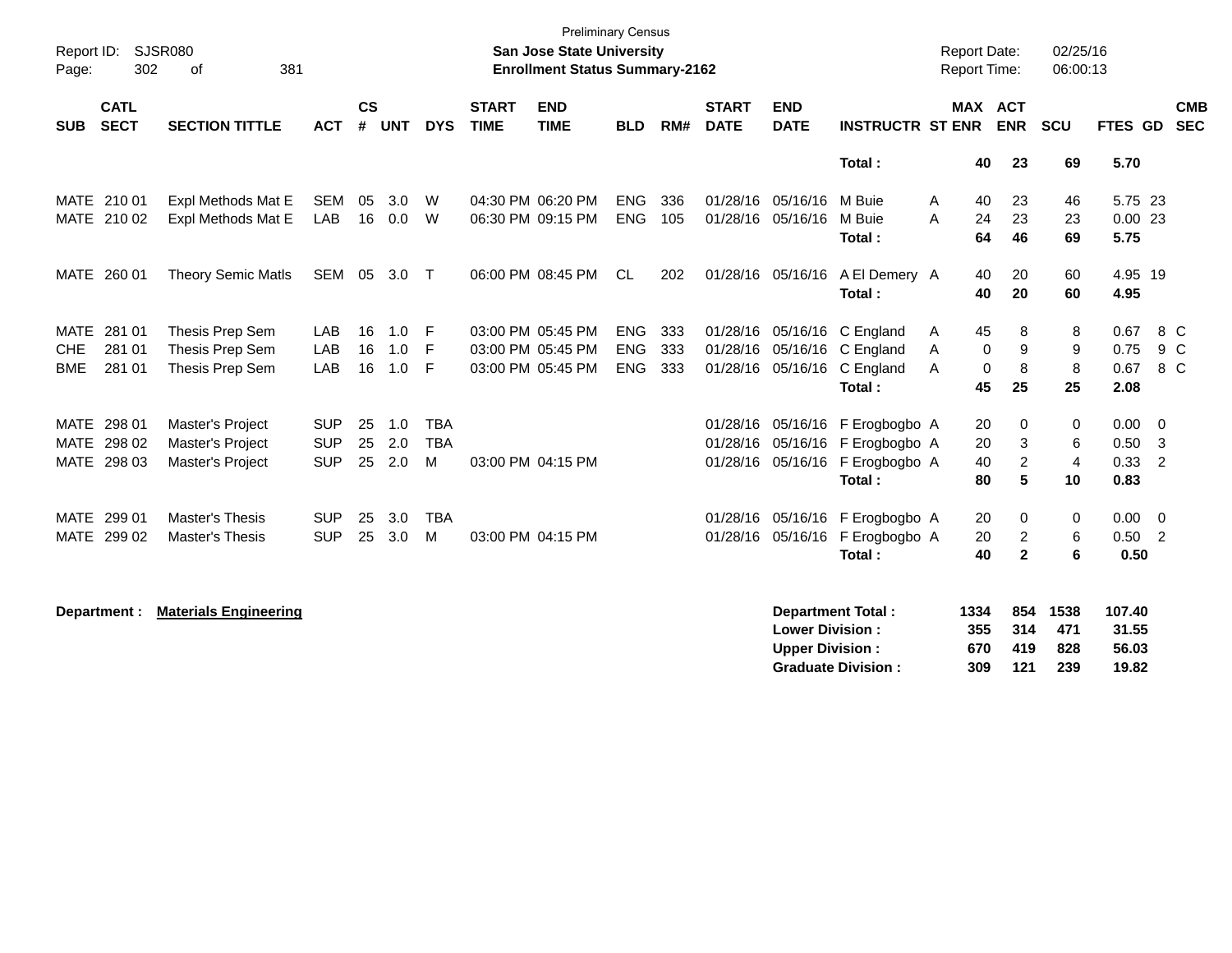| Report ID:  |                                                     | <b>SJSR080</b>                   |            |               |            |            |              | <b>Preliminary Census</b><br><b>San Jose State University</b> |            |     |              |                            |                            |   | <b>Report Date:</b> |                | 02/25/16       |               |                |                |
|-------------|-----------------------------------------------------|----------------------------------|------------|---------------|------------|------------|--------------|---------------------------------------------------------------|------------|-----|--------------|----------------------------|----------------------------|---|---------------------|----------------|----------------|---------------|----------------|----------------|
| Page:       | 303<br>381<br>of                                    |                                  |            |               |            |            |              | <b>Enrollment Status Summary-2162</b>                         |            |     |              |                            |                            |   | Report Time:        |                | 06:00:13       |               |                |                |
|             | <b>CATL</b><br><b>SECT</b><br><b>SECTION TITTLE</b> |                                  |            | $\mathsf{cs}$ |            |            | <b>START</b> | <b>END</b>                                                    |            |     | <b>START</b> | <b>END</b>                 |                            |   | MAX ACT             |                |                |               |                | <b>CMB</b>     |
| <b>SUB</b>  |                                                     |                                  | <b>ACT</b> | #             | <b>UNT</b> | <b>DYS</b> | <b>TIME</b>  | <b>TIME</b>                                                   | <b>BLD</b> | RM# | <b>DATE</b>  | <b>DATE</b>                | <b>INSTRUCTR ST ENR</b>    |   |                     | <b>ENR</b>     | <b>SCU</b>     | FTES GD       |                | <b>SEC</b>     |
| College     |                                                     | <b>Engineering</b>               |            |               |            |            |              |                                                               |            |     |              |                            |                            |   |                     |                |                |               |                |                |
|             | Department :                                        | <b>Mechanical Engineering</b>    |            |               |            |            |              |                                                               |            |     |              |                            |                            |   |                     |                |                |               |                |                |
| МE          | 20 01                                               | Design & Graphics                | <b>SEM</b> | 05            | 2.0        | M          |              | 10:00 AM 10:50 AM                                             | <b>ENG</b> | 189 |              | 01/28/16 05/16/16          | K Youssefi                 | A | 150                 | 156            | 156            | 20.80         |                | $0\,C$         |
| <b>TECH</b> | 20 01                                               | Design & Graphics                | <b>SEM</b> | 05            | 2.0        | м          |              | 10:00 AM 10:50 AM                                             | <b>ENG</b> | 189 | 01/28/16     | 05/16/16                   | K Youssefi                 | A | 0                   | 17             | 17             | 2.27          |                | 0 <sup>C</sup> |
| МE          | 20 02                                               | Design & Graphics                | LAB        | 16            | 0.0        | M          |              | 01:30 PM 04:15 PM                                             | <b>ENG</b> | 103 | 01/28/16     | 05/16/16                   | <b>B</b> Krupp             | A | 25                  | 23             | 23             | 0.00          |                | 0 <sup>C</sup> |
| <b>TECH</b> | 20 02                                               | Design & Graphics                | LAB        | 16            | 0.0        | M          |              | 01:30 PM 04:15 PM                                             | <b>ENG</b> | 103 | 01/28/16     | 05/16/16                   | <b>B</b> Krupp             | A | 0                   | 5              | 5              | 0.00          |                | 0 <sup>C</sup> |
| МE          | 20 03                                               | Design & Graphics                | LAB        | 16            | 0.0        | Τ          |              | 09:00 AM 11:45 AM                                             | <b>ENG</b> | 103 | 01/28/16     | 05/16/16                   | A Johns                    | A | 25                  | 26             | 26             | 0.00          |                | 0 <sup>C</sup> |
| <b>TECH</b> | 20 03                                               | Design & Graphics                | LAB        | 16            | 0.0        | Τ          |              | 09:00 AM 11:45 AM                                             | <b>ENG</b> | 103 | 01/28/16     | 05/16/16                   | A Johns                    | A | 0                   | 3              | 3              | 0.00          |                | 0 <sup>C</sup> |
| МE          | 20 04                                               | Design & Graphics                | LAB        | 16            | 0.0        | W          |              | 09:00 AM 11:45 AM                                             | <b>ENG</b> | 103 | 01/28/16     | 05/16/16                   | A Johns                    | A | 25                  | 24             | 24             | 0.00          |                | 0 <sup>C</sup> |
| <b>TECH</b> | 20 04                                               | Design & Graphics                | LAB        | 16            | 0.0        | W          |              | 09:00 AM 11:45 AM                                             | <b>ENG</b> | 103 | 01/28/16     | 05/16/16                   | A Johns                    | A | 0                   | 5              | 5              | 0.00          |                | 0 <sup>C</sup> |
| МE          | 20 05                                               | Design & Graphics                | LAB        | 16            | 0.0        | W          |              | 01:30 PM 04:15 PM                                             | <b>ENG</b> | 394 | 01/28/16     | 05/16/16                   | <b>B</b> Krupp             | A | 25                  | 25             | 25             | 0.00          |                | 0 <sup>C</sup> |
| <b>TECH</b> | 20 05                                               | Design & Graphics                | LAB        | 16            | 0.0        | W          |              | 01:30 PM 04:15 PM                                             | <b>ENG</b> | 394 | 01/28/16     | 05/16/16                   | <b>B</b> Krupp             | A | 0                   | $\overline{2}$ | $\overline{c}$ | 0.00          |                | 0 <sup>C</sup> |
| МE          | 20 06                                               | Design & Graphics                | LAB        | 16            | 0.0        | R          |              | 01:30 PM 04:15 PM                                             | <b>ENG</b> | 394 | 01/28/16     | 05/16/16                   | A Bodke                    | A | 25                  | 29             | 29             | 0.00          |                | 0 <sup>C</sup> |
| <b>TECH</b> | 20 06                                               | Design & Graphics                | LAB        | 16            | 0.0        | R          |              | 01:30 PM 04:15 PM                                             | <b>ENG</b> | 394 | 01/28/16     | 05/16/16                   | A Bodke                    | A | 0                   | $\overline{1}$ | $\mathbf{1}$   | 0.00          |                | 0 <sup>C</sup> |
| МE          | 20 07                                               | Design & Graphics                | LAB        | 16            | 0.0        | R          |              | 09:00 AM 11:45 AM                                             | <b>ENG</b> | 394 | 01/28/16     | 05/16/16                   | A Bodke                    | A | 25                  | 29             | 29             | 0.00          |                | 0 <sup>C</sup> |
| <b>TECH</b> | 20 07                                               | Design & Graphics                | LAB        | 16            | 0.0        | R          |              | 09:00 AM 11:45 AM                                             | <b>ENG</b> | 394 | 01/28/16     | 05/16/16                   | A Bodke                    | А | 0                   | $\overline{1}$ | $\mathbf 1$    | 0.00          |                | 0 <sup>C</sup> |
|             |                                                     |                                  |            |               |            |            |              |                                                               |            |     |              |                            | Total:                     |   | 300                 | 346            | 346            | 23.07         |                |                |
| ME          | 30 01                                               | <b>Comp Applications</b>         | <b>SEM</b> | 05            | 2.0        | W          |              | 12:00 PM 12:50 PM                                             | <b>BBC</b> | 004 |              | 01/28/16 05/16/16          | <b>B</b> Burlingame A      |   | 84                  | 70             | 70             | 9.37          | - 1            |                |
| MЕ          | 30 02                                               | <b>Comp Applications</b>         | LAB        | 16            | 0.0        | Τ          |              | 01:30 PM 04:15 PM                                             | <b>ENG</b> | 394 |              | 01/28/16 05/16/16          | M KamalapurkA              |   | 28                  | 26             | 26             | 0.00          | 0              |                |
| MЕ          | 30 03                                               | <b>Comp Applications</b>         | LAB        | 16            | 0.0        | W          |              | 01:30 PM 04:15 PM                                             | <b>ENG</b> | 103 |              | 01/28/16 05/16/16          | A Saligram                 | Α | 28                  | 28             | 28             | 0.00          | 0              |                |
| ME          | 30 04                                               | <b>Comp Applications</b>         | LAB        | 16            | 0.0        | R          |              | 09:00 AM 11:45 AM                                             | <b>ENG</b> | 407 |              | 01/28/16 05/16/16          | A Saligram                 | Α | 28                  | 16             | 16             | 0.00          | -1             |                |
|             |                                                     |                                  |            |               |            |            |              |                                                               |            |     |              |                            | Total:                     |   | 168                 | 140            | 140            | 9.37          |                |                |
| ME          | 101 01                                              | Dynamics                         | <b>SEM</b> | 04            | 3.0        | <b>TR</b>  |              | 04:30 PM 05:45 PM                                             | <b>ENG</b> | 341 |              | 01/28/16 05/16/16          | R Agarwal                  | A | 65                  | 57             | 171            | 11.40         | - 0            |                |
| MЕ          | 101 02                                              | Dynamics                         | <b>SEM</b> | 04            | 3.0        | МW         |              | 10:30 AM 11:45 AM                                             | <b>ENG</b> | 329 |              | 01/28/16 05/16/16          | S Bashash                  | A | 65                  | 71             | 213            | 14.25         | $\overline{1}$ |                |
| ME          | 101 03                                              | Dynamics                         | <b>SEM</b> | 04            | 3.0        | МW         |              | 01:30 PM 02:45 PM                                             | <b>ENG</b> | 232 |              | 01/28/16 05/16/16          | R Agarwal                  | A | 35                  | 32             | 96             | 6.40          | - 0            |                |
|             |                                                     |                                  |            |               |            |            |              |                                                               |            |     |              |                            | Total:                     |   | 165                 | 160            | 480            | 32.05         |                |                |
|             |                                                     |                                  |            |               |            |            |              |                                                               |            |     |              |                            |                            |   |                     |                |                |               |                |                |
| ME          | 106 01                                              | Fund Mechatro Engr               | SEM        | 04            | 3.0        | <b>TR</b>  |              | 10:30 AM 11:20 AM                                             | <b>ENG</b> | 486 |              | 01/28/16 05/16/16          | <b>B</b> Furman            | Α | 65                  | 61             | 122            | 12.20         |                | $0\,C$         |
| EE          | 106 01                                              | Fund Mechatro Engr SEM 04 3.0 TR |            |               |            |            |              | 10:30 AM 11:20 AM                                             | <b>ENG</b> | 486 |              |                            | 01/28/16 05/16/16 B Furman | A | $\Omega$            | $\overline{2}$ | 4              | 0.40          |                | $0\,C$         |
| ME          | 106 02                                              | Fund Mechatro Engr               | SEM        | 04            | 3.0        | МW         |              | 06:00 PM 06:50 PM                                             | ENG 341    |     |              | 01/28/16 05/16/16 A Rahimi |                            | A | 55                  | 37             | 74             | 7.50 2 C      |                |                |
| EE          | 106 02                                              | Fund Mechatro Engr               | SEM        | 04            | 3.0        | МW         |              | 06:00 PM 06:50 PM                                             | ENG 341    |     |              | 01/28/16 05/16/16 A Rahimi |                            | A | 0                   | $\overline{2}$ | 4              | 0.45 1 C      |                |                |
| ME          | 106 03                                              | Fund Mechatro Engr               | LAB        |               | 16 0.0     | T          |              | 02:30 PM 05:15 PM                                             | ENG 125    |     |              |                            | 01/28/16 05/16/16 B Furman | A | 20                  | 20             | 20             | $0.00 \t1 C$  |                |                |
| EE          | 106 03                                              | Fund Mechatro Engr               | LAB        |               | 16 0.0     | T          |              | 02:30 PM 05:15 PM                                             | ENG 125    |     |              |                            | 01/28/16 05/16/16 B Furman | Α | 0                   | 0              | 0              | 0.00          |                | $0\,C$         |
| ME          | 106 04                                              | Fund Mechatro Engr               | LAB        |               | 16 0.0     | R          |              | 02:30 PM 05:15 PM                                             | ENG 125    |     |              |                            | 01/28/16 05/16/16 P Benake | A | 20                  | 17             | 17             | 0.00          |                | 0 C            |
| EE          | 106 04                                              | Fund Mechatro Engr               | LAB        |               | 16  0.0    | R          |              | 02:30 PM 05:15 PM                                             | ENG 125    |     |              |                            | 01/28/16 05/16/16 P Benake | A | 0                   | 0              | 0              | 0.00          |                | $0\,$ C        |
| ME          | 106 05                                              | Fund Mechatro Engr               | LAB        |               | 16  0.0    | F          |              | 02:30 PM 05:15 PM                                             | ENG 125    |     |              |                            | 01/28/16 05/16/16 B Furman | A | 20                  | 16             | 16             | 0.00          |                | $0\,$ C        |
| EE          | 106 05                                              | Fund Mechatro Engr               | LAB        |               | 16  0.0  F |            |              | 02:30 PM 05:15 PM                                             | ENG 125    |     |              |                            | 01/28/16 05/16/16 B Furman | A | 0                   | $\overline{c}$ | $\overline{2}$ | $0.00 \t 0 C$ |                |                |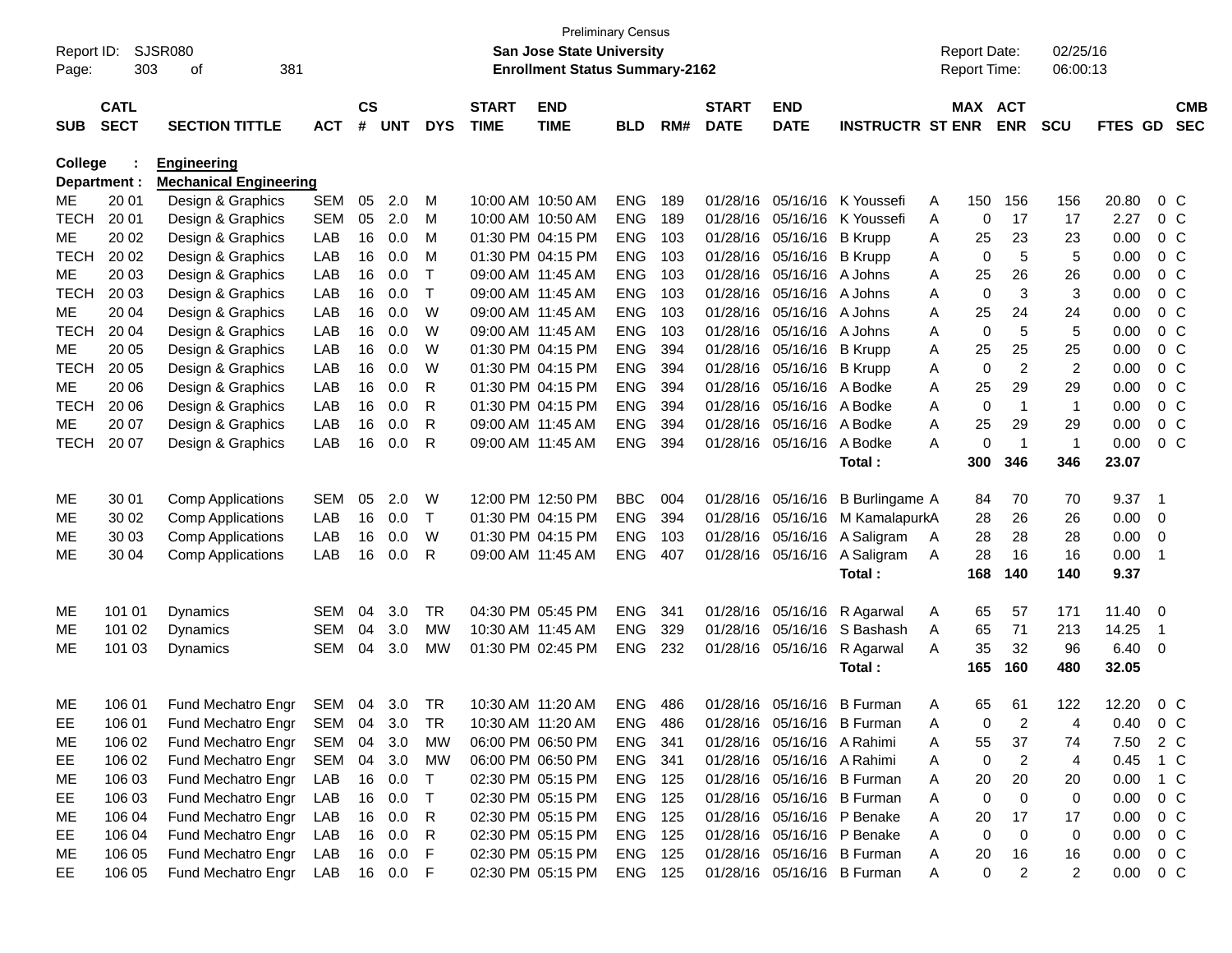|            | <b>Preliminary Census</b><br>Report ID:<br>SJSR080<br>San Jose State University<br><b>Enrollment Status Summary-2162</b> |                           |            |                    |            |              |                             |                           |            |     |                             |                           |                                  | <b>Report Date:</b> |             |                       | 02/25/16     |              |                          |            |
|------------|--------------------------------------------------------------------------------------------------------------------------|---------------------------|------------|--------------------|------------|--------------|-----------------------------|---------------------------|------------|-----|-----------------------------|---------------------------|----------------------------------|---------------------|-------------|-----------------------|--------------|--------------|--------------------------|------------|
| Page:      | 304                                                                                                                      | 381<br>of                 |            |                    |            |              |                             |                           |            |     |                             |                           |                                  | Report Time:        |             |                       | 06:00:13     |              |                          |            |
| <b>SUB</b> | <b>CATL</b><br><b>SECT</b>                                                                                               | <b>SECTION TITTLE</b>     | <b>ACT</b> | $\mathsf{cs}$<br># | <b>UNT</b> | <b>DYS</b>   | <b>START</b><br><b>TIME</b> | <b>END</b><br><b>TIME</b> | <b>BLD</b> | RM# | <b>START</b><br><b>DATE</b> | <b>END</b><br><b>DATE</b> | <b>INSTRUCTR ST ENR</b>          |                     |             | MAX ACT<br><b>ENR</b> | SCU          | FTES GD SEC  |                          | <b>CMB</b> |
| ME         | 106 06                                                                                                                   | Fund Mechatro Engr        | LAB        | 16                 | 0.0        | W            |                             | 06:00 PM 08:45 PM         | <b>ENG</b> | 125 | 01/28/16                    | 05/16/16                  | <b>B</b> Furman                  | A                   | 20          | 17                    | 17           | 0.00         | $0\,C$                   |            |
| EE         | 106 06                                                                                                                   | Fund Mechatro Engr        | LAB        | 16                 | 0.0        | W            |                             | 06:00 PM 08:45 PM         | <b>ENG</b> | 125 | 01/28/16                    | 05/16/16                  | <b>B</b> Furman                  | Α                   | $\mathbf 0$ | $\overline{1}$        | $\mathbf{1}$ | 0.00         | 0 <sup>C</sup>           |            |
| ME         | 106 07                                                                                                                   | Fund Mechatro Engr        | LAB        | 16                 | 0.0        | R            |                             | 05:30 PM 08:15 PM         | <b>ENG</b> | 125 | 01/28/16                    | 05/16/16                  | <b>B</b> Furman                  | A                   | 20          | 17                    | 17           | 0.00         | $1\,C$                   |            |
| EE         | 106 07                                                                                                                   | Fund Mechatro Engr        | LAB        | 16                 | 0.0        | R            |                             | 05:30 PM 08:15 PM         | <b>ENG</b> | 125 | 01/28/16                    | 05/16/16                  | <b>B</b> Furman                  | A                   | 0           | $\overline{1}$        | $\mathbf{1}$ | 0.00         | $1\,C$                   |            |
| ME         | 106 08                                                                                                                   | Fund Mechatro Engr        | LAB        | 16                 | 0.0        | F            |                             | 09:00 AM 11:45 AM         | <b>ENG</b> | 125 | 01/28/16                    | 05/16/16                  | P Benake                         | A                   | 20          | 11                    | 11           | 0.00         | $0\,C$                   |            |
| EE         | 106 08                                                                                                                   | Fund Mechatro Engr        | LAB        | 16                 | 0.0        | F            |                             | 09:00 AM 11:45 AM         | <b>ENG</b> | 125 |                             | 01/28/16 05/16/16         | P Benake                         | A                   | 0           | $\overline{0}$        | 0            | 0.00         | $0\,C$                   |            |
|            |                                                                                                                          |                           |            |                    |            |              |                             |                           |            |     |                             |                           | Total:                           |                     | 240         | 204                   | 306          | 20.55        |                          |            |
| ME         | 111 01                                                                                                                   | <b>Fluid Mech</b>         | <b>SEM</b> | 04                 | 3.0        | <b>MW</b>    |                             | 04:30 PM 05:45 PM         | CL.        | 117 | 01/28/16                    | 05/16/16                  | P Kutler                         | A                   | 50          | 48                    | 144          | 9.65         | $\overline{\phantom{0}}$ |            |
| МE         | 111 02                                                                                                                   | <b>Fluid Mech</b>         | <b>SEM</b> | 04                 | 3.0        | <b>MW</b>    |                             | 07:30 AM 08:45 AM         | <b>ENG</b> | 329 | 01/28/16                    | 05/16/16                  | H Kabbani                        | Α                   | 45          | 58                    | 174          | 11.65        | $\overline{1}$           |            |
| ME         | 111 03                                                                                                                   | <b>Fluid Mech</b>         | <b>SEM</b> | 04                 | 3.0        | <b>TR</b>    |                             | 01:30 PM 02:45 PM         | <b>ENG</b> | 341 |                             | 01/28/16 05/16/16         | R Tsou                           | A                   | 45          | 45                    | 135          | 9.00         | $\overline{0}$           |            |
|            |                                                                                                                          |                           |            |                    |            |              |                             |                           |            |     |                             |                           | Total:                           |                     | 140         | 151                   | 453          | 30.30        |                          |            |
| ME         | 11301                                                                                                                    | Thermodynamics            | <b>SEM</b> |                    | 4.0        |              |                             |                           |            |     |                             |                           |                                  | Χ                   | $\mathbf 0$ | 0                     | 0            | 0.00         | $\overline{0}$           |            |
| МE         | 113 02                                                                                                                   | Thermodynamics            | <b>SEM</b> | 04                 | 4.0        | <b>TR</b>    |                             | 07:30 PM 09:10 PM         | <b>HGH</b> | 124 | 01/28/16                    | 05/16/16                  | Y Shabany                        | Α                   | 35          | 30                    | 120          | 8.07         | $\overline{1}$           |            |
| ME         | 113 03                                                                                                                   | Thermodynamics            | <b>SEM</b> | 04                 | 4.0        | <b>MW</b>    |                             | 07:30 PM 09:10 PM         | <b>ENG</b> | 329 |                             | 01/28/16 05/16/16         | S Zaidi                          | A                   | 45          | 51                    | 204          | 13.60        | 0                        |            |
|            |                                                                                                                          |                           |            |                    |            |              |                             |                           |            |     |                             |                           | Total:                           |                     | 80          | 81                    | 324          | 21.67        |                          |            |
| ME         | 114 01                                                                                                                   | <b>Heat Transfer</b>      | <b>SEM</b> | 04                 | 3.0        | <b>MW</b>    |                             | 09:00 AM 10:15 AM         | <b>ENG</b> | 486 |                             | 01/28/16 05/16/16 S Zaidi |                                  | A                   | 60          | 41                    | 123          | 8.20         | 0                        |            |
| ME         | 114 02                                                                                                                   | <b>Heat Transfer</b>      | <b>SEM</b> |                    | 3.0        |              |                             |                           |            |     |                             |                           |                                  | Χ                   | $\mathbf 0$ | $\overline{0}$        | 0            | 0.00         | 0                        |            |
| МE         | 114 03                                                                                                                   | <b>Heat Transfer</b>      | <b>SEM</b> | 04                 | 3.0        | <b>MW</b>    |                             | 06:00 PM 07:15 PM         | CL         | 117 | 01/28/16                    | 05/16/16                  | S Zaidi                          | A                   | 40          | 25                    | 75           | 5.00         | 0                        |            |
| <b>ME</b>  | 114 04                                                                                                                   | <b>Heat Transfer</b>      | <b>SEM</b> | 04                 | 3.0        | <b>TR</b>    |                             | 07:30 AM 08:45 AM         | <b>ENG</b> | 401 |                             | 01/28/16 05/16/16         | H Kabbani                        | A                   | 40          | 40                    | 120          | 8.00         | $\mathbf{0}$             |            |
|            |                                                                                                                          |                           |            |                    |            |              |                             |                           |            |     |                             |                           | Total:                           |                     | 140         | 106                   | 318          | 21.20        |                          |            |
| ME         | 115 01                                                                                                                   | Thermal Eng Lab           | LAB        | 16                 | 1.0        | м            |                             | 02:30 PM 05:15 PM         | <b>ENG</b> | 113 | 01/28/16                    | 05/16/16                  | A Werdowatz A                    |                     | 15          | 20                    | 20           | 1.33         | 0                        |            |
| ME         | 115 02                                                                                                                   | Thermal Eng Lab           | LAB        | 16                 | 1.0        | $\mathsf{T}$ |                             | 02:30 PM 05:15 PM         | <b>ENG</b> | 113 | 01/28/16                    | 05/16/16                  | A Werdowatz A                    |                     | 15          | 18                    | 18           | 1.20         | 0                        |            |
| ME         | 115 03                                                                                                                   | Thermal Eng Lab           | LAB        | 16                 | 1.0        | R            |                             | 02:30 PM 05:15 PM         | <b>ENG</b> | 113 |                             | 01/28/16 05/16/16         | R Vargas Gon A                   |                     | 15          | 15                    | 15           | 1.00         | 0                        |            |
| МE         | 115 04                                                                                                                   | Thermal Eng Lab           | LAB        |                    | 1.0        |              |                             |                           |            |     |                             |                           |                                  | Χ                   | $\mathbf 0$ | $\mathbf 0$           | $\mathbf 0$  | 0.00         | 0                        |            |
| МE         | 115 05                                                                                                                   | Thermal Eng Lab           | LAB        | 16                 | 1.0        | W            |                             | 01:30 PM 04:15 PM         | <b>ENG</b> | 113 | 01/28/16                    | 05/16/16                  | J Mokri                          | A                   | 15          | 18                    | 18           | 1.20         | 0                        |            |
| ME         | 115 06                                                                                                                   | Thermal Eng Lab           | LAB        | 16                 | 1.0        | R            |                             | 06:00 PM 08:45 PM         | ENG        | 113 |                             |                           | 01/28/16 05/16/16 R Vargas Gon A |                     | 15          | 13                    | 13           | 0.87         | 0                        |            |
|            |                                                                                                                          |                           |            |                    |            |              |                             |                           |            |     |                             |                           | Total :                          |                     | 75          | 84                    | 84           | 5.60         |                          |            |
| ME         | 120 01                                                                                                                   | <b>Experimental Meths</b> | <b>SEM</b> | 04                 | 2.0        | M            |                             | 09:00 AM 09:50 AM         | ENG 339    |     |                             |                           | 01/28/16 05/16/16 A Mysore       | A                   | 64          | 55                    | 55           | 7.33         | $\overline{\mathbf{0}}$  |            |
| ME         | 120 02                                                                                                                   | <b>Experimental Meths</b> | LAB        | 16                 | 0.0        | $\top$       |                             | 01:30 PM 04:15 PM         | ENG        | 133 |                             |                           | 01/28/16 05/16/16 A Mysore       | A                   | 16          | 16                    | 16           | 0.00         | $\mathbf 0$              |            |
| ME         | 120 03                                                                                                                   | <b>Experimental Meths</b> | LAB        | 16                 | 0.0        | M            |                             | 05:30 PM 08:15 PM         | ENG 133    |     | 01/28/16                    | 05/16/16                  | A Mysore                         | A                   | 16          | 10                    | 10           | 0.00         | $\mathbf 0$              |            |
| ME         | 120 04                                                                                                                   | <b>Experimental Meths</b> | LAB        | 16                 | 0.0        | $\mathsf T$  |                             | 05:30 PM 08:15 PM         | ENG 133    |     |                             |                           | 01/28/16 05/16/16 A Mysore       | A                   | 16          | 13                    | 13           | 0.00         | $\mathbf 0$              |            |
| ME         | 120 05                                                                                                                   | <b>Experimental Meths</b> | LAB        |                    | 0.0        |              |                             |                           |            |     |                             |                           |                                  | X                   | 0           | $\mathbf 0$           | $\mathbf 0$  | 0.00         | 0                        |            |
| ME         | 120 06                                                                                                                   | <b>Experimental Meths</b> | LAB        | 16                 | 0.0        | $\mathsf{R}$ |                             | 09:00 AM 11:45 AM         | ENG 133    |     |                             | 01/28/16 05/16/16 S Zaidi | Total:                           | A                   | 16<br>128   | 16<br>110             | 16<br>110    | 0.00<br>7.33 | $\overline{0}$           |            |
|            |                                                                                                                          |                           |            |                    |            |              |                             |                           |            |     |                             |                           |                                  |                     |             |                       |              |              |                          |            |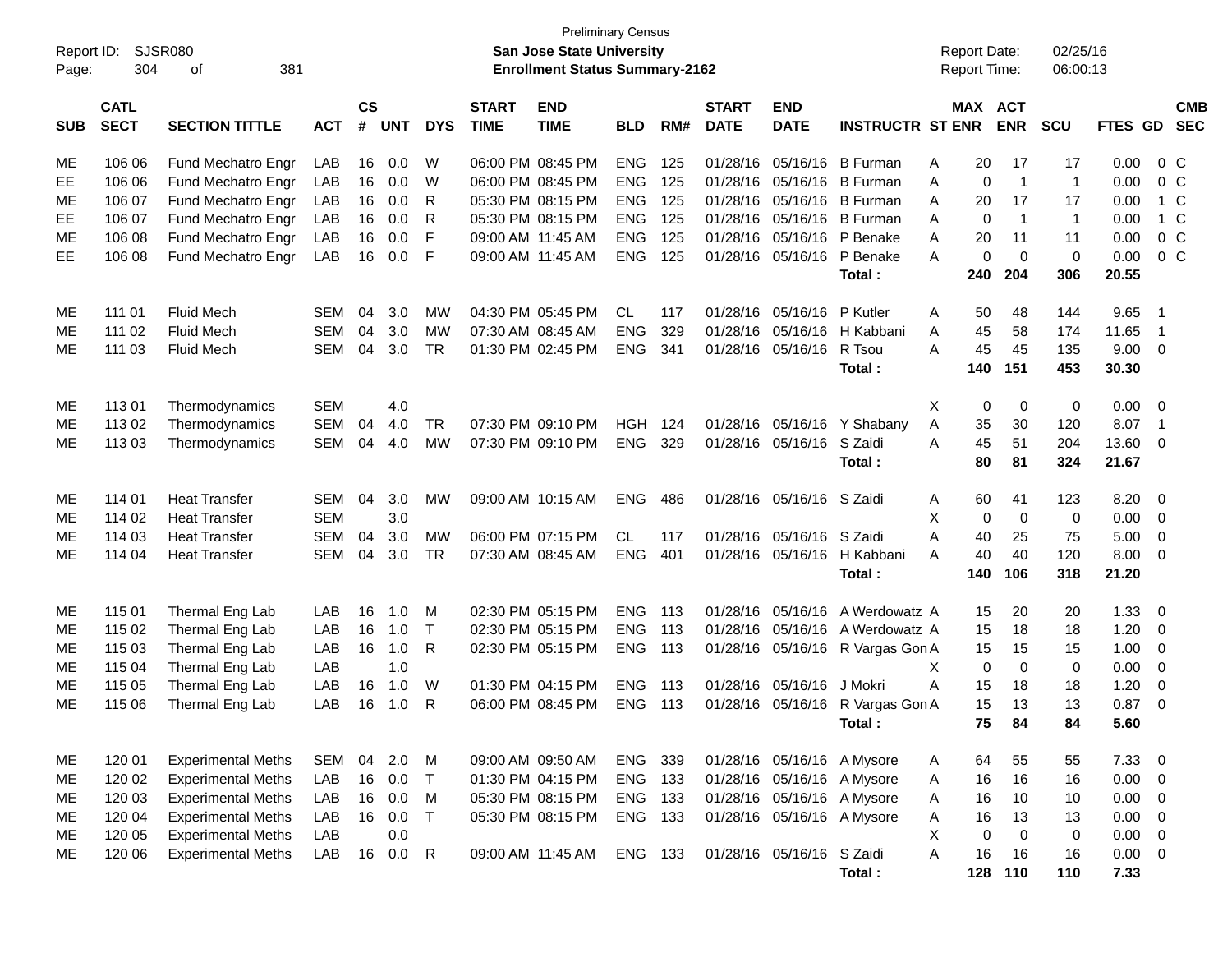| Report ID:<br>Page: | 305                        | <b>SJSR080</b><br>381<br>οf | <b>Preliminary Census</b><br>San Jose State University<br><b>Enrollment Status Summary-2162</b> |                    |            |            |                             |                                                                          |            |      |                             |                           | <b>Report Date:</b><br><b>Report Time:</b>                 |   |           | 02/25/16<br>06:00:13 |              |                     |                         |                          |
|---------------------|----------------------------|-----------------------------|-------------------------------------------------------------------------------------------------|--------------------|------------|------------|-----------------------------|--------------------------------------------------------------------------|------------|------|-----------------------------|---------------------------|------------------------------------------------------------|---|-----------|----------------------|--------------|---------------------|-------------------------|--------------------------|
| <b>SUB</b>          | <b>CATL</b><br><b>SECT</b> | <b>SECTION TITTLE</b>       | <b>ACT</b>                                                                                      | $\mathsf{cs}$<br># | <b>UNT</b> | <b>DYS</b> | <b>START</b><br><b>TIME</b> | <b>END</b><br><b>TIME</b>                                                | <b>BLD</b> | RM#  | <b>START</b><br><b>DATE</b> | <b>END</b><br><b>DATE</b> | <b>INSTRUCTR ST ENR</b>                                    |   | MAX ACT   | <b>ENR</b>           | <b>SCU</b>   | FTES GD             |                         | <b>CMB</b><br><b>SEC</b> |
|                     |                            |                             |                                                                                                 |                    |            |            |                             |                                                                          |            |      |                             |                           |                                                            |   |           |                      |              |                     |                         |                          |
| MЕ                  | 130 01                     | Appl Engr Analysis          | <b>SEM</b>                                                                                      | 04                 | 3.0        | TR         |                             | 09:00 AM 10:15 AM                                                        | <b>ENG</b> | 331  |                             | 01/28/16 05/16/16         | T Hsu                                                      | Α | 65        | 60                   | 180          | 12.00               | 0                       |                          |
| ME                  | 130 02                     | Appl Engr Analysis          | SEM                                                                                             | 04                 | 3.0        | <b>TR</b>  |                             | 12:00 PM 01:15 PM                                                        | <b>ENG</b> | 303  |                             | 01/28/16 05/16/16         | D Abdollahia                                               | A | 35        | 40                   | 120          | 8.00                | 0                       |                          |
|                     |                            |                             |                                                                                                 |                    |            |            |                             |                                                                          |            |      |                             |                           | Total:                                                     |   | 100       | 100                  | 300          | 20.00               |                         |                          |
| ME                  | 147 01                     | Dyn Sys Vibs Cntrl          | SEM                                                                                             | 04                 | 3.0        | MW         |                             | 04:30 PM 05:45 PM                                                        | <b>ENG</b> | 343  |                             | 01/28/16 05/16/16         | F Barez                                                    | Α | 65        | 76                   | 228          | 15.25               | $\overline{1}$          |                          |
|                     |                            |                             |                                                                                                 |                    |            |            |                             |                                                                          |            |      |                             |                           | Total:                                                     |   | 65        | 76                   | 228          | 15.25               |                         |                          |
| MЕ                  | 154 01                     | Mech Engr Design            | <b>SEM</b>                                                                                      | 04                 | 4.0        | MW         |                             | 10:30 AM 12:10 PM                                                        | <b>DMH</b> | 150  |                             | 01/28/16 05/16/16         | R Yee                                                      | Α | 65        | 66                   | 264          | 17.87               | - 4                     |                          |
| ME                  | 154 02                     | Mech Engr Design            | SEM                                                                                             |                    | 04 4.0     | MW         |                             | 10:30 AM 12:10 PM                                                        | <b>ENG</b> | 401  |                             | 01/28/16 05/16/16         | S Lee                                                      | A | 35        | 38                   | 152          | 10.13               | 0                       |                          |
|                     |                            |                             |                                                                                                 |                    |            |            |                             |                                                                          |            |      |                             |                           | Total:                                                     |   | 100       | 104                  | 416          | 28.00               |                         |                          |
| ME                  | 160 01                     | <b>Finite Ele Methods</b>   | SEM                                                                                             | 04                 | 3.0        | МW         |                             | 10:30 AM 11:45 AM                                                        | <b>ENG</b> | 213  |                             | 01/28/16 05/16/16         | T Hsu                                                      | Α | 35        | 22                   | 66           | 4.40                | $\overline{\mathbf{0}}$ |                          |
|                     |                            |                             |                                                                                                 |                    |            |            |                             |                                                                          |            |      |                             |                           | Total:                                                     |   | 35        | 22                   | 66           | 4.40                |                         |                          |
| ME                  | 165 01                     | Com Aid Des in ME           | <b>SEM</b>                                                                                      |                    | 3.0        |            |                             |                                                                          |            |      |                             |                           |                                                            | Χ | 0         | 0                    | 0            | 0.00                | $\overline{0}$          |                          |
| МE                  | 165 02                     | Com Aid Des in ME           | <b>SEM</b>                                                                                      | 04                 | 3.0        | MW         |                             | 07:30 PM 08:45 PM                                                        | CL         | 117  |                             | 01/28/16 05/16/16         | M Signorelli                                               | A | 35        | 43                   | 129          | 8.75                | $\overline{\mathbf{3}}$ |                          |
|                     |                            |                             |                                                                                                 |                    |            |            |                             |                                                                          |            |      |                             |                           | Total:                                                     |   | 35        | 43                   | 129          | 8.75                |                         |                          |
| ME                  | 167 01                     | Intro Eng Biomecha          | <b>SEM</b>                                                                                      | 04                 | 3.0        | <b>TR</b>  |                             | 04:30 PM 05:45 PM                                                        | <b>ENG</b> | 401  |                             | 01/28/16 05/16/16         | A Bellofiore                                               | A | 35        | 13                   | 39           | 2.60                |                         | 0 <sup>C</sup>           |
| <b>BME</b>          | 167 01                     | Intro Eng Biomecha          | <b>SEM</b>                                                                                      | 04                 | 3.0        | TR         |                             | 04:30 PM 05:45 PM                                                        | <b>ENG</b> | 401  |                             | 01/28/16 05/16/16         | A Bellofiore                                               | A | 0         | 19                   | 57           | 3.85                | 1 C                     |                          |
|                     |                            |                             |                                                                                                 |                    |            |            |                             |                                                                          |            |      |                             |                           | Total:                                                     |   | 35        | 32                   | 96           | 6.45                |                         |                          |
| MЕ                  | 169 01                     | MEMS Fab & Design           | LAB                                                                                             | 16                 | 1.0        | R          |                             | 01:30 PM 04:15 PM                                                        | <b>ENG</b> | 311  |                             | 01/28/16 05/16/16         | E Green                                                    | Α | 20        | 8                    | 8            | 0.63                |                         | 6 C                      |
| EE.                 | 169 01                     | MEMS Fab & Design           | LAB                                                                                             | 16                 | 1.0        | R          |                             | 01:30 PM 04:15 PM                                                        | <b>ENG</b> | 311  |                             | 01/28/16 05/16/16         | E Green                                                    | Α | 0         |                      | $\mathbf{1}$ | 0.07                | $0\,$ C                 |                          |
| <b>MATE</b>         | 169 01                     | MEMS Fab & Design LAB       |                                                                                                 | 16                 | 1.0        | R          |                             | 01:30 PM 04:15 PM                                                        | <b>ENG</b> | -311 |                             | 01/28/16 05/16/16         | E Green<br>Total:                                          | A | 0<br>20   | 3<br>12              | 3<br>12      | 0.25<br>0.95        | $3\,C$                  |                          |
|                     |                            |                             |                                                                                                 |                    |            |            |                             |                                                                          |            |      |                             |                           |                                                            |   |           |                      |              |                     |                         |                          |
| ME                  | 180 01                     | <b>Indiv Studies</b>        | <b>SUP</b>                                                                                      | 36                 | 1.0        | TBA        |                             |                                                                          |            |      |                             | 01/28/16 05/16/16         | N Okamoto                                                  | A | 20        |                      | 1            | 0.07                | $\overline{0}$          |                          |
| МE                  | 180 02                     | <b>Indiv Studies</b>        | <b>SUP</b>                                                                                      | 36                 | 2.0        | <b>TBA</b> |                             |                                                                          |            |      |                             |                           | 01/28/16 05/16/16 N Okamoto                                | A | 20        | $\mathbf 0$          | 0            | 0.00                | 0                       |                          |
| ME                  | 18003                      | <b>Indiv Studies</b>        | <b>SUP</b>                                                                                      |                    | 36 3.0     | <b>TBA</b> |                             |                                                                          |            |      |                             |                           | 01/28/16 05/16/16 N Okamoto                                | A | 20        | $\overline{0}$       | 0            | $0.00 \t 0$         |                         |                          |
| ME                  | 180 04                     | <b>Indiv Studies</b>        | SUP 36 1.0 M                                                                                    |                    |            |            |                             |                                                                          |            |      |                             |                           | 06:00 PM 07:20 PM ENG 135 01/28/16 05/16/16 M Signorelli A |   | 35        | 21                   | 21           | $1.40 \quad 0$      |                         |                          |
| ME                  | 180 05                     | <b>Indiv Studies</b>        | SUP 36 1.0 W                                                                                    |                    |            |            |                             | 06:00 PM 07:20 PM                                                        | ENG 135    |      |                             |                           | 01/28/16 05/16/16 M Signorelli A<br>Total:                 |   | 35<br>130 | 15<br>37             | 15<br>37     | $1.00 \t 0$<br>2.47 |                         |                          |
| ME                  | 18301                      | <b>HVAC Sys Design</b>      |                                                                                                 |                    |            |            |                             | SEM 04 3.0 TR  06:00 PM 07:15 PM  ENG  341  01/28/16  05/16/16  S Ishaya |            |      |                             |                           |                                                            | A | 50        | 52                   | 156          | $10.40 \t 0$        |                         |                          |
|                     |                            |                             |                                                                                                 |                    |            |            |                             |                                                                          |            |      |                             |                           | Total:                                                     |   | 50        | 52                   | 156          | 10.40               |                         |                          |
| ME                  |                            | 187 01 Auto Control Dsgn    |                                                                                                 |                    |            |            |                             | SEM 04 3.0 MW 07:30 PM 08:45 PM ENG 340 01/28/16 05/16/16 N Hemati       |            |      |                             |                           |                                                            | A |           | 35 33                | 99           | 6.75 3              |                         |                          |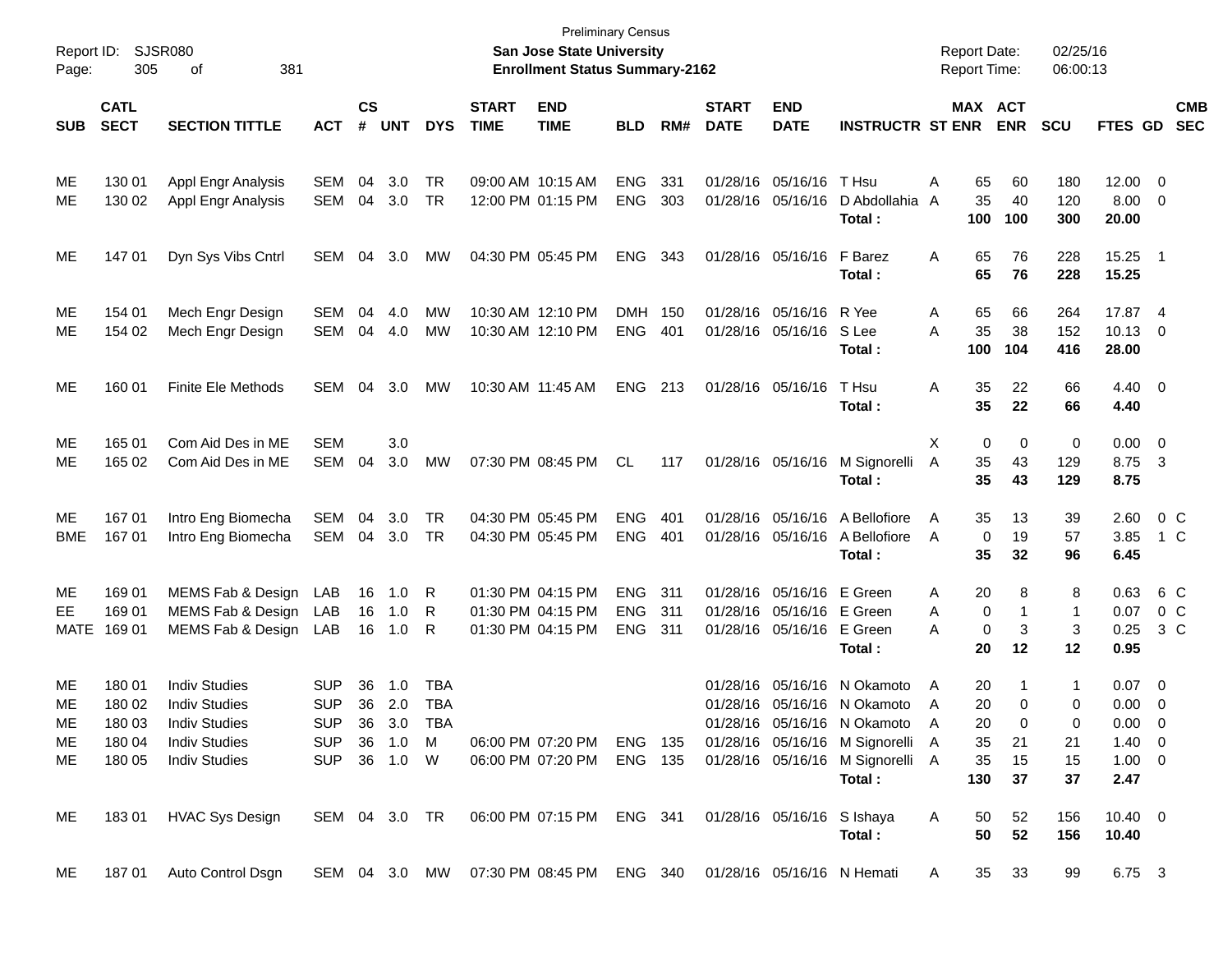| Page:                      | Report ID: SJSR080<br>306  | 381<br>оf                                                                                                                                     |                                 |                            |                                 |                       |                             | <b>Preliminary Census</b><br><b>San Jose State University</b><br><b>Enrollment Status Summary-2162</b> |                                                                    |                                 | <b>Report Date:</b><br><b>Report Time:</b> | 02/25/16<br>06:00:13                                                                                  |                                                                      |                                                            |                                   |                                     |                                                                       |                          |
|----------------------------|----------------------------|-----------------------------------------------------------------------------------------------------------------------------------------------|---------------------------------|----------------------------|---------------------------------|-----------------------|-----------------------------|--------------------------------------------------------------------------------------------------------|--------------------------------------------------------------------|---------------------------------|--------------------------------------------|-------------------------------------------------------------------------------------------------------|----------------------------------------------------------------------|------------------------------------------------------------|-----------------------------------|-------------------------------------|-----------------------------------------------------------------------|--------------------------|
| <b>SUB</b>                 | <b>CATL</b><br><b>SECT</b> | <b>SECTION TITTLE</b>                                                                                                                         | <b>ACT</b>                      | $\mathsf{cs}$<br>#         | <b>UNT</b>                      | <b>DYS</b>            | <b>START</b><br><b>TIME</b> | <b>END</b><br><b>TIME</b>                                                                              | <b>BLD</b>                                                         | RM#                             | <b>START</b><br><b>DATE</b>                | <b>END</b><br><b>DATE</b>                                                                             | <b>INSTRUCTR ST ENR</b>                                              |                                                            | MAX ACT<br><b>ENR</b>             | <b>SCU</b>                          | FTES GD                                                               | <b>CMB</b><br><b>SEC</b> |
|                            |                            |                                                                                                                                               |                                 |                            |                                 |                       |                             |                                                                                                        |                                                                    |                                 |                                            |                                                                                                       | Total:                                                               | 35                                                         | 33                                | 99                                  | 6.75                                                                  |                          |
| ME                         | 18901                      | Des Manuf Microsys                                                                                                                            | SEM                             |                            | 3.0                             |                       |                             |                                                                                                        |                                                                    |                                 |                                            |                                                                                                       | Total:                                                               | Χ                                                          | 0<br>0<br>0<br>$\mathbf 0$        | 0<br>0                              | $0.00 \t 0$<br>0.00                                                   |                          |
| МE<br>ME<br>ME<br>ME<br>ME |                            | 195B 01 Sr Design Proj II<br>195B 02 Sr Design Proj II<br>195B 03 Sr Design Proj II<br>195B 04 Sr Design Proj II<br>195B 05 Sr Design Proj II | LAB<br>LAB<br>LAB<br>LAB<br>LAB | 16<br>16<br>16<br>16<br>16 | 3.0<br>3.0<br>3.0<br>3.0<br>3.0 | W<br>W<br>W<br>W<br>W |                             | 01:30 PM 04:15 PM<br>01:30 PM 04:15 PM<br>01:30 PM 04:15 PM<br>01:30 PM 04:15 PM<br>01:30 PM 04:15 PM  | <b>ENG</b><br><b>ENG</b><br><b>ENG</b><br><b>ENG</b><br><b>ENG</b> | 135<br>133<br>192<br>114<br>111 |                                            | 01/28/16 05/16/16<br>01/28/16 05/16/16<br>01/28/16 05/16/16<br>01/28/16 05/16/16<br>01/28/16 05/16/16 | R Agarwal<br><b>B</b> Furman<br>W Du<br>N Okamoto<br>R Yee<br>Total: | 35<br>A<br>35<br>A<br>Α<br>35<br>35<br>A<br>35<br>A<br>175 | 30<br>42<br>33<br>34<br>23<br>162 | 90<br>126<br>99<br>102<br>69<br>486 | $6.00 \quad 0$<br>8.40 0<br>$6.60$ 0<br>$6.80$ 0<br>$4.60$ 0<br>32.40 |                          |
| ME<br>ME                   | 199 01<br>199 02           | <b>Special Topics Mech</b><br>Special Topics Mech                                                                                             | <b>SEM</b><br>SEM               | 04                         | 3.0<br>04 3.0                   | W<br>TR               |                             | 06:00 PM 08:45 PM<br>09:00 AM 10:15 AM                                                                 | <b>CL</b><br><b>ENG</b>                                            | 226<br>192                      |                                            | 01/28/16 05/16/16<br>01/28/16 05/16/16                                                                | F Barez<br>W Du<br>Total:                                            | 35<br>A<br>35<br>A<br>70                                   | 24<br>16<br>40                    | 72<br>48<br>120                     | 5.00 4<br>$3.30$ 2<br>8.30                                            |                          |
| ME                         | 210 01                     | Adv Thermodynamics SEM 05 3.0 TR                                                                                                              |                                 |                            |                                 |                       |                             | 06:00 PM 07:15 PM                                                                                      | <b>CCB</b>                                                         | 101                             |                                            | 01/28/16 05/16/16                                                                                     | K Gosselin<br>Total:                                                 | 35<br>Α<br>35                                              | 11<br>11                          | 33<br>33                            | 2.75 11<br>2.75                                                       |                          |
| ME                         | 230 01                     | Ad Mech Eng Analys SEM 05 3.0 TR                                                                                                              |                                 |                            |                                 |                       |                             | 06:00 PM 07:15 PM                                                                                      | <b>HGH 124</b>                                                     |                                 |                                            |                                                                                                       | 01/28/16 05/16/16 Y Shabany<br>Total:                                | 35<br>A<br>35                                              | 22<br>22                          | 66<br>66                            | 5.45 21<br>5.45                                                       |                          |
| ME                         | 243 01                     | Vib of Mech System                                                                                                                            | SEM 05 3.0                      |                            |                                 | МW                    |                             | 07:30 PM 08:45 PM                                                                                      | ENG 335                                                            |                                 |                                            | 01/28/16 05/16/16                                                                                     | A Rahimi<br>Total:                                                   | 40<br>Α<br>40                                              | 12<br>12                          | 36<br>36                            | 3.00 12<br>3.00                                                       |                          |
| ME                         | 250 01                     | Precision Mach Des                                                                                                                            | SEM 05 3.0 S                    |                            |                                 |                       |                             | 09:00 AM 11:45 AM                                                                                      | <b>ENG</b>                                                         | 303                             |                                            | 01/28/16 05/16/16                                                                                     | M Sullivan<br>Total:                                                 | Α<br>40<br>40                                              | 27<br>27                          | 81<br>81                            | 6.75 27<br>6.75                                                       |                          |
| ME                         | 265 01                     | Computer Aid ME Des SEM 05 3.0                                                                                                                |                                 |                            |                                 | МW                    |                             | 06:00 PM 07:15 PM                                                                                      |                                                                    |                                 | DMH 149B 01/28/16 05/16/16                 |                                                                                                       | K Youssefi<br>Total:                                                 | Α<br>45<br>45                                              | 46<br>46                          | 138<br>138                          | 11.20 40<br>11.20                                                     |                          |
| ME<br>ME                   | 273 01<br>273 02           | Finite El Meth Eng<br>Finite El Meth Eng                                                                                                      | <b>SEM</b><br>SEM 04            |                            | 3.0<br>3.0 TR                   |                       |                             | 07:30 PM 08:45 PM ENG 213 01/28/16 05/16/16 E Chan                                                     |                                                                    |                                 |                                            |                                                                                                       | Total:                                                               | х<br>35<br>Α<br>35                                         | 0<br>0<br>27<br>27                | 0<br>81<br>81                       | $0.00 \t 0$<br>6.55 23<br>6.55                                        |                          |
| ME<br>ME                   | 274 01<br>274 02           | Adv FEM in Engr<br>Adv FEM in Engr                                                                                                            | <b>LEC</b><br>LEC 04            |                            | 3.0<br>3.0 TR                   |                       |                             | 06:00 PM 07:15 PM ENG 213 01/28/16 05/16/16 E Chan                                                     |                                                                    |                                 |                                            |                                                                                                       | Total:                                                               | Χ<br>Α<br>35<br>35                                         | 0<br>0<br>24<br>24                | 0<br>72<br>72                       | $0.00 \t 0$<br>5.90 22<br>5.90                                        |                          |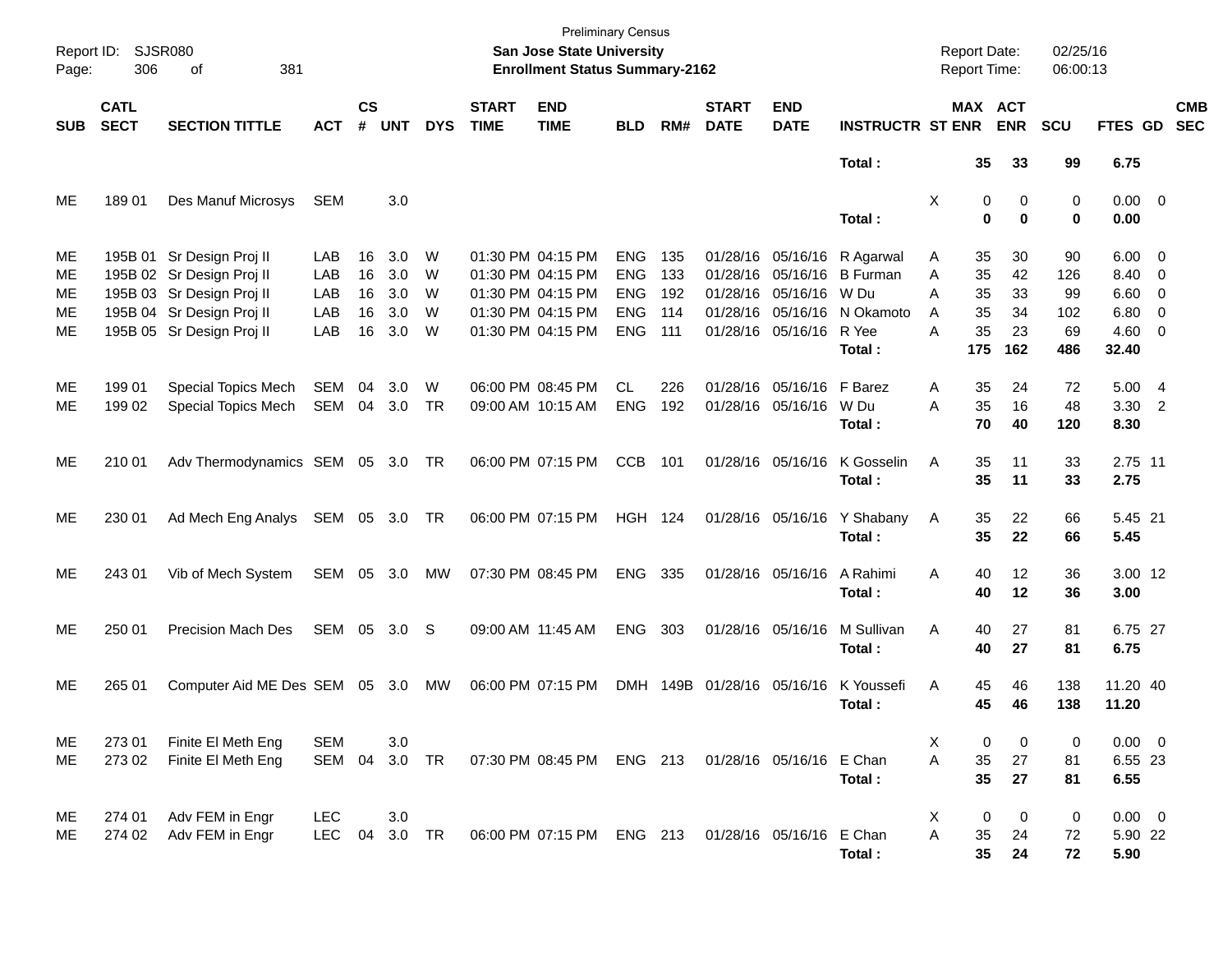| Report ID:<br>Page: | 307                        | <b>SJSR080</b><br>381<br>οf                                           | <b>Preliminary Census</b><br><b>San Jose State University</b><br><b>Enrollment Status Summary-2162</b> |                    |                   |                                        |                             |                           |            |     |                                  |                                                  | <b>Report Date:</b><br>02/25/16<br><b>Report Time:</b><br>06:00:13 |             |                      |                     |                     |                              |                          |            |
|---------------------|----------------------------|-----------------------------------------------------------------------|--------------------------------------------------------------------------------------------------------|--------------------|-------------------|----------------------------------------|-----------------------------|---------------------------|------------|-----|----------------------------------|--------------------------------------------------|--------------------------------------------------------------------|-------------|----------------------|---------------------|---------------------|------------------------------|--------------------------|------------|
| <b>SUB</b>          | <b>CATL</b><br><b>SECT</b> | <b>SECTION TITTLE</b>                                                 | <b>ACT</b>                                                                                             | $\mathsf{cs}$<br># | <b>UNT</b>        | <b>DYS</b>                             | <b>START</b><br><b>TIME</b> | <b>END</b><br><b>TIME</b> | <b>BLD</b> | RM# | <b>START</b><br><b>DATE</b>      | <b>END</b><br><b>DATE</b>                        | <b>INSTRUCTR ST ENR</b>                                            |             | <b>MAX ACT</b>       | <b>ENR</b>          | <b>SCU</b>          | FTES GD                      | <b>SEC</b>               | <b>CMB</b> |
| ME                  | 283 01                     | Mfg Proc Control                                                      | <b>SEM</b>                                                                                             |                    | 3.0               |                                        |                             |                           |            |     |                                  |                                                  | Total:                                                             | X           | 0<br>$\bf{0}$        | 0<br>$\mathbf 0$    | 0<br>0              | 0.00<br>0.00                 | $\overline{\phantom{0}}$ |            |
| ME                  | 295A01                     | ME Project I                                                          | <b>SUP</b>                                                                                             | 25                 | 3.0               | E                                      |                             | 05:00 PM 07:30 PM         | ENG        | 339 |                                  | 01/28/16 05/16/16                                | F Barez<br>Total:                                                  | A           | 20<br>20             | 11<br>11            | 33<br>33            | 2.75 11<br>2.75              |                          |            |
| ME                  |                            | 295B 01 ME Project II                                                 | <b>SUP</b>                                                                                             | 25                 | 3.0               | F                                      |                             | 05:00 PM 07:30 PM         | <b>ENG</b> | 339 | 01/28/16 05/16/16                |                                                  | F Barez<br>Total:                                                  | A           | 20<br>20             | 8<br>8              | 24<br>24            | 2.00 8<br>2.00               |                          |            |
| ME                  | 297 01                     | Special Topics Mech                                                   | SEM                                                                                                    |                    | 04 3.0            | MW                                     |                             | 07:30 PM 08:45 PM         | MH         | 222 | 01/28/16 05/16/16                |                                                  | E Thurlow<br>Total:                                                | A           | 35<br>35             | 28<br>28            | 84<br>84            | 6.85 25<br>6.85              |                          |            |
| ME<br>ME<br>ME      | 298 01<br>298 02<br>298 03 | Special Project ME<br>Special Project ME<br><b>Special Project ME</b> | <b>SUP</b><br><b>SUP</b><br><b>SUP</b>                                                                 | 25<br>25<br>25     | 1.0<br>2.0<br>3.0 | <b>TBA</b><br><b>TBA</b><br><b>TBA</b> |                             |                           |            |     | 01/28/16<br>01/28/16<br>01/28/16 | 05/16/16<br>05/16/16                             | R Agarwal<br>05/16/16 R Agarwal<br>R Agarwal<br>Total:             | A<br>Α<br>A | 15<br>25<br>25<br>65 | 3<br>0<br>0<br>3    | 3<br>0<br>0<br>3    | 0.25<br>0.00<br>0.00<br>0.25 | - 3<br>- 0<br>- 0        |            |
| ME                  | 299 01                     | Master's Thesis                                                       | <b>SUP</b>                                                                                             | 25                 | 3.0               | F.                                     |                             | 05:00 PM 07:30 PM         | <b>ENG</b> | 339 | 01/28/16                         | 05/16/16 F Barez                                 | Total:                                                             | A           | 20<br>20             | 3<br>3              | 9<br>9              | $0.75$ 3<br>0.75             |                          |            |
|                     | Department :               | <b>Mechanical Engineering</b>                                         |                                                                                                        |                    |                   |                                        |                             |                           |            |     |                                  | <b>Lower Division:</b><br><b>Upper Division:</b> | <b>Department Total:</b>                                           |             | 2711<br>468<br>1818  | 2317<br>486<br>1609 | 5366<br>486<br>4220 | 369.45<br>32.43<br>282.82    |                          |            |

**Graduate Division : 425 222 660 54.20**